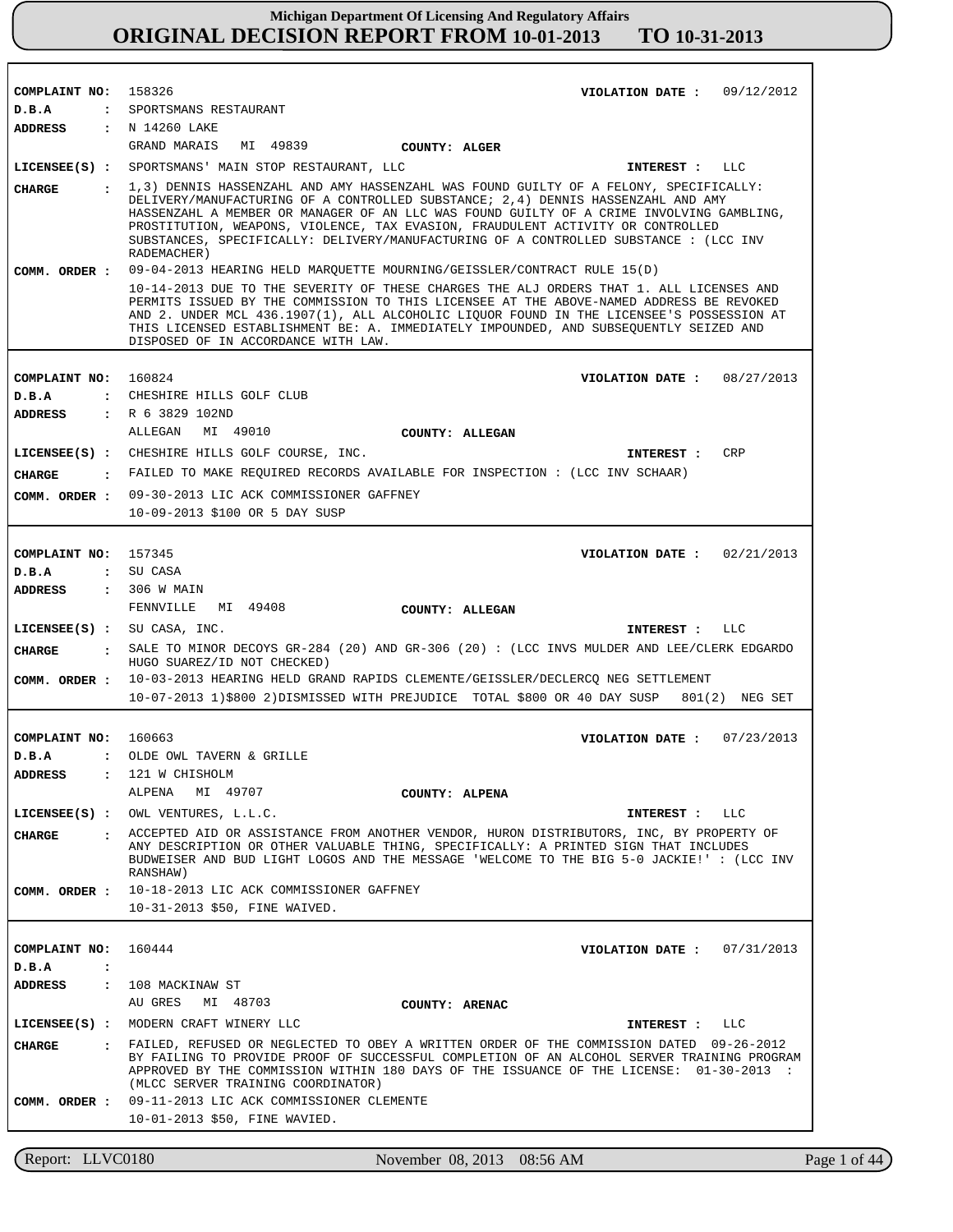| COMPLAINT NO: 141763          | VIOLATION DATE : $07/12/2010$                                                                                                                                   |
|-------------------------------|-----------------------------------------------------------------------------------------------------------------------------------------------------------------|
| D.B.A                         | : AMERICAN LEGION                                                                                                                                               |
| <b>ADDRESS</b>                | : 505 SUPERIOR                                                                                                                                                  |
|                               | BARAGA<br>MI 49908                                                                                                                                              |
|                               | <b>COUNTY: BARAGA</b>                                                                                                                                           |
|                               | LICENSEE(S) : FOUCAULT-FUNKE POST, NO. 444, AMERICAN LEGION<br>OTC<br>INTEREST :                                                                                |
| <b>CHARGE</b>                 | . FAILURE TO COMPLY WITH HEALTH LAWS, SPECIFICALLY: MICHIGAN'S SMOKE-FREE AIR LAW: (LCC INV<br>RAYMOND)                                                         |
| COMM. ORDER :                 | 09-04-2013 HEARING HELD MAROUETTE MOURNING/GEISSLER/CONTRACT NEG SETTLEMENT                                                                                     |
|                               | 10-14-2013 \$200, FURTHER, THE ALJ ORDERS THAT THE FINE MUST BE PAID EITHER BEFORE THE                                                                          |
|                               | RELEASE OF THE LICENSES AND PERMITS FROM ESCROW OR THE LICENSES AND PERMITS ARE TERMINATED<br>PURSUANT TO THE PROVISIONS RULE R 436.1107. NEGOTIATED SETTLEMENT |
|                               |                                                                                                                                                                 |
|                               |                                                                                                                                                                 |
| COMPLAINT NO: 159582          | VIOLATION DATE: 06/26/2013                                                                                                                                      |
| D.B.A                         | : PANTHER PAUSE                                                                                                                                                 |
| ADDRESS                       | $: 110$ MAPLE                                                                                                                                                   |
|                               | DELTON<br>MI 49046<br>COUNTY: BARRY                                                                                                                             |
|                               | LICENSEE(S) : MENDON VENTURES, INC.<br>CRP<br><b>INTEREST :</b>                                                                                                 |
|                               |                                                                                                                                                                 |
| CHARGE                        | : NSF CHECK \$559.65 ***NSF PAID 7/23/13***                                                                                                                     |
|                               | <b>COMM. ORDER:</b> $10-03-2013$ HEARING HELD CLEMENTE /GEISSLER/DECLERCQ RULE $15(E)$                                                                          |
|                               | 10-07-2013 \$50 EACH COMB W/159581 TOTAL \$100 OR 5 DAY SUSP<br>15(E)                                                                                           |
|                               |                                                                                                                                                                 |
|                               | 159581                                                                                                                                                          |
| COMPLAINT NO:                 | VIOLATION DATE: 06/26/2013                                                                                                                                      |
| D.B.A                         | : PANTHER PAUSE                                                                                                                                                 |
| ADDRESS                       | : 110 MAPLE                                                                                                                                                     |
|                               |                                                                                                                                                                 |
|                               | DELTON MI 49046<br>COUNTY: BARRY                                                                                                                                |
|                               | CRP                                                                                                                                                             |
|                               | LICENSEE(S) : MENDON VENTURES, INC.<br>INTEREST :                                                                                                               |
| CHARGE                        | : NSF CHECK \$1065.86 *** NSF PAID 7/23/13***                                                                                                                   |
|                               | COMM. ORDER : 10-03-2013 HEARING HELD GRAND RAPIDS CLEMENTE/GEISSLER/DECLERCQ RULE 15(E)                                                                        |
|                               | 10-07-2013 \$50 EACH COMB W/159582 TOTAL \$100 OR 5 DAY SUSP 15(E)                                                                                              |
|                               |                                                                                                                                                                 |
|                               |                                                                                                                                                                 |
| COMPLAINT NO: 161004          | VIOLATION DATE : $09/13/2013$                                                                                                                                   |
| D.B.A                         | : SHAMROCK TAVERN                                                                                                                                               |
| ADDRESS                       | $: 208$ DIVISION                                                                                                                                                |
|                               | FREEPORT<br>MI 49325<br>COUNTY: BARRY                                                                                                                           |
|                               | LICENSEE(S) : SALT 'N PEPPER, LLC<br>INTEREST :<br>LLC                                                                                                          |
| <b>CHARGE</b><br>$\mathbf{r}$ | SALE TO MINOR DECOY GR-321 (18): (LCC INV MULDER/CLERK COURTNEY ELIZABETH PFEIFER/ID NOT<br>CHECKED)                                                            |
|                               |                                                                                                                                                                 |
|                               | COMM. ORDER : 10-03-2013 LIC ACK COMMISSIONER GAFFNEY                                                                                                           |
|                               | 10-22-2013 \$700 OR 35 DAY SUSP<br>801(2)                                                                                                                       |
|                               |                                                                                                                                                                 |
| COMPLAINT NO: 159559          | 06/17/2013<br>VIOLATION DATE :                                                                                                                                  |
| D.B.A                         | : CHASERS BAR AND GRILL                                                                                                                                         |
| ADDRESS                       | : 3357 HURON M 13                                                                                                                                               |
|                               |                                                                                                                                                                 |
|                               | BAY CITY MI 48706<br>COUNTY: BAY                                                                                                                                |
| LICENSEE(S) : BMEVANS LLC     | INTEREST : LLC                                                                                                                                                  |
| <b>CHARGE</b>                 | : NSF \$213.09 *** EFT PAID 7/12/13***                                                                                                                          |
|                               | COMM. ORDER : 10-04-2013 LIC ACK COMMISSIONERCLEMENTE                                                                                                           |
|                               | 10-28-2013 DISMISSED                                                                                                                                            |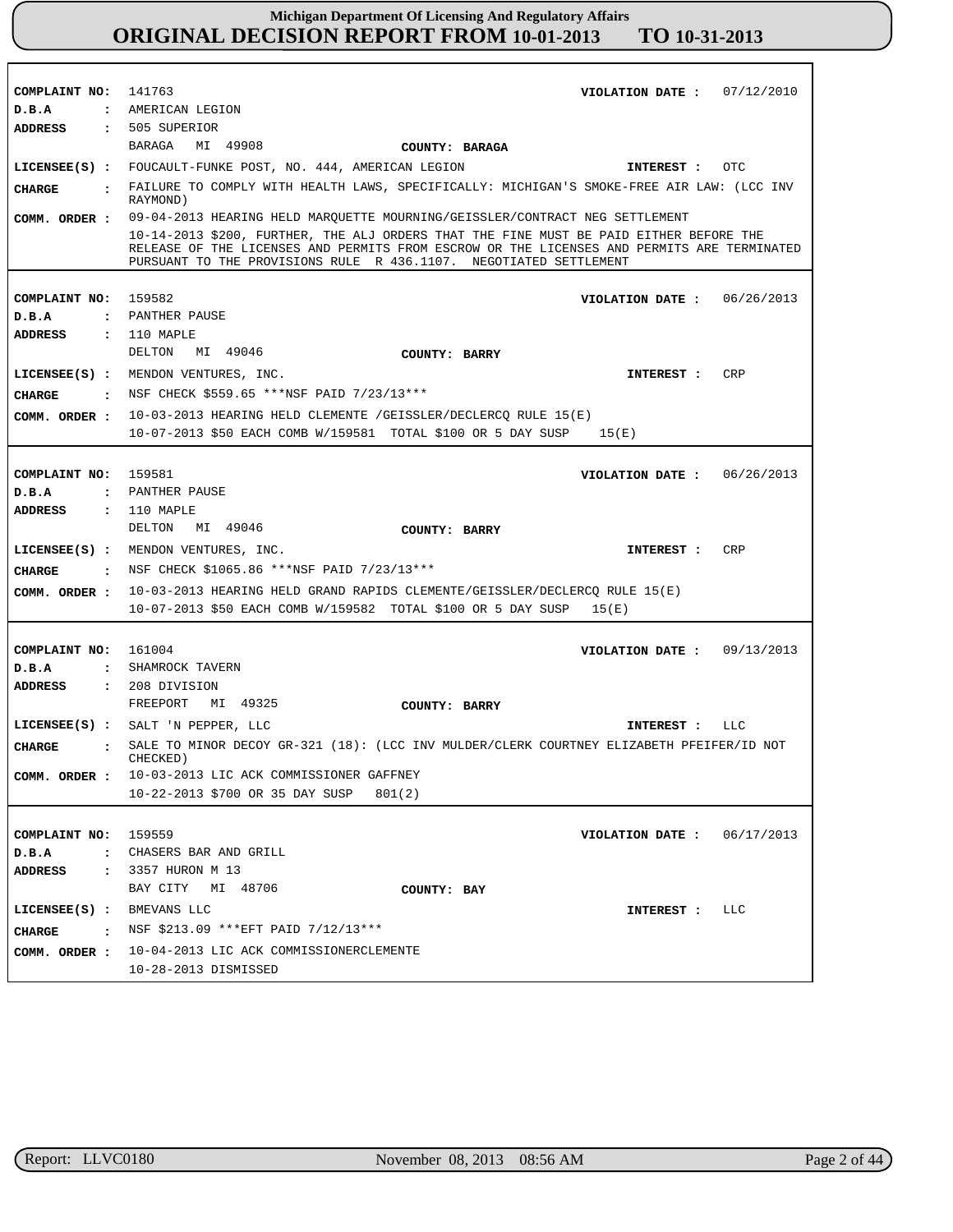| COMPLAINT NO: 159832            | VIOLATION DATE: $07/12/2013$                                                                                                                                                                                                                                                                                                                                                                                                                                                                                                                                                                                                                                                                         |
|---------------------------------|------------------------------------------------------------------------------------------------------------------------------------------------------------------------------------------------------------------------------------------------------------------------------------------------------------------------------------------------------------------------------------------------------------------------------------------------------------------------------------------------------------------------------------------------------------------------------------------------------------------------------------------------------------------------------------------------------|
| D.B.A                           | : LUMBER BARONS' CHARCOAL GRILL AND BREWPUB                                                                                                                                                                                                                                                                                                                                                                                                                                                                                                                                                                                                                                                          |
| <b>ADDRESS</b>                  | $: 804$ E MIDLAND                                                                                                                                                                                                                                                                                                                                                                                                                                                                                                                                                                                                                                                                                    |
|                                 | BAY CITY<br>MI 48706<br>COUNTY: BAY                                                                                                                                                                                                                                                                                                                                                                                                                                                                                                                                                                                                                                                                  |
|                                 | $LICENSEE(S)$ : DORE, ARTHUR P<br>IND<br>INTEREST :                                                                                                                                                                                                                                                                                                                                                                                                                                                                                                                                                                                                                                                  |
| CHARGE                          | . PERMITTED A QUANTITY OF ALCOHOL, SOLD FOR CONSUMPTION ON PREMISES, TO BE REMOVED FROM                                                                                                                                                                                                                                                                                                                                                                                                                                                                                                                                                                                                              |
|                                 | PREMISES BY DEREK TESORO : (BAY CITY PD OFC R. SCHANCK)                                                                                                                                                                                                                                                                                                                                                                                                                                                                                                                                                                                                                                              |
|                                 | COMM. ORDER : 09-17-2013 LIC ACK COMMISSIONERCLEMENTE                                                                                                                                                                                                                                                                                                                                                                                                                                                                                                                                                                                                                                                |
|                                 | 10-02-2013 \$200 OR 10 DAYS SUSP.                                                                                                                                                                                                                                                                                                                                                                                                                                                                                                                                                                                                                                                                    |
|                                 |                                                                                                                                                                                                                                                                                                                                                                                                                                                                                                                                                                                                                                                                                                      |
| COMPLAINT NO: 160447            | VIOLATION DATE: $07/19/2013$                                                                                                                                                                                                                                                                                                                                                                                                                                                                                                                                                                                                                                                                         |
| D.B.A<br>ADDRESS : 15 E CHICAGO | : Q-TOWN TAVERN                                                                                                                                                                                                                                                                                                                                                                                                                                                                                                                                                                                                                                                                                      |
|                                 | OUINCY MI 49082<br>COUNTY: BRANCH                                                                                                                                                                                                                                                                                                                                                                                                                                                                                                                                                                                                                                                                    |
|                                 | LICENSEE(S) : TDHSMAREANE, INC.<br>INTEREST :<br>CRP                                                                                                                                                                                                                                                                                                                                                                                                                                                                                                                                                                                                                                                 |
|                                 | : FAILED, REFUSED OR NEGLECTED TO OBEY A WRITTEN ORDER OF THE COMMISSION DATED 01-02-2013                                                                                                                                                                                                                                                                                                                                                                                                                                                                                                                                                                                                            |
| <b>CHARGE</b>                   | BY FAILING TO PROVIDE PROOF OF SUCCESSFUL COMPLETION OF AN ALCOHOL SERVER TRAINING PROGRAM<br>APPROVED BY THE COMMISSION WITHIN 180 DAYS OF THE ISSUANCE OF THE LICENSE: 01-18-2013 :<br>(MLCC SERVER TRAINING COORDINATOR)                                                                                                                                                                                                                                                                                                                                                                                                                                                                          |
| COMM. ORDER :                   | 09-16-2013 LIC ACK COMMISSIONER CLEMENTE                                                                                                                                                                                                                                                                                                                                                                                                                                                                                                                                                                                                                                                             |
|                                 | 10-02-2013 300.00 OR 15 DAY SUSP FINE TO BE PAID WITHIN 45 DAYS FROM THE MAILING DATE OF<br>THIS ORDER. ADDTL PENALTY COMM ORDERS ALL LICENSES AND PERMITS ISSUED BY THE MLCC TO THIS<br>LICENSEE AT THE ABOVE-NAMED ADDRESS BE SUSPENDED AS OF DECEMBER 2, 2013, WITH SAID<br>SUSPENSION BEING WAIVED IF DOCUMENTARY PROOF OF SERVER TRAINING IS PROVIDED IN ACCORDANCE<br>WITH THE PROVISIONS OF THE ADMINISTRATIVE COMMISSIONERS' JANUARY 2, 2013 ORDER. THIS<br>SUSPENSION SHALL REMAIN IN EFFECT UNTIL SUCH TIME AS DOCUMENTARY PROOF OF SERVER TRAINING<br>IS RECEIVED BY THE MLCC OR THE LICENSES AND PERMITS ARE TERMINATED PURUSANT TO THE<br>PROVISIONS OF ADMINISTRATIVE RULE R 436.1107. |
|                                 |                                                                                                                                                                                                                                                                                                                                                                                                                                                                                                                                                                                                                                                                                                      |
| COMPLAINT NO: 160490            | VIOLATION DATE: 08/09/2013                                                                                                                                                                                                                                                                                                                                                                                                                                                                                                                                                                                                                                                                           |
| D.B.A                           | : PLANET ROCK                                                                                                                                                                                                                                                                                                                                                                                                                                                                                                                                                                                                                                                                                        |
| ADDRESS : 191 ANGELL            | BATTLE CREEK MI 49015                                                                                                                                                                                                                                                                                                                                                                                                                                                                                                                                                                                                                                                                                |
|                                 | COUNTY: CALHOUN                                                                                                                                                                                                                                                                                                                                                                                                                                                                                                                                                                                                                                                                                      |
|                                 | LICENSEE(S) : ARDENT ENTERTAINMENT, LLC<br>LLC<br><b>INTEREST :</b>                                                                                                                                                                                                                                                                                                                                                                                                                                                                                                                                                                                                                                  |
| <b>CHARGE</b>                   | : FAILED, REFUSED OR NEGLECTED TO OBEY A WRITTEN ORDER OF THE COMMISSION DATED 01-16-2013<br>BY FAILING TO PROVIDE PROOF OF SUCCESSFUL COMPLETION OF AN ALCOHOL SERVER TRAINING PROGRAM<br>APPROVED BY THE COMMISSION WITHIN 180 DAYS OF THE ISSUANCE OF THE LICENSE: 02-08-2013 :<br>(MLCC SERVER TRAINING COORDINATOR)                                                                                                                                                                                                                                                                                                                                                                             |
|                                 | COMM. ORDER : 09-10-2013 LIC ACK COMMISSIONER CLEMENTE                                                                                                                                                                                                                                                                                                                                                                                                                                                                                                                                                                                                                                               |
|                                 | 10-01-2013 \$50 OR 3 DAYS SUSP.                                                                                                                                                                                                                                                                                                                                                                                                                                                                                                                                                                                                                                                                      |
|                                 |                                                                                                                                                                                                                                                                                                                                                                                                                                                                                                                                                                                                                                                                                                      |
| COMPLAINT NO: 159398            | VIOLATION DATE: $06/22/2013$                                                                                                                                                                                                                                                                                                                                                                                                                                                                                                                                                                                                                                                                         |
| D.B.A                           | : THE EAST JORDAN INN                                                                                                                                                                                                                                                                                                                                                                                                                                                                                                                                                                                                                                                                                |
| <b>ADDRESS</b>                  | : 228 MAIN<br>EAST JORDAN<br>MI 49727                                                                                                                                                                                                                                                                                                                                                                                                                                                                                                                                                                                                                                                                |
|                                 | COUNTY: CHARLEVOIX                                                                                                                                                                                                                                                                                                                                                                                                                                                                                                                                                                                                                                                                                   |
|                                 | LICENSEE(S) : HUGGER-MUGGER, INC.<br><b>INTEREST :</b><br>CRP<br>$\pm$ 1-2) SALE TO MINOR DECOYS ESC-310 (18) AND ESC-311 (18); 3) SALE TO INTOX PERSON, JAMES                                                                                                                                                                                                                                                                                                                                                                                                                                                                                                                                       |
| CHARGE                          | CAVANAUGH; 4) ALLOW INTOX TO CONSUME; 5) ALLOW INTOX TO FREQUENT OR LOITER: (LCC INVS ORM<br>AND COMBER/CLERK SHANNA RENEE CHANEY/ID NOT CHECKED)                                                                                                                                                                                                                                                                                                                                                                                                                                                                                                                                                    |
| COMM. ORDER :                   | 09-11-2013 LIC ACK COMMISSIONER GAFFNEY<br>10-03-2013 1-2)\$250 EACH, 3)\$300, 4-5)\$100 EACH FOR A TOTAL OF \$1000 OR 50 DAYS SUSP.                                                                                                                                                                                                                                                                                                                                                                                                                                                                                                                                                                 |
|                                 |                                                                                                                                                                                                                                                                                                                                                                                                                                                                                                                                                                                                                                                                                                      |
|                                 |                                                                                                                                                                                                                                                                                                                                                                                                                                                                                                                                                                                                                                                                                                      |
| COMPLAINT NO: 160424<br>D.B.A   | VIOLATION DATE: $07/27/2013$<br>: DAVE'S PLACE                                                                                                                                                                                                                                                                                                                                                                                                                                                                                                                                                                                                                                                       |
| <b>ADDRESS</b>                  | $: 9851$ N STRAITS                                                                                                                                                                                                                                                                                                                                                                                                                                                                                                                                                                                                                                                                                   |
|                                 | CHEBOYGAN<br>MI 49721<br>COUNTY: CHEBOYGAN                                                                                                                                                                                                                                                                                                                                                                                                                                                                                                                                                                                                                                                           |
|                                 | LICENSEE(S) : DAVE'S PLACE, INC.<br>CRP<br>INTEREST :                                                                                                                                                                                                                                                                                                                                                                                                                                                                                                                                                                                                                                                |
| CHARGE                          | : SALE TO MINOR DECOY ESC-301 (19); (LCC INV COMBER/CLERK KATHLEEN WEHMEYER DUNN/ID CHECKED)                                                                                                                                                                                                                                                                                                                                                                                                                                                                                                                                                                                                         |
|                                 | COMM. ORDER : 09-11-2013 LIC ACK COMMISSIONER GAFFNEY                                                                                                                                                                                                                                                                                                                                                                                                                                                                                                                                                                                                                                                |
|                                 | 10-03-2013 \$700 OR 35 DAYS SUSP - SEC 801(2)                                                                                                                                                                                                                                                                                                                                                                                                                                                                                                                                                                                                                                                        |
|                                 |                                                                                                                                                                                                                                                                                                                                                                                                                                                                                                                                                                                                                                                                                                      |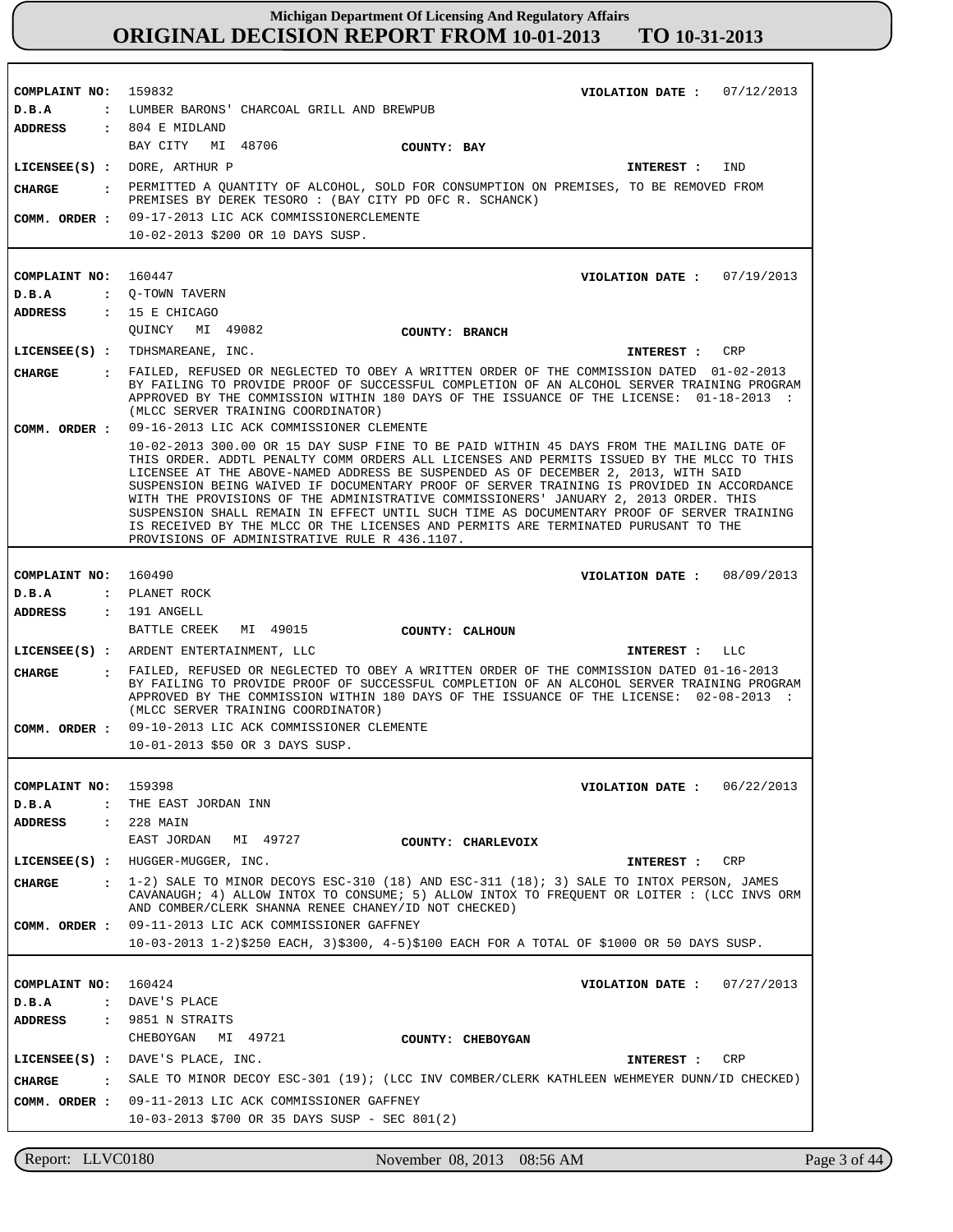**COMPLAINT NO: COMPLAINT NO: COMPLAINT NO:** 160427 **COMPLAINT NO:** 157414 **COMPLAINT NO:** 160425 160426 160492 **VIOLATION DATE : VIOLATION DATE :** 07/27/2013 **VIOLATION DATE : VIOLATION DATE :** 03/06/2013 **VIOLATION DATE :** 07/27/2013 07/27/2013 08/13/2013 **D.B.A : D.B.A : D.B.A : D.B.A : D.B.A :** : TWIN LAKES GROCERY COURT STREET PARTY MART MERCHANT'S COCKTAIL BAR WOODSIDE GOLF COURSE **ADDRESS : ADDRESS : ADDRESS : ADDRESS : ADDRESS :** 7045 TWIN LAKES R 5 11154 STRAITS 1101 COURT : 108 W SPRUCE 14400 WOOD CHEBOYGAN MI 49721 CHEBOYGAN MI 49721 CHEBOYGAN MI 49721 SAULT SAINTE MARIE MI 49783 LANSING MI 48906 09-10-2013 LIC ACK COMMISSIONER GAFFNEY 10-03-2013 \$500 OR 25 DAY SUSP 801(2) 09-09-2013 LIC ACK COMMISSIONERCLEMENTE **COMM. ORDER :** 10-01-2013 \$500 OR 25 DAYS SUSP - SEC 801(2) 09-17-2013 LIC ACK COMMISSIONERCLEMENTE 10-02-2013 \$500 OR 25 DAYS SUSP - SEC 801(2) 09-10-2013 STIP FOR PROPOSED NEG SETTLEMENT COMM CLEMENTE AND AG ASEVEDO. LSS 10-11-2013 \$300 OR 15 DAY SUSP NEG SET 09-19-2013 LIC ACK COMMISSIONER CLEMENTE **COMM. ORDER :** 10-25-2013 \$50 OR 3 DAYS SUSP. **LICENSEE(S) : LICENSEE(S) :** D.S. AND T.B. INC. **LICENSEE(S) :** THE COURT STREET PARTY MARKET LLC **LICENSEE(S) :** MERCHANTS COCKTAIL BAR, INC. **LICENSEE(S) :** CLM BUSINESS CORP. BRB, LLC LLC CR<sub>P</sub> LLC CRP CRP **CHARGE : CHARGE : CHARGE : CHARGE : CHARGE :** SALE TO MINOR DECOY ESC-300 (18); (LCC INV COMBER/CLERK KAREN JO GIMOLTY/ID NOT CHECKED) SALE TO MINOR DECOY ESC-300 (18); (LCC INV COMBER/CLERK DENISE RENE PETERSEN/ID CHECKED) SALE TO MINOR DECOY ESC-300 (18); (LCC INV RAYMOND/CLERK SAMUEL CALLOWAY PEARSON/ID NOT CHECKED) 1) SELL OR FURNISH LIQUOR TO A PERSON UNDER 21 YEARS OF AGE - CAMERON ANDERSON III (20); 2) ALLOW A PERSON UNDER 21 YEARS OF AGE TO CONSUME OR POSSESS LIQUOR FOR PERSONAL CONSUMPTION ON THE PREMISES - CAMERON ANDERSON III; 3) SOLD OR FURNISHED ALCOHOL TO CAMERON ANDERSON III, WHO WAS IN AN INTOXICATED OR VISIBLY INTOXICATED CONDITION; 4) ALLOWED CAMERON ANDERSON III, WHO WAS IN AN INTOXICATED CONDITION, TO CONSUME ALCOHOLIC LIQUOR ON THE PREMISES; 5) ALLOWED CAMERON ANDERSON III, WHAS WAS IN AN INTOXICATED CONDITION, TO FREQUENT OR LOITER; 6) ALLOW THE LICENSED PREMISES TO BE OCCUPIED BETWEEN 2:30 A.M. AND 7:00 A.M. BY OTHER THAN BONA FIDE EMPLOYEES WHO ARE WORKING, NAMELY CAMERON ANDERSON III, KARL PERRON, KURT ROBBINS, ARLEN KUZMIK, CODY ROBBINS, ERIC SWAN, JOHN SYNETT, PAUL MARSH, BRANDON CARR, ROBERT CARRICK, DONALD CARRICK, JR., RANDY AIKENS, BRENDA AIKENS, RAY DARR, AND LEAH JACKSON: (CAMERON ANDERSON III AND SAULT STE MARIE CITY POLICE DEPARTMENT-K. AUTORE/D. HACKMAN/N. KACZMARKER/A. SCHLEGEL) FAILED, REFUSED OR NEGLECTED TO OBEY A WRITTEN ORDER OF THE COMMISSION DATED 01-16-2013 BY FAILING TO PROVIDE PROOF OF SUCCESSFUL COMPLETION OF AN ALCOHOL SERVER TRAINING PROGRAM APPROVED BY THE COMMISSION WITHIN 180 DAYS OF THE ISSUANCE OF THE LICENSE: 02-12-2013 : (MLCC SERVER TRAINING COORDINATOR) **INTEREST : INTEREST : INTEREST : INTEREST : INTEREST : COMM. ORDER : COMM. ORDER : COMM. ORDER : COUNTY: CHEBOYGAN COUNTY: CHEBOYGAN COUNTY: CHEBOYGAN COUNTY: CHIPPEWA COUNTY: CLINTON**

Report: LLVC0180 November 08, 2013 08:56 AM

Page 4 of 44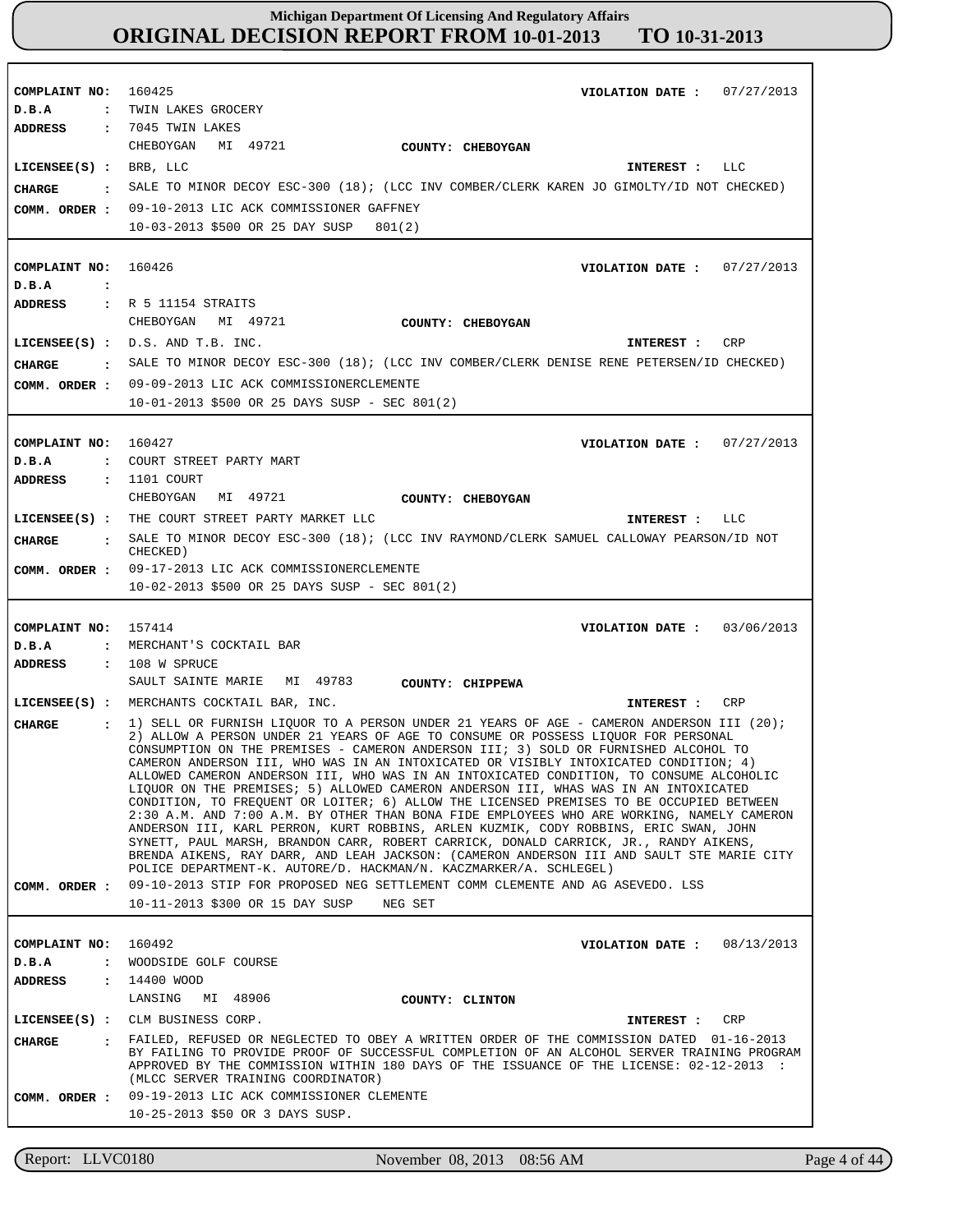| COMPLAINT NO: 160832 | VIOLATION DATE: 08/22/2013                                                                                                                                                                                                                                                                                                                                                                                                                                                                                                                                                                                                                                                                                         |
|----------------------|--------------------------------------------------------------------------------------------------------------------------------------------------------------------------------------------------------------------------------------------------------------------------------------------------------------------------------------------------------------------------------------------------------------------------------------------------------------------------------------------------------------------------------------------------------------------------------------------------------------------------------------------------------------------------------------------------------------------|
| D.B.A                | : ADAM'S GROCERS                                                                                                                                                                                                                                                                                                                                                                                                                                                                                                                                                                                                                                                                                                   |
|                      | ADDRESS : 1302 OLD US 2 & 41                                                                                                                                                                                                                                                                                                                                                                                                                                                                                                                                                                                                                                                                                       |
|                      | BARK RIVER MI 49807<br>COUNTY: DELTA                                                                                                                                                                                                                                                                                                                                                                                                                                                                                                                                                                                                                                                                               |
|                      | LICENSEE(S) : ADAMS, BRIAN F<br>INTEREST : GPI                                                                                                                                                                                                                                                                                                                                                                                                                                                                                                                                                                                                                                                                     |
|                      | ADAMS, DANIEL E<br>GPI<br>INTEREST :                                                                                                                                                                                                                                                                                                                                                                                                                                                                                                                                                                                                                                                                               |
| CIIARGE              | : SALE TO MINOR DECOY ESC-298 (20) : (LCC INV ORM/CLERK MEGAN ANN YAGODZINSKI/ID NOT<br>CHECKED)                                                                                                                                                                                                                                                                                                                                                                                                                                                                                                                                                                                                                   |
|                      | COMM. ORDER : 10-03-2013 LIC ACK COMMISSIONERCLEMENTE                                                                                                                                                                                                                                                                                                                                                                                                                                                                                                                                                                                                                                                              |
|                      | 10-16-2013 \$500 OR 25 DAY SUSP 801(2)                                                                                                                                                                                                                                                                                                                                                                                                                                                                                                                                                                                                                                                                             |
|                      |                                                                                                                                                                                                                                                                                                                                                                                                                                                                                                                                                                                                                                                                                                                    |
| COMPLAINT NO:        | 160445<br>VIOLATION DATE: $08/01/2013$                                                                                                                                                                                                                                                                                                                                                                                                                                                                                                                                                                                                                                                                             |
| D.B.A                | : DIANE'S RUSTY RAIL                                                                                                                                                                                                                                                                                                                                                                                                                                                                                                                                                                                                                                                                                               |
| ADDRESS              | : 9074 CO RD 426 L                                                                                                                                                                                                                                                                                                                                                                                                                                                                                                                                                                                                                                                                                                 |
|                      | CORNELL MI 49818<br>COUNTY: DELTA                                                                                                                                                                                                                                                                                                                                                                                                                                                                                                                                                                                                                                                                                  |
|                      | LICENSEE(S) : PATLUN ENTERPRISES, INC.<br>INTEREST :<br>CRP                                                                                                                                                                                                                                                                                                                                                                                                                                                                                                                                                                                                                                                        |
|                      |                                                                                                                                                                                                                                                                                                                                                                                                                                                                                                                                                                                                                                                                                                                    |
| CHARGE               | : FAILED, REFUSED OR NEGLECTED TO OBEY A WRITTEN ORDER OF THE COMMISSION DATED 01-02-2013<br>BY FAILING TO PROVIDE PROOF OF SUCCESSFUL COMPLETION OF AN ALCOHOL SERVER TRAINING PROGRAM<br>APPROVED BY THE COMMISSION WITHIN 180 DAYS OF THE ISSUANCE OF THE LICENSE: 01-31-2013 :<br>(MLCC SERVER TRAINING COORDINATOR)                                                                                                                                                                                                                                                                                                                                                                                           |
| COMM. ORDER :        | 09-11-2013 LIC ACK COMMISSIONER CLEMENTE                                                                                                                                                                                                                                                                                                                                                                                                                                                                                                                                                                                                                                                                           |
|                      | 10-01-2013 100.00 OR 5 DAY SUSP FINE TO BE PAID WITHIN 45 DAYS FROM THE MAILING DATE OF<br>THIS ORDER. ADDTL PENALTY COMM ORDERS ALL LICENSES AND PERMITS ISSUED BY THE MLCC TO THIS<br>LICENSEE AT THE ABOVE-NAMED ADDRESS BE SUSPENDED AS OF NOVEMBER 26, 2013, WITH SAID<br>SUSPENSION BEING WAIVED IF DOCUMENTARY PROOF OF SERVER TRAINING IS PROVIDED IN ACCORDANCE<br>WITH THE PROVISIONS OF THE ADMINISTRATIVE COMMISSIONERS' JANUARY 2, 2013 ORDER. THIS<br>SUSPENSION SHALL REMAIN IN EFFECT UNTIL SUCH TIME AS SATISFACTORY DOCUMENTARY PROOF OF<br>SERVER TRAINING IS RECEIVED BY THE MLCC, OR THE LICENSES AND PERMITS ARE TERMINATED<br>PURSUANT TO THE PROVISIONS OF ADMINISTRATIVE RULE R 436.1107. |
|                      |                                                                                                                                                                                                                                                                                                                                                                                                                                                                                                                                                                                                                                                                                                                    |
| COMPLAINT NO: 158336 | VIOLATION DATE: $02/19/2013$                                                                                                                                                                                                                                                                                                                                                                                                                                                                                                                                                                                                                                                                                       |
| D.B.A                | : CATMANDO'S                                                                                                                                                                                                                                                                                                                                                                                                                                                                                                                                                                                                                                                                                                       |
| ADDRESS              | $: 1223$ LUDINGTON                                                                                                                                                                                                                                                                                                                                                                                                                                                                                                                                                                                                                                                                                                 |
|                      | ESCANABA MI 49829<br>COUNTY: DELTA                                                                                                                                                                                                                                                                                                                                                                                                                                                                                                                                                                                                                                                                                 |
|                      | LICENSEE(S) : DEGRAND ENTERPRISES, LLC<br>INTEREST : LLC                                                                                                                                                                                                                                                                                                                                                                                                                                                                                                                                                                                                                                                           |
| <b>CHARGE</b>        | : FAILED TO COOPERATE AND/OR OBSTRUCTED LAW ENFORCEMENT IN THE COURSE OF INSPECTING OR<br>INVESTIGATING THE PREMISES, WHILE ENFORCING MICHIGAN LIQUOR CONTROL CODE DUTIES : (MSP-<br>GLADSTONE POST, TRP POLLEY)                                                                                                                                                                                                                                                                                                                                                                                                                                                                                                   |
| COMM. ORDER :        | 09-05-2013 HEARING HELD ESCANABA MOURNING/GEISSLER/CONTRACT                                                                                                                                                                                                                                                                                                                                                                                                                                                                                                                                                                                                                                                        |
|                      | 10-14-2013 DISMISSED WITH PREJUDICE                                                                                                                                                                                                                                                                                                                                                                                                                                                                                                                                                                                                                                                                                |
|                      |                                                                                                                                                                                                                                                                                                                                                                                                                                                                                                                                                                                                                                                                                                                    |
| COMPLAINT NO: 159530 | VIOLATION DATE: $06/15/2013$                                                                                                                                                                                                                                                                                                                                                                                                                                                                                                                                                                                                                                                                                       |
| D.B.A                | : UPPER PENINSULA STATE FAIR                                                                                                                                                                                                                                                                                                                                                                                                                                                                                                                                                                                                                                                                                       |
| ADDRESS              | : UPPER PENINSULA STATE FAIRGROUNDS 2401 N TWELFTH                                                                                                                                                                                                                                                                                                                                                                                                                                                                                                                                                                                                                                                                 |
|                      | MI 49829<br>ESCANABA<br>COUNTY: DELTA                                                                                                                                                                                                                                                                                                                                                                                                                                                                                                                                                                                                                                                                              |
|                      | LICENSEE(S) : UPPER PENINSULA STATE FAIR AUTHORITY<br>INTEREST : OTC                                                                                                                                                                                                                                                                                                                                                                                                                                                                                                                                                                                                                                               |
| CIIARGE              | . FAILED, REFUSED OR NEGLECTED TO OBEY A WRITTEN ORDER OF THE COMMISSION DATED 06-27-2012                                                                                                                                                                                                                                                                                                                                                                                                                                                                                                                                                                                                                          |
|                      | BY FAILING TO PROVIDE PROOF OF SUCCESSFUL COMPLETION OF AN ALCOHOL SERVER TRAINING PROGRAM<br>APPROVED BY THE COMMISSION WITHIN 180 DAYS OF THE ISSUANCE OF THE LICENSE: 12-14-2012 :<br>(MLCC SERVER TRAINING COORDINATOR)                                                                                                                                                                                                                                                                                                                                                                                                                                                                                        |
| COMM. ORDER :        | 09-05-2013 HEARING HELD ESCANABA MOURNING/GEISSLER/CONTRACT ACK<br>10-14-2013 \$50 OR 3 DAY SUSP                                                                                                                                                                                                                                                                                                                                                                                                                                                                                                                                                                                                                   |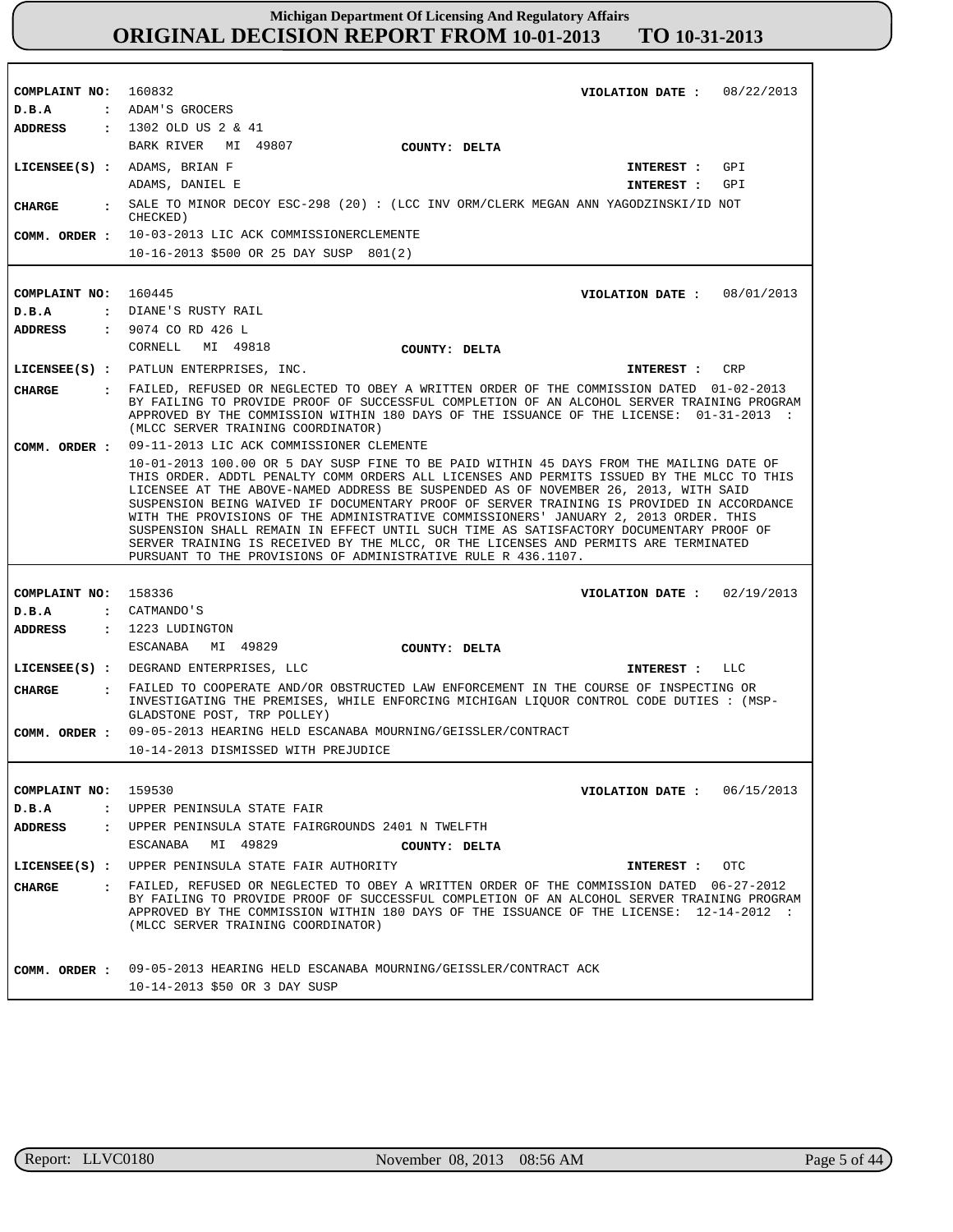| COMPLAINT NO:                  | 160441<br>VIOLATION DATE: $07/18/2013$                                                                                                                                                                                                                                                                                                                                                                                                                                                                                                                                                                                                                                                                               |
|--------------------------------|----------------------------------------------------------------------------------------------------------------------------------------------------------------------------------------------------------------------------------------------------------------------------------------------------------------------------------------------------------------------------------------------------------------------------------------------------------------------------------------------------------------------------------------------------------------------------------------------------------------------------------------------------------------------------------------------------------------------|
| D.B.A                          | : THE OAKS                                                                                                                                                                                                                                                                                                                                                                                                                                                                                                                                                                                                                                                                                                           |
| ADDRESS                        | : 6141 CO RD 420<br>GLADSTONE<br>MI 49837<br>COUNTY: DELTA                                                                                                                                                                                                                                                                                                                                                                                                                                                                                                                                                                                                                                                           |
|                                | LICENSEE(S) : B & B RESTAURANT MANAGEMENT SERVICES, LLC<br>INTEREST : LLC                                                                                                                                                                                                                                                                                                                                                                                                                                                                                                                                                                                                                                            |
| CIIARGE                        | : FAILED, REFUSED OR NEGLECTED TO OBEY A WRITTEN ORDER OF THE COMMISSION DATED 06-13-2012                                                                                                                                                                                                                                                                                                                                                                                                                                                                                                                                                                                                                            |
|                                | BY FAILING TO PROVIDE PROOF OF SUCCESSFUL COMPLETION OF AN ALCOHOL SERVER TRAINING PROGRAM<br>APPROVED BY THE COMMISSION WITHIN 180 DAYS OF THE ISSUANCE OF THE LICENSE: 01-17-2013 :<br>(MLCC SERVER TRAINING COORDINATOR)<br>COMM. ORDER : 09-23-2013 LIC ACK COMMISSIONER CLEMENTE                                                                                                                                                                                                                                                                                                                                                                                                                                |
|                                | 10-18-2013 \$50 OR 3 DAYS SUSP.                                                                                                                                                                                                                                                                                                                                                                                                                                                                                                                                                                                                                                                                                      |
|                                |                                                                                                                                                                                                                                                                                                                                                                                                                                                                                                                                                                                                                                                                                                                      |
| COMPLAINT NO: 159424           | VIOLATION DATE: $05/30/2013$                                                                                                                                                                                                                                                                                                                                                                                                                                                                                                                                                                                                                                                                                         |
| D.B.A                          | : SILVER LAKE RESORT                                                                                                                                                                                                                                                                                                                                                                                                                                                                                                                                                                                                                                                                                                 |
| <b>ADDRESS</b>                 | : N 13195 M 95 SILVER LAKE                                                                                                                                                                                                                                                                                                                                                                                                                                                                                                                                                                                                                                                                                           |
|                                | MI 49815<br>CHANNING<br>COUNTY: DICKINSON                                                                                                                                                                                                                                                                                                                                                                                                                                                                                                                                                                                                                                                                            |
|                                | LICENSEE(S) : SILVER LAKE RESORT UP, INC.<br>CRP                                                                                                                                                                                                                                                                                                                                                                                                                                                                                                                                                                                                                                                                     |
|                                | INTEREST :                                                                                                                                                                                                                                                                                                                                                                                                                                                                                                                                                                                                                                                                                                           |
| CHARGE                         | : SALE OF ALCOHOLIC BEVERAGES WITHOUT COMPLYING WITH MLCC CODE BY FAILING TO RENEW THEIR<br>LIQUOR LICENSE: (MLCC ENFORCEMENT-D. RADEMACHER)                                                                                                                                                                                                                                                                                                                                                                                                                                                                                                                                                                         |
|                                | COMM. ORDER : 09-23-2013 LIC ACK COMMISSIONER GAFFNEY                                                                                                                                                                                                                                                                                                                                                                                                                                                                                                                                                                                                                                                                |
|                                | 10-09-2013 \$100 OR 5 DAY SUSP                                                                                                                                                                                                                                                                                                                                                                                                                                                                                                                                                                                                                                                                                       |
|                                |                                                                                                                                                                                                                                                                                                                                                                                                                                                                                                                                                                                                                                                                                                                      |
| COMPLAINT NO: 157348           | 02/21/2013<br>VIOLATION DATE :                                                                                                                                                                                                                                                                                                                                                                                                                                                                                                                                                                                                                                                                                       |
| $D$ . B. A                     | : MARIA'S CANTINA & CAFE                                                                                                                                                                                                                                                                                                                                                                                                                                                                                                                                                                                                                                                                                             |
| ADDRESS                        | $: 1417$ BREEN                                                                                                                                                                                                                                                                                                                                                                                                                                                                                                                                                                                                                                                                                                       |
|                                | KINGSFORD<br>MI 49801<br>COUNTY: DICKINSON                                                                                                                                                                                                                                                                                                                                                                                                                                                                                                                                                                                                                                                                           |
|                                | LICENSEE(S) : MARIA'S CANTINA & CAFE, INC.<br><b>CRP</b><br>INTEREST :                                                                                                                                                                                                                                                                                                                                                                                                                                                                                                                                                                                                                                               |
|                                | NSF CHECK \$186.31 ***NSF PAID 3/21/13***                                                                                                                                                                                                                                                                                                                                                                                                                                                                                                                                                                                                                                                                            |
| CIIARGE                        |                                                                                                                                                                                                                                                                                                                                                                                                                                                                                                                                                                                                                                                                                                                      |
| COMM. ORDER :                  | 09-05-2013 HEARING HELD ESCANABA MOURNING/ASEVEDO/CONTRACT RULE 15(E)                                                                                                                                                                                                                                                                                                                                                                                                                                                                                                                                                                                                                                                |
|                                | 10-14-2013 \$150 OR 8 DAY SUSP<br>15(E)                                                                                                                                                                                                                                                                                                                                                                                                                                                                                                                                                                                                                                                                              |
|                                |                                                                                                                                                                                                                                                                                                                                                                                                                                                                                                                                                                                                                                                                                                                      |
| COMPLAINT NO: 158019           | 02/13/2013<br>VIOLATION DATE :                                                                                                                                                                                                                                                                                                                                                                                                                                                                                                                                                                                                                                                                                       |
| D.B.A                          | : KNIGHT OWL                                                                                                                                                                                                                                                                                                                                                                                                                                                                                                                                                                                                                                                                                                         |
| ADDRESS                        | : 1035 MAIN                                                                                                                                                                                                                                                                                                                                                                                                                                                                                                                                                                                                                                                                                                          |
|                                | NORWAY<br>MI 49870<br>COUNTY: DICKINSON                                                                                                                                                                                                                                                                                                                                                                                                                                                                                                                                                                                                                                                                              |
|                                | $LICENSEE(S)$ : KNIGHT OWL, INC.<br>CRP<br>INTEREST:                                                                                                                                                                                                                                                                                                                                                                                                                                                                                                                                                                                                                                                                 |
| $\mathbf{r}$<br><b>CIIARGE</b> | 1) ALLOWED UNLAWFUL GAMBLING ON PREMISES WITH A LOTTERY AND/OR RAFFLE; 2) PARTICIPATED IN<br>OR SPONSORED A CONTEST WHICH FEATURED ALCOHOL AS A PRIZE IN CONNECTION WITH A CONTEST; 3-<br>4) ALLOWED UNLAWFUL GAMBLING DEVICES, POOL-TYPE SHEETS, SPECIFICALLY: SUPER BOWL AND AFC<br>CHAMPIONSHIP; 5,7) ALLOWED ON THE PREMISES A VIDEO REDEMPTION MACHINE USED FOR GAMBLING<br>PURPOSES, SPECIFICALLY: NUDGE BUG AND NUDGE JACK; 6,8) ALLOWED WAGERING ON A VIDEO<br>REDEMPTION MACHINE, SPECIFICALLY: NUDGE BUG AND NUDGE JACK; 9-10) MADE A CREDIT SALE OF<br>ALCOHOL TO 'JD' IN VARIOUS AMOUNTS ON OR ABOUT SEPTEMBER 22 2012 AND SEPTEMBER 23, 2012 :<br>(MLCC ENFORCEMENT-D. RADEMACHER/T. RAYMOND/K. PETERS) |
| COMM. ORDER :                  | 09-05-2013 HEARING HELD ESCANABA MOURNING/GEISSLER/CONTRACT NEG SETTLEMENT                                                                                                                                                                                                                                                                                                                                                                                                                                                                                                                                                                                                                                           |
|                                | 10-14-2013 1-4)DISMISSED 5-8)\$300 EACH 9-10)DISMISSED ALJ ORDERS THAT ANY & ALL GAMBLING<br>DEVICES, MONIES & OTHER ITEMS CONFISCATED REGARDING THIS MATTER BE PROPERLY DISPOSED OF BY<br>THE COMMISSION AS CONTRABAND<br>TOTAL \$1200 OR 60 DAY SUSP<br>NEG SET                                                                                                                                                                                                                                                                                                                                                                                                                                                    |
|                                |                                                                                                                                                                                                                                                                                                                                                                                                                                                                                                                                                                                                                                                                                                                      |
| COMPLAINT NO:                  | 160830<br>VIOLATION DATE: $08/30/2013$                                                                                                                                                                                                                                                                                                                                                                                                                                                                                                                                                                                                                                                                               |
| $D$ . B. A<br>$\ddot{\cdot}$   | TANNERY CREEK MARKET                                                                                                                                                                                                                                                                                                                                                                                                                                                                                                                                                                                                                                                                                                 |
| <b>ADDRESS</b>                 | : 1210 N US 31<br>PETOSKEY<br>MI 49770                                                                                                                                                                                                                                                                                                                                                                                                                                                                                                                                                                                                                                                                               |
|                                | COUNTY: EMMET                                                                                                                                                                                                                                                                                                                                                                                                                                                                                                                                                                                                                                                                                                        |
|                                | LICENSEE(S) : TANNERY CREEK MARKET, LLC<br>INTEREST : LLC                                                                                                                                                                                                                                                                                                                                                                                                                                                                                                                                                                                                                                                            |
| CHARGE                         | : SALE TO MINOR DECOY ESC-300 (18) : (LCC INV RANSHAW/CLERK MARY MARGARET-MADELINE<br>FALANDINO/ID CHECKED)                                                                                                                                                                                                                                                                                                                                                                                                                                                                                                                                                                                                          |
| COMM. ORDER :                  | 10-03-2013 LIC ACK COMMISSIONER GAFFNEY<br>10-22-2013 \$500 OR 25 DAY SUSP 801(2)                                                                                                                                                                                                                                                                                                                                                                                                                                                                                                                                                                                                                                    |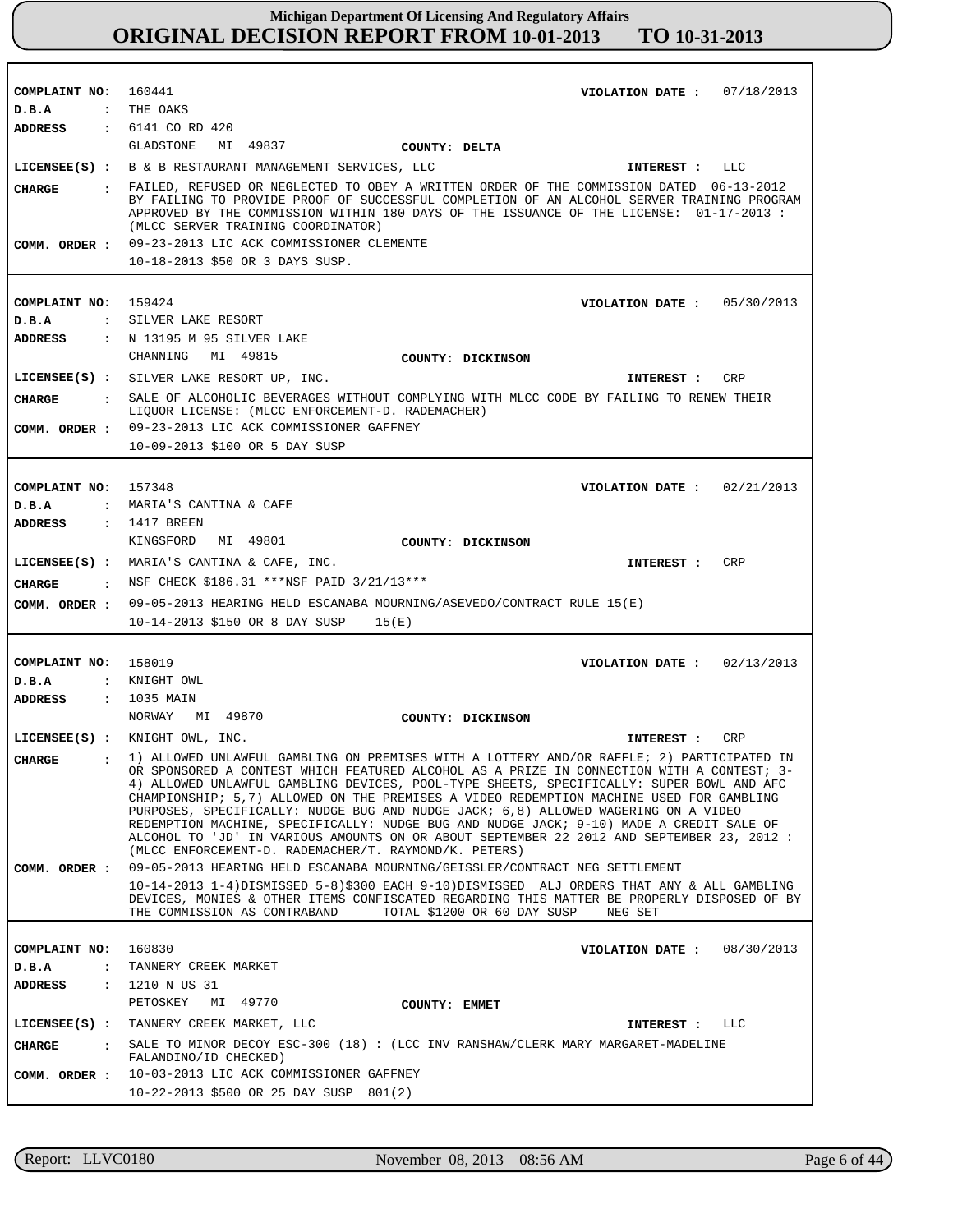| COMPLAINT NO: 160448    | VIOLATION DATE: $08/01/2013$                                                                                                                                                                                                                                                                                                                                                                                                                                                                                                                                                                                                                                                                                            |  |
|-------------------------|-------------------------------------------------------------------------------------------------------------------------------------------------------------------------------------------------------------------------------------------------------------------------------------------------------------------------------------------------------------------------------------------------------------------------------------------------------------------------------------------------------------------------------------------------------------------------------------------------------------------------------------------------------------------------------------------------------------------------|--|
| D.B.A                   | : AUTUMN LOUNGE                                                                                                                                                                                                                                                                                                                                                                                                                                                                                                                                                                                                                                                                                                         |  |
| ADDRESS                 | $\cdot$ G- 3473 FENTON                                                                                                                                                                                                                                                                                                                                                                                                                                                                                                                                                                                                                                                                                                  |  |
|                         | BURTON MI 48529<br>COUNTY: GENESEE                                                                                                                                                                                                                                                                                                                                                                                                                                                                                                                                                                                                                                                                                      |  |
|                         | LICENSEE(S) : YIANNI'S INC.<br>CRP<br>INTEREST :                                                                                                                                                                                                                                                                                                                                                                                                                                                                                                                                                                                                                                                                        |  |
| CHARGE                  | . FAILED, REFUSED OR NEGLECTED TO OBEY A WRITTEN ORDER OF THE COMMISSION DATED 01-09-2013<br>BY FAILING TO PROVIDE PROOF OF SUCCESSFUL COMPLETION OF AN ALCOHOL SERVER TRAINING PROGRAM<br>APPROVED BY THE COMMISSION WITHIN 180 DAYS OF THE ISSUANCE OF THE LICENSE: 01-31-2013 :<br>(MLCC SERVER TRAINING COORDINATOR)                                                                                                                                                                                                                                                                                                                                                                                                |  |
| COMM. ORDER :           | 09-20-2013 LIC ACK COMMISSIONER CLEMENTE                                                                                                                                                                                                                                                                                                                                                                                                                                                                                                                                                                                                                                                                                |  |
|                         | 10-18-2013 150.00 OR 7 DAY SUSP. FINE TO BE PAID WITHIN 45 DAYS FROM THE MAILING DATE OF<br>THIS ORDER. ADDTL PENALTY COMMISSIONER ORDERS ALL LICENSES AND PERMITS ISSUED BY THE MLCC<br>TO THIS LICENSEE AT THE ABOVE NAMED ADDRESS BE SUSPENDED AS OF DECEMBER 16, 2013, WITH<br>SAID SUSPENSION BEING WAIVED IF DOCUMENTARY PROOF OF SERVER TRAINING IS PROVIDED IN<br>ACCORDANCE WITH THE PROVISIONS OF ADMINISTRATIVE COMMISSIONERS' JANUARY 9, 2013 ORDER.<br>THIS SUSPENSION SHALL REMAIN IN EFFECT UNTIL SUCH TIME AS SATISFACOTRY DOCUMENTARY PROOF<br>OF SERVER TRAINING IS RECEIVED BY THE MLCC, OR THE LICENSES AND PERMITS ARE TERMINATED<br>PURSUANT TO THE PROVISIONS OF ADMINISTRATIVE RULE R 436.1107. |  |
|                         |                                                                                                                                                                                                                                                                                                                                                                                                                                                                                                                                                                                                                                                                                                                         |  |
| COMPLAINT NO:           | 158785<br>VIOLATION DATE: 03/05/2013                                                                                                                                                                                                                                                                                                                                                                                                                                                                                                                                                                                                                                                                                    |  |
| D.B.A<br><b>ADDRESS</b> | : OUTER LIMITS BAR & GRILL<br>: 8095 N STATE                                                                                                                                                                                                                                                                                                                                                                                                                                                                                                                                                                                                                                                                            |  |
|                         | DAVISON MI 48423<br>COUNTY: GENESEE                                                                                                                                                                                                                                                                                                                                                                                                                                                                                                                                                                                                                                                                                     |  |
|                         | LICENSEE(S) : KRISTINE TRANSPORT INC.<br>INTEREST :<br><b>CRP</b>                                                                                                                                                                                                                                                                                                                                                                                                                                                                                                                                                                                                                                                       |  |
|                         | : 1) SOLD OR TRANSFERRED LICENSE OR AN INTEREST IN LICENSE TO OUTER LIMITS STEAKHOUSE &                                                                                                                                                                                                                                                                                                                                                                                                                                                                                                                                                                                                                                 |  |
| <b>CHARGE</b>           | SEAFOOD, INC WITHOUT PRIOR APPROVAL OF MLCC; 2) ALLOWED OUTER LIMITS STEAKHOUSE & SEAFOOD,<br>INC, WHOSE NAME DOES NOT APPEAR ON LICENSE TO DERIVE USE OR BENEFIT; 3) LEASED, SOLD OR<br>TRANSFERRED POSESSION OF A PORTION OF LICENSED PREMISES WITHOUT PRIOR WRITTEN APPROVAL OF<br>MLCC : (LCC INV MCCRAY)                                                                                                                                                                                                                                                                                                                                                                                                           |  |
| COMM. ORDER :           | 09-16-2013 HEARING HELD SWARTZ CREEK GAFFNEY/HALL/DECLERCQ ACK                                                                                                                                                                                                                                                                                                                                                                                                                                                                                                                                                                                                                                                          |  |
|                         | 10-01-2013 50.00 FOR EACH OF THREE CHARGES TOTAL 150.00 THE LICENSE IS CURRENTLY IN<br>ESCROW, THEREFORE THE COMMISSIONER ORDERS THAT ALL LICENSES AND PERMITS ISSUED BY THE<br>COMMISSIONER TO THIS LICENSEE AT THE ABOVE-NAMED LOCATION REMAIN IN ESCROW UNTIL ALL FINES<br>AND ANY OTHER CHARGES PREVIOUSLY AND CURRENTLY DUE ARE PAID; AND THE LICENSEE EITHER<br>ASSUME PROPREITARY CONTROL OF THIS BUSINESS, TRANSFER THESE LICENSES TO AN APPROVED PERSON<br>OR THE LICENSES AND PERMITS WILL TERMINATE UNDER THE PROVISIONS OF ADMINISTRATIVE RULE R<br>436.1107.                                                                                                                                               |  |
|                         |                                                                                                                                                                                                                                                                                                                                                                                                                                                                                                                                                                                                                                                                                                                         |  |
| COMPLAINT NO: 159164    | 05/29/2013<br>VIOLATION DATE :                                                                                                                                                                                                                                                                                                                                                                                                                                                                                                                                                                                                                                                                                          |  |
| D.B.A                   | : ENCORE SPORTS BAR & EVENT CENTER<br>: G- 3503 BEECHER                                                                                                                                                                                                                                                                                                                                                                                                                                                                                                                                                                                                                                                                 |  |
| ADDRESS                 | FLINT<br>MI 48532<br>COUNTY: GENESEE                                                                                                                                                                                                                                                                                                                                                                                                                                                                                                                                                                                                                                                                                    |  |
|                         | LICENSEE(S) : STAFRA HOSPITALITY INC.<br><b>CRP</b><br>INTEREST :                                                                                                                                                                                                                                                                                                                                                                                                                                                                                                                                                                                                                                                       |  |
|                         | . NSF CHECK \$2464.94 ***NSF PAID 7/3/13***                                                                                                                                                                                                                                                                                                                                                                                                                                                                                                                                                                                                                                                                             |  |
| CHARGE                  |                                                                                                                                                                                                                                                                                                                                                                                                                                                                                                                                                                                                                                                                                                                         |  |
| COMM. ORDER :           | 09-30-2013 STIP FOR PROPOSED NEG SETTLEMENT COMM GAFFNEY-AG HALL                                                                                                                                                                                                                                                                                                                                                                                                                                                                                                                                                                                                                                                        |  |
|                         | 10-09-2013 \$150 OR 8 DAY SUSP NEG SET                                                                                                                                                                                                                                                                                                                                                                                                                                                                                                                                                                                                                                                                                  |  |
|                         |                                                                                                                                                                                                                                                                                                                                                                                                                                                                                                                                                                                                                                                                                                                         |  |
| COMPLAINT NO:<br>D.B.A  | 158749<br>VIOLATION DATE: $04/23/2013$<br>: V-8 RETIREES CLUB                                                                                                                                                                                                                                                                                                                                                                                                                                                                                                                                                                                                                                                           |  |
| ADDRESS                 | : 4125 CLIO                                                                                                                                                                                                                                                                                                                                                                                                                                                                                                                                                                                                                                                                                                             |  |
|                         | FLINT<br>MI 48504<br>COUNTY: GENESEE                                                                                                                                                                                                                                                                                                                                                                                                                                                                                                                                                                                                                                                                                    |  |
|                         | LICENSEE(S) : V-8 RETIREES CLUB<br>CLB<br>INTEREST :                                                                                                                                                                                                                                                                                                                                                                                                                                                                                                                                                                                                                                                                    |  |
|                         | . 1-8 POSSESSED, SOLD, OFFERED FOR SALE OR EXPOSED FOR SALE, ALCOHOL WHICH WAS ADULTERATED,                                                                                                                                                                                                                                                                                                                                                                                                                                                                                                                                                                                                                             |  |
| <b>CHARGE</b>           | MISBRANDED, OR REFILLED, SPECIFIALLY SEAGRAMS GIN, ABSOLUTE VODKA, SMIRNOFF VADKA, CIROC<br>RED, CIROC SNAP, BACARDI LIMON, CIROC VODKA AN 1800 REPAS : (LCC M. PERILLOUX)                                                                                                                                                                                                                                                                                                                                                                                                                                                                                                                                              |  |
| COMM. ORDER :           | 09-16-2013 HEARING HELD SWARTZ CREEK GAFFNEY/HALL/DECLERCQ NEG SETTLEMENT<br>10-04-2013 1-8)\$150 EACH FOR A TOTAL OF \$1200 OR 60 DAYS SUSP. NEGOTIATED SETTLEMENT                                                                                                                                                                                                                                                                                                                                                                                                                                                                                                                                                     |  |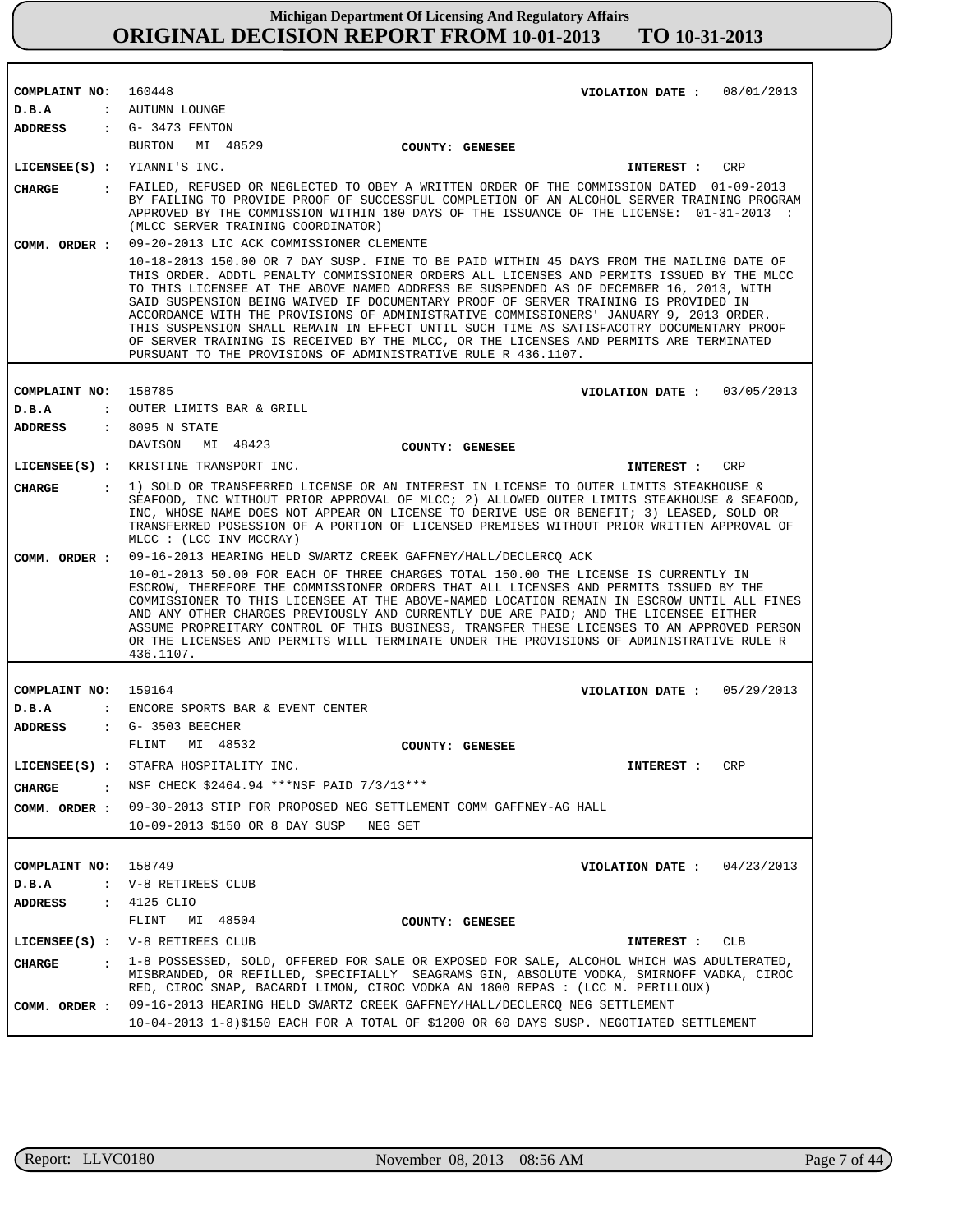| COMPLAINT NO:                          | 161046                                                                                                                                                                  | VIOLATION DATE: $08/14/2013$                                                                                                                                                                                                                                                                                                                                                                                                                                                                                                                                            |
|----------------------------------------|-------------------------------------------------------------------------------------------------------------------------------------------------------------------------|-------------------------------------------------------------------------------------------------------------------------------------------------------------------------------------------------------------------------------------------------------------------------------------------------------------------------------------------------------------------------------------------------------------------------------------------------------------------------------------------------------------------------------------------------------------------------|
| D.B.A                                  | : FENTON ROAD TAVERN                                                                                                                                                    |                                                                                                                                                                                                                                                                                                                                                                                                                                                                                                                                                                         |
| <b>ADDRESS</b>                         | $: 3504$ $1/2 - 3506$ FENTON                                                                                                                                            |                                                                                                                                                                                                                                                                                                                                                                                                                                                                                                                                                                         |
|                                        | MI 48507<br>FLINT                                                                                                                                                       | COUNTY: GENESEE                                                                                                                                                                                                                                                                                                                                                                                                                                                                                                                                                         |
|                                        | LICENSEE(S) : TERRI'S LOUNGE, INC.                                                                                                                                      | CRP<br>INTEREST :                                                                                                                                                                                                                                                                                                                                                                                                                                                                                                                                                       |
| CHARGE                                 | (MLCC SERVER TRAINING COORDINATOR)                                                                                                                                      | . FAILED, REFUSED OR NEGLECTED TO OBEY A WRITTEN ORDER OF THE COMMISSION DATED 02-03-2010<br>BY FAILING TO PROVIDE PROOF OF SUCCESSFUL COMPLETION OF AN ALCOHOL SERVER TRAINING PROGRAM<br>APPROVED BY THE COMMISSION WITHIN 180 DAYS OF THE ISSUANCE OF THE LICENSE: 03-12-2013 :                                                                                                                                                                                                                                                                                      |
| COMM. ORDER :                          | 10-09-2013 LIC ACK COMMISSIONER CLEMENTE                                                                                                                                |                                                                                                                                                                                                                                                                                                                                                                                                                                                                                                                                                                         |
|                                        | THE MLCC, OR THE LICENSES AND PERMITS ARE TERMINATED PURSUANT TO THE PROVISIONS OF<br>ADMINISTRATIVE RULE R 436.1107.                                                   | 10-23-2013 300.00 OR 15 DAY SUSP. FINE TO BE PAID WITHIN 45 DAYS FROM THE MAILING DATE OF<br>THIS ORDER. ADDTL PENALTY COMMISSIONER ORDERS ALL LICENSES AND PERMITS ISSUED BY THE MLCC<br>TO THIS LICENSEE BE SUSPENDED AS OF JANUARY 2, 2014, WITH SAID SUSPENSION BEING WAIVED IF<br>DOCUMENTARY PROOF OF SERVER TRAINING IS PROVIDED IN ACCORDANCE IWTH TEH PROVISIONS OF THE<br>ADMINISTRATIVE COMMISSIONERS' FEBRUARY 3, 2010 ORDER. THIS SUSPENSION SHALL REMAIN IN<br>EFFECT UNTIL SUCH TIME AS SATISFACTORY DOCUMENTARY PROOF OF SERVER TRAINING IS RECEIVED BY |
|                                        |                                                                                                                                                                         |                                                                                                                                                                                                                                                                                                                                                                                                                                                                                                                                                                         |
| COMPLAINT NO: 159828                   |                                                                                                                                                                         | VIOLATION DATE: $07/09/2013$                                                                                                                                                                                                                                                                                                                                                                                                                                                                                                                                            |
| D.B.A                                  | : TIMES SQUARE LOUNGE                                                                                                                                                   |                                                                                                                                                                                                                                                                                                                                                                                                                                                                                                                                                                         |
| <b>ADDRESS</b>                         | : 4522 N SAGINAW                                                                                                                                                        |                                                                                                                                                                                                                                                                                                                                                                                                                                                                                                                                                                         |
|                                        | FLINT<br>MI 48505                                                                                                                                                       | COUNTY: GENESEE                                                                                                                                                                                                                                                                                                                                                                                                                                                                                                                                                         |
|                                        | LICENSEE(S) : MYRA SEALS, INC.                                                                                                                                          | CRP<br><b>INTEREST :</b>                                                                                                                                                                                                                                                                                                                                                                                                                                                                                                                                                |
| CHARGE                                 | : NSF CHECK \$168.70 ***NSF PAID 8/5/13***                                                                                                                              |                                                                                                                                                                                                                                                                                                                                                                                                                                                                                                                                                                         |
|                                        |                                                                                                                                                                         |                                                                                                                                                                                                                                                                                                                                                                                                                                                                                                                                                                         |
| COMM. ORDER :                          | 10-14-2013 LIC ACK COMMISSIONERCLEMENTE                                                                                                                                 |                                                                                                                                                                                                                                                                                                                                                                                                                                                                                                                                                                         |
|                                        | 10-28-2013 \$50 OR 3 DAYS SUSP.                                                                                                                                         |                                                                                                                                                                                                                                                                                                                                                                                                                                                                                                                                                                         |
|                                        |                                                                                                                                                                         |                                                                                                                                                                                                                                                                                                                                                                                                                                                                                                                                                                         |
| COMPLAINT NO:                          | 159440                                                                                                                                                                  | VIOLATION DATE: $05/02/2013$                                                                                                                                                                                                                                                                                                                                                                                                                                                                                                                                            |
| D.B.A<br>$\ddot{\cdot}$                |                                                                                                                                                                         |                                                                                                                                                                                                                                                                                                                                                                                                                                                                                                                                                                         |
| <b>ADDRESS</b>                         | $: 1519$ W BRISTOL                                                                                                                                                      |                                                                                                                                                                                                                                                                                                                                                                                                                                                                                                                                                                         |
|                                        | FLINT<br>MI 48507                                                                                                                                                       | COUNTY: GENESEE                                                                                                                                                                                                                                                                                                                                                                                                                                                                                                                                                         |
| LICENSEE $(S)$ : SP-06, INC.           |                                                                                                                                                                         | CRP<br>INTEREST :                                                                                                                                                                                                                                                                                                                                                                                                                                                                                                                                                       |
| <b>CHARGE</b>                          | (F.A.N.G.)-A. FOWLKES/K. MCGUIRE)                                                                                                                                       | : FAILURE TO COMPLY WITH ALL STATE AND LOCAL BUILDING, PLUMBING, ZONING, SANITATION, HEALTH<br>LAWS AND ORDINANCES: (FLINT TOWNSHIP POLICE DEPARTMENT-T. JONES; FLINT POLICE DEPARTMENT                                                                                                                                                                                                                                                                                                                                                                                 |
| COMM. ORDER :                          | 10-17-2013 HEARING HELD SWARTZ CREEK CLEMENTE/HALL/DECLERCQ ACK                                                                                                         |                                                                                                                                                                                                                                                                                                                                                                                                                                                                                                                                                                         |
|                                        | THE FLINT TOWNSHIP AUTHORITIES. BOTH AUTHORITIES MUST VERIFY AND SIGN OFF THAT THE<br>ESTABLISHMENT IS SUITABLE BEFORE IN CAN BE REOPENED AFTER THE FINAL INSPECTION.   | 10-21-2013 300.00 FINE TO BE PAID WITHIN 45 DAYS FROM THE MAILING DATE OF THIS ORDER.<br>FUTHER, COMMISSIONER NOTES THAT THE LICENSEE IS CURRENTLY IN ESCROW AND WILL REMAIN SO<br>UNTIL A MANDATORY INSPECTION IS CONDUCTION BY THE MLCC AUTHORITIES DONEIN CONJUNTION WITH                                                                                                                                                                                                                                                                                            |
|                                        |                                                                                                                                                                         |                                                                                                                                                                                                                                                                                                                                                                                                                                                                                                                                                                         |
| COMPLAINT NO:                          | 159473                                                                                                                                                                  | 06/25/2013<br>VIOLATION DATE :                                                                                                                                                                                                                                                                                                                                                                                                                                                                                                                                          |
| D.B.A<br>$\ddot{\phantom{a}}$          | LEITH FOOD MARKET                                                                                                                                                       |                                                                                                                                                                                                                                                                                                                                                                                                                                                                                                                                                                         |
| <b>ADDRESS</b><br>$\ddot{\phantom{a}}$ | 1900 LEITH                                                                                                                                                              |                                                                                                                                                                                                                                                                                                                                                                                                                                                                                                                                                                         |
|                                        | FLINT<br>MI 48506                                                                                                                                                       | COUNTY: GENESEE                                                                                                                                                                                                                                                                                                                                                                                                                                                                                                                                                         |
| $LICENSEE(S)$ :                        | ANADDAF INC                                                                                                                                                             | CRP<br>INTEREST :                                                                                                                                                                                                                                                                                                                                                                                                                                                                                                                                                       |
| <b>CHARGE</b><br>$\mathbf{r}$          | FADE GASAN NAEEM, CLERK, SERVANT, AGENT OR EMPLOYEE ENGAGED IN ILLEGAL OCCUPATION/ACT,<br>SPECIFICALLY: SELLING SINGLE CIGARETTES : (MSP 3RD DIST HQ SAGINAW, TRP HARE) |                                                                                                                                                                                                                                                                                                                                                                                                                                                                                                                                                                         |
| COMM. ORDER :                          | 10-16-2013 LIC ACK COMMISSIONER GAFFNEY                                                                                                                                 |                                                                                                                                                                                                                                                                                                                                                                                                                                                                                                                                                                         |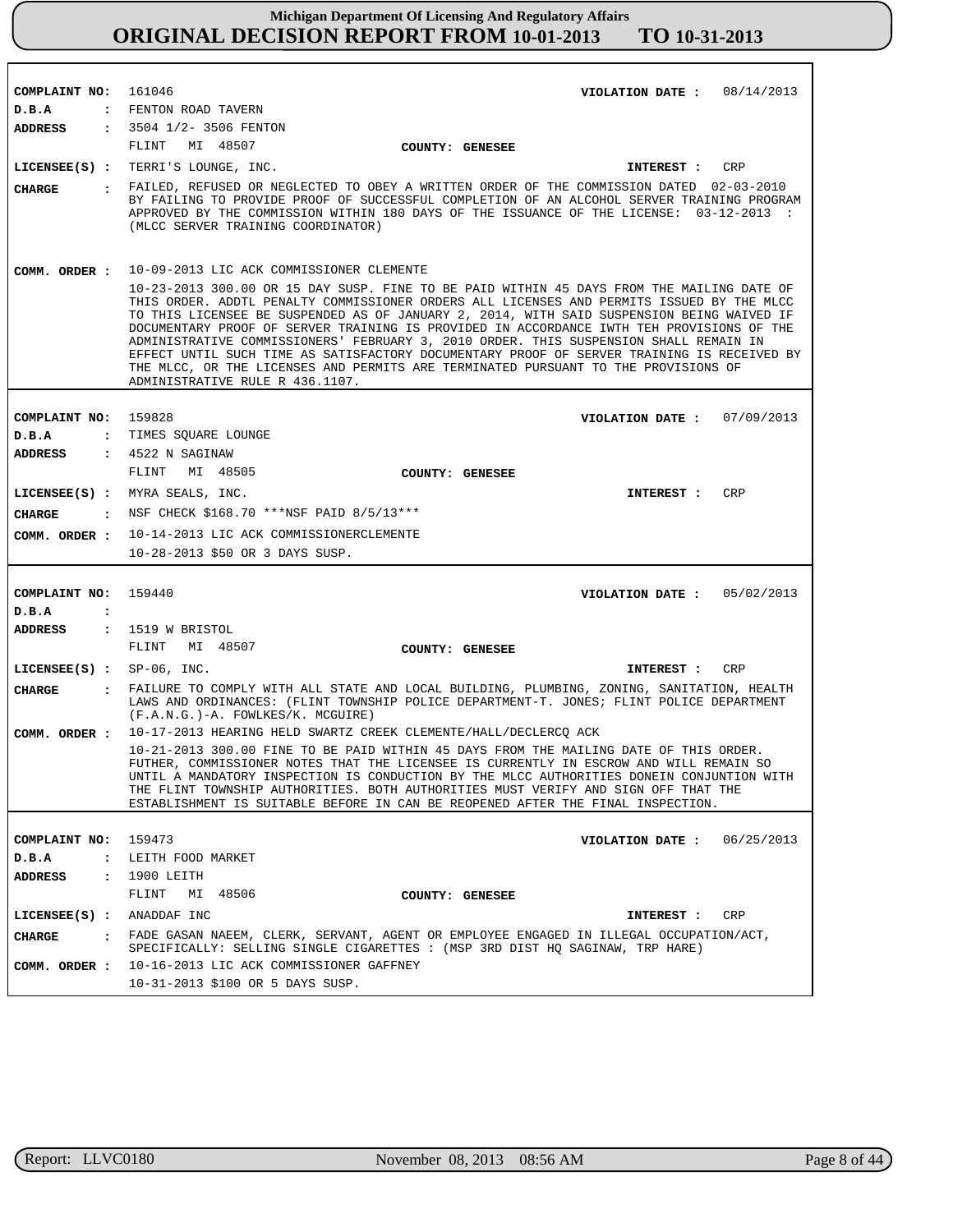| COMPLAINT NO: 157950            | 04/02/2013<br>VIOLATION DATE :                                                                                                                                                          |
|---------------------------------|-----------------------------------------------------------------------------------------------------------------------------------------------------------------------------------------|
| D.B.A<br>ADDRESS : G- 7007 CLIO | : COUNTRY CORNER MARKET                                                                                                                                                                 |
|                                 | MOUNT MORRIS MI 48458<br><b>COUNTY: GENESEE</b>                                                                                                                                         |
| $LICENSEE(S)$ : LARMER, INC.    | CRP<br>INTEREST :                                                                                                                                                                       |
|                                 | NSF CHECK \$414.02 ***NSF PAID 5/9/13***                                                                                                                                                |
| CHARGE                          |                                                                                                                                                                                         |
|                                 | COMM. ORDER : 09-13-2013 LIC ACK COMMISSIONER GAFFNEY<br>10-03-2013 \$150 OR 8 DAY SUSP                                                                                                 |
|                                 |                                                                                                                                                                                         |
|                                 |                                                                                                                                                                                         |
| COMPLAINT NO: 161093<br>D.B.A   | VIOLATION DATE : $09/11/2013$<br>: V & B MARKET                                                                                                                                         |
| ADDRESS                         | $\,$ : 5011 E MT MORRIS                                                                                                                                                                 |
|                                 | MOUNT MORRIS<br>MI 48458<br>COUNTY: GENESEE                                                                                                                                             |
| LICENSEE(S) : IJC INC.          | CRP<br>INTEREST :                                                                                                                                                                       |
| CHARGE                          | SALE TO MINOR DECOY LAN 306 (19) : (LCC INV COSTELLO/CLERK SARAH JANE RIVARD/ID CHECKED)                                                                                                |
|                                 | COMM. ORDER : 10-18-2013 LIC ACK COMMISSIONER GAFFNEY                                                                                                                                   |
|                                 | $10-31-2013$ \$500 OR 25 DAYS SUSP - SEC 801(2)                                                                                                                                         |
|                                 |                                                                                                                                                                                         |
| COMPLAINT NO: 159319            | VIOLATION DATE: $06/23/2013$                                                                                                                                                            |
| D.B.A                           | : A J'S PIT STOP BAR AND GRILL                                                                                                                                                          |
| ADDRESS                         | $: 120 S$ SOPHIE                                                                                                                                                                        |
|                                 | BESSEMER MI 49911<br>COUNTY: GOGEBIC                                                                                                                                                    |
|                                 | LICENSEE(S) : A J'S PIT STOP BAR AND GRILL INC.<br>CRP<br>INTEREST :                                                                                                                    |
| CHARGE                          | $\pm$ 1) ALLOWED INTOX PERSON, KELLY JO FABBRI, TO FREQUENT OR LOITER;                                                                                                                  |
|                                 | 2) PERMITTED THE LICENSED PREMISES TO BE OCCUPIED BY PERSONS OTHER THAN THE LICENSEE OR                                                                                                 |
|                                 | LICENSEE'S WORKING BONA FIDE EMPLOYEES, KELLY JO FABBRI AND/OR KRISTIE MEZZANO AND/OR<br>STEVEN WHITBURN AND THREE OTHER UNIDENDTIFIED PATRONS BETWEEN 2:30 AM AND 7:00 AM: (MSP        |
|                                 | WAKEFIELD POST TRPS MAZUREK AND FILZ)                                                                                                                                                   |
|                                 | COMM. ORDER: 09-04-2013 HEARING HELD MARQUETTE MOURNING/GEISSLER/CONTRACT ACK                                                                                                           |
|                                 | 10-14-2013 1)\$200, 2)\$100 FOR A TOTAL OF \$300 OR 15 DAYS SUSP.                                                                                                                       |
|                                 |                                                                                                                                                                                         |
| COMPLAINT NO: 159844            | VIOLATION DATE: $07/22/2013$                                                                                                                                                            |
| D.B.A                           | : BAY VIEW INN                                                                                                                                                                          |
| ADDRESS                         | : 5074 N US 31                                                                                                                                                                          |
|                                 | ACME MI 49610<br>COUNTY: GR TRAVERSE                                                                                                                                                    |
| LICENSEE $(S)$ : B V I, INC.    | INTEREST :<br>CRP                                                                                                                                                                       |
|                                 | CHARGE : 1,4) SALE TO INTOX PERSONS KENNETH HELSPER AND THEODORE HELSPER; 2,5) ALLOWED INTOX<br>PERSONS TO CONSUME; 3,6) ALLOWED INTOX PERSONS TO FREQUENT OR LOITER; 7) ALLOWED        |
|                                 | FIGHTS/BRAWLS ON PREMISES; 8) ALLOWED THE ANNOYING AND/OR MOLESTING OF AN EMPLOYEE,                                                                                                     |
|                                 |                                                                                                                                                                                         |
|                                 | HEATHER MACRAE SLOAN, BY A CUSTOMER, THEODORE HELSPER AND/OR KENNETH HELSPER: (GRAND                                                                                                    |
|                                 | TRAVERS COUNTY SD, D/SGT BARSHEFF, DEPS MORTON, ROELOFS)<br>09-16-2013 LIC ACK COMMISSIONERCLEMENTE                                                                                     |
| COMM. ORDER :                   | $10-02-2013$ 1)\$300 2)\$50 3)\$50 4)\$300 5)\$50 6)\$50 7)\$50 8)\$50 TOTAL \$900 OR 45 DAY SUSP                                                                                       |
|                                 | 801(2)                                                                                                                                                                                  |
|                                 |                                                                                                                                                                                         |
| COMPLAINT NO:                   | 159804<br>VIOLATION DATE: $07/04/2013$                                                                                                                                                  |
| D.B.A                           | : COPPER FALLS STEAKHOUSE                                                                                                                                                               |
| <b>ADDRESS</b>                  | : 1796 S GARTIELD                                                                                                                                                                       |
|                                 | TRAVERSE CITY MI 49686<br>COUNTY: GR TRAVERSE                                                                                                                                           |
|                                 | LICENSEE(S) : COPPER FALLS LTD., INC.<br>CRP<br>INTEREST :                                                                                                                              |
| <b>CHARGE</b>                   | . FAILED, REFUSED OR NEGLECTED TO OBEY A WRITTEN ORDER OF THE COMMISSION DATED 10-17-2012<br>BY FAILING TO PROVIDE PROOF OF SUCCESSFUL COMPLETION OF AN ALCOHOL SERVER TRAINING PROGRAM |
|                                 | APPROVED BY THE COMMISSION WITHIN 180 DAYS OF THE ISSUANCE OF THE LICENSE: 01-03-2013 :                                                                                                 |
|                                 | (MLCC SERVER TRAINING COORDINATOR)                                                                                                                                                      |
|                                 |                                                                                                                                                                                         |
|                                 |                                                                                                                                                                                         |
| COMM. ORDER :                   | 09-18-2013 LIC ACK COMMISSIONER CLEMENTE<br>10-08-2013 \$50 OR 3 DAYS SUSP.                                                                                                             |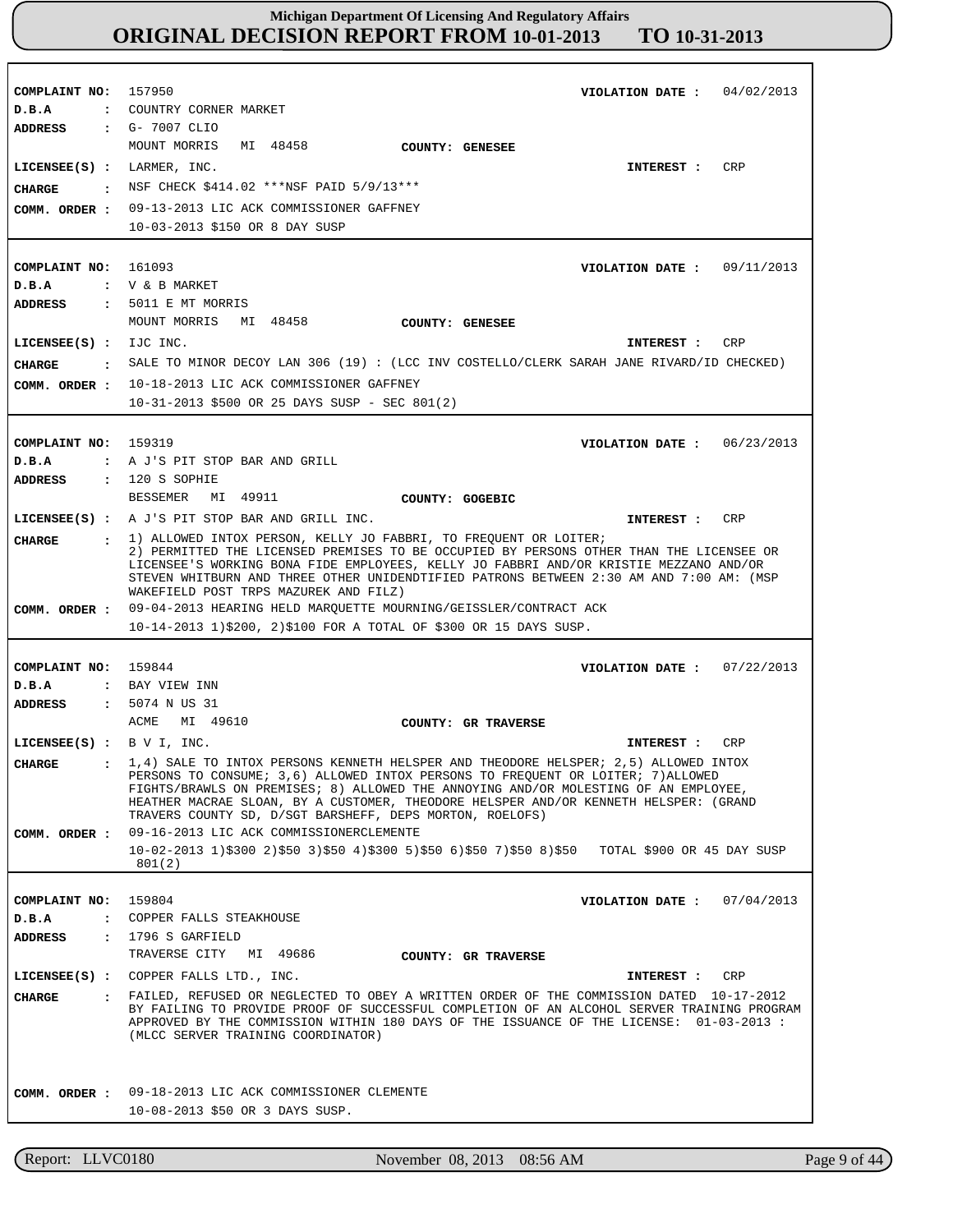| COMPLAINT NO: 161034          | VIOLATION DATE: $09/04/2013$                                                                                                                                                                                                                                                                                                                                                                                                                                                                                                                                                                                                                                                                                                                                                             |
|-------------------------------|------------------------------------------------------------------------------------------------------------------------------------------------------------------------------------------------------------------------------------------------------------------------------------------------------------------------------------------------------------------------------------------------------------------------------------------------------------------------------------------------------------------------------------------------------------------------------------------------------------------------------------------------------------------------------------------------------------------------------------------------------------------------------------------|
| D.B.A                         | : ZAK'S MARKET                                                                                                                                                                                                                                                                                                                                                                                                                                                                                                                                                                                                                                                                                                                                                                           |
| ADDRESS                       | : 1237 MICHIGAN                                                                                                                                                                                                                                                                                                                                                                                                                                                                                                                                                                                                                                                                                                                                                                          |
|                               | MI 48801<br>ALMA<br>COUNTY: GRATIOT                                                                                                                                                                                                                                                                                                                                                                                                                                                                                                                                                                                                                                                                                                                                                      |
|                               | LICENSEE(S) : PRABJOT PARTY STORE LLC<br>LLC<br>INTEREST :                                                                                                                                                                                                                                                                                                                                                                                                                                                                                                                                                                                                                                                                                                                               |
| CHARGE                        | : NSF CHECK \$314.84 ** NSF PAID 10/1/13**                                                                                                                                                                                                                                                                                                                                                                                                                                                                                                                                                                                                                                                                                                                                               |
| COMM. ORDER :                 | 10-18-2013 LIC ACK COMMISSIONER GAFFNEY                                                                                                                                                                                                                                                                                                                                                                                                                                                                                                                                                                                                                                                                                                                                                  |
|                               | 10-31-2013 \$50 OR 3 DAYS SUSP.                                                                                                                                                                                                                                                                                                                                                                                                                                                                                                                                                                                                                                                                                                                                                          |
|                               |                                                                                                                                                                                                                                                                                                                                                                                                                                                                                                                                                                                                                                                                                                                                                                                          |
| COMPLAINT NO: 159441          | VIOLATION DATE: $12/19/2012$                                                                                                                                                                                                                                                                                                                                                                                                                                                                                                                                                                                                                                                                                                                                                             |
| D.B.A                         | : 300 BOWL                                                                                                                                                                                                                                                                                                                                                                                                                                                                                                                                                                                                                                                                                                                                                                               |
| ADDRESS                       | : 3000 W MONROE                                                                                                                                                                                                                                                                                                                                                                                                                                                                                                                                                                                                                                                                                                                                                                          |
|                               | ALMA<br>MI 48801<br>COUNTY: GRATIOT                                                                                                                                                                                                                                                                                                                                                                                                                                                                                                                                                                                                                                                                                                                                                      |
|                               | LICENSEE(S) : SLIPPERY LANES, INC.<br>INTEREST :<br>CRP                                                                                                                                                                                                                                                                                                                                                                                                                                                                                                                                                                                                                                                                                                                                  |
| <b>CHARGE</b>                 | : 1) ALLOWED UNLAWFUL GAMBLING DEVICES ON THE LICENSED PREMISES, SPECIFICALLY: PULL-TABS,                                                                                                                                                                                                                                                                                                                                                                                                                                                                                                                                                                                                                                                                                                |
|                               | POOL-TYPE SHEETS; 2) ALLOWED UNLAWFUL GAMBLING WITH PULL-TABS: (MLCC ENFORCEMENT-M.<br>PERILLOUX)                                                                                                                                                                                                                                                                                                                                                                                                                                                                                                                                                                                                                                                                                        |
|                               | COMM. ORDER : 09-11-2013 LIC ACK COMMISSIONER GAFFNEY                                                                                                                                                                                                                                                                                                                                                                                                                                                                                                                                                                                                                                                                                                                                    |
|                               | 10-03-2013 1-2)\$100 EACH FOR A TOTAL OF \$200 OR 10 DAYS SUSP.                                                                                                                                                                                                                                                                                                                                                                                                                                                                                                                                                                                                                                                                                                                          |
|                               |                                                                                                                                                                                                                                                                                                                                                                                                                                                                                                                                                                                                                                                                                                                                                                                          |
| COMPLAINT NO: 157416          | VIOLATION DATE: $02/23/2013$                                                                                                                                                                                                                                                                                                                                                                                                                                                                                                                                                                                                                                                                                                                                                             |
| D.B.A                         | $: L & L$ BAR                                                                                                                                                                                                                                                                                                                                                                                                                                                                                                                                                                                                                                                                                                                                                                            |
| <b>ADDRESS</b>                | $: 401$ FIFTH                                                                                                                                                                                                                                                                                                                                                                                                                                                                                                                                                                                                                                                                                                                                                                            |
|                               | CALUMET MI 49913<br>COUNTY: HOUGHTON                                                                                                                                                                                                                                                                                                                                                                                                                                                                                                                                                                                                                                                                                                                                                     |
|                               | LICENSEE(S) : HARVEY, JAYNE CAROL<br>GPI<br>INTEREST :                                                                                                                                                                                                                                                                                                                                                                                                                                                                                                                                                                                                                                                                                                                                   |
|                               | KAIKKONEN, EMMA R<br>GPI<br>INTEREST :                                                                                                                                                                                                                                                                                                                                                                                                                                                                                                                                                                                                                                                                                                                                                   |
|                               | GPI<br>WHITE, DONNA R<br>INTEREST :                                                                                                                                                                                                                                                                                                                                                                                                                                                                                                                                                                                                                                                                                                                                                      |
| <b>CHARGE</b>                 | 1) ALLWOED ON THE LICENSED PREMISES A VIDEO POKER MACHINE USED FOR GAMBLING; (2) ALLOWED<br>WAGERING ON A VIDEO POKER MACHINE ON THE LICENSED PREMISES: (CALUMET POLICE DEPARTMENT-D.<br>OUTINEN/G. THORNTON)                                                                                                                                                                                                                                                                                                                                                                                                                                                                                                                                                                            |
|                               | COMM. ORDER: 09-04-2013 HEARING HELD MARQUETTE MOURNING/GEISSLER/CONTRACT NEG SETTLEMENT                                                                                                                                                                                                                                                                                                                                                                                                                                                                                                                                                                                                                                                                                                 |
|                               | 10-14-2013 2 DAYS SUSP, 1-2)\$300 EACH FOR A TOTAL OF \$600 OR 30 DAYS SUSP. NEGOTIATED<br>SETTLEMENT                                                                                                                                                                                                                                                                                                                                                                                                                                                                                                                                                                                                                                                                                    |
|                               |                                                                                                                                                                                                                                                                                                                                                                                                                                                                                                                                                                                                                                                                                                                                                                                          |
| COMPLAINT NO: 158335          | VIOLATION DATE: $04/24/2013$                                                                                                                                                                                                                                                                                                                                                                                                                                                                                                                                                                                                                                                                                                                                                             |
| D.B.A<br>$\ddot{\phantom{a}}$ | HUNAN GARDENS CHINESE RESTAURANT OF HOUGHTON                                                                                                                                                                                                                                                                                                                                                                                                                                                                                                                                                                                                                                                                                                                                             |
| ADDRESS                       | $: 301$ SHELDEN                                                                                                                                                                                                                                                                                                                                                                                                                                                                                                                                                                                                                                                                                                                                                                          |
|                               | MI 49931<br>HOUGHTON<br>COUNTY: HOUGHTON                                                                                                                                                                                                                                                                                                                                                                                                                                                                                                                                                                                                                                                                                                                                                 |
|                               | LICENSEE(S) : $C & F$ CORPORATION<br>CRP<br>INTEREST :                                                                                                                                                                                                                                                                                                                                                                                                                                                                                                                                                                                                                                                                                                                                   |
| CHARGE                        | 1) SOLD OR TRANSFERRED THE LICENSE OR AN INTEREST IN LICENSE TO NEW HUNAN, INC., WITHOUT<br>$\mathbf{r}$<br>PRIOR MLCC APPROVAL; 2) LEASED, SOLD OR TRANSFERRED POSSESSION OF A PORTION OF LICENSED<br>PREMISES, WITHOUT PRIOR WRITTEN APPROVAL OF MLCC : (LCC INV RAYMOND)                                                                                                                                                                                                                                                                                                                                                                                                                                                                                                              |
| COMM. ORDER :                 | 09-04-2013 HEARING HELD MARQUETTE MOURNING/GEISSLER/CONTRACT RULE 15(E)                                                                                                                                                                                                                                                                                                                                                                                                                                                                                                                                                                                                                                                                                                                  |
|                               | 10-14-2013 150.00 FOR EACH CHARGE TOTAL FINE OF 300.00 FINE TO BE PAID WITHIN 45 DAYS FROM<br>THE MAILING DATE OF THIS ORDER. FURTHER, THE ALJ ORDERS ALL LICENSES AND PERMITS FOR THIS<br>LICENSEE AT THE ABOVE NAMED LOCATION TO REMIN IN ESCROW UNTIL: 1. ALL OUTSTANDING FINES<br>ARE PAID IN FULL AND 2. THE LICENSEE EITHER: ASSUME FULL PROPREITARY CONTROL OR TRANSFERS<br>TO A PERSON APPROVED BY THE COMMISSION OR C. ALLOWS SAID LICENSES AND PERMITS TO TERMINATE<br>PURUSANT TO THE PROVISIONS IN RULE 436.1107. FURTHER, THE ALJ WARS THE LICENSEE THAT THE<br>FAILURE TO MAKE PAYEMENT WITHIN THE TIME ALLOTED MAY RESULT IN AN ADDITIONAL VIOLATION<br>UNDER RULE 436.1029, WHICH MAY SUBJECT THE LICENSEE TO ADDITIONAL PENALTIES, INCLUDING<br>REVOCATION OF LICENSES. |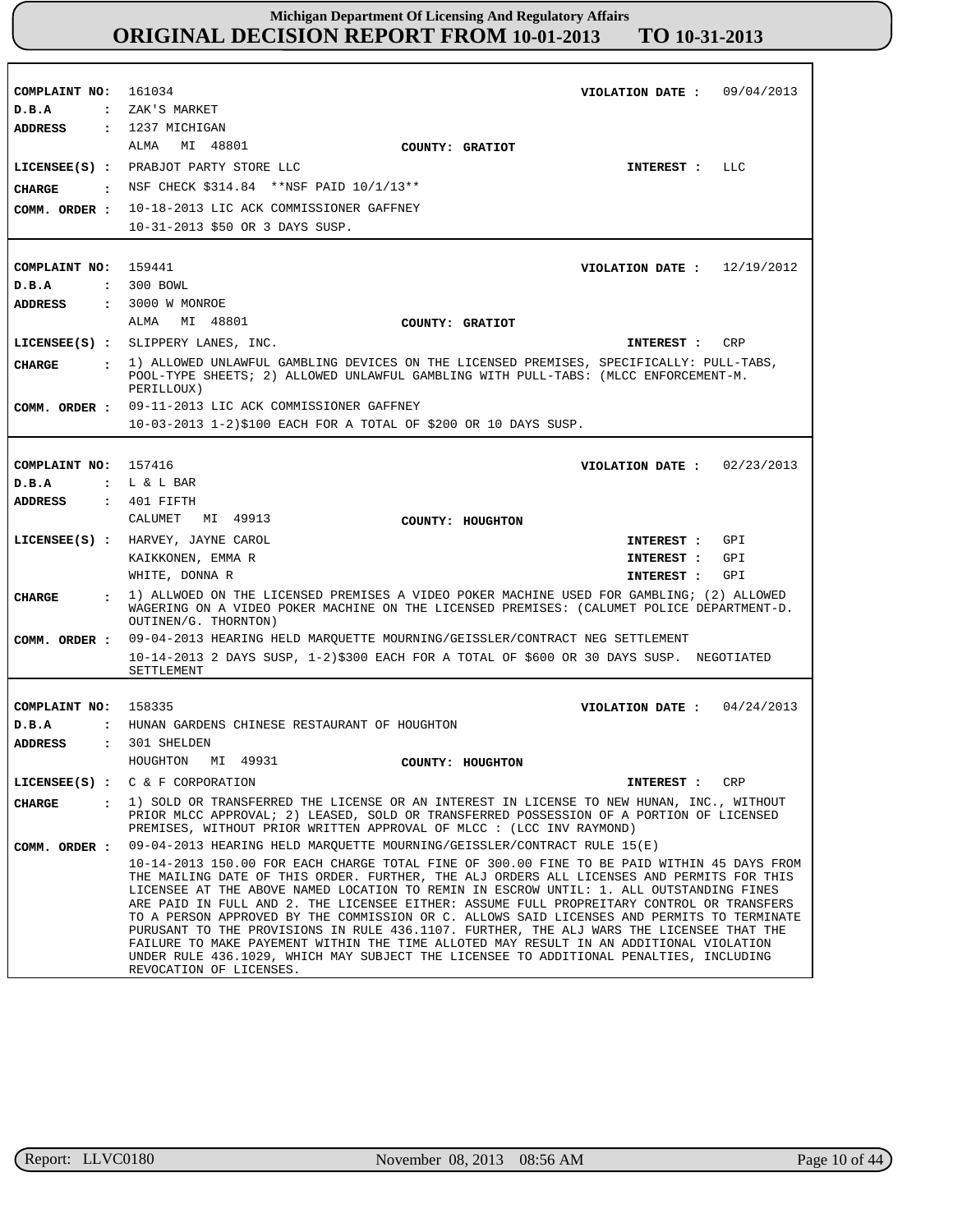| COMPLAINT NO: 158104           | VIOLATION DATE: $04/10/2013$                                                                                                                                                                                                                                                                                                     |
|--------------------------------|----------------------------------------------------------------------------------------------------------------------------------------------------------------------------------------------------------------------------------------------------------------------------------------------------------------------------------|
| D.B.A<br>ADDRESS               | : THE LIBRARY<br>: 62 N ISLE ROYALE                                                                                                                                                                                                                                                                                              |
|                                | HOUGHTON<br>MI 49931<br>COUNTY: HOUGHTON                                                                                                                                                                                                                                                                                         |
|                                | LICENSEE(S) : LIBRARY BAR & RESTAURANT, INC.<br>CRP<br>INTEREST :                                                                                                                                                                                                                                                                |
| CHARGE                         | : NSF CHECK \$496.36 ***NSF PAID 5/9/13***                                                                                                                                                                                                                                                                                       |
| COMM. ORDER :                  | 09-04-2013 HEARING HELD MARQUETTE MOURNING/GEISSLER/CONTRACT RULE 15(E)                                                                                                                                                                                                                                                          |
|                                | 10-14-2013 \$150 OR 8 DAYS SUSP. FURTHER, THE ALJ ORDERS THAT THE LICENSEE PAY FOR<br>PURCHASES OF ALCOHOLIC LIQUOR FROM THE COMMISSION BY CERTIFIED CHECK, CASHIER'S CHECK, OR<br>MONEY ORDER FOR A PERIOD OF 6 MONTHS FROM THE MAILING DATE OF THIS ORDER. RULE 15(E)                                                          |
| COMPLAINT NO:                  | 159805<br>VIOLATION DATE: 07/09/2013                                                                                                                                                                                                                                                                                             |
| D.B.A                          | : RED CEDAR SPIRITS                                                                                                                                                                                                                                                                                                              |
| <b>ADDRESS</b>                 | : 2000 MERRITT RD                                                                                                                                                                                                                                                                                                                |
|                                | EAST LANSING<br>MI 48823<br>COUNTY: INGHAM                                                                                                                                                                                                                                                                                       |
|                                | LICENSEE(S) : UNCLE JOHN'S FRUIT HOUSE WINERY, L.L.C.<br>INTEREST : LLC                                                                                                                                                                                                                                                          |
| <b>CHARGE</b>                  | . FAILED, REFUSED OR NEGLECTED TO OBEY A WRITTEN ORDER OF THE COMMISSION DATED 12-27-2012<br>BY FAILING TO PROVIDE PROOF OF SUCCESSFUL COMPLETION OF AN ALCOHOL SERVER TRAINING PROGRAM<br>APPROVED BY THE COMMISSION WITHIN 180 DAYS OF THE ISSUANCE OF THE LICENSE: 01-07-2013 :<br>(MLCC SERVER TRAINING COORDINATOR)         |
|                                | COMM. ORDER : 08-29-2013 LIC ACK COMMISSIONER CLEMENTE<br>10-01-2013 \$100 OR 5 DAYS SUSP.                                                                                                                                                                                                                                       |
| COMPLAINT NO: 156584           | VIOLATION DATE: $12/07/2012$                                                                                                                                                                                                                                                                                                     |
| D.B.A                          | : HARPER'S RESTAURANT AND BREWPUB                                                                                                                                                                                                                                                                                                |
| <b>ADDRESS</b>                 | $: 131$ ALBERT                                                                                                                                                                                                                                                                                                                   |
|                                | EAST LANSING<br>MI 48823<br>COUNTY: INGHAM                                                                                                                                                                                                                                                                                       |
|                                | LICENSEE(S) : HARBRINEL, INC.<br>CRP<br>INTEREST :                                                                                                                                                                                                                                                                               |
| CIIARGE                        | : 1) SOLD OR FURNISHED ALCOHOL TO INTOX PERSON, TAYLOR WIDGER; 2) ALLOWED INTOX PERSON TO<br>CONSUME; 3) ALLOWED INTOX PERSON TO FREQUENT OR LOITER : (EAST LANSING PD-DIDION/PARK)                                                                                                                                              |
| COMM. ORDER :                  | 09-23-2013 HEARING HELD LANSING GAFFNEY/HALL/DECLERCQ ADVISEMENT COST \$73.80<br>10-15-2013 1)\$300 OR 15 DAYS SUSP, 2-3) DISMISSED WITH PREJUDICE AND & \$73.80 COSTS FOR A<br>TOTAL OF \$373.80                                                                                                                                |
|                                |                                                                                                                                                                                                                                                                                                                                  |
| COMPLAINT NO: 159235           | 05/14/2013<br>VIOLATION DATE :                                                                                                                                                                                                                                                                                                   |
| D.B.A                          | : CHAMPIONS SPORTS BAR                                                                                                                                                                                                                                                                                                           |
| <b>ADDRESS</b><br>$\mathbf{L}$ | 2440 N CEDAR<br>HOLT<br>MI 48842<br>COUNTY: INGHAM                                                                                                                                                                                                                                                                               |
| LICENSEE(S) :                  | NJF, INC.<br>CRP<br>INTEREST :                                                                                                                                                                                                                                                                                                   |
|                                | FAILED TO PROVIDE PRINTED PRICE LIST OF ALCOHOL TO CUSTOMERS, SPECIFICALLLY: PRICE FOR A                                                                                                                                                                                                                                         |
| CHARGE<br>$\sim$ $\sim$ $\sim$ | MUG OF BEER : (LCC INV TRIERWEILER)                                                                                                                                                                                                                                                                                              |
| COMM. ORDER :                  | 09-11-2013 LIC ACK COMMISSIONER GAFFNEY                                                                                                                                                                                                                                                                                          |
|                                | 10-09-2013 \$100 OR 5 DAY SUSP                                                                                                                                                                                                                                                                                                   |
|                                |                                                                                                                                                                                                                                                                                                                                  |
| COMPLAINT NO:                  | 159861<br>VIOLATION DATE: 07/06/2013<br>: CHAMPIONS SPORTS BAR                                                                                                                                                                                                                                                                   |
| D.B.A<br>ADDRESS               | : 2440 N CEDAR                                                                                                                                                                                                                                                                                                                   |
|                                | HOLT MI 48842<br>COUNTY: INGHAM                                                                                                                                                                                                                                                                                                  |
| $LICENSEE(S)$ : NJF, INC.      | CRP<br>INTEREST :                                                                                                                                                                                                                                                                                                                |
|                                | 1,3) SOLD OR FURNISHED ALCOHOL TO MINORS, DEVON CRAWFORD AND TYLER BYRNS; 2,4) ALLOWED                                                                                                                                                                                                                                           |
| <b>CHARGE</b><br>$\mathbf{r}$  | MINORS DEVON CRAWFORD AND TYLER BYRNES TO CONSUME OR POSSESS ALCOHOL FOR PERSONAL<br>CONSUMPTION ON LICENSED PREMISES; 5) SOLD OR FURNSISHED ALCOHOL TO INTOX PERSON TYLER<br>BYRNES; 6) ALLOWED INTOX PERSON TO CONSUME; 7) ALLOWED INTOX PERSON TO FREQUENT OR LOITER :<br>(INGHAM COUNTY SD DEP DOERR, LT FERGUSON, DEP HULL) |
| COMM. ORDER :                  | 10-16-2013 LIC ACK COMMISSIONER GAFFNEY                                                                                                                                                                                                                                                                                          |
|                                | $10-31-2013$ $1)\$300$ , $2)\$100$ , $3)\$300$ , $4)\$100$ , $5)\$300$ , $6-7)$ \$100 EACH FOR A TOTAL OF \$1300 OR<br>65 DAYS SUSP - SEC 801(2)                                                                                                                                                                                 |

Report: LLVC0180 November 08, 2013 08:56 AM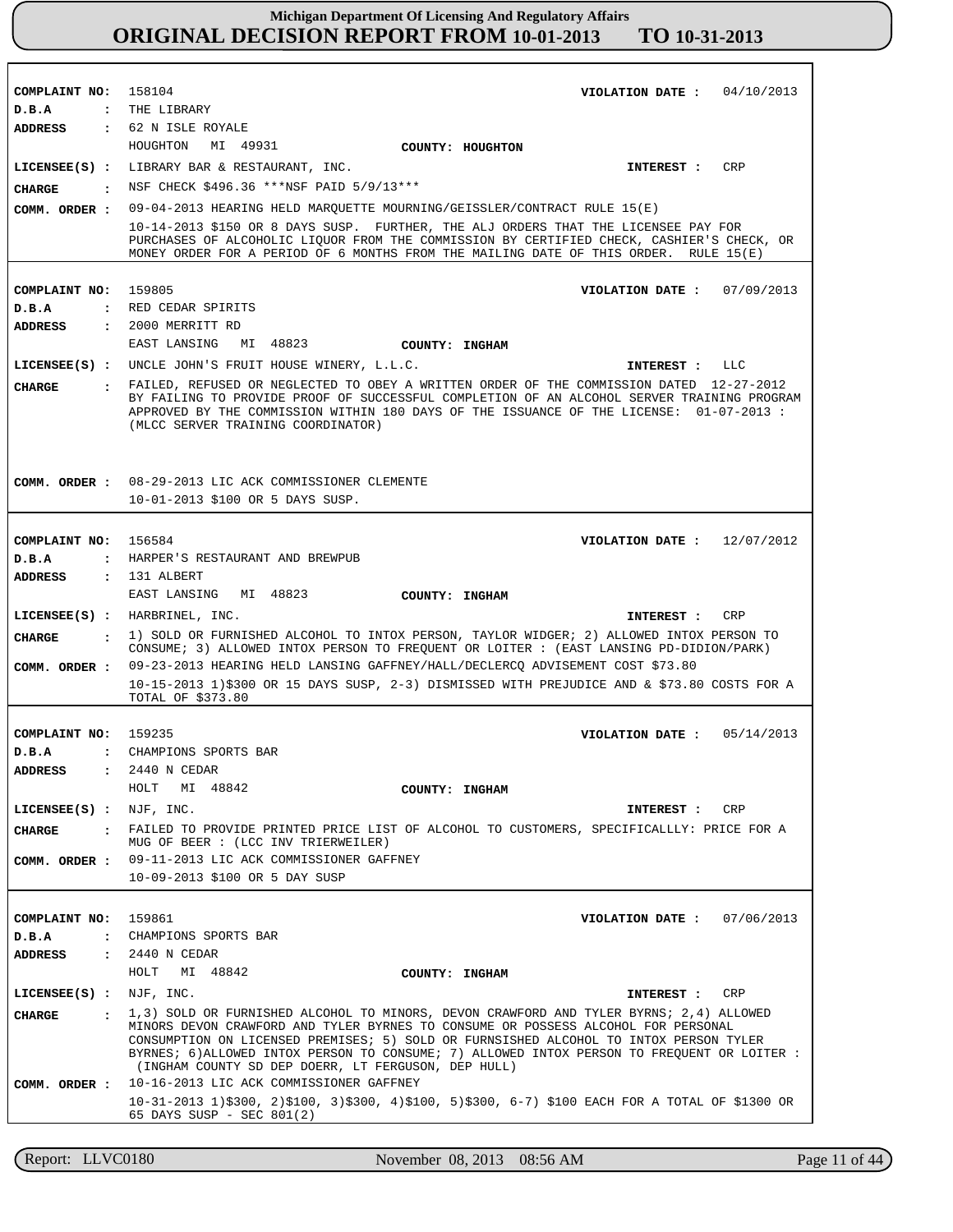| COMPLAINT NO: 161068<br>D.B.A  | VIOLATION DATE: $09/12/2013$<br>: UNICORN TAVERN                                           |
|--------------------------------|--------------------------------------------------------------------------------------------|
| <b>ADDRESS</b>                 | $: 327 E$ GRAND RIVER                                                                      |
|                                | MI 48906<br>LANSING<br>COUNTY: INGHAM                                                      |
|                                | LICENSEE(S) : UNICORN TAVERN, INC.<br>CRP<br>INTEREST :                                    |
| CHARGE<br>$\mathbf{r}$         | SALE TO MINOR DECOY BURCH (19) : (LANSING PD, OFC TRAVIGLIA/CLERK KRISTA KAY CANTWELL/ID   |
| COMM. ORDER :                  | CHECKED)<br>10-10-2013 LIC ACK COMMISSIONERCLEMENTE                                        |
|                                | $10-23-2013$ \$700 OR 35 DAYS SUSP - SEC 801(2)                                            |
|                                |                                                                                            |
| COMPLAINT NO:                  | 158996<br>VIOLATION DATE: 06/05/2013                                                       |
| D.B.A                          | : EASTSIDE PARTY STORE                                                                     |
| <b>ADDRESS</b>                 | $: 800$ E MICHIGAN                                                                         |
|                                | LANSING MI 48912                                                                           |
|                                | COUNTY: INGHAM<br>LICENSEE(S) : DAY VENTURES, LLC<br>INTEREST : LLC                        |
| CHARGE<br>$\mathbf{r}$         | SALE TO MINOR DECOY JACKSON W/DOB 5/8/94 (19): (LANSING PD OFFICERS MONIKA GOOD & TRACY    |
| COMM. ORDER :                  | JONES/DECOY/CK BAMLAJIT KAUR/NO ID CHECKED)<br>09-23-2013 LIC ACK COMMISSIONER GAFFNEY     |
|                                | 10-09-2013 \$700, LICENSES AND PERMITS TO REMAIN IN ESCROW UNTIL ALL OUTSTANDING FINES AND |
|                                | FEES ARE PAID IN FULL OR THE LICENSES AND PERMITS ARE TERMINATED.                          |
| COMPLAINT NO: 158779           |                                                                                            |
|                                | VIOLATION DATE: $05/21/2013$                                                               |
| D.B.A<br>$\ddot{\phantom{a}}$  | LAWRENCE'S WESTSIDE DELI                                                                   |
| <b>ADDRESS</b>                 | : 204 N CEDAR<br>MI 48854<br>MASON<br>COUNTY: INGHAM                                       |
|                                | LICENSEE(S) : LAWRENCE'S WESTSIDE DELI, INC.<br><b>CRP</b><br>INTEREST :                   |
| CHARGE<br>$\sim$ $\sim$        | SALE TO MINOR DECOY LAN-298 (19): (LCC SUPV EDEL-NEWELL/CLERK KRISTEN MARIE COX/ID         |
| COMM. ORDER :                  | CHECKED)<br>08-15-2013 LIC ACK COMMISSIONER GAFFNEY                                        |
|                                | 10-09-2013 \$700 OR 35 DAY SUSP 801(2)                                                     |
|                                |                                                                                            |
| COMPLAINT NO:                  | 159648<br>06/26/2013<br>VIOLATION DATE :                                                   |
| D.B.A                          | : RIVERSIDE PARTY STORE AND DELI                                                           |
| <b>ADDRESS</b>                 | : 1372 S STATE                                                                             |
|                                | MI 48846<br>IONIA<br>COUNTY: IONIA                                                         |
| LICENSEE(S) : RIVBIZ, LLC      | LLC<br>INTEREST :                                                                          |
| <b>CHARGE</b><br>$\sim$ $\sim$ | NSF CHECK \$1086.12 ***NSF PAID 7/25/13***                                                 |
| COMM. ORDER :                  | 09-19-2013 LIC ACK COMMISSIONER GAFFNEY                                                    |
|                                | 10-09-2013 \$100 EACH COMB W/159772 TOTAL \$200 OR 10 DAY SUSP                             |
|                                |                                                                                            |
| COMPLAINT NO: 159522           | 06/21/2013<br>VIOLATION DATE :                                                             |
| D.B.A                          | : EVERYBODY'S MARKET                                                                       |
| ADDRESS                        | : 1039 W LINCOLN                                                                           |
|                                | IONIA MI 48846<br>COUNTY: IONIA                                                            |
| LICENSEE(S) : FRANCIE CORP.    | CRP<br>INTEREST :                                                                          |
| CHARGE<br>$\mathbf{r}$         | NSF CHECK \$1459.09 *** NSF PAID 7/17/13***                                                |
| COMM. ORDER :                  | 09-19-2013 LIC ACK COMMISSIONERCLEMENTE                                                    |
|                                | 10-02-2013 \$200 EACH COMB W/159769 159770 159875<br>TOTAL \$800 OR 40 DAY SUSP            |

r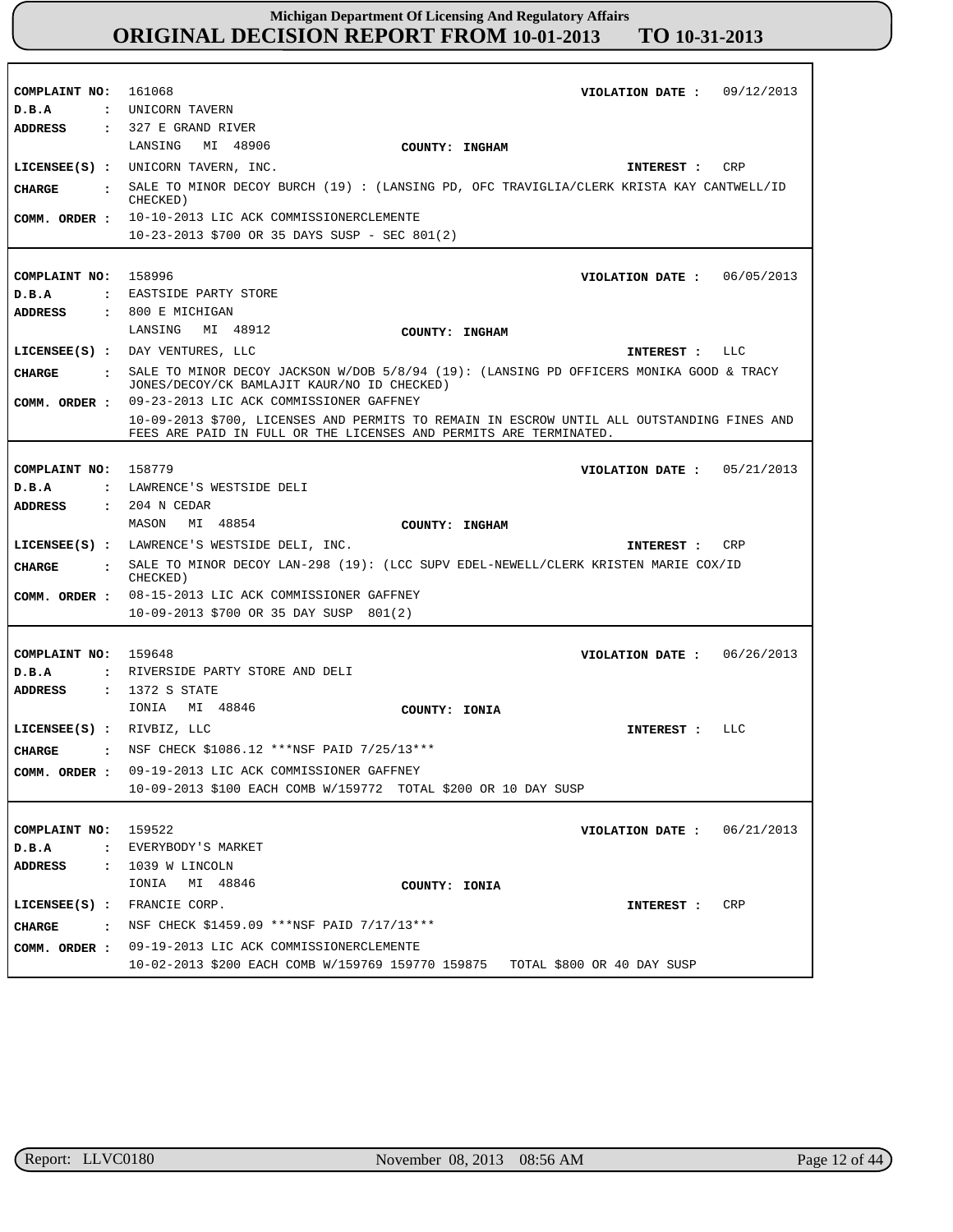| COMPLAINT NO:<br>D.B.A                                                                   | 159769<br>VIOLATION DATE :<br>: EVERYBODY'S MARKET                                                                                                                                                                                                                                           | 06/28/2013 |
|------------------------------------------------------------------------------------------|----------------------------------------------------------------------------------------------------------------------------------------------------------------------------------------------------------------------------------------------------------------------------------------------|------------|
| <b>ADDRESS</b><br>LICENSEE(S) : FRANCIE CORP.<br>CHARGE<br>$\mathbf{r}$<br>COMM. ORDER : | : 1039 W LINCOLN<br>MI 48846<br>IONIA<br>COUNTY: IONIA<br>INTEREST :<br>NSF CHECK \$1512.05 ***NSF PAID 8/14/13***<br>09-19-2013 LIC ACK COMMISSIONERCLEMENTE<br>10-02-2013 \$200 EACH COMB W/159522 159770 159875 TOTAL \$800 OR 40 DAY SUSP                                                | CRP        |
| COMPLAINT NO:<br>D.B.A<br><b>ADDRESS</b>                                                 | 159770<br>VIOLATION DATE: $07/06/2013$<br>: EVERYBODY'S MARKET<br>$: 1039$ W LINCOLN                                                                                                                                                                                                         |            |
| LICENSEE(S) : FRANCIE CORP.<br>CHARGE<br>COMM. ORDER :                                   | IONIA MI 48846<br>COUNTY: IONIA<br>INTEREST :<br>: NSF CHECK \$1523.28 ***NSF PAID 8/14/13***<br>09-19-2013 LIC ACK COMMISSIONERCLEMENTE<br>10-02-2013 \$200 EACH COMB W/159769 159522 159875 TOTAL \$800 OR 40 DAY SUSP                                                                     | CRP        |
| COMPLAINT NO:<br>D.B.A                                                                   | 159875<br>VIOLATION DATE :<br>: EVERYBODY'S MARKET                                                                                                                                                                                                                                           | 07/10/2013 |
| <b>ADDRESS</b><br>LICENSEE(S) : FRANCIE CORP.<br>CHARGE<br>COMM. ORDER :                 | : 1039 W LINCOLN<br>MI 48846<br>IONIA<br>COUNTY: IONIA<br>INTEREST :<br>: NSF CHECK \$2222.20 ***NSF PAID 8/14/13***<br>09-19-2013 LIC ACK COMMISSIONERCLEMENTE<br>10-02-2013 \$200 EACH COMB W/159769 159770 159522<br>TOTAL \$800 OR 40 DAY SUSP                                           | CRP        |
| COMPLAINT NO: 159772<br>D.B.A<br>$\mathbf{r}$                                            | VIOLATION DATE :<br>RIVERSIDE PARTY STORE AND DELI                                                                                                                                                                                                                                           | 06/28/2013 |
| <b>ADDRESS</b><br>LICENSEE $(s)$ : RIVBIZ, LLC<br>CHARGE<br>COMM. ORDER :                | : 1372 S STATE<br>IONIA MI 48846<br>COUNTY: IONIA<br>INTEREST :<br>: NSF CHECK \$926.73 ***NSF PAID 7/29/13***<br>09-19-2013 LIC ACK COMMISSIONER GAFFNEY<br>10-09-2013 \$100 EACH COMB W/159648 TOTAL \$200 OR 10 DAY SUSP                                                                  | LLC        |
| COMPLAINT NO:<br>D.B.A<br>$\ddot{\phantom{a}}$<br><b>ADDRESS</b><br>$\ddot{\phantom{a}}$ | 159330<br>VIOLATION DATE :<br>MUIR MINI MART<br>296 MAPLE<br>MUIR<br>MI 48860                                                                                                                                                                                                                | 06/20/2013 |
| $LICENSEE(S)$ :                                                                          | COUNTY: IONIA<br>AMANT PETROLEUM, L.L.C.<br>INTEREST :                                                                                                                                                                                                                                       | LLC        |
| CHARGE<br>$\cdot$<br>COMM. ORDER :                                                       | SALE TO MINOR UNNAMED DECOY (17) : (IONIA COUNTY SD DPS CRUTTENDEN AND ZWART/CLERK<br>VERONICA NYIDEA-RAY WHITE/ID CHECKED)<br>10-03-2013 HEARING HELD GRAND RAPIDS CLEMENTE/GEISSLER/DELCERCQ ACK COST \$51.20<br>10-09-2013 \$800 OR 40 DAY SUSP & \$51.20 W/FEES TOTAL \$851.20<br>801(2) |            |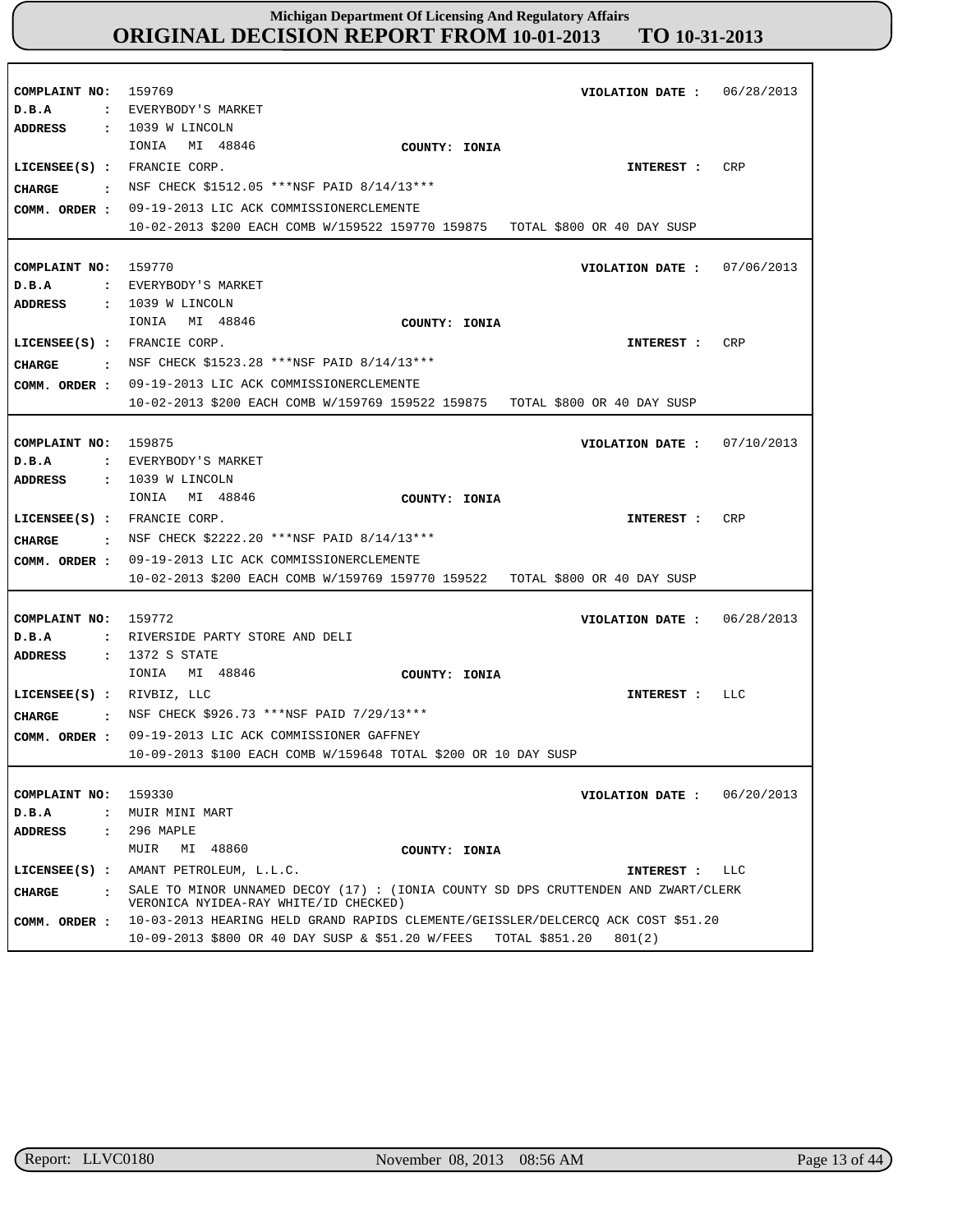| COMPLAINT NO:                         | 161047<br>VIOLATION DATE: $08/15/2013$                                                                                                                                                                                                                                                                                                                                                                                                                                                                                                                                                                                                                                                                                     |
|---------------------------------------|----------------------------------------------------------------------------------------------------------------------------------------------------------------------------------------------------------------------------------------------------------------------------------------------------------------------------------------------------------------------------------------------------------------------------------------------------------------------------------------------------------------------------------------------------------------------------------------------------------------------------------------------------------------------------------------------------------------------------|
| D.B.A<br>$\ddot{\phantom{a}}$         | KRAMERS BAR AND GRILL                                                                                                                                                                                                                                                                                                                                                                                                                                                                                                                                                                                                                                                                                                      |
| <b>ADDRESS</b>                        | : 117 S STATE                                                                                                                                                                                                                                                                                                                                                                                                                                                                                                                                                                                                                                                                                                              |
|                                       | PEWAMO<br>MI 48873<br>COUNTY: IONIA                                                                                                                                                                                                                                                                                                                                                                                                                                                                                                                                                                                                                                                                                        |
|                                       | LICENSEE(S) : MANZULLO MANAGEMENT, INC.<br>CRP<br>INTEREST :                                                                                                                                                                                                                                                                                                                                                                                                                                                                                                                                                                                                                                                               |
|                                       | FAILED, REFUSED OR NEGLECTED TO OBEY A WRITTEN ORDER OF THE COMMISSION DATED 02-13-2013                                                                                                                                                                                                                                                                                                                                                                                                                                                                                                                                                                                                                                    |
| <b>CHARGE</b>                         | BY FAILING TO PROVIDE PROOF OF SUCCESSFUL COMPLETION OF AN ALCOHOL SERVER TRAINING PROGRAM<br>APPROVED BY THE COMMISSION WITHIN 180 DAYS OF THE ISSUANCE OF THE LICENSE: 02-14-2013 :<br>(MLCC SERVER TRAINING COORDINATOR)                                                                                                                                                                                                                                                                                                                                                                                                                                                                                                |
| COMM. ORDER :                         | 10-16-2013 LIC ACK COMMISSIONER CLEMENTE                                                                                                                                                                                                                                                                                                                                                                                                                                                                                                                                                                                                                                                                                   |
|                                       | 10-23-2013 300.00 OR 15 DAY SUSP FINE TO BE PAID WITHIN 45 DAYS FROM THE MAILING DATE OF<br>THIS ORDER. ADDTL PENALTY COMMISSIONER ORDERS ALL LICENSES AND PERMITS ISSUED BY THE MLCC<br>TO THIS LICENSEE AT THE ABOVE-NAMED ADDRESS BE SUSPENDED AS OF JANUARY 2, 2014, WITH SAID<br>SUSPENSION BEING WAIVED IF DOCUMENTARY PROOF OF SERVER TRAINING IS PROVIDED IN ACCORDANCE<br>WITH THE PROVISIONS OF THE ADMINISTRATIVE COMMISSIONERS' FEBRUARY 13, 2013 ORDER. THIS<br>SUSPENSION SHALL REMAIN IN EFFECT UNTIL SUCH TIME AS SATISFACTORY DOCUMENTARY PROOF OF<br>SERVER TRAINING IS RECEIVED BY THE MLCC OR THE LICENSES AND PERMITS ARE TERMINATED<br>PURSUANT TO THE PROVISIONS OF ADMINISTRATIVE RULE R 436.1107. |
|                                       |                                                                                                                                                                                                                                                                                                                                                                                                                                                                                                                                                                                                                                                                                                                            |
| COMPLAINT NO:                         | 159267<br>VIOLATION DATE: $06/14/2013$                                                                                                                                                                                                                                                                                                                                                                                                                                                                                                                                                                                                                                                                                     |
| D.B.A<br>$\ddot{\phantom{a}}$         | GRAND RIVER INN                                                                                                                                                                                                                                                                                                                                                                                                                                                                                                                                                                                                                                                                                                            |
| <b>ADDRESS</b>                        | : 126-128- 134 KENT                                                                                                                                                                                                                                                                                                                                                                                                                                                                                                                                                                                                                                                                                                        |
|                                       | PORTLAND<br>MI 48875<br>COUNTY: IONIA                                                                                                                                                                                                                                                                                                                                                                                                                                                                                                                                                                                                                                                                                      |
|                                       | LICENSEE(S) : GRAND RIVER INN, LLC<br>INTEREST : LLC                                                                                                                                                                                                                                                                                                                                                                                                                                                                                                                                                                                                                                                                       |
| <b>CHARGE</b><br>$\ddot{\mathbf{r}}$  | 1) SALE TO MINOR A. VOIGHTMAN (19); 2) ALLOWED MINOR A. VOIGHTMAN, TO CONSUME OR POSSESS<br>ALCOHOL FOR PERSONAL CONSUMPTION; 3) SOLD OR FURNISHED TO INTOX, A. VOIGHTMAN; 4) ALLOWED<br>INTOX TO CONSUME; 5) ALLOWED INTOX TO FREQUENT OR LOITER: (PORTLAND PD OFC HEALD AND SGT<br>LUDWICK/CLERK CHRISTOPHER GEORGE BRYNER/ID NOT CHECKED)                                                                                                                                                                                                                                                                                                                                                                               |
| COMM. ORDER :                         | 09-26-2013 HEARING HELD GRAND RAPIDS CLEMENTE/GEISSLER/DECLERCQ NEG SETTLEMENT COST \$56.85                                                                                                                                                                                                                                                                                                                                                                                                                                                                                                                                                                                                                                |
|                                       | 10-02-2013 1&2)DISMISSED WITH PREJUDICE 3)\$500 4)\$150 5)\$150 \$800 OR 40 DAY SUSP &<br>\$56.85 W/FEES TOTAL \$856.85 801(2) NEG SET                                                                                                                                                                                                                                                                                                                                                                                                                                                                                                                                                                                     |
|                                       |                                                                                                                                                                                                                                                                                                                                                                                                                                                                                                                                                                                                                                                                                                                            |
| COMPLAINT NO:                         | 159359<br>06/15/2013<br>VIOLATION DATE :                                                                                                                                                                                                                                                                                                                                                                                                                                                                                                                                                                                                                                                                                   |
| D.B.A<br>$\ddot{\cdot}$               | GRAND RIVER INN                                                                                                                                                                                                                                                                                                                                                                                                                                                                                                                                                                                                                                                                                                            |
| <b>ADDRESS</b><br>$\mathbf{r}$        | 126-128- 134 KENT<br>PORTLAND<br>MI 48875                                                                                                                                                                                                                                                                                                                                                                                                                                                                                                                                                                                                                                                                                  |
|                                       | COUNTY: IONIA                                                                                                                                                                                                                                                                                                                                                                                                                                                                                                                                                                                                                                                                                                              |
|                                       | LICENSEE(S) : GRAND RIVER INN, LLC<br><b>LLC</b><br>INTEREST :                                                                                                                                                                                                                                                                                                                                                                                                                                                                                                                                                                                                                                                             |
| <b>CHARGE</b><br>$\ddot{\phantom{a}}$ | 1) SALE TO INTOX PERSON, JARED MOYER; 2) ALLOW INTOX TO CONSUME; 3) ALLOW INTOX TO<br>FREQUENT OR LOITER : (PORTLAND PD OFC TIM GROENHOF AND MSP LAKEVIEW POST TRP MYERS)                                                                                                                                                                                                                                                                                                                                                                                                                                                                                                                                                  |
| COMM. ORDER :                         | 09-26-2013 HEARING HELD GRAND RAPIDS CLEMENTE/GEISSLER/DECLERCQ NEG SETTLEMENT COST \$56.85<br>10-02-2013 1)\$200 2)DISMISSED WITH PREJUDICE 3)\$200<br>\$400 OR 20 DAY SUSP & \$56.85 W/FEES<br>TOTAL \$456.85<br>NEG SET                                                                                                                                                                                                                                                                                                                                                                                                                                                                                                 |
|                                       |                                                                                                                                                                                                                                                                                                                                                                                                                                                                                                                                                                                                                                                                                                                            |
| COMPLAINT NO:                         | 158985<br>05/25/2013<br>VIOLATION DATE :                                                                                                                                                                                                                                                                                                                                                                                                                                                                                                                                                                                                                                                                                   |
| D.B.A<br>$\ddot{\phantom{a}}$         | BAY PARTY STORE                                                                                                                                                                                                                                                                                                                                                                                                                                                                                                                                                                                                                                                                                                            |
| <b>ADDRESS</b>                        | : 718 E BAY                                                                                                                                                                                                                                                                                                                                                                                                                                                                                                                                                                                                                                                                                                                |
|                                       | EAST TAWAS<br>MI 48730<br>COUNTY: IOSCO                                                                                                                                                                                                                                                                                                                                                                                                                                                                                                                                                                                                                                                                                    |
| $LICENSEE(S)$ :                       | SS & SS INVESTMENTS, INCORPORATED<br>CRP<br>INTEREST :                                                                                                                                                                                                                                                                                                                                                                                                                                                                                                                                                                                                                                                                     |
| <b>CHARGE</b><br>$\mathbf{r}$         | SALE TO MINOR DECOY ESC-295 (19) : (LCC INVS COMBER/CLERK PAULA JO MONTROSSE/ID NOT<br>CHECKED)                                                                                                                                                                                                                                                                                                                                                                                                                                                                                                                                                                                                                            |
| COMM. ORDER :                         | 08-05-2013 LIC ACK COMMISSIONER GAFFNEY                                                                                                                                                                                                                                                                                                                                                                                                                                                                                                                                                                                                                                                                                    |
|                                       | 10-03-2013 \$700 OR 35 DAYS SUSP - SEC 801(2)                                                                                                                                                                                                                                                                                                                                                                                                                                                                                                                                                                                                                                                                              |

r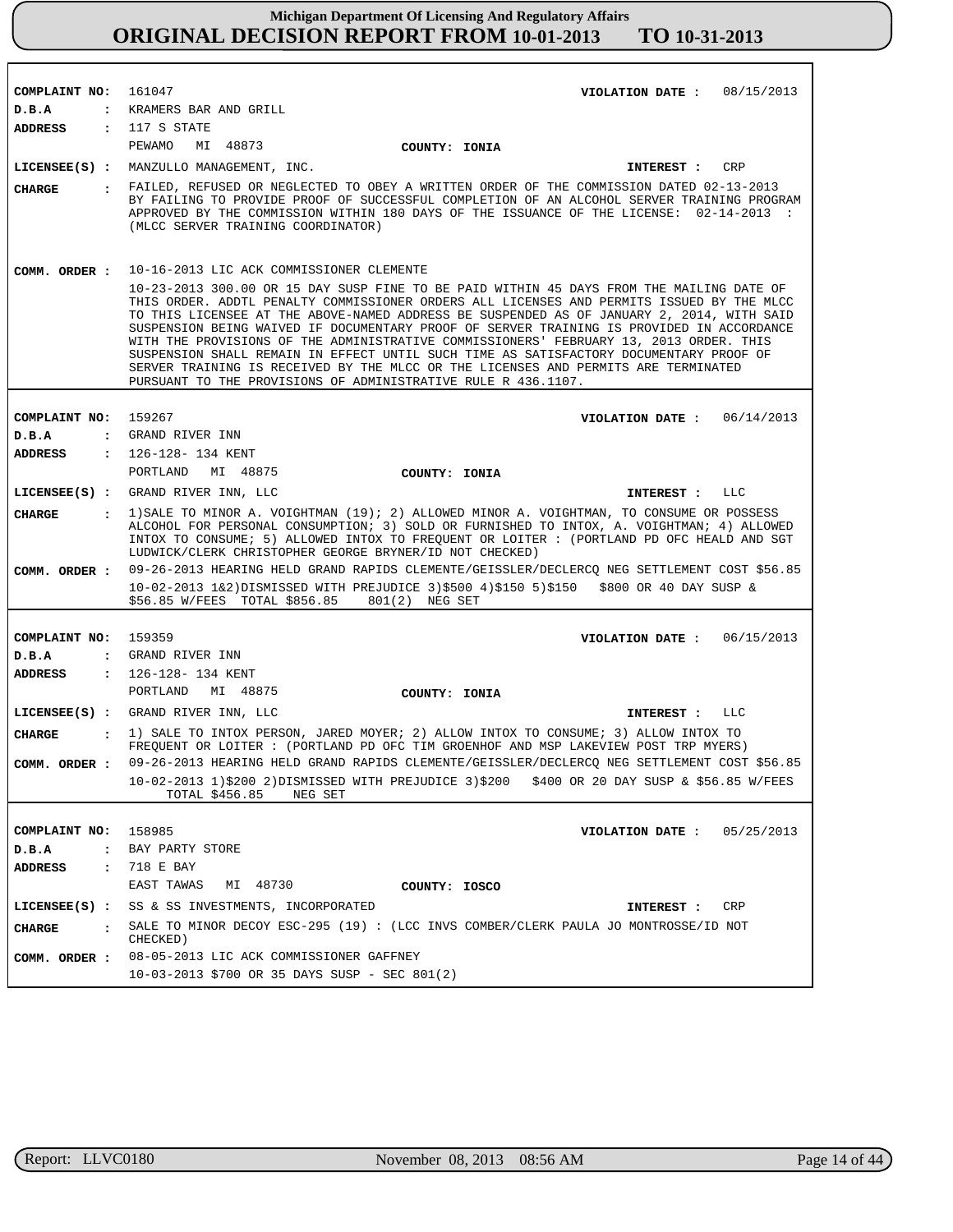| COMPLAINT NO: 161042     | VIOLATION DATE: $08/15/2013$                                                                                                                                                                                                                                                                                                                                                                                                                                                                                                                                                                                                                                                             |
|--------------------------|------------------------------------------------------------------------------------------------------------------------------------------------------------------------------------------------------------------------------------------------------------------------------------------------------------------------------------------------------------------------------------------------------------------------------------------------------------------------------------------------------------------------------------------------------------------------------------------------------------------------------------------------------------------------------------------|
| D.B.A                    | : RIVERSIDE BAR & PIZZERIA                                                                                                                                                                                                                                                                                                                                                                                                                                                                                                                                                                                                                                                               |
| ADDRESS                  | : 98 E GENESEE                                                                                                                                                                                                                                                                                                                                                                                                                                                                                                                                                                                                                                                                           |
|                          | IRON RIVER MI 49935<br>COUNTY: IRON                                                                                                                                                                                                                                                                                                                                                                                                                                                                                                                                                                                                                                                      |
| LICENSEE(S) : TOSU, INC. | CRP<br>INTEREST :                                                                                                                                                                                                                                                                                                                                                                                                                                                                                                                                                                                                                                                                        |
|                          |                                                                                                                                                                                                                                                                                                                                                                                                                                                                                                                                                                                                                                                                                          |
| CHARGE                   | : FAILED, REFUSED OR NEGLECTED TO OBEY A WRITTEN ORDER OF THE COMMISSION DATED 11-19-2012<br>BY FAILING TO PROVIDE PROOF OF SUCCESSFUL COMPLETION OF AN ALCOHOL SERVER TRAINING PROGRAM<br>APPROVED BY THE COMMISSION WITHIN 180 DAYS OF THE ISSUANCE OF THE LICENSE: 02-14-2013 :<br>(MLCC SERVER TRAINING COORDINATOR)                                                                                                                                                                                                                                                                                                                                                                 |
| COMM. ORDER :            | 10-10-2013 LIC ACK COMMISSIONER CLEMENTE<br>10-18-2013 100.00 OR 5 DAY SUSP. ADDTL PENALTY COMM ORDERS ALL LICENSES AND PERMITS ISSUED<br>BY THE MLCC TO THIS LICENSEE AT THE ABOVE NAMED ADDRESS BE SUSPENDED AS OF DECEMBER 16,<br>2013, WITH SAID SUSPENSION BEING WAIVED IF DOCUMENTARY PROOF OF SERVER TRAINING IS<br>PROVIDED IN ACCORDANCE IWTH THE PROVISIONS OF THE ADMINISTRATIVE COMMISSIONERS' NOVEMBER<br>19, 2012 ORDER. THIS SUSPENSION SHALL REMAIN IN EFFECT UNTIL SUCH TIME AS SATISFACTORY<br>DOCUMENTARY PROOF OF SERVER TRAINING IS RECEIVED BY THE MLCC, OR THE LICENSES AND PERMITS<br>ARE TERMINATED PURUSANT TO THE PROVISIONS OF ADMINISTRATIVE RULE 436.1107. |
| COMPLAINT NO:            | 159470<br>VIOLATION DATE: 06/07/2013                                                                                                                                                                                                                                                                                                                                                                                                                                                                                                                                                                                                                                                     |
| D.B.A                    | : SHEPHERD BAR AND RESTAURANT                                                                                                                                                                                                                                                                                                                                                                                                                                                                                                                                                                                                                                                            |
| <b>ADDRESS</b>           | : 320- 324 W WRIGHT                                                                                                                                                                                                                                                                                                                                                                                                                                                                                                                                                                                                                                                                      |
|                          | SHEPHERD MI 48883<br>COUNTY: ISABELLA                                                                                                                                                                                                                                                                                                                                                                                                                                                                                                                                                                                                                                                    |
|                          | LICENSEE(S) : THE SHEPHERD BAR AND RESTAURANT, INC.<br>INTEREST :<br>CRP                                                                                                                                                                                                                                                                                                                                                                                                                                                                                                                                                                                                                 |
| CIIARGE                  | : FILLED AND SOLD A GROWLER OF SAUGATUCK BREWING COMPANY'S MAPLE ALE TO AN INDIVIDUAL, JILL                                                                                                                                                                                                                                                                                                                                                                                                                                                                                                                                                                                              |
|                          | SMITH, WITHOUT POSSESSING THE PROPER LICENSES AND/OR PERMITS : (LCC INV SMITH)                                                                                                                                                                                                                                                                                                                                                                                                                                                                                                                                                                                                           |
|                          | COMM. ORDER : 10-01-2013 LIC ACK COMMISSIONER GAFFNEY                                                                                                                                                                                                                                                                                                                                                                                                                                                                                                                                                                                                                                    |
|                          | 10-22-2013 \$100 OR 5 DAY SUSP                                                                                                                                                                                                                                                                                                                                                                                                                                                                                                                                                                                                                                                           |
|                          |                                                                                                                                                                                                                                                                                                                                                                                                                                                                                                                                                                                                                                                                                          |
| COMPLAINT NO: 160560     | VIOLATION DATE: $08/13/2013$                                                                                                                                                                                                                                                                                                                                                                                                                                                                                                                                                                                                                                                             |
| D.B.A                    | : R & R SANDSTONE PARTY STORE                                                                                                                                                                                                                                                                                                                                                                                                                                                                                                                                                                                                                                                            |
| <b>ADDRESS</b>           | : 6710 W MICHIGAN                                                                                                                                                                                                                                                                                                                                                                                                                                                                                                                                                                                                                                                                        |
|                          | JACKSON MI 49201<br>COUNTY: JACKSON                                                                                                                                                                                                                                                                                                                                                                                                                                                                                                                                                                                                                                                      |
|                          | LICENSEE(S) : R & R SANDSTONE PARTY STORE, INC.<br>CRP<br>INTEREST :                                                                                                                                                                                                                                                                                                                                                                                                                                                                                                                                                                                                                     |
| CIIARGE                  | : SALE TO MINOR DECOY LAN-309 (18) : (LCC INV TRIERWEILER/CLERK CATHERINE ANN NELSON/ID<br>CHECKED)                                                                                                                                                                                                                                                                                                                                                                                                                                                                                                                                                                                      |
|                          | COMM. ORDER : 09-23-2013 LIC ACK COMMISSIONERCLEMENTE                                                                                                                                                                                                                                                                                                                                                                                                                                                                                                                                                                                                                                    |
|                          | 10-02-2013 \$600 OR 30 DAY SUSP<br>801(2)                                                                                                                                                                                                                                                                                                                                                                                                                                                                                                                                                                                                                                                |
|                          |                                                                                                                                                                                                                                                                                                                                                                                                                                                                                                                                                                                                                                                                                          |
| COMPLAINT NO:            | 160024<br>VIOLATION DATE: $07/26/2013$                                                                                                                                                                                                                                                                                                                                                                                                                                                                                                                                                                                                                                                   |
| D.B.A                    | : GAME ON                                                                                                                                                                                                                                                                                                                                                                                                                                                                                                                                                                                                                                                                                |
| ADDRESS                  | : 1715 E MICHIGAN                                                                                                                                                                                                                                                                                                                                                                                                                                                                                                                                                                                                                                                                        |
|                          | JACKSON MI 49202<br>COUNTY: JACKSON                                                                                                                                                                                                                                                                                                                                                                                                                                                                                                                                                                                                                                                      |
|                          | LICENSEE(S) : LIONS PAW INC.<br>CRP<br>INTEREST :                                                                                                                                                                                                                                                                                                                                                                                                                                                                                                                                                                                                                                        |
| <b>CHARGE</b>            | : FAILED TO COOPERATE AND/OR OBSTRUCTED LAW ENFORCEMENT IN THE COURSE OF INSPECTING OR<br>INVESTIGATING LICENSED PREMISES: (JACKSON PD OFC A. HOSSAIN)                                                                                                                                                                                                                                                                                                                                                                                                                                                                                                                                   |
|                          | COMM. ORDER : 09-09-2013 LIC ACK COMMISSIONER GAFFNEY                                                                                                                                                                                                                                                                                                                                                                                                                                                                                                                                                                                                                                    |
|                          | 10-03-2013 \$300 OR 15 DAY SUSP                                                                                                                                                                                                                                                                                                                                                                                                                                                                                                                                                                                                                                                          |
|                          |                                                                                                                                                                                                                                                                                                                                                                                                                                                                                                                                                                                                                                                                                          |
| COMPLAINT NO: 160757     | VIOLATION DATE: $08/31/2013$                                                                                                                                                                                                                                                                                                                                                                                                                                                                                                                                                                                                                                                             |
| D.B.A                    | : POTTER'S GENTLEMEN'S CLUB                                                                                                                                                                                                                                                                                                                                                                                                                                                                                                                                                                                                                                                              |
| ADDRESS                  | : 621 E MICHIGAN                                                                                                                                                                                                                                                                                                                                                                                                                                                                                                                                                                                                                                                                         |
|                          | JACKSON MI 49201<br>COUNTY: JACKSON                                                                                                                                                                                                                                                                                                                                                                                                                                                                                                                                                                                                                                                      |
|                          | LICENSEE(S) : NANCY MINIX ENTERPRISES, LLC<br>LLC<br>INTEREST :                                                                                                                                                                                                                                                                                                                                                                                                                                                                                                                                                                                                                          |
| CHARGE                   | : 1) SOLD OR FURNISHED ALCOHOL TO INTOX PERSON, SARAH RUGGLES; 2) ALLOWED INTOX PERSON TO<br>CONSUME; 3) ALLOWED AN AGENT, CLERK, OR EMPLOYEE, SARAH RUGGLES TO BE ON THE LICENSED                                                                                                                                                                                                                                                                                                                                                                                                                                                                                                       |
|                          | PREMISES IN AN INTOX CONDITION : (JACKSON PD, OFC KIMMER)<br>COMM. ORDER : 10-18-2013 LIC ACK COMMISSIONER GAFFNEY                                                                                                                                                                                                                                                                                                                                                                                                                                                                                                                                                                       |
|                          | 10-31-2013 1)\$500 SEC 801(2), 2-3)\$100 EACH FOR A TOTAL OF \$700 OR 35 DAYS SUSP.                                                                                                                                                                                                                                                                                                                                                                                                                                                                                                                                                                                                      |
|                          |                                                                                                                                                                                                                                                                                                                                                                                                                                                                                                                                                                                                                                                                                          |

Report: LLVC0180 November 08, 2013 08:56 AM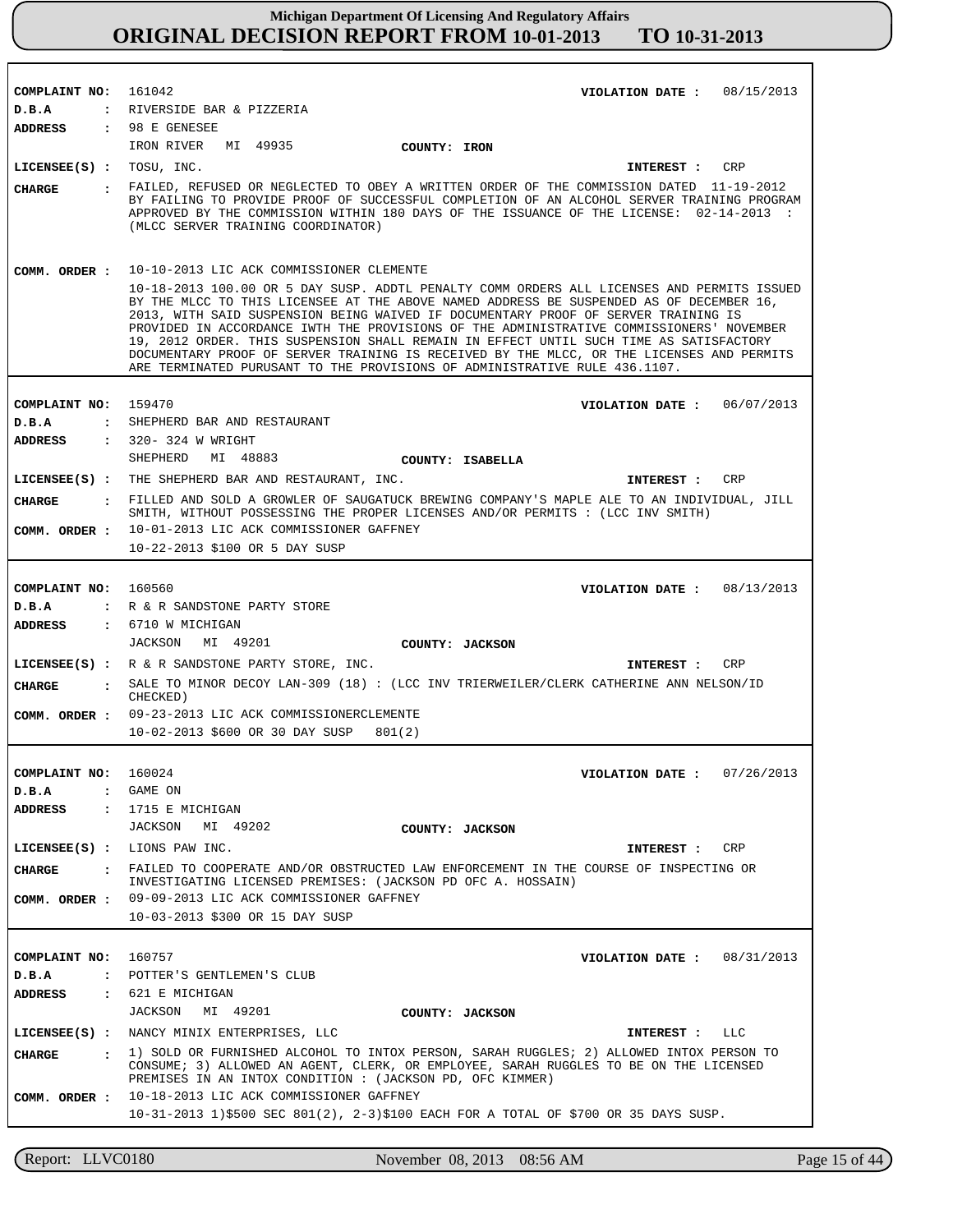| COMPLAINT NO: 160837                   | VIOLATION DATE: 09/09/2013                                                                                                                                                                       |
|----------------------------------------|--------------------------------------------------------------------------------------------------------------------------------------------------------------------------------------------------|
| D.B.A                                  | : PINZ KALAMAZOO                                                                                                                                                                                 |
| <b>ADDRESS</b>                         | $: 4500$ STADIUM                                                                                                                                                                                 |
|                                        | KALAMAZOO MI 49008<br>COUNTY: KALAMAZOO                                                                                                                                                          |
|                                        | LICENSEE(S) : PINZ KALAMAZOO L.L.C.<br>INTEREST : LLC                                                                                                                                            |
| CHARGE                                 | : SALE TO UNNAMED MINOR DECOY (18) : (KALAMAZOO DEPT PUBLIC SAFETY, DET DAHLINGER/CLERK<br>KATARINA SUE HAIST/ID NOT CHECKED)                                                                    |
| COMM. ORDER :                          | 10-01-2013 LIC ACK COMMISSIONERCLEMENTE                                                                                                                                                          |
|                                        | 10-16-2013 \$500 OR 25 DAY SUSP 801(2)                                                                                                                                                           |
|                                        |                                                                                                                                                                                                  |
| COMPLAINT NO: 160769                   | VIOLATION DATE: 08/26/2013                                                                                                                                                                       |
| D.B.A                                  | : DAYSHA'S                                                                                                                                                                                       |
| <b>ADDRESS</b>                         | : 715 DOUGLAS                                                                                                                                                                                    |
|                                        | KALAMAZOO MI 49007<br>COUNTY: KALAMAZOO                                                                                                                                                          |
|                                        | LICENSEE(S) : MUQEET ENTERPRISES INC.<br>CRP<br>INTEREST :                                                                                                                                       |
|                                        | <b>CHARGE :</b> NSF CHECK $$8,473.28$ **NSF PAID $9/12/13**$                                                                                                                                     |
| COMM. ORDER :                          | 10-03-2013 LIC ACK COMMISSIONERCLEMENTE                                                                                                                                                          |
|                                        | 10-16-2013 \$50 OR 3 DAY SUSP                                                                                                                                                                    |
|                                        |                                                                                                                                                                                                  |
| COMPLAINT NO:                          | 160727<br>VIOLATION DATE : $08/17/2013$                                                                                                                                                          |
| D.B.A<br>$\mathbf{L}$                  |                                                                                                                                                                                                  |
| ADDRESS                                | : 1200 NW WALKER                                                                                                                                                                                 |
|                                        | GRAND RAPIDS<br>MI 49504<br>COUNTY: KENT                                                                                                                                                         |
| $LICENSEE(S)$ : MDR, INC.              | INTEREST : CRP                                                                                                                                                                                   |
| CHARGE                                 | : 1) SALE TO INTOX PERSON JESSE JAMES MCLAIN; 2) ALLOWED INTOX PERSON TO CONSUME; 3) ALLOWED<br>INTOX PERSON TO FREQUENT OR LOITER : (GRAND RAPIDS PD, DET WATSON)                               |
|                                        | COMM. ORDER : 09-30-2013 LIC ACK COMMISSIONERCLEMENTE                                                                                                                                            |
|                                        | $10-18-2013$ 1)\$800 SEC 801(2), 2-3)\$100 EACH FOR A TOTAL OF \$1000 OR 50 DAYS SUSP.                                                                                                           |
|                                        |                                                                                                                                                                                                  |
| COMPLAINT NO: 161141                   | VIOLATION DATE: $09/12/2013$                                                                                                                                                                     |
| D.B.A                                  | : CLUB TEQUILA                                                                                                                                                                                   |
| ADDRESS                                | : 725 S DIVISION                                                                                                                                                                                 |
|                                        | GRAND RAPIDS MI 49503<br>COUNTY: KENT                                                                                                                                                            |
|                                        | LICENSEE(S) : EL AMOR HOLDINGS LLC<br>LLC<br>INTEREST :                                                                                                                                          |
| CHARGE                                 | : NSF CHECK \$221.94 **NSF PAID 10/7/13**                                                                                                                                                        |
|                                        | COMM. ORDER : 10-21-2013 LIC ACK COMMISSIONER GAFFNEY                                                                                                                                            |
|                                        | 10-31-2013 \$50 OR 3 DAYS SUSP.                                                                                                                                                                  |
|                                        |                                                                                                                                                                                                  |
| COMPLAINT NO:                          | 159877<br>07/21/2013<br>VIOLATION DATE :                                                                                                                                                         |
| D.B.A<br>$\ddot{\phantom{a}}$          | LOUIS BENTON STEAK HOUSE                                                                                                                                                                         |
| <b>ADDRESS</b><br>$\ddot{\phantom{a}}$ | 77 NW MONROE CENTER SUITE 100                                                                                                                                                                    |
|                                        | GRAND RAPIDS<br>MI 49503<br>COUNTY: KENT                                                                                                                                                         |
| $LICENSEE(S)$ :                        | LOUIS BENTON STEAK HOUSE, LLC<br>INTEREST :<br><b>LLC</b>                                                                                                                                        |
| CHARGE<br>$\cdot$ :                    | NSF CHECK \$1242.52 ***NSF PAID 7/31/13***                                                                                                                                                       |
| COMM. ORDER :                          | 09-06-2013 LIC ACK COMMISSIONERCLEMENTE                                                                                                                                                          |
|                                        | 10-09-2013 \$100 COMBINED WITH 3-159255 FOR \$100 COMBINED WITH 3-159165 FOR \$100 COMBINED<br>WITH 3-160181 FOR \$100 COMBINED WITH 3-160182 FOR \$100 FOR A TOTAL OF \$500 OR 25 DAYS<br>SUSP. |

r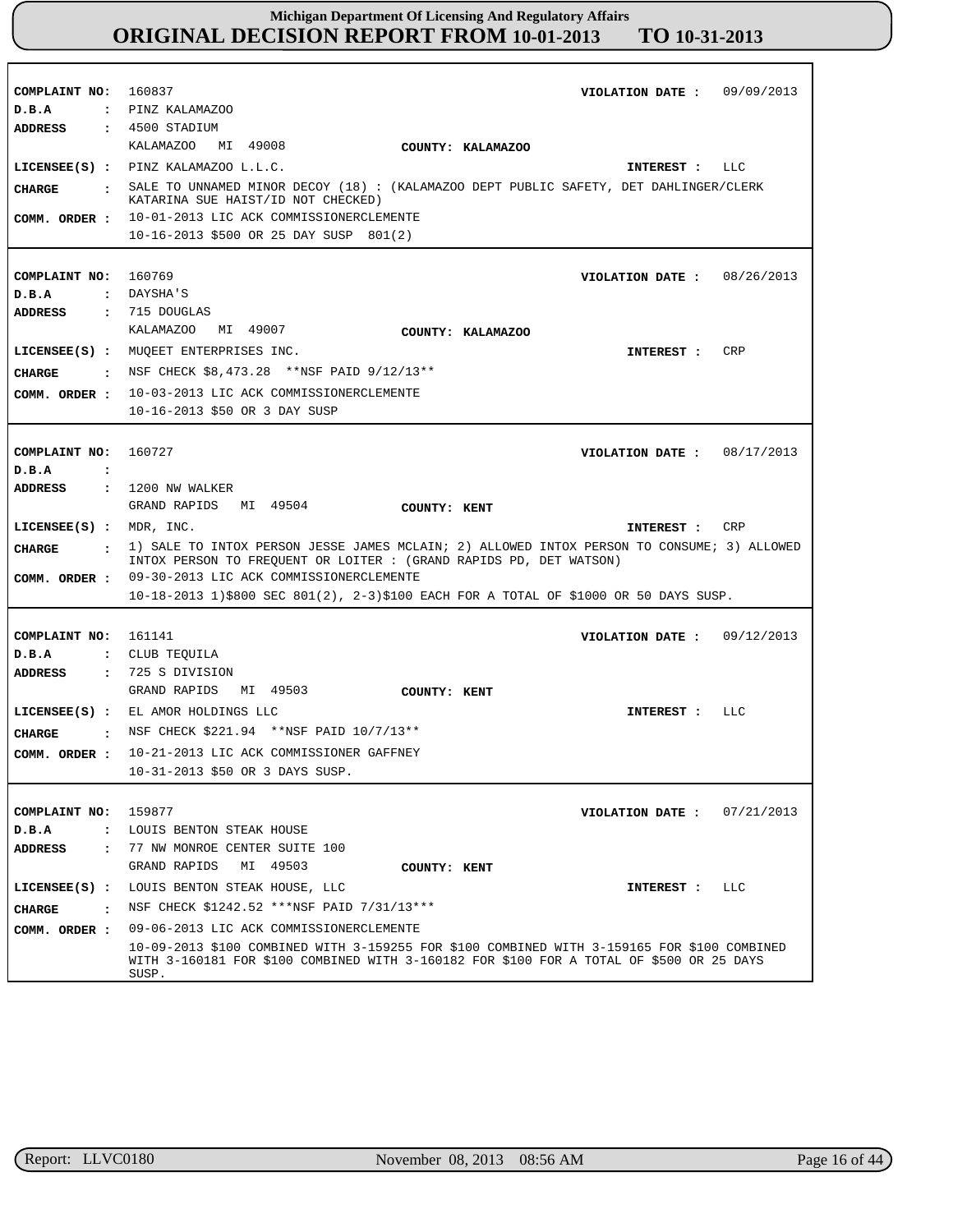| COMPLAINT NO:                          | 160182<br>07/19/2013<br>VIOLATION DATE :                                                                                                                                                |
|----------------------------------------|-----------------------------------------------------------------------------------------------------------------------------------------------------------------------------------------|
| D.B.A                                  | : LOUIS BENTON STEAK HOUSE                                                                                                                                                              |
| <b>ADDRESS</b><br>$\ddot{\phantom{a}}$ | 77 NW MONROE CENTER SUITE 100<br>GRAND RAPIDS<br>MI 49503                                                                                                                               |
|                                        | COUNTY: KENT                                                                                                                                                                            |
| $LICENSEE(S)$ :                        | LOUIS BENTON STEAK HOUSE, LLC<br>LLC<br>INTEREST :                                                                                                                                      |
| <b>CHARGE</b><br>$\ddot{\phantom{a}}$  | NSF CHECK \$1061.10 ** NSF PAID 9/5/13**                                                                                                                                                |
| COMM. ORDER :                          | 09-06-2013 LIC ACK COMMISSIONERCLEMENTE                                                                                                                                                 |
|                                        | 10-01-2013 \$100 COMBINED WITH 3-159255 FOR \$100 COMBINED WITH 3-159877 FOR \$100 COMBINED<br>WITH 3-160181 FOR \$100 COMBINED WITH 3-159165 FOR \$100 FOR A TOTAL OF \$500 OR 25 DAYS |
|                                        | SUSP.                                                                                                                                                                                   |
|                                        |                                                                                                                                                                                         |
| COMPLAINT NO:                          | 160181<br>07/23/2013<br>VIOLATION DATE :                                                                                                                                                |
| D.B.A<br>$\ddot{\phantom{a}}$          | LOUIS BENTON STEAK HOUSE                                                                                                                                                                |
| <b>ADDRESS</b><br>$\ddot{\phantom{a}}$ | 77 NW MONROE CENTER SUITE 100                                                                                                                                                           |
|                                        | GRAND RAPIDS<br>MI 49503<br>COUNTY: KENT                                                                                                                                                |
| $LICENSEE(S)$ :                        | LOUIS BENTON STEAK HOUSE, LLC<br>LLC<br>INTEREST :                                                                                                                                      |
| CIIARGE<br>$\sim$ $\sim$ $\sim$ $\sim$ | NSF CHECK \$547.24 **NSF PAID 9/5/13**                                                                                                                                                  |
| COMM. ORDER :                          | 09-06-2013 LIC ACK COMMISSIONERCLEMENTE                                                                                                                                                 |
|                                        | 10-01-2013 \$100 COMBINED WITH 3-159255 FOR \$100 COMBINED WITH 3-159877 FOR \$100 COMBINED                                                                                             |
|                                        | WITH 3-159165 FOR \$100 COMBINED WITH 3-160182 FOR \$100 FOR A TOTAL OF \$500 OR 25 DAYS<br>SUSP.                                                                                       |
|                                        |                                                                                                                                                                                         |
| COMPLAINT NO:                          | 159165<br>05/29/2013<br>VIOLATION DATE :                                                                                                                                                |
| D.B.A<br>$\ddot{\phantom{a}}$          | LOUIS BENTON STEAK HOUSE                                                                                                                                                                |
| <b>ADDRESS</b><br>$\ddot{\phantom{a}}$ | 77 NW MONROE CENTER SUITE 100                                                                                                                                                           |
|                                        | GRAND RAPIDS<br>MI 49503<br>COUNTY: KENT                                                                                                                                                |
| $LICENSEE(S)$ :                        | LOUIS BENTON STEAK HOUSE, LLC<br>LLC<br>INTEREST :                                                                                                                                      |
|                                        |                                                                                                                                                                                         |
|                                        |                                                                                                                                                                                         |
| <b>CHARGE</b><br>$\sim$ $\sim$         | NSF CHECK \$189.33 **PAID 6/20/13**                                                                                                                                                     |
| COMM. ORDER :                          | 09-06-2013 LIC ACK COMMISSIONERCLEMENTE                                                                                                                                                 |
|                                        | 10-01-2013 \$100 COMBINED WITH 3-159255 FOR \$100 COMBINED WITH 3-159877 FOR \$100 COMBINED<br>WITH 3-160181 FOR \$100 COMBINED WITH 3-160182 FOR \$100 FOR A TOTAL OF \$500 OR 25 DAYS |
|                                        | SUSP.                                                                                                                                                                                   |
|                                        |                                                                                                                                                                                         |
| COMPLAINT NO:                          | 159255<br>05/31/2013<br>VIOLATION DATE :                                                                                                                                                |
| D.B.A<br>$\ddot{\phantom{a}}$          | LOUIS BENTON STEAK HOUSE                                                                                                                                                                |
| <b>ADDRESS</b><br>$\ddot{\cdot}$       | 77 NW MONROE CENTER SUITE 100<br>GRAND RAPIDS<br>MI 49503<br>COUNTY: KENT                                                                                                               |
|                                        | LLC                                                                                                                                                                                     |
|                                        | LICENSEE(S) : LOUIS BENTON STEAK HOUSE, LLC<br>INTEREST :                                                                                                                               |
| <b>CHARGE</b>                          | NSF CHECK \$163.83 *** NSF PAID 6/24/13 ***                                                                                                                                             |
| COMM. ORDER :                          | 09-06-2013 LIC ACK COMMISSIONERCLEMENTE                                                                                                                                                 |
|                                        | 10-01-2013 \$100 COMBINED WITH 3-159165 FOR \$100 COMBINED WITH 3-159877 FOR \$100 COMBINED<br>WITH 3-160181 FOR \$100 COMBINED WITH 3-160182 FOR \$100 FOR A TOTAL OF \$500 OR 25 DAYS |
|                                        | SUSP.                                                                                                                                                                                   |
|                                        |                                                                                                                                                                                         |
| COMPLAINT NO:                          | 159833<br>07/22/2013<br>VIOLATION DATE :                                                                                                                                                |
| D.B.A<br>$\ddot{\phantom{a}}$          | TUSCAN PARTY STORE                                                                                                                                                                      |
| <b>ADDRESS</b>                         | : 1140 NW MONROE STE 3                                                                                                                                                                  |
|                                        | GRAND RAPIDS MI 49503<br>COUNTY: KENT                                                                                                                                                   |
|                                        | LICENSEE(S) : OJM PARTY STORE INC.<br>CRP<br>INTEREST :                                                                                                                                 |
| <b>CHARGE</b>                          | FAILED TO MAKE RECORDS AVAILABLE FOR INSPECTION, SPECIFICALLY: FAILED TO PROVIDE<br>CERTIFICATE OF GOOD STANDING : (LCC INV MANN)                                                       |
| COMM. ORDER :                          | 10-04-2013 LIC ACK COMMISSIONER GAFFNEY                                                                                                                                                 |

r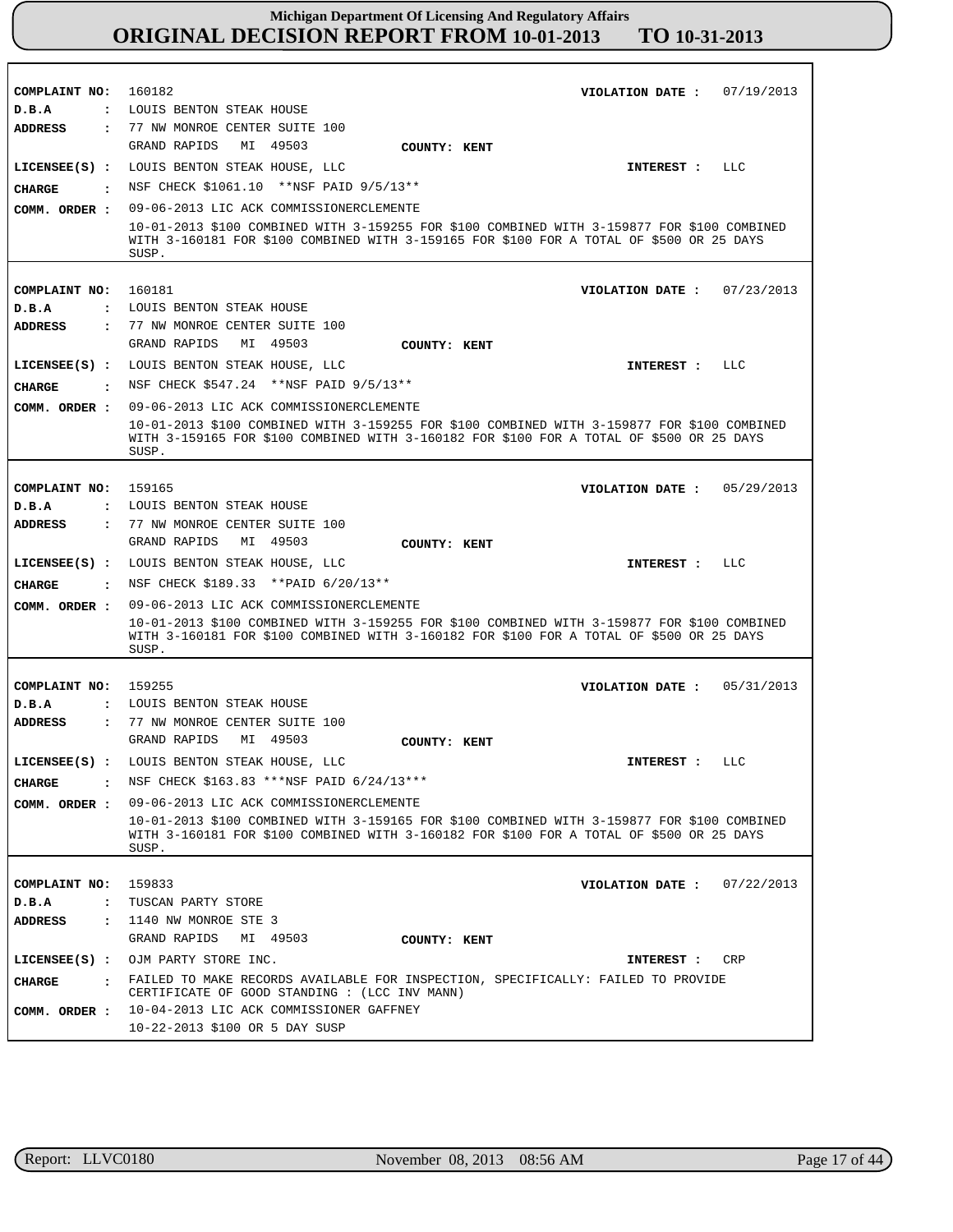| COMPLAINT NO: 159022<br>D.B.A<br>$\ddot{\cdot}$ | VIOLATION DATE: $06/01/2013$                                                                                                                                                                                                                                                                                     |
|-------------------------------------------------|------------------------------------------------------------------------------------------------------------------------------------------------------------------------------------------------------------------------------------------------------------------------------------------------------------------|
| <b>ADDRESS</b>                                  | : 3113 PLAZA DR. N.E.                                                                                                                                                                                                                                                                                            |
|                                                 | GRAND RAPIDS<br>MI 49525<br>COUNTY: KENT                                                                                                                                                                                                                                                                         |
| LICENSEE(S) : MI BREW, LLC                      | INTEREST : LLC                                                                                                                                                                                                                                                                                                   |
| CHARGE<br>$\ddot{\mathbf{r}}$                   | SALE TO MINOR DECOY GR-312 W/DOB $5/1/95$ (18): (LCC INV MANN/DECOY/CK LEANN MARIE<br>VANORDEN/ID CHECKED)                                                                                                                                                                                                       |
| COMM. ORDER :                                   | 09-09-2013 LIC ACK COMMISSIONERCLEMENTE                                                                                                                                                                                                                                                                          |
|                                                 | 10-01-2013 \$500, \$100 WAIVED FOR A TOTAL OF \$400 OR 20 DAYS SUSP - SEC 801(2)                                                                                                                                                                                                                                 |
|                                                 |                                                                                                                                                                                                                                                                                                                  |
| COMPLAINT NO:                                   | 158264<br>VIOLATION DATE: $04/26/2013$                                                                                                                                                                                                                                                                           |
| D.B.A                                           | : SUPERMERCADO MICHOACAN                                                                                                                                                                                                                                                                                         |
| ADDRESS                                         | : 602 NW LEONARD                                                                                                                                                                                                                                                                                                 |
|                                                 | GRAND RAPIDS<br>MI 49504<br>COUNTY: KENT                                                                                                                                                                                                                                                                         |
|                                                 | LICENSEE(S) : MARTINEZ, JR., ALEJANDRO<br>IND<br>INTEREST :                                                                                                                                                                                                                                                      |
| <b>CIIARGE</b><br>$\sim$ 100 $\sim$             | SALE TO MINOR DECOY CARLY W/DOB 12/7/93 (19): (GRAND RAPIDS PD-OFC'S STANTON &<br>ABRAHAM/DECOY/CK MAYRA NEGRETE-RUIZ/NO ID)                                                                                                                                                                                     |
| COMM. ORDER :                                   | 07-10-2013 LIC ACK COMMISSIONER GAFFNEY                                                                                                                                                                                                                                                                          |
|                                                 | 10-31-2013 \$500, THE COMMISSIONER ALSO ORDERS ALL LICENSES AND PERMITS AT THIS LOCATION TO<br>REMAIN IN ESCROW UNITL ALL OUTSTANDING FINES AND FEES ARE PAID IN FULL.                                                                                                                                           |
|                                                 |                                                                                                                                                                                                                                                                                                                  |
| COMPLAINT NO: 158023                            | VIOLATION DATE: $04/05/2013$                                                                                                                                                                                                                                                                                     |
| D.B.A                                           | : MY PLACE                                                                                                                                                                                                                                                                                                       |
| <b>ADDRESS</b>                                  | : 1408–1410 S DIVISION                                                                                                                                                                                                                                                                                           |
|                                                 | GRAND RAPIDS MI 49507<br>COUNTY: KENT                                                                                                                                                                                                                                                                            |
|                                                 | LICENSEE(S) : LEE, BOONG SUNG<br>IND<br>INTEREST :                                                                                                                                                                                                                                                               |
| <b>CIIARGE</b><br>$\ddot{\phantom{a}}$          | 1) ALLOW THE SALE, POSSESSION, OR USE OF A CONTROLLED SUBSTANCE ON THE LICENSED PREMISES,<br>SPECIFICALLY MARIJUANA; 2) ALLOW FIGHTS, BRAWLS ON PREMISES; 3) ALLOWED ON PREMISES THE<br>IMPROPER USE OF A FIREARM, KNIFE OR OTHER WEAPON : (GRAND RAPIDS POLICE DEPARTMENT-M.<br>O'BRIEN/R. ZABRISKIE/J. WATSON) |
| COMM. ORDER :                                   | 09-26-2013 HEARING HELD GRAND RAPIDS CLEMENTE/GEISSLER/DECLERCQ NEG SETTLEMENT                                                                                                                                                                                                                                   |
|                                                 | 10-02-2013 3 DAY SUSP. 1)\$300 2)\$300 3)DISMISSED WITH PREJUDICE TOTAL \$600 OR 30 DAY<br>SUSP<br>NEG SET                                                                                                                                                                                                       |
|                                                 |                                                                                                                                                                                                                                                                                                                  |
| COMPLAINT NO: 158321                            | VIOLATION DATE: $04/26/2013$                                                                                                                                                                                                                                                                                     |
| D.B.A                                           | : STOCKBRIDGE PARTY STORE                                                                                                                                                                                                                                                                                        |
| ADDRESS                                         | : 634 NW BRIDGE                                                                                                                                                                                                                                                                                                  |
|                                                 | GRAND RAPIDS MI 49504<br>COUNTY: KENT                                                                                                                                                                                                                                                                            |
| LICENSEE(S) : BIMLA, LLC                        | LLC<br>INTEREST :                                                                                                                                                                                                                                                                                                |
| <b>CHARGE</b>                                   | SALE TO MINOR DECOY BORGLED (19) : (GRAND RAPIDS PD OFCS WATSON, ABRAHAM, STANTON/CLERK<br>SANJAY CHHABRA/ID NOT CHECKED)                                                                                                                                                                                        |
| COMM. ORDER :                                   | 09-26-2013 HEARING HELD GRAND RAPIDS CLEMENTE/GEISSLER/DECLERCQ ACK \$11.65                                                                                                                                                                                                                                      |
|                                                 | 10-02-2013 \$500 OR 25 DAY SUSP & \$11.65 W/FEES TOTAL \$511.65<br>801(2)                                                                                                                                                                                                                                        |
|                                                 |                                                                                                                                                                                                                                                                                                                  |
| COMPLAINT NO:                                   | 158394<br>VIOLATION DATE: $05/07/2013$                                                                                                                                                                                                                                                                           |
| D.B.A<br>$\ddot{\phantom{a}}$                   | LOUIE'S ROCKET LOUNGE                                                                                                                                                                                                                                                                                            |
| <b>ADDRESS</b><br>$\ddot{\cdot}$                | 604- 608 NW BRIDGE                                                                                                                                                                                                                                                                                               |
|                                                 | GRAND RAPIDS<br>MI 49504<br>COUNTY: KENT                                                                                                                                                                                                                                                                         |
| $LICENSEE(S)$ :                                 | RBA-2005, LLC<br>LLC<br>INTEREST :                                                                                                                                                                                                                                                                               |
| <b>CHARGE</b><br>$\ddot{\phantom{a}}$           | SALE TO MINOR DECOYS IACOVONI (19) & NAWROCKI (19) : (GRAND RAPIDS PD OFCS WATSON &<br>BUTLER/CLERK ARIELLE NICOLE MYER/ID NOT CHECKED)                                                                                                                                                                          |
| COMM. ORDER :                                   | 09-26-2013 HEARING HELD GRAND RAPIDS CLEMENTE/GEISSLER/DECLERCQ RULE 15(E) COST \$26.69                                                                                                                                                                                                                          |
|                                                 | 10-02-2013 1)\$500 2)\$500 \$1000 OR 50 DAY SUSP & \$26.69 W/FEES<br>TOTAL \$1026.69<br>801(2)                                                                                                                                                                                                                   |

٦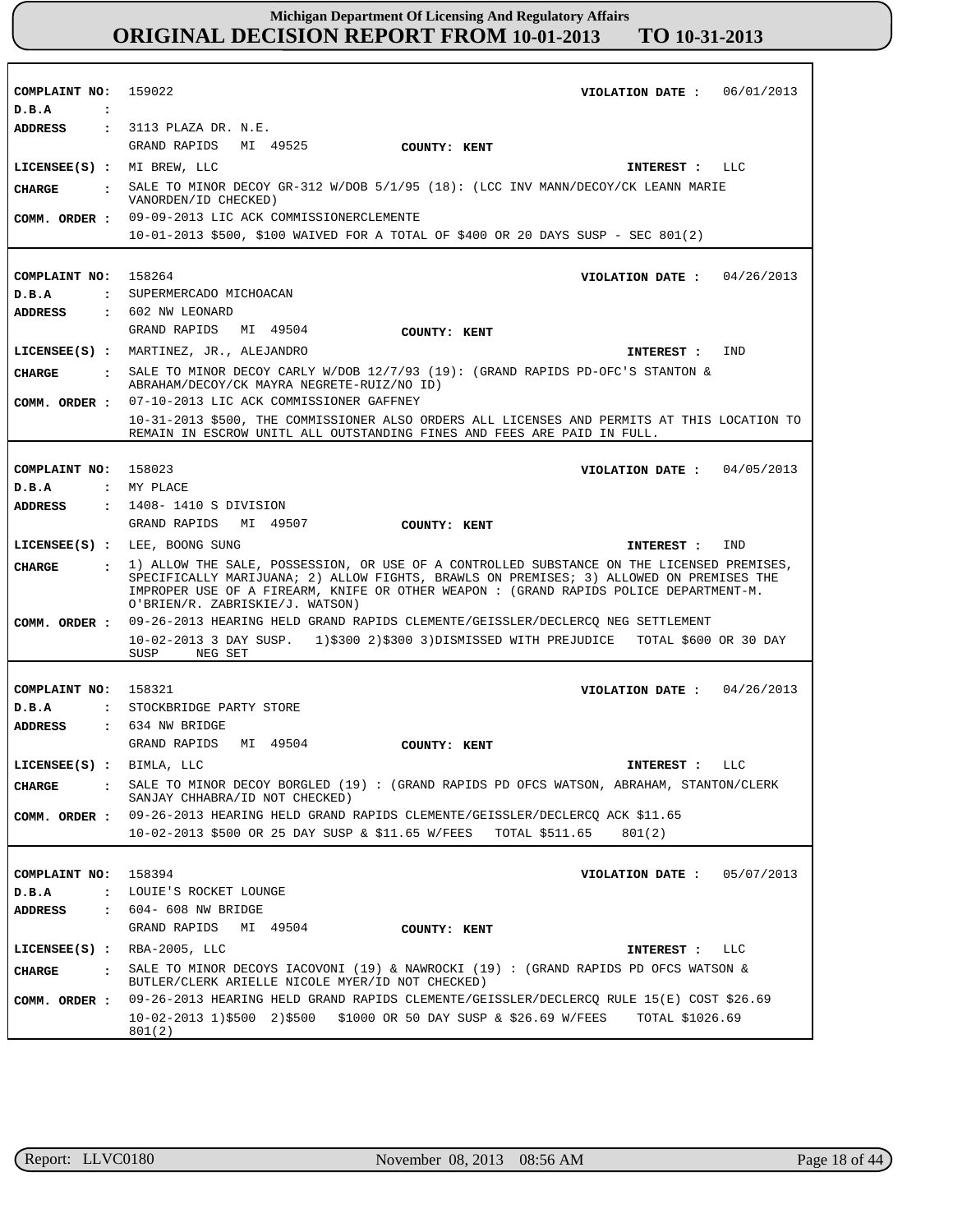**COMPLAINT NO: COMPLAINT NO:** 161328 **COMPLAINT NO: COMPLAINT NO: COMPLAINT NO:** 160827 160820 160497 160261 **VIOLATION DATE : VIOLATION DATE : VIOLATION DATE : VIOLATION DATE : VIOLATION DATE :** 08/15/2013 10/04/2013 08/16/2013 08/07/2013 08/09/2013 **D.B.A : D.B.A : D.B.A : D.B.A : D.B.A :** OUTBACK STEAKHOUSE #2329 BUDDY'S LIQUOR STONY POINT PUB **ADDRESS : ADDRESS : ADDRESS : ADDRESS : ADDRESS :** 3333 SW CENTURY CENTER 4443 SE BRETON SUITE E 12 E BRIDGE ST, SUITE B 105- 111 ST JOSEPH 932 E BEECHER GRANDVILLE MI 49418 KENTWOOD MI 49508 ROCKFORD MI 49341 SUTTONS BAY MI 49682 ADRIAN MI 49221 10-03-2013 LIC ACK COMMISSIONER GAFFNEY **COMM. ORDER :** 10-22-2013 \$500 OR 25 DAY SUSP 801(2) 10-17-2013 LIC ACK COMMISSIONER GAFFNEY 10-31-2013 \$700 OR 35 DAYS SUSP - SEC 801(2) 10-15-2013 LIC ACK COMMISSIONER GAFFNEY 10-31-2013 1-5)\$50 EACH FOR A TOTAL OF \$250 OR 13 DAYS SUSP. 09-23-2013 LIC ACK COMMISSIONER GAFFNEY 10-09-2013 100.00 OR 5 DAY SUSP. FINE TO BE PAID WITHIN 45 DAYS FROM THE MAILING DATE OF THIS ORDER. FURTHER, COMMISSIONER ORDERS THAT ALL LICENSES AND PERMITS ISSUED BY THE MLCC TO THIS LICENSEE BE SUSPENDED IF THE ABOVE DISHONORED CHECK, SERVICE CHARGES AND TOTAL FINES PREVIOUSLY AND CURRENTLY DUE, ARE NOT PAID WITHIN 45 DAYS FROM THE MAILING DATE OF THIS ORDER. THIS SUSPENSION SHALL REMAIN IN EFFECT UNTIL THE LICENSEE IS IN COMPLIANCE WITH THIS ORDER OR THE LICENSES AND PERMITS ARE TERMINATED, PURUSANT TO RULE 436.1107. 09-24-2013 LIC ACK COMMISSIONER GAFFNEY 10-09-2013 \$900 OR 45 DAY SUSP 801(2) **LICENSEE(S) : LICENSEE(S) :** CK EXPRESS, LLC **LICENSEE(S) :** ROCKFORD BREWING COMPANY INC. **LICENSEE(S) :** STONY POINT PUB ENTERPRISES LLC **LICENSEE(S) :** MC HART CORPORATION OUTBACK STEAKHOUSE OF FLORIDA, LLC (A FLORIDA LIMITED LIABILITY COMPANY) LLC LLC **CRP** LLC CRP **CHARGE : CHARGE : CHARGE : CHARGE : CHARGE :** SALE TO MINOR DECOY GR-316 (20) : (LCC INV BRANDT/CLERK DISHA SALVA/ID CHECKED) SALE TO MINOR DECOY PA 1303 (19) (GRAND RAPIDS PD, DET WATSON AND SGT LEONARD/CLERK JALAL KARADSHEH/ID NOT CHECKED) 1) ON OR ABOUT 8/29/13 FAILED TO KEEP A LICENSE SIGNED, FRAMED UNDER TRANSPARENT MATERIAL AND/OR FAILED TO PROMINENTLY DISPLAY; 2) BETWEEN MAY 6 AND 9, 2013 PARTICIPATED IN OR SPONSORED A CONTEST IN WHICH THE SALE AND CONSUMPTION OF ALCOHOL WAS A NECESSARY PART; 3) BETWEEN MAY 6 AND 9, 2013, ADVERTISED ALCOHOL IN CONNECTION WITH OFFERING A PRIZE OR AWARD ON COMPLETION OF A CONTEST WITHOUT WRITTEN APPROVAL OF MLCC; 4) ON 8/16/13 PERMITTED OR ALLOWED OUT-OF-DOORS SERVICE WITHOUT PRIOR WRITTEN APPROVAL OF MLCC; 5) ON 8/16/13 ALLOWED THE CONTRACT FOR THE SERVICES OF ANOTHER PERSON TO OPERATE THE FOOD PORTION OF THE LICENSED BUSINESS WITHOUT THE PRIOR WRITTEN APPROVAL OF MLCC : (LCC INVS SCHAAR, REEDER AND HAYWOOD) . NSF CHECK \$690.20 \*\*\*NSF OUTSTANDING\*\*\* SALE TO MINOR DECOY UCB 13-1 (19) : (LENAWEE COUNTY SD, DEPS GRECA AND HAAS/CLERK SAMANTHA J SMITH/ID CHECKED) **INTEREST : INTEREST : INTEREST : INTEREST : INTEREST : COMM. ORDER : COMM. ORDER : COMM. ORDER : COMM. ORDER : COUNTY: KENT COUNTY: KENT COUNTY: KENT COUNTY: LEELANAU COUNTY: LENAWEE**

Report: LLVC0180 November 08, 2013 08:56 AM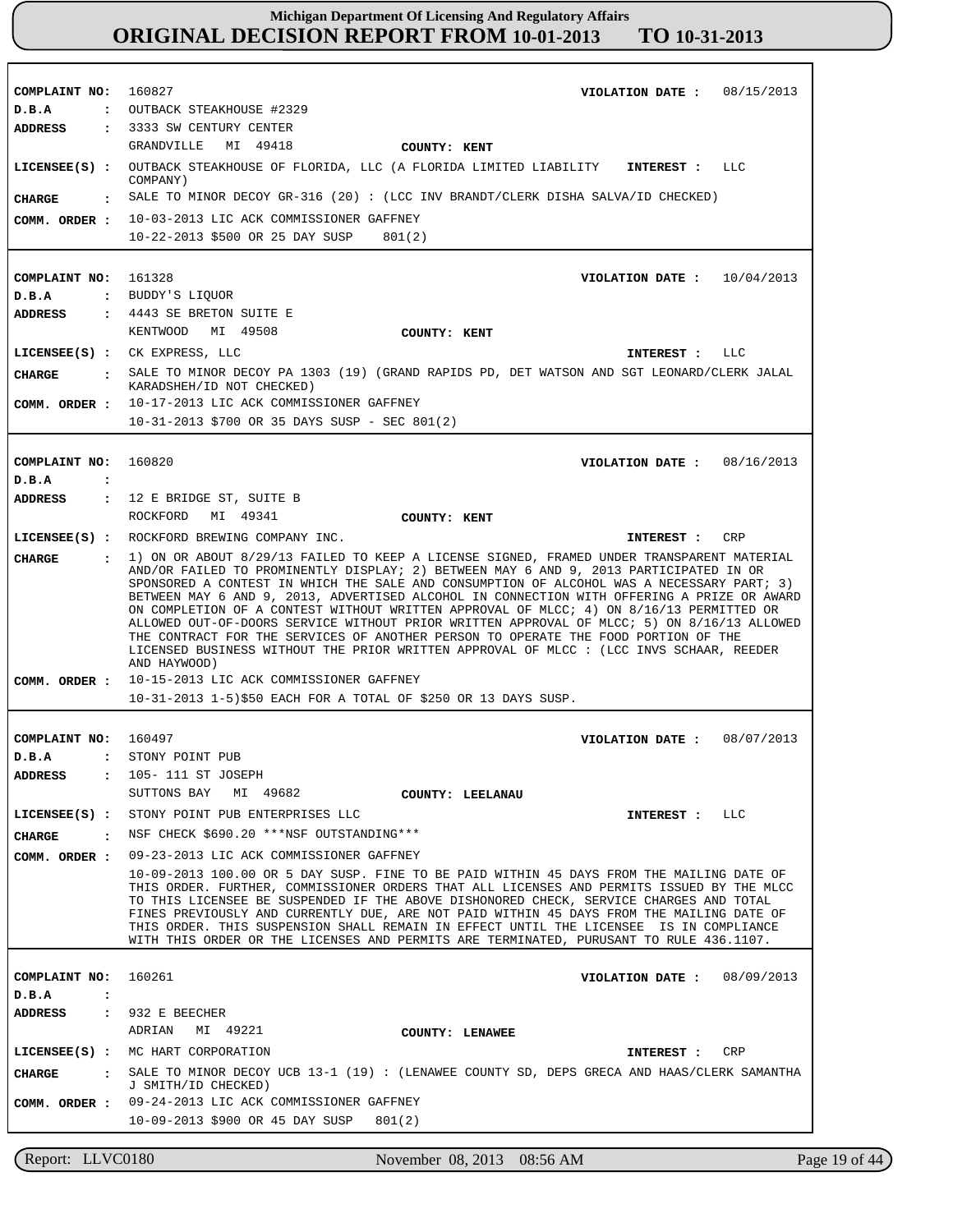**COMPLAINT NO:** 159542 **COMPLAINT NO:** 159538 **COMPLAINT NO:** 160568 **COMPLAINT NO:** 158400 **COMPLAINT NO:** 160501 **COMPLAINT NO:** 160502 **VIOLATION DATE : VIOLATION DATE :** 06/12/2013 **VIOLATION DATE : VIOLATION DATE :** 05/04/2013 **VIOLATION DATE : VIOLATION DATE :** 04/16/2013 08/20/2013 08/09/2013 08/09/2013 **D.B.A : D.B.A : D.B.A : D.B.A : D.B.A : D.B.A :** CAPTAIN'S LOUNGE CEDARVILLE FOODS LANDS ENDS MARINA NORTH RIVER MOBIL VAULT NIGHTCLUB VAULT NIGHTCLUB **ADDRESS : ADDRESS : ADDRESS : ADDRESS : ADDRESS : ADDRESS :** 149 W MICHIGAN JUNCTION M 134 & M 129 32895 S RIVER 24701 N RIVER 77 S MAIN 77 S MAIN CLINTON MI 49236 CEDARVILLE MI 49719 HARRISON TOWNSHIP MI 48045 MOUNT CLEMENS MI 48043 MOUNT CLEMENS MI 48043 MOUNT CLEMENS MI 48043 10-10-2013 HEARING HELD PITTSFIELD CLEMENTE/ASEVEDO/DECLERCQ RULE 15(D) **COMM. ORDER :** 10-16-2013 1-7)\$75 EACH FOR A TOTAL OF \$525 OR 27 DAYS SUSP. RULE 15(D) 08-08-2013 LIC ACK COMMISSIONER GAFFNEY 10-03-2013 \$400 WAIVE \$100 TOTAL \$300 OR 15 DAY SUSP 801(2) 10-01-2013 LIC ACK COMMISSIONERCLEMENTE **COMM. ORDER :** 10-16-2013 \$700 OR 35 DAY SUSP 801(2) 10-15-2013 HEARING HELD STERLING HEIGHTS GAFFNEY/MOODY-FREEZA/GIBSON NEG SETTLEMENT **COMM. ORDER :** 10-15-2013 \$500 OR 25 DAYS SUSP - SEC 801(2) NEGOTIATED SETTLEMENT 10-04-2013 LIC ACK COMMISSIONER GAFFNEY **COMM. ORDER :** 10-22-2013 \$50 EACH COMB W/160502 TOTAL \$100 OR 5 DAY SUSP 10-04-2013 LIC ACK COMMISSIONER GAFFNEY **COMM. ORDER :** 10-22-2013 \$50 EACH COMB W/160501 TOTAL \$100 OR 5 DAY SUSP **LICENSEE(S) :** CAPTAIN'S LOUNGE, LLC **LICENSEE(S) :** CEDARVILLE FOODS, INC. **LICENSEE(S) :** LANDS END MARINA, INCORPORATED **LICENSEE(S) :** SHANA'S, INC. **LICENSEE(S) :** MANSION NIGHTCLUB, LLC **LICENSEE(S) :** MANSION NIGHTCLUB, LLC LLC CRP CR<sub>P</sub> CRP LLC LLC **CHARGE : CHARGE : CHARGE : CHARGE : CHARGE : CHARGE :** 1-7) SOLD, FURNISHED, ALLOWED CONSUMPTION OR POSSESSED ALCOHOL ON LICENSED PREMISES PURCHASED FROM UNAUTHORIZED SOURCE ON MULTIPLE DATES : (LCC INV FLYNN-SLOAT) SALE TO MINOR DECOY ESC 305 (20) : (LCC INV COMBER/CLERK SANDRA JOANN BOHN/ID NOT CHECKED) SALE TO MINOR DECOY X-204 (20) : (LCC INV DIEHL/CLERK AUSTIN WAYNE BRUCE/ID NOT CHECKED) SALE TO MINOR DECOY X-307 (19) : (LCC INV DIEHL/CLERK HADEEL ABED HASQEEL/ID CHECKED) NSF CHECK (3,519.54) \*\*NSF PAID 10/4/13\*\* : NSF CHECK (1,241.40) \*\*NSF PAID  $10/4/13**$ **INTEREST : INTEREST : INTEREST : INTEREST : INTEREST : INTEREST : COMM. ORDER : COUNTY: LENAWEE COUNTY: MACKINAC COUNTY: MACOMB COUNTY: MACOMB COUNTY: MACOMB COUNTY: MACOMB**

Report: LLVC0180 November 08, 2013 08:56 AM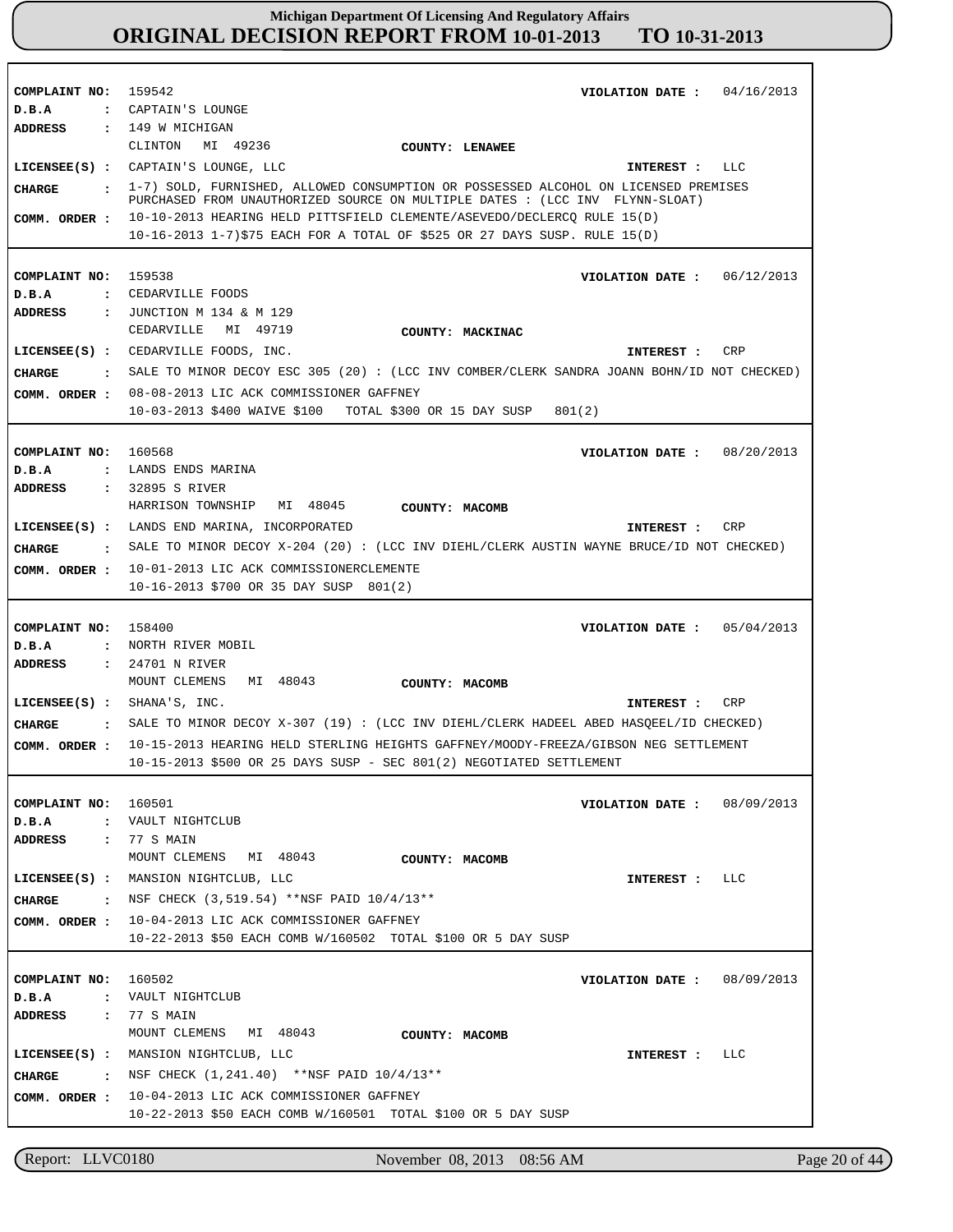| COMPLAINT NO: 161037             | VIOLATION DATE: $08/27/2013$<br>THREE BLIND MICE IRISH PUB                                                                                                                                                                                                                                                                                                                                                                                                                                                                                                                                                                                                                                                                  |
|----------------------------------|-----------------------------------------------------------------------------------------------------------------------------------------------------------------------------------------------------------------------------------------------------------------------------------------------------------------------------------------------------------------------------------------------------------------------------------------------------------------------------------------------------------------------------------------------------------------------------------------------------------------------------------------------------------------------------------------------------------------------------|
| D.B.A<br>$\mathbf{r}$<br>ADDRESS | : 101 N MAIN                                                                                                                                                                                                                                                                                                                                                                                                                                                                                                                                                                                                                                                                                                                |
|                                  | MOUNT CLEMENS MI 48043                                                                                                                                                                                                                                                                                                                                                                                                                                                                                                                                                                                                                                                                                                      |
|                                  | <b>COUNTY: MACOMB</b>                                                                                                                                                                                                                                                                                                                                                                                                                                                                                                                                                                                                                                                                                                       |
|                                  | LICENSEE(S) : IRISH MICE, LLC<br>INTEREST : LLC                                                                                                                                                                                                                                                                                                                                                                                                                                                                                                                                                                                                                                                                             |
| <b>CHARGE</b>                    | : FAILED, REFUSED OR NEGLECTED TO OBEY A WRITTEN ORDER OF THE COMMISSION DATED 10-31-2012<br>BY FAILING TO PROVIDE PROOF OF SUCCESSFUL COMPLETION OF AN ALCOHOL SERVER TRAINING PROGRAM<br>APPROVED BY THE COMMISSION WITHIN 180 DAYS OF THE ISSUANCE OF THE LICENSE: 02-25-2013 :<br>(MLCC SERVER TRAINING COORDINATOR)                                                                                                                                                                                                                                                                                                                                                                                                    |
| COMM. ORDER :                    | 10-09-2013 LIC ACK COMMISSIONER CLEMENTE                                                                                                                                                                                                                                                                                                                                                                                                                                                                                                                                                                                                                                                                                    |
|                                  | 10-18-2013 300.00 OR 15 DAY SUSP FINE TO BE PAID WITHIN 45 DAYS FROM THE MAILING DATE OF<br>THIS ORDER. ADDTL PENALTY COMMISSIONER ORDERS ALL LICENSES AND PERMITS ISSUED BY THE MLCC<br>TO THIS LICENSEE AT THE ABOVE-NAMED ADDRESS BE SUSPENDED AS OF DECEMBER 16, 2013, WITH<br>SAID SUSPENSION BEING WAIVED IF DOCUMENTARY PROOF OF SERVER TRAINING IS PROVIDED IN<br>ACCORDANCE WITH THE PROVISIONS OF THE ADMINISTRATIVE COMMISSIONERS' OCTOBER 31, 2012<br>ORDER. THIS SUPENSION SHALL REMAIN IN EFFECT UNTIL SUCH TIME AS SATISFACTORY DOCUMENTARY<br>PROOF OF SERVER TRAINING IS RECEIVED BY THE MLCC, OR THE LICENSES AND PERMITS ARE<br>TERMINATED PURSUANT TO THE PROVISIONS OF ADMINISTRATIVE RULE R 436.1107. |
|                                  |                                                                                                                                                                                                                                                                                                                                                                                                                                                                                                                                                                                                                                                                                                                             |
| COMPLAINT NO:                    | 159499<br>VIOLATION DATE: $06/14/2013$                                                                                                                                                                                                                                                                                                                                                                                                                                                                                                                                                                                                                                                                                      |
| D.B.A                            | : MACOMB MUSIC THEATRE                                                                                                                                                                                                                                                                                                                                                                                                                                                                                                                                                                                                                                                                                                      |
| ADDRESS : 31 N WALNUT            |                                                                                                                                                                                                                                                                                                                                                                                                                                                                                                                                                                                                                                                                                                                             |
|                                  | MOUNT CLEMENS MI 48043<br>COUNTY: MACOMB                                                                                                                                                                                                                                                                                                                                                                                                                                                                                                                                                                                                                                                                                    |
|                                  | LICENSEE(S) : EMERALD ENTERTAINMENT GROUP INC.<br><b>CRP</b><br>INTEREST :                                                                                                                                                                                                                                                                                                                                                                                                                                                                                                                                                                                                                                                  |
| <b>CHARGE</b><br>$\cdot$         | NSF CHECK \$2159.08 *** NSF OUTSTANDING***                                                                                                                                                                                                                                                                                                                                                                                                                                                                                                                                                                                                                                                                                  |
| COMM. ORDER :                    | 10-04-2013 LIC ACK COMMISSIONERCLEMENTE                                                                                                                                                                                                                                                                                                                                                                                                                                                                                                                                                                                                                                                                                     |
|                                  | 10-23-2013 50.00 OR 3 DAY SUSP. FINE TO BE PAID WITHIN 45 DAYS FROM THE MAILING DATE OF<br>THIS IRDER. FURTHER, THE COMMISSIONER ORDERS THAT ALL LICENSES AND PERMITS ISSUED BY THE<br>MLCC TO THIS LICENSEE AT THE ABOVE-NAMED LOCATION BE SUSPENDED IF THE ABOVE DISHONORED<br>CHECK, SERVICE CHARGES AND TOTAL FINES PREVOUSLY AND CURRENTLY DUE, ARE NOT PAID WITHIN 45<br>DAYS FROM THE MAILING DATE OF THIS ORDER. THIS SUPENSION SHALL REMAIN IN EFFECT UNTIL THE<br>LICENSEE IS IN COMPLIANCE WITH THIS ORDER OR THE LICENSES AND PERMITS ARE TERMINATED,<br>PURSUANT TO RULE 436.1107.                                                                                                                             |
|                                  |                                                                                                                                                                                                                                                                                                                                                                                                                                                                                                                                                                                                                                                                                                                             |
| COMPLAINT NO: 160968             | VIOLATION DATE: 09/07/2013                                                                                                                                                                                                                                                                                                                                                                                                                                                                                                                                                                                                                                                                                                  |
| D.B.A                            | : THE ENGINE HOUSE                                                                                                                                                                                                                                                                                                                                                                                                                                                                                                                                                                                                                                                                                                          |
| ADDRESS                          | $: 309 \text{ CAS}$                                                                                                                                                                                                                                                                                                                                                                                                                                                                                                                                                                                                                                                                                                         |
|                                  | MOUNT CLEMENS<br>MI 48043<br>COUNTY: MACOMB                                                                                                                                                                                                                                                                                                                                                                                                                                                                                                                                                                                                                                                                                 |
|                                  | LICENSEE(S) : SQUAD THREE VENTURES, LLC<br>LLC<br>INTEREST :                                                                                                                                                                                                                                                                                                                                                                                                                                                                                                                                                                                                                                                                |
| <b>CHARGE</b>                    | 1-2) SALE TO MINOR DECOYS X-310 (19) AND X-301 (18) : (LCC INVS DAUSEY AND DIEHL/CLERK<br>ALLISON ANN TOMTISHEN/ID CHECKED)                                                                                                                                                                                                                                                                                                                                                                                                                                                                                                                                                                                                 |
| COMM. ORDER :                    | 10-21-2013 LIC ACK COMMISSIONER GAFFNEY                                                                                                                                                                                                                                                                                                                                                                                                                                                                                                                                                                                                                                                                                     |
|                                  | 10-31-2013 1-2)\$250 EACH FOR A TOTAL OF \$500 OR 25 DAYS SUSP - SEC 801(2)                                                                                                                                                                                                                                                                                                                                                                                                                                                                                                                                                                                                                                                 |
|                                  |                                                                                                                                                                                                                                                                                                                                                                                                                                                                                                                                                                                                                                                                                                                             |
| COMPLAINT NO: 159890             | VIOLATION DATE: $07/20/2013$                                                                                                                                                                                                                                                                                                                                                                                                                                                                                                                                                                                                                                                                                                |
| D.B.A                            | : VINCE & JOE'S PARTY STORE & PIZZERIA                                                                                                                                                                                                                                                                                                                                                                                                                                                                                                                                                                                                                                                                                      |
| <b>ADDRESS</b><br>$\mathbf{r}$   | 58865 ROMEO PLANK                                                                                                                                                                                                                                                                                                                                                                                                                                                                                                                                                                                                                                                                                                           |
|                                  | RAY<br>MI 48096<br>COUNTY: MACOMB                                                                                                                                                                                                                                                                                                                                                                                                                                                                                                                                                                                                                                                                                           |
| $LICENSEE(S)$ :                  | SAPIENZA, ROSA<br>IND<br>INTEREST :                                                                                                                                                                                                                                                                                                                                                                                                                                                                                                                                                                                                                                                                                         |
| <b>CHARGE</b><br>$\mathbf{r}$    | SALE TO MINOR DECOY $X-304$ (19): (LCC INV BRANER/CLERK KATHRYN ROSE NITKOWSKI/ID NOT<br>CHECKED)                                                                                                                                                                                                                                                                                                                                                                                                                                                                                                                                                                                                                           |
| COMM. ORDER :                    | 09-26-2013 LIC ACK COMMISSIONER GAFFNEY                                                                                                                                                                                                                                                                                                                                                                                                                                                                                                                                                                                                                                                                                     |
|                                  | 10-09-2013 \$900 OR 45 DAY SUSP 801(2)                                                                                                                                                                                                                                                                                                                                                                                                                                                                                                                                                                                                                                                                                      |

٦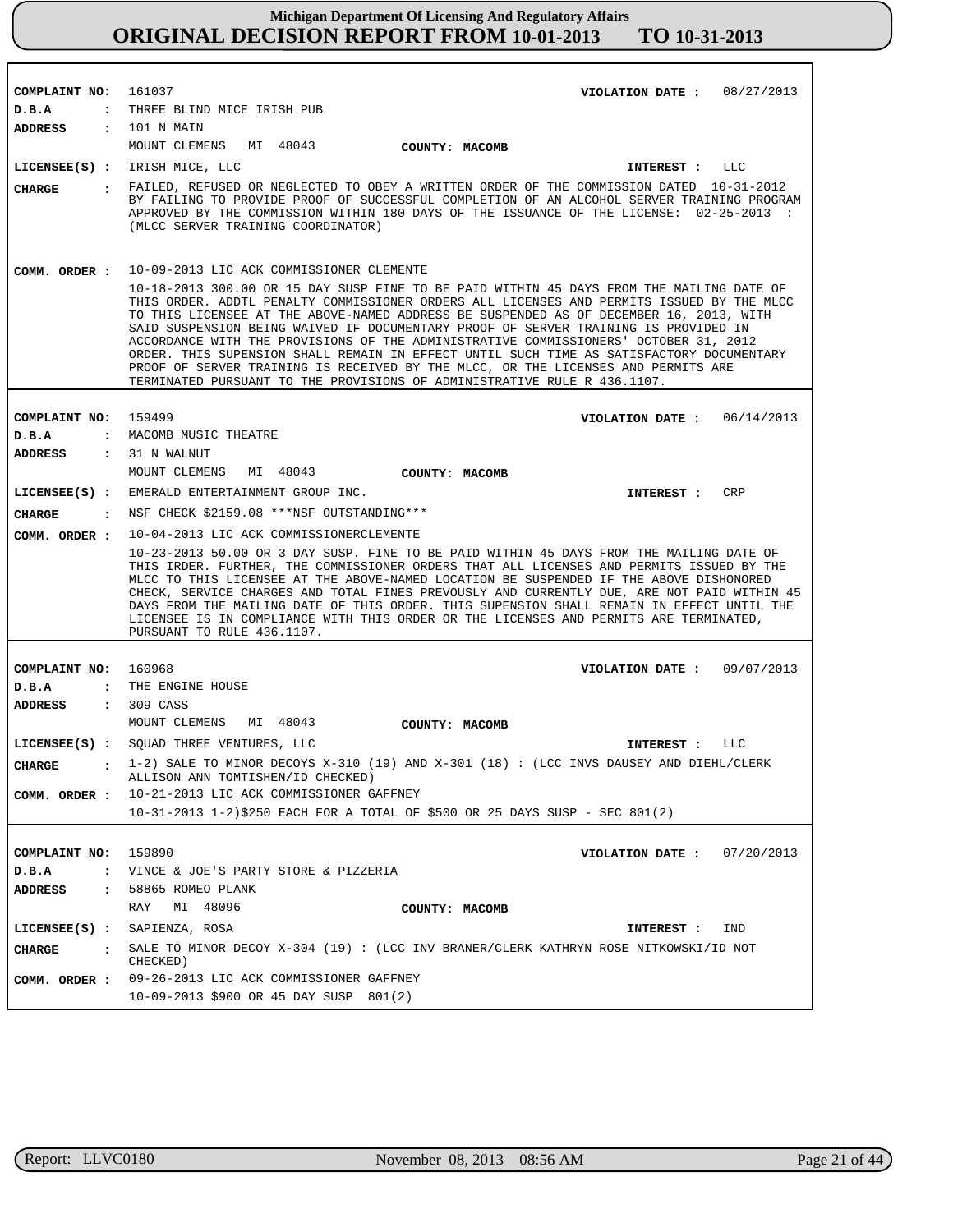| COMPLAINT NO:                        | 158926<br>05/21/2013                                                                                                                                                                                                                                                                                                                                                                                                                                                                                       |
|--------------------------------------|------------------------------------------------------------------------------------------------------------------------------------------------------------------------------------------------------------------------------------------------------------------------------------------------------------------------------------------------------------------------------------------------------------------------------------------------------------------------------------------------------------|
|                                      | VIOLATION DATE :                                                                                                                                                                                                                                                                                                                                                                                                                                                                                           |
| D.B.A                                | : COYOTE STATION                                                                                                                                                                                                                                                                                                                                                                                                                                                                                           |
| ADDRESS                              | $: 25117$ HARPER<br>SAINT CLAIR SHORES MI 48081<br>COUNTY: MACOMB                                                                                                                                                                                                                                                                                                                                                                                                                                          |
| $LICENSEE(S)$ :                      | GEOWIZZARD, INC. (A FLORIDA CORPORATION)<br>CRP<br>INTEREST :                                                                                                                                                                                                                                                                                                                                                                                                                                              |
| CIIARGE                              | NSF CHECK \$335.58 ***NSF OUTSTANDING***                                                                                                                                                                                                                                                                                                                                                                                                                                                                   |
| COMM. ORDER :                        | 10-14-2013 LIC ACK COMMISSIONERGAFFNEY                                                                                                                                                                                                                                                                                                                                                                                                                                                                     |
|                                      | 10-31-2013 50.00 OR 3 DAY SUSP FINE TO BE PAID WITHIN 45 DAYS FROM THE MAILING DATE OF                                                                                                                                                                                                                                                                                                                                                                                                                     |
|                                      | THIS ORDER. FURTHER, THE COMMISSIONER ORDERS THAT ALL LICENSES AND PERMITS ISSUED BY THE<br>MLCC TO THE THIS LICENSEE AT THE ABOVE-NAMED LOCATION BE SUSPENDED IF THE ABOVE DISHONORED<br>CHECK, SERVICE CHARGES AND TOTAL FINE, PREVIOUSLY AND CURRENTLY DUE, ARE NOT PAID WITHIN<br>45 DAYS FROM THE MAILING DATE OF THIS ORDER. THIS SUSPENSION SHALL REMAIN IN EFFECT UNTIL<br>THE LICENSEE IS IN COMPLIANCE WITH THIS ORDER OR THE LICENSES AND PERMITS ARE TERMINATED,<br>PURSUANT TO RULE 436.1107. |
| COMPLAINT NO:                        | 160271<br>VIOLATION DATE :<br>08/15/2013                                                                                                                                                                                                                                                                                                                                                                                                                                                                   |
| D.B.A                                | $:$ BIG KMART #4177                                                                                                                                                                                                                                                                                                                                                                                                                                                                                        |
| ADDRESS                              | : 22801 HARPER                                                                                                                                                                                                                                                                                                                                                                                                                                                                                             |
|                                      | SAINT CLAIR SHORES<br>MI 48080<br>COUNTY: MACOMB                                                                                                                                                                                                                                                                                                                                                                                                                                                           |
|                                      | LICENSEE(S) : KMART OF MICHIGAN, INC.<br>CRP<br>INTEREST :                                                                                                                                                                                                                                                                                                                                                                                                                                                 |
| CHARGE                               | : SALE TO MINOR DECOY X-303 (19): (LCC INV BLAU/CLERK BRIANNA LANELL HEDWOOD/ID CHECKED)                                                                                                                                                                                                                                                                                                                                                                                                                   |
|                                      | COMM. ORDER : 09-19-2013 LIC ACK COMMISSIONERCLEMENTE                                                                                                                                                                                                                                                                                                                                                                                                                                                      |
|                                      | 10-02-2013 \$600 OR 30 DAY SUSP<br>801(2)                                                                                                                                                                                                                                                                                                                                                                                                                                                                  |
|                                      |                                                                                                                                                                                                                                                                                                                                                                                                                                                                                                            |
| COMPLAINT NO:                        | 158927<br>VIOLATION DATE: $05/17/2013$                                                                                                                                                                                                                                                                                                                                                                                                                                                                     |
| D.B.A                                | : GOOD TIMES                                                                                                                                                                                                                                                                                                                                                                                                                                                                                               |
| ADDRESS                              | : 22900 HARPER                                                                                                                                                                                                                                                                                                                                                                                                                                                                                             |
|                                      |                                                                                                                                                                                                                                                                                                                                                                                                                                                                                                            |
|                                      | SAINT CLAIR SHORES MI 48080<br>COUNTY: MACOMB                                                                                                                                                                                                                                                                                                                                                                                                                                                              |
|                                      | CRP<br>LICENSEE(S) : GOOD TIMES PARTY STORE II, INC.<br>INTEREST :                                                                                                                                                                                                                                                                                                                                                                                                                                         |
| CIIARGE<br>$\ddot{\mathbf{r}}$       | NSF CHECK \$50.88 ***NSF PAID 6/7/13***                                                                                                                                                                                                                                                                                                                                                                                                                                                                    |
|                                      | 10-10-2013 LIC ACK COMMISSIONERCLEMENTE                                                                                                                                                                                                                                                                                                                                                                                                                                                                    |
| COMM. ORDER :                        | 10-28-2013 \$250 OR 13 DAYS SUSP.                                                                                                                                                                                                                                                                                                                                                                                                                                                                          |
|                                      |                                                                                                                                                                                                                                                                                                                                                                                                                                                                                                            |
| COMPLAINT NO:                        | 160573<br>VIOLATION DATE : $08/10/2013$                                                                                                                                                                                                                                                                                                                                                                                                                                                                    |
| D.B.A<br>$\ddot{\cdot}$              | TIN FISH                                                                                                                                                                                                                                                                                                                                                                                                                                                                                                   |
| <b>ADDRESS</b>                       | $: 24420$ E JEFFERSON                                                                                                                                                                                                                                                                                                                                                                                                                                                                                      |
|                                      | MI 48080<br>SAINT CLAIR SHORES<br>COUNTY: MACOMB                                                                                                                                                                                                                                                                                                                                                                                                                                                           |
|                                      | LICENSEE(S) : TIN FISH MANAGEMENT LLC<br>INTEREST : LLC                                                                                                                                                                                                                                                                                                                                                                                                                                                    |
| CHARGE<br>$\sim$ $\sim$ $\sim$       | SALE TO MINOR DECOY $X-204$ (20): (LCC INVS MARSHALL AND JONES/CLERK JOHNELLE STARLEE                                                                                                                                                                                                                                                                                                                                                                                                                      |
| COMM. ORDER :                        | WILLIAMS/ID CHECKED)<br>10-10-2013 LIC ACK COMMISSIONERCLEMENTE                                                                                                                                                                                                                                                                                                                                                                                                                                            |
|                                      | $10-23-2013$ \$500 OR 25 DAYS SUSP - SEC 801(2)                                                                                                                                                                                                                                                                                                                                                                                                                                                            |
|                                      |                                                                                                                                                                                                                                                                                                                                                                                                                                                                                                            |
| COMPLAINT NO:                        | 160224<br>VIOLATION DATE: $07/29/2013$                                                                                                                                                                                                                                                                                                                                                                                                                                                                     |
| D.B.A                                | : CRANK'S CATERING                                                                                                                                                                                                                                                                                                                                                                                                                                                                                         |
| ADDRESS                              | : 46915 HAYES                                                                                                                                                                                                                                                                                                                                                                                                                                                                                              |
|                                      | SHELBY TOWNSHIP<br>MI 48315<br>COUNTY: MACOMB                                                                                                                                                                                                                                                                                                                                                                                                                                                              |
|                                      | LICENSEE(S) : JC CATERING & FOOD SERVICE MANAGEMENT, INC.<br>CRP<br>INTEREST :                                                                                                                                                                                                                                                                                                                                                                                                                             |
| <b>CHARGE</b><br>$\sim$ 1.000 $\sim$ | 1) FAILED TO PROVIDE A CERTIFICATE OF GOOD STANDING BY THE CORPORATION DIVISION OF                                                                                                                                                                                                                                                                                                                                                                                                                         |
|                                      | COMMERCIAL SERVICES WITHIN 21 DAYS; 2) SINCE JULY 15, 2012, FAILED AS A CORPORATE LICENSEE<br>TO MAINTAIN A CURRENT CHARTER UNDER THE LAWS OF THIS STATE : (LCC INV DAUSEY)                                                                                                                                                                                                                                                                                                                                |
| COMM. ORDER :                        | 10-10-2013 STIP FOR PROPOSED NEG SETTLEMENT-COMM GAFFNEY-AG ASEVEDO.                                                                                                                                                                                                                                                                                                                                                                                                                                       |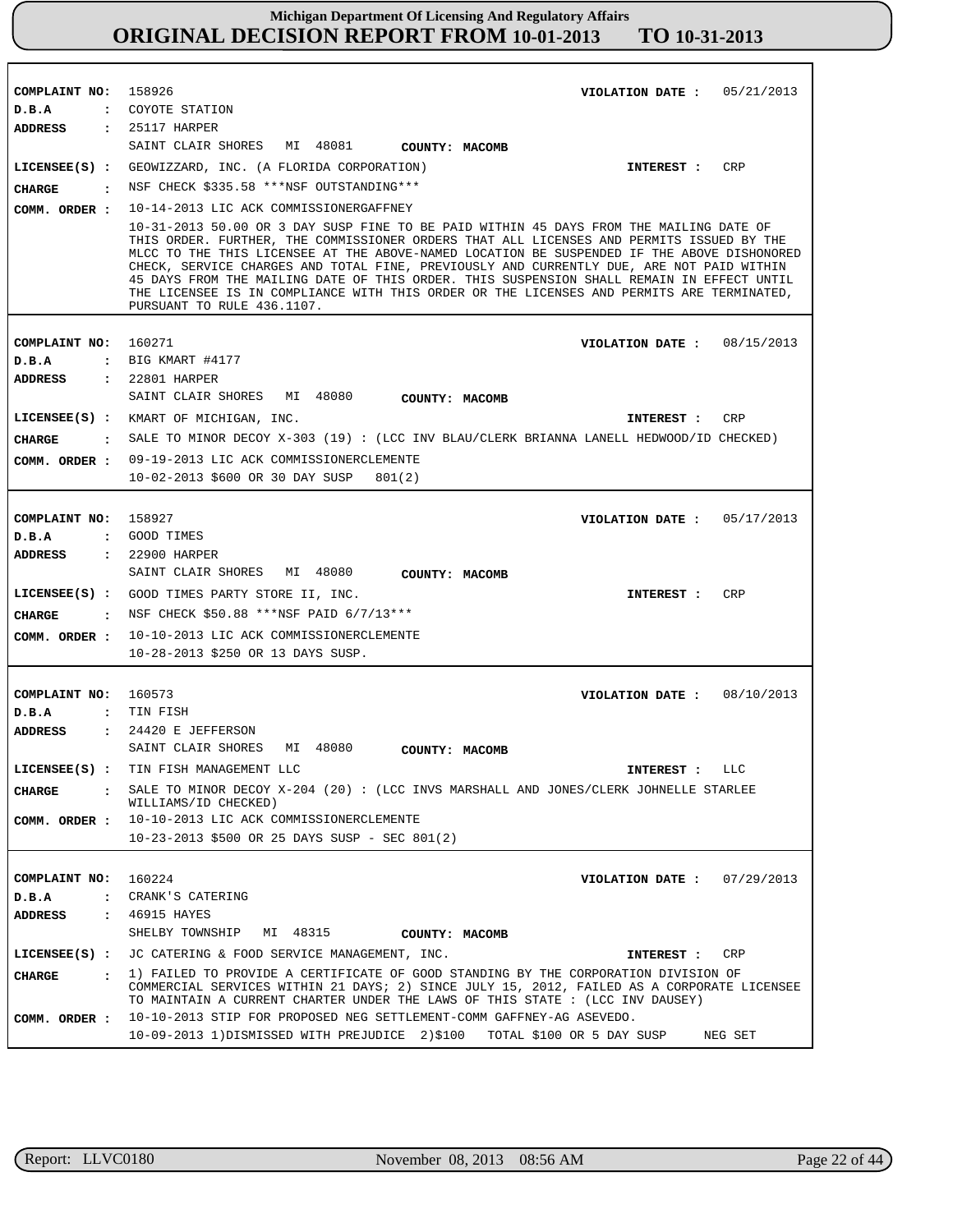| COMPLAINT NO: 161252<br>D.B.A            | VIOLATION DATE : $09/19/2013$<br>: PALM'S LIQUORE & FINE WINE<br>ADDRESS : 42124 VAN DYKE                                                                                                                                                                                                                              |
|------------------------------------------|------------------------------------------------------------------------------------------------------------------------------------------------------------------------------------------------------------------------------------------------------------------------------------------------------------------------|
|                                          | STERLING HEIGHTS MI 48314 COUNTY: MACOMB<br>LICENSEE(S) : STERLING PALACE LIOUOR SHOPPE, INC.<br>INTEREST : CRP<br>CHARGE : NSF CHECK \$739.18 ** NSF PAID 10/17/13**<br>COMM. ORDER : 10-18-2013 LIC ACK COMMISSIONER GAFFNEY<br>10-22-2013 \$50 COMBINED WITH 3-161251 FOR \$50 FOR A TOTAL OF \$100 OR 5 DAYS SUSP. |
| COMPLAINT NO: 161251<br>D.B.A            | VIOLATION DATE: $09/18/2013$<br>: PALM'S LIOUORE & FINE WINE<br>ADDRESS : 42124 VAN DYKE                                                                                                                                                                                                                               |
| <b>CHARGE</b>                            | STERLING HEIGHTS MI 48314 COUNTY: MACOMB<br>LICENSEE(S) : STERLING PALACE LIQUOR SHOPPE, INC.<br>CRP<br>INTEREST :<br>$:$ NSF CHECK \$1866.49 **NSF PAID 10/9/13**<br>COMM. ORDER : 10-18-2013 LIC ACK COMMISSIONER GAFFNEY                                                                                            |
|                                          | 10-22-2013 \$50 COMBINED WITH 3-161252 FOR \$50 FOR A TOTAL OF \$100 OR 5 DAYS SUSP.                                                                                                                                                                                                                                   |
| COMPLAINT NO: 159657<br>D.B.A<br>ADDRESS | VIOLATION DATE: $06/27/2013$<br>: BIG VALLEY<br>$: 13927$ NINETEEN MILE                                                                                                                                                                                                                                                |
| CHARGE                                   | STERLING HEIGHTS MI 48313<br>COUNTY: MACOMB<br>LICENSEE $(s)$ : JAVA DA HUT L.L.C.<br>INTEREST : LLC<br>: NSF CHECK \$3357.30 ***NSF PAID 7/19/13***<br>COMM. ORDER : 09-30-2013 LIC ACK COMMISSIONERCLEMENTE                                                                                                          |
|                                          | 10-16-2013 \$50 EACH COMB W/159511 TOTAL \$100 OR 5 DAY SUSP                                                                                                                                                                                                                                                           |
| COMPLAINT NO: 159511<br>D.B.A<br>ADDRESS | VIOLATION DATE: $06/19/2013$<br>: BIG VALLEY<br>$: 13927$ NINETEEN MILE                                                                                                                                                                                                                                                |
| <b>CHARGE</b>                            | STERLING HEIGHTS MI 48313 COUNTY: MACOMB<br>LICENSEE $(s)$ : JAVA DA HUT L.L.C.<br>INTEREST : LLC<br>: NSF CHECK \$4889.42 *** NSF PAID 7/16/13***<br>COMM. ORDER : 09-30-2013 LIC ACK COMMISSIONERCLEMENTE<br>10-16-2013 \$50 EACH COMB W/159657 TOTAL \$100 OR 5 DAY SUSP                                            |
| COMPLAINT NO: 159777<br>D.B.A<br>ADDRESS | VIOLATION DATE: $07/05/2013$<br>: PARTY TOWN #1<br>: 54150 VAN DYKE<br>UTICA MI 48316<br>COUNTY: MACOMB                                                                                                                                                                                                                |
| CHARGE                                   | LICENSEE(S) : MCCE INVESTMENTS, INC.<br>CRP<br>INTEREST :<br>$\cdot$ NSF CHECK \$3346.06 ***NSF PAID 7/24/13***<br>COMM. ORDER : 10-15-2013 HEARING HELD STERLING HEIGHTS GAFFNEY/MOODY-FREEZA/GIBSON NEG SETTLEMENT<br>10-15-2013 \$100 OR 5 DAYS SUSP. NEGOTIATED SETTLEMENT                                         |

٦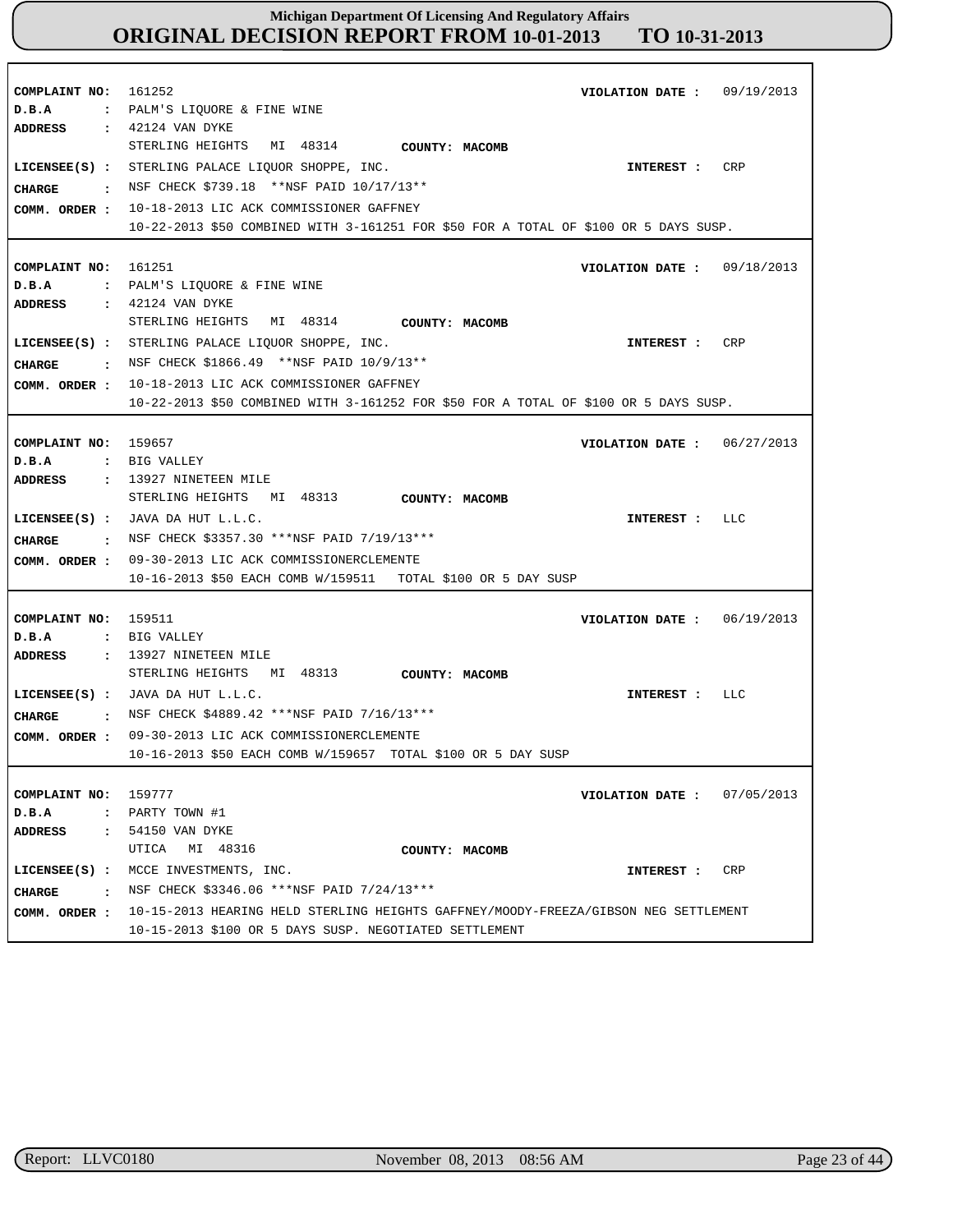| COMPLAINT NO: 159529 | VIOLATION DATE: 06/05/2013                                                                                                                                                                                                                                                                                                                                                                                                                                                                                                                                                           |
|----------------------|--------------------------------------------------------------------------------------------------------------------------------------------------------------------------------------------------------------------------------------------------------------------------------------------------------------------------------------------------------------------------------------------------------------------------------------------------------------------------------------------------------------------------------------------------------------------------------------|
| D.B.A                | : AUBREE'S PIZZA OF MARQUETTE                                                                                                                                                                                                                                                                                                                                                                                                                                                                                                                                                        |
| <b>ADDRESS</b>       | : 227 W WASHINGTON                                                                                                                                                                                                                                                                                                                                                                                                                                                                                                                                                                   |
|                      | MARQUETTE MI 49855<br>COUNTY: MARQUETTE                                                                                                                                                                                                                                                                                                                                                                                                                                                                                                                                              |
|                      | LICENSEE(S) : AUBREE'S PIZZA OF MARQUETTE, L.L.C.<br>INTEREST : LLC                                                                                                                                                                                                                                                                                                                                                                                                                                                                                                                  |
| CHARGE               | . FAILED, REFUSED OR NEGLECTED TO OBEY A WRITTEN ORDER OF THE COMMISSION DATED 11-07-2012<br>BY FAILING TO PROVIDE PROOF OF SUCCESSFUL COMPLETION OF AN ALCOHOL SERVER TRAINING PROGRAM<br>APPROVED BY THE COMMISSION WITHIN 180 DAYS OF THE ISSUANCE OF THE LICENSE: 12-04-2012 :<br>(MLCC SERVER TRAINING COORDINATOR)                                                                                                                                                                                                                                                             |
|                      | COMM. ORDER : 09-04-2013 HEARING HELD MARQUETTE MOURNING/GEISSLER/CONTRACT RULE 15(E)<br>10-15-2013 \$100 OR 5 DAYS SUSP.                                                                                                                                                                                                                                                                                                                                                                                                                                                            |
|                      |                                                                                                                                                                                                                                                                                                                                                                                                                                                                                                                                                                                      |
| COMPLAINT NO: 160488 | VIOLATION DATE: $08/07/2013$                                                                                                                                                                                                                                                                                                                                                                                                                                                                                                                                                         |
| D.B.A                | : DOC'S SAUBLE RIVER INN                                                                                                                                                                                                                                                                                                                                                                                                                                                                                                                                                             |
| ADDRESS              | : 9121 N US 31                                                                                                                                                                                                                                                                                                                                                                                                                                                                                                                                                                       |
|                      | FREE SOIL MI 49411<br>COUNTY: MASON                                                                                                                                                                                                                                                                                                                                                                                                                                                                                                                                                  |
|                      | LICENSEE(S) : DOC'S SAUBLE RIVER INN, LLC<br>INTEREST : LLC                                                                                                                                                                                                                                                                                                                                                                                                                                                                                                                          |
| <b>CHARGE</b>        | : FAILED, REFUSED OR NEGLECTED TO OBEY A WRITTEN ORDER OF THE COMMISSION DATED 01-23-2013                                                                                                                                                                                                                                                                                                                                                                                                                                                                                            |
|                      | BY FAILING TO PROVIDE PROOF OF SUCCESSFUL COMPLETION OF AN ALCOHOL SERVER TRAINING PROGRAM<br>APPROVED BY THE COMMISSION WITHIN 180 DAYS OF THE ISSUANCE OF THE LICENSE: 02-06-2013 :<br>(MLCC SERVER TRAINING COORDINATOR)                                                                                                                                                                                                                                                                                                                                                          |
|                      | COMM. ORDER : 09-23-2013 LIC ACK COMMISSIONER CLEMENTE                                                                                                                                                                                                                                                                                                                                                                                                                                                                                                                               |
|                      | 10-18-2013 \$50 OR 3 DAYS SUSP.                                                                                                                                                                                                                                                                                                                                                                                                                                                                                                                                                      |
|                      |                                                                                                                                                                                                                                                                                                                                                                                                                                                                                                                                                                                      |
| COMPLAINT NO: 160833 | VIOLATION DATE: 08/22/2013                                                                                                                                                                                                                                                                                                                                                                                                                                                                                                                                                           |
| D.B.A                | : ISLAND OASIS                                                                                                                                                                                                                                                                                                                                                                                                                                                                                                                                                                       |
| <b>ADDRESS</b>       | : W399 US 2 & HWY 41                                                                                                                                                                                                                                                                                                                                                                                                                                                                                                                                                                 |
|                      | HARRIS MI 49845<br><b>COUNTY: MENOMINEE</b>                                                                                                                                                                                                                                                                                                                                                                                                                                                                                                                                          |
|                      | LICENSEE(S) : HANNAHVILLE INDIAN COMMUNITY<br><b>OTC</b><br>INTEREST :                                                                                                                                                                                                                                                                                                                                                                                                                                                                                                               |
| CHARGE               | : SALE TO MINOR DECOY ESC-264 (20): (LCC INV RAYMOND/CLERK JESSIE LYNN SAGATAW/ID CHECKED)                                                                                                                                                                                                                                                                                                                                                                                                                                                                                           |
|                      | COMM. ORDER : 10-03-2013 LIC ACK COMMISSIONERCLEMENTE                                                                                                                                                                                                                                                                                                                                                                                                                                                                                                                                |
|                      | 10-16-2013 \$700 OR 35 DAY SUSP<br>801(2)                                                                                                                                                                                                                                                                                                                                                                                                                                                                                                                                            |
|                      |                                                                                                                                                                                                                                                                                                                                                                                                                                                                                                                                                                                      |
| COMPLAINT NO: 160834 | VIOLATION DATE: 08/22/2013                                                                                                                                                                                                                                                                                                                                                                                                                                                                                                                                                           |
| D.B.A                | : CONVENIENCE CORNER                                                                                                                                                                                                                                                                                                                                                                                                                                                                                                                                                                 |
| <b>ADDRESS</b>       | $\cdot$ US 41 & CO RD G-12                                                                                                                                                                                                                                                                                                                                                                                                                                                                                                                                                           |
|                      | STEPHENSON MI 49887<br>COUNTY: MENOMINEE                                                                                                                                                                                                                                                                                                                                                                                                                                                                                                                                             |
|                      | LICENSEE(S) : STEPHENSON MARKETING COOPERATIVE, INC.<br>CRP<br>INTEREST :                                                                                                                                                                                                                                                                                                                                                                                                                                                                                                            |
|                      | CHARGE : SALE TO MINOR DECOY ESC-298 (20) : (LCC INV ORM/CLERK JESSICA LYNN PFEIFFER/ID CHECKED)                                                                                                                                                                                                                                                                                                                                                                                                                                                                                     |
|                      | COMM. ORDER : 10-02-2013 LIC ACK COMMISSIONERCLEMENTE                                                                                                                                                                                                                                                                                                                                                                                                                                                                                                                                |
|                      | 10-18-2013 \$500 OR 25 DAY SUSP 801(2)                                                                                                                                                                                                                                                                                                                                                                                                                                                                                                                                               |
|                      |                                                                                                                                                                                                                                                                                                                                                                                                                                                                                                                                                                                      |
| COMPLAINT NO: 160495 | VIOLATION DATE: 08/09/2013                                                                                                                                                                                                                                                                                                                                                                                                                                                                                                                                                           |
| D.B.A                | : HUBBLE'S BOONDOCKS BAR & GRILL                                                                                                                                                                                                                                                                                                                                                                                                                                                                                                                                                     |
| ADDRESS              | $: 219$ E RAILWAY                                                                                                                                                                                                                                                                                                                                                                                                                                                                                                                                                                    |
|                      | COLEMAN<br>MI 48618<br>COUNTY: MIDLAND                                                                                                                                                                                                                                                                                                                                                                                                                                                                                                                                               |
|                      | LICENSEE(S) : HUBBLE'S BOONDOCKS BAR & GRILL, LLC<br>LLC<br>INTEREST :                                                                                                                                                                                                                                                                                                                                                                                                                                                                                                               |
|                      | : NSF \$156.72                                                                                                                                                                                                                                                                                                                                                                                                                                                                                                                                                                       |
| CHARGE               |                                                                                                                                                                                                                                                                                                                                                                                                                                                                                                                                                                                      |
| COMM. ORDER :        | 09-23-2013 LIC ACK COMMISSIONER GAFFNEY                                                                                                                                                                                                                                                                                                                                                                                                                                                                                                                                              |
|                      | 10-09-2013 100.00 OR 5 DAY SUSP FINE TO BE PAID WITHIN 45 DAYS FROM THE MAILING DATE OF<br>THIS ORDER. FURTHER, COMMISSIONER ORDERS ALL LICENSES AND PERMITS ISSUED BY THE MLCC TO<br>THIS LICENSEE AT THE ABOVE NAMED LOCATION BE SUSPENDED IF THE ABOVE DISHONORED CHECK,<br>SERVICE CHARGES, AND TOTAL FINE, PREVIOUSLY AND CURRENTLY DUE, ARE NOT PAID WITHIN 45 DAYS<br>FROM THE MAILING OF THIS ORDER. THIS SUSPENSION SHALL REMAIN IN EFFECT UNTIL THE LICENSEE<br>IS IN COMPLIANCE WITH THIS ORDER OR THE LICENSES AND PERMITS ARE TERMINATED, PURUSANT TO<br>RULE 436.1107. |

Report: LLVC0180 November 08, 2013 08:56 AM

Page 24 of 44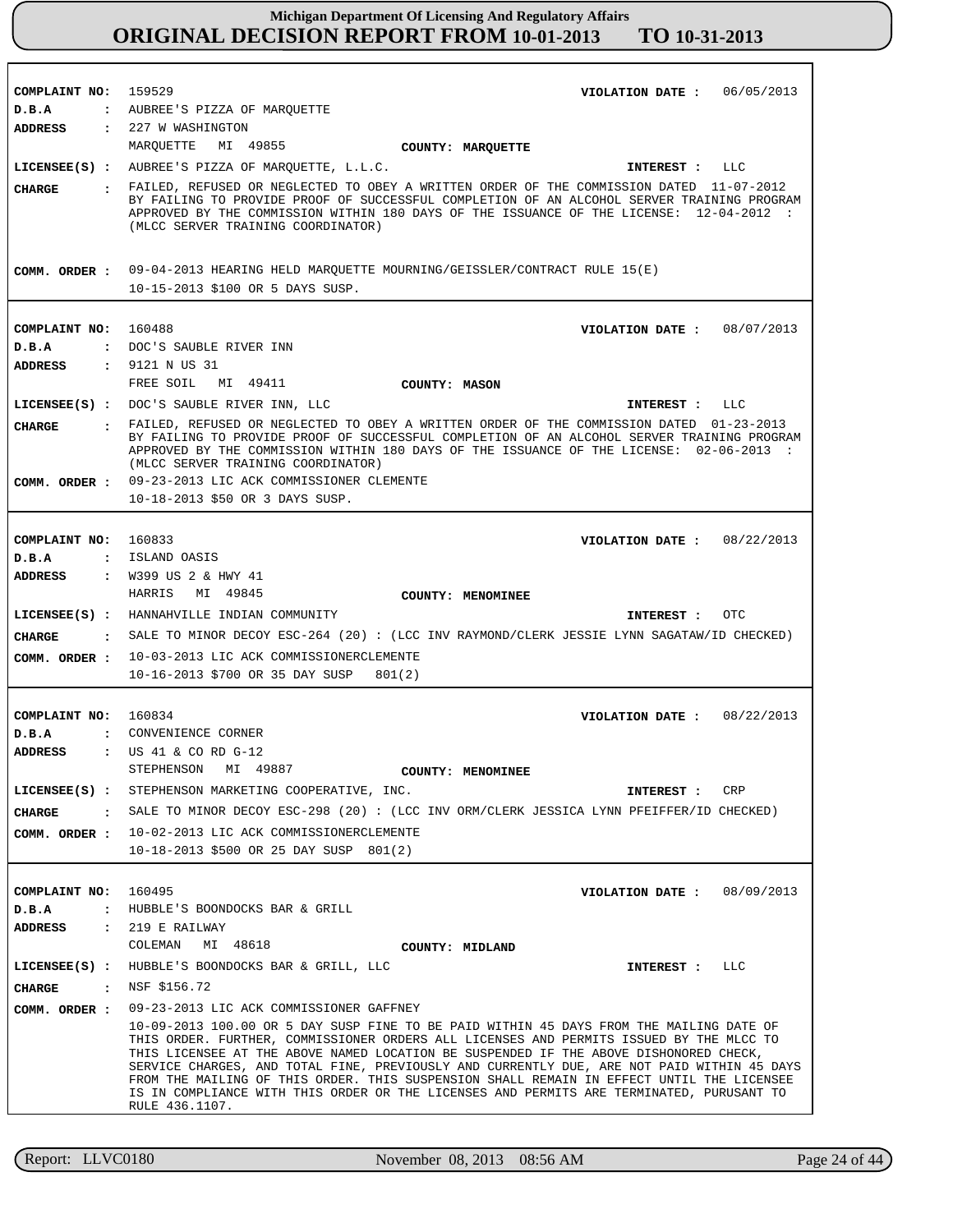| COMPLAINT NO:<br>D.B.A<br>ADDRESS     | 160843<br>08/28/2013<br>VIOLATION DATE :<br>: SIDELINES SPORTS EATERY<br>: 8116 SECOR<br>MI 48144<br>LAMBERTVILLE<br>COUNTY: MONROE                        |
|---------------------------------------|------------------------------------------------------------------------------------------------------------------------------------------------------------|
| <b>CHARGE</b>                         | LICENSEE(S) : LAMBERTVILLE ENTERTAINMENT COMPANY<br><b>CRP</b><br>INTEREST :<br>: NSF CHECK $$337.51$ **NSF PAID $9/25/13**$                               |
| COMM. ORDER :                         | 10-03-2013 LIC ACK COMMISSIONER GAFFNEY<br>10-22-2013 \$150 OR 8 DAY SUSP                                                                                  |
| COMPLAINT NO: 160272                  | VIOLATION DATE : $08/14/2013$                                                                                                                              |
| D.B.A                                 | $\cdot$ ON THE GO                                                                                                                                          |
| <b>ADDRESS</b>                        | $: 540$ N TELEGRAPH                                                                                                                                        |
|                                       | MONROE<br>MI 48162<br><b>COUNTY: MONROE</b>                                                                                                                |
|                                       | LICENSEE(S) : MONROE CONVENIENCE STORE, INC.<br>CRP<br>INTEREST :                                                                                          |
|                                       | : SALE TO MINOR DECOY X-305 (18) : (LCC INV HARDAWAY/CLERK CHRISTOPHER ROBERT PODHOLA/ID                                                                   |
| <b>CHARGE</b>                         | CHECKED)                                                                                                                                                   |
|                                       | COMM. ORDER : 09-17-2013 LIC ACK COMMISSIONERCLEMENTE                                                                                                      |
|                                       | $10-02-2013$ \$600 OR 30 DAYS SUSP - SEC 801(2)                                                                                                            |
|                                       |                                                                                                                                                            |
| COMPLAINT NO:                         | 160262<br>VIOLATION DATE: $08/10/2013$                                                                                                                     |
| D.B.A                                 | : MUSKEGON YACHT CLUB                                                                                                                                      |
| <b>ADDRESS</b>                        | $: 3198$ EDGEWATER                                                                                                                                         |
|                                       | MUSKEGON MI 49441<br>COUNTY: MUSKEGON                                                                                                                      |
|                                       | LICENSEE(S) : MUSKEGON YACHT CLUB<br>INTEREST : CLB                                                                                                        |
| CHARGE                                | : 1-2 SOLD ALCOHOL TO PERSONS WHO WERE NOT BONA FIDE MEMBERS OF THE CLUB, SPECIFICALLY:<br>CARYL SIMPLIS AND DENNIS MULDER : (LCC INVS SIMPLIS AND MULDER) |
|                                       | COMM. ORDER : 09-30-2013 LIC ACK COMMISSIONER GAFFNEY                                                                                                      |
|                                       | $10-09-2013$ 1)\$50 2)\$50 TOTAL \$100 OR 5 DAY SUSP                                                                                                       |
|                                       |                                                                                                                                                            |
| COMPLAINT NO:                         | 161075<br>VIOLATION DATE: $09/21/2013$                                                                                                                     |
| D.B.A                                 | $:$ WESCO #37                                                                                                                                              |
| <b>ADDRESS</b>                        | : 3231 HEIGHTS RAVENNA                                                                                                                                     |
|                                       | MUSKEGON MI 49444<br>COUNTY: MUSKEGON                                                                                                                      |
| LICENSEE(S) : WESCO, INC.             | CRP<br>INTEREST :                                                                                                                                          |
| CHARGE                                | : SALE TO MINOR DECOY DEJONG (19): (FRUITPORT TWP PD, OFCS HUNT, OPHOFF/CLERK SARAH<br>COSENS/ID NOT CHECKED)                                              |
| COMM. ORDER :                         | 10-10-2013 LIC ACK COMMISSIONERCLEMENTE                                                                                                                    |
|                                       | 10-23-2013 \$400, \$100 WAIVED FOR A TOTAL OF \$300 OR 15 DAYS SUSP.                                                                                       |
|                                       |                                                                                                                                                            |
| COMPLAINT NO:                         | 161074<br>VIOLATION DATE :<br>09/21/2013                                                                                                                   |
| $D$ . B. A<br>$\ddot{\cdot}$          | WAL-MART SUPERCENTER #2238                                                                                                                                 |
| ADDRESS<br>$\ddot{\cdot}$             | 1879 E SHERMAN<br>MI 49444                                                                                                                                 |
|                                       | MUSKEGON<br>COUNTY: MUSKEGON                                                                                                                               |
| $LICENSEE(S)$ :                       | WAL-MART STORES EAST, LIMITED PARTNERSHIP<br>INTEREST : LTP                                                                                                |
| <b>CHARGE</b><br>$\sim$ $\sim$ $\sim$ | SALE TO DECOY DEJONG (19) : (FRUITPORT TWP PD, OFCS HUNT, OPHOFF/CLERK DECHICA LASHAY<br>GARDNER/ID CHECKED)                                               |
| COMM. ORDER :                         | 10-21-2013 LIC ACK COMMISSIONER GAFFNEY<br>10-31-2013 \$700 OR 35 DAYS SUSP - SEC 801(2)                                                                   |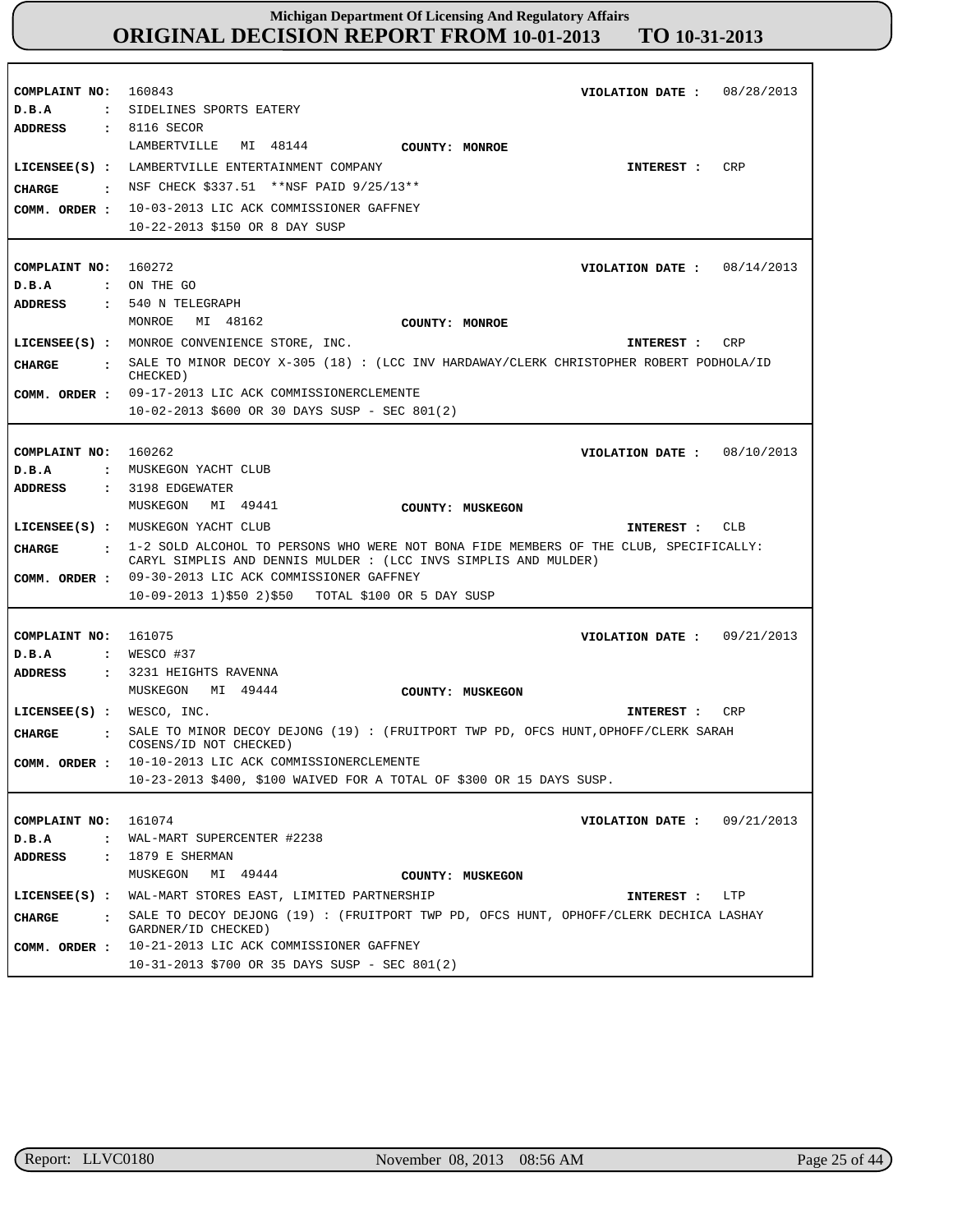|                                        | COMPLAINT NO: 159445<br>06/04/2013<br>VIOLATION DATE :                                                                                                                              |
|----------------------------------------|-------------------------------------------------------------------------------------------------------------------------------------------------------------------------------------|
| D.B.A                                  | : MIBAR                                                                                                                                                                             |
| <b>ADDRESS</b>                         | $: 2389$ SHERMAN                                                                                                                                                                    |
|                                        | NORTON SHORES<br>MI 49441<br>COUNTY: MUSKEGON                                                                                                                                       |
| $LICENSEE(S)$ :                        | CRP<br>MYMAC, INC.<br>INTEREST :                                                                                                                                                    |
|                                        | FAILURE TO COMPLY WITH ALL STATE AND LOCAL BUILDING, PLUMBING, ZONING, SANITATION, AND                                                                                              |
| <b>CIIARGE</b><br>$\ddot{\phantom{a}}$ | HEALTH LAWS, RULES AND ORDINANCES: (NORTON SHORES POLICE DEPARTMENT-J. PASSCHIER)                                                                                                   |
| COMM. ORDER :                          | 10-09-2013 HEARING HELD GRAND RAPIDS GAFFNEY/GEISSLER/DECLERCQ RULE 15(D)                                                                                                           |
|                                        | 10-09-2013 \$50 OR 3 DAY SUSP                                                                                                                                                       |
|                                        |                                                                                                                                                                                     |
| COMPLAINT NO:                          | 160268<br>VIOLATION DATE: $08/15/2013$                                                                                                                                              |
| D.B.A<br>$\mathbf{r}$                  | SHELL MINI-MART                                                                                                                                                                     |
| <b>ADDRESS</b>                         | : 3385 E COLBY                                                                                                                                                                      |
|                                        | WHITEHALL<br>MI 49461<br>COUNTY: MUSKEGON                                                                                                                                           |
|                                        | LICENSEE(S) : SCHMUCKAL OIL COMPANY<br>CRP<br><b>INTEREST :</b>                                                                                                                     |
| <b>CIIARGE</b><br>$\ddot{\phantom{a}}$ | SALE TO MINOR DECOY SMITH (17) : (MUSKEGON COUNTY SD, DEP HOLTZ/CLERK RAESHEL ELIZABETH<br>MOORE/ID NOT CHECKED)                                                                    |
| COMM. ORDER :                          | 09-17-2013 LIC ACK COMMISSIONER GAFFNEY                                                                                                                                             |
|                                        | 10-03-2013 \$600 OR 30 DAY SUSP<br>801(2)                                                                                                                                           |
|                                        |                                                                                                                                                                                     |
| COMPLAINT NO: 160269                   | 08/15/2013<br>VIOLATION DATE :                                                                                                                                                      |
| D.B.A<br>$\mathbf{r}$                  | SAN MARCOS                                                                                                                                                                          |
| <b>ADDRESS</b><br>$\mathbf{r}$         | 3001 COLBY SUITE E,F,G                                                                                                                                                              |
|                                        | WHITEHALL<br>MI 49341<br>COUNTY: MUSKEGON                                                                                                                                           |
| $LICENSEE(S)$ :                        | SAN MARCOS, INC. #3<br><b>CRP</b><br>INTEREST :                                                                                                                                     |
| <b>CIIARGE</b><br>$\ddot{\phantom{a}}$ |                                                                                                                                                                                     |
|                                        | SALE TO MINOR DECOY SMITH (17): (MUSKEGON COUNTY SD, DEP HOLTZ/CLERK JUAN JOSE TORRES-<br>MONZON/ID NOT CHECKED)                                                                    |
| COMM. ORDER :                          | 09-19-2013 LIC ACK COMMISSIONERCLEMENTE                                                                                                                                             |
|                                        | 10-02-2013 \$600 OR 30 DAY SUSP<br>801(2)                                                                                                                                           |
|                                        |                                                                                                                                                                                     |
| COMPLAINT NO: 157396                   | 03/09/2013<br>VIOLATION DATE :                                                                                                                                                      |
| D.B.A                                  | : SHAMROCK NORTH, INC.                                                                                                                                                              |
| <b>ADDRESS</b><br>$\ddot{\phantom{a}}$ | 7242 E EIGHTY EIGHTH                                                                                                                                                                |
|                                        | MI 49337<br>NEWAYGO<br>COUNTY: NEWAYGO                                                                                                                                              |
|                                        | LICENSEE(S) : SHAMROCK NORTH, INC.<br>CRP<br><b>INTEREST :</b>                                                                                                                      |
| CHARGE                                 | : SALE TO MINOR J. ZIMMERMAN (18) : (NEWAYGO SD DEP BAILEY)                                                                                                                         |
| COMM. ORDER :                          | 10-03-2013 HEARING HELD GRAND RAPIDS CLEMENTE/GEISSLER/DECLERCQ ADVISEMENT FEES \$39.90<br>FEES FROM PREVIOUS HEARINGS \$51.20 TOTAL \$91.10<br>10-14-2013 DISMISSED WITH PREJUDICE |
|                                        |                                                                                                                                                                                     |
| COMPLAINT NO:                          | 160454<br>08/21/2013<br>VIOLATION DATE :                                                                                                                                            |
| D.B.A                                  | : BETTER HEALTH MARKET                                                                                                                                                              |
| <b>ADDRESS</b>                         | : 2053 S TELEGRAPH                                                                                                                                                                  |
|                                        | BLOOMFIELD HILLS MI 48302<br>COUNTY: OAKLAND                                                                                                                                        |
| $LICENSEE(S)$ :                        | HANDELSMAN, INC.<br>INTEREST :<br>CRP                                                                                                                                               |
| $\cdot$                                | SALE TO MINOR DECOY X-304 (19) : (LCC INV JENSEN/CLERK WILLIAM GEORGES/ID NOT CHECKED)                                                                                              |
| CHARGE                                 | 10-15-2013 LIC ACK COMMISSIONERCLEMENTE                                                                                                                                             |
| COMM. ORDER :                          | 10-28-2013 \$500 OR 25 DAYS SUSP - SEC 801(2)                                                                                                                                       |

٦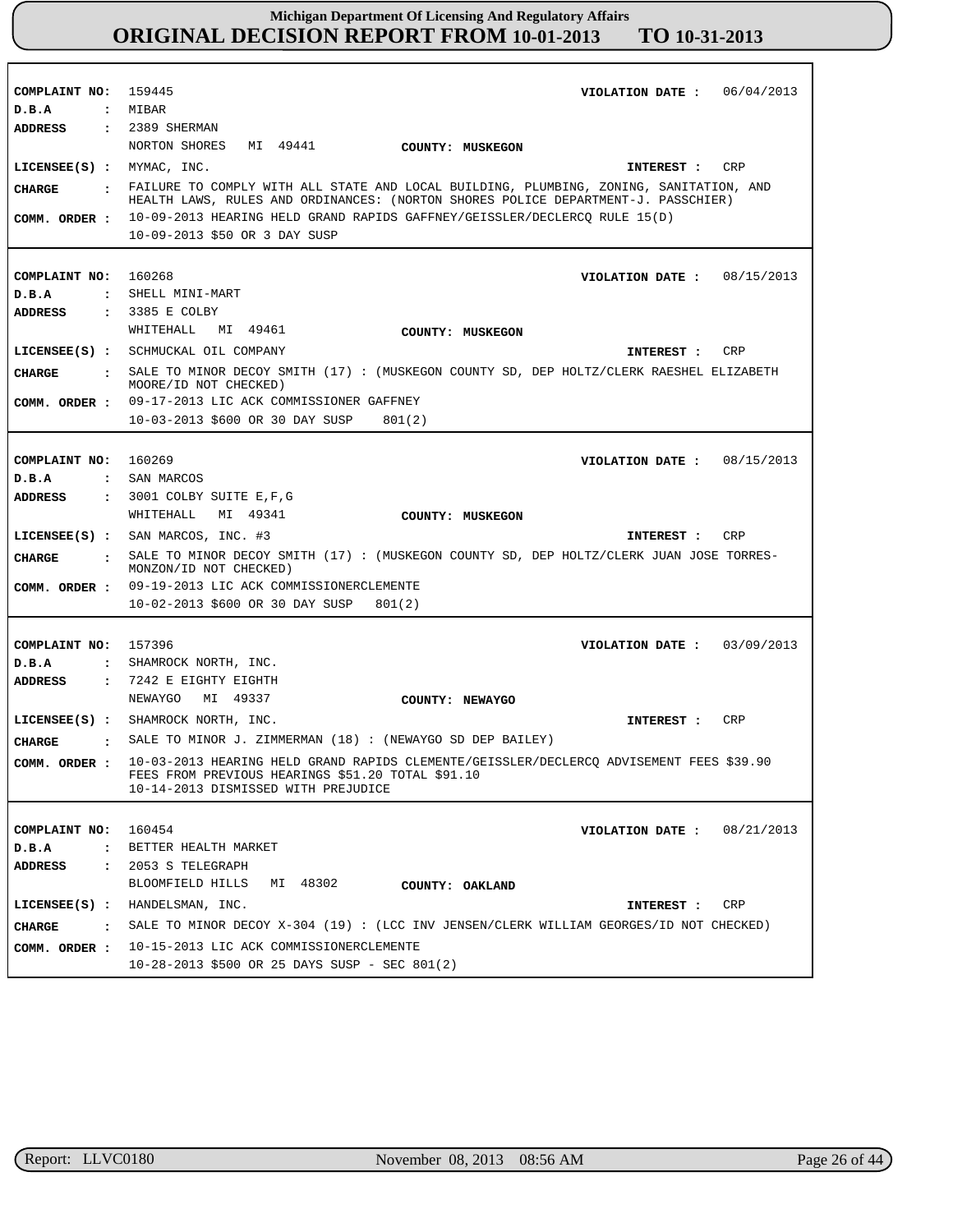| COMPLAINT NO: 161038           | VIOLATION DATE: $08/28/2013$                                                                                                                                                                                                                                                                                             |
|--------------------------------|--------------------------------------------------------------------------------------------------------------------------------------------------------------------------------------------------------------------------------------------------------------------------------------------------------------------------|
| D.B.A                          | : BLACK LOTUS BREWING CO.                                                                                                                                                                                                                                                                                                |
| <b>ADDRESS</b>                 | : 1 E FOURTEEN MILE                                                                                                                                                                                                                                                                                                      |
|                                | CLAWSON<br>MI 48017<br><b>COUNTY: OAKLAND</b>                                                                                                                                                                                                                                                                            |
|                                | LICENSEE(S) : BLACK LOTUS BREWING COMPANY, LLC<br>LLC<br>INTEREST :                                                                                                                                                                                                                                                      |
| CHARGE                         | : FAILED, REFUSED OR NEGLECTED TO OBEY A WRITTEN ORDER OF THE COMMISSION DATED 02-05-2013<br>BY FAILING TO PROVIDE PROOF OF SUCCESSFUL COMPLETION OF AN ALCOHOL SERVER TRAINING PROGRAM<br>APPROVED BY THE COMMISSION WITHIN 180 DAYS OF THE ISSUANCE OF THE LICENSE: 02-27-2013 :<br>(MLCC SERVER TRAINING COORDINATOR) |
|                                | COMM. ORDER : 10-21-2013 LIC ACK COMMISSIONER CLEMENTE                                                                                                                                                                                                                                                                   |
|                                | 10-23-2013 \$50 OR 3 DAYS SUSP.                                                                                                                                                                                                                                                                                          |
|                                |                                                                                                                                                                                                                                                                                                                          |
| COMPLAINT NO: 159148           | VIOLATION DATE: $05/28/2013$                                                                                                                                                                                                                                                                                             |
| D.B.A                          | : MAIN STREET LIQUOR                                                                                                                                                                                                                                                                                                     |
| <b>ADDRESS</b>                 | : 243 E FOURTEEN MILE                                                                                                                                                                                                                                                                                                    |
|                                | CLAWSON MI 48017<br>COUNTY: OAKLAND                                                                                                                                                                                                                                                                                      |
| LICENSEE $(S)$ : AVE & J, INC. | CRP<br><b>INTEREST :</b>                                                                                                                                                                                                                                                                                                 |
| CHARGE                         | $\cdot$ NSF CHECK \$2911.49 ***NSF PAID 6/26/13***                                                                                                                                                                                                                                                                       |
|                                | 09-25-2013 HEARING HELD SOUTHFIELD GAFFNEY/MCDOWELL/GIBSON RULE 15(E)                                                                                                                                                                                                                                                    |
| COMM. ORDER :                  | $10-03-2013$ \$50 OR 3 DAYS SUSP. RULE $15(E)$                                                                                                                                                                                                                                                                           |
|                                |                                                                                                                                                                                                                                                                                                                          |
|                                |                                                                                                                                                                                                                                                                                                                          |
| COMPLAINT NO:                  | 160219<br>VIOLATION DATE: 07/08/2013                                                                                                                                                                                                                                                                                     |
| D.B.A<br><b>ADDRESS</b>        | : WAL-MART SUPERCENTER #2618<br>: 3301 N PONTIAC TRAIL                                                                                                                                                                                                                                                                   |
|                                | COMMERCE TOWNSHIP MI 48390<br>COUNTY: OAKLAND                                                                                                                                                                                                                                                                            |
|                                | LICENSEE(S) : WAL-MART STORES EAST, LIMITED PARTNERSHIP<br>LTP                                                                                                                                                                                                                                                           |
|                                | INTEREST :                                                                                                                                                                                                                                                                                                               |
| CHARGE                         | : 1-6) SOLD ALCHOHOL AT A PRICE OTHER THAN THAT FIXED BY MLCC, SPECIFICALLY: VARIOUS SPIRITS<br>: (LCC INV MEDLER)                                                                                                                                                                                                       |
|                                |                                                                                                                                                                                                                                                                                                                          |
| COMM. ORDER :                  | 09-12-2013 LIC ACK COMMISSIONER GAFFNEY                                                                                                                                                                                                                                                                                  |
|                                | 10-03-2013 1-6)\$50 EACH FOR A TOTAL OF \$300 OR 15 DAYS SUSP.                                                                                                                                                                                                                                                           |
|                                |                                                                                                                                                                                                                                                                                                                          |
| COMPLAINT NO: 160215           | 08/07/2013<br>VIOLATION DATE :                                                                                                                                                                                                                                                                                           |
| D.B.A                          | : JOHN COWLEY & SONS                                                                                                                                                                                                                                                                                                     |
| ADDRESS                        | : 33338 GRAND RIVER                                                                                                                                                                                                                                                                                                      |
|                                | FARMINGTON MI 48336<br>COUNTY: OAKLAND                                                                                                                                                                                                                                                                                   |
|                                | LICENSEE(S) : OLD VILLAGE INN, INC.<br>CRP<br>INTEREST :                                                                                                                                                                                                                                                                 |
| CHARGE                         | . SALE TO MINOR DECOYS X-304 (19) AND X-310 (19): (LCC INVS MEDLER AND ANDERSON/CLERKS<br>KATHLEEN LYNAY MACKIE AND KATHERINE ELIZABETH KLEIN/ID NOT CHECKED)                                                                                                                                                            |
|                                | COMM. ORDER : 09-11-2013 LIC ACK COMMISSIONER GAFFNEY                                                                                                                                                                                                                                                                    |
|                                | 10-03-2013 1-2)\$250 EACH FOR A TOTAL OF \$500 OR 25 DAYS.                                                                                                                                                                                                                                                               |
|                                |                                                                                                                                                                                                                                                                                                                          |
| COMPLAINT NO:                  | 160970<br>VIOLATION DATE: $09/12/2013$                                                                                                                                                                                                                                                                                   |
| D.B.A                          | : BAKER'S OF MILFORD                                                                                                                                                                                                                                                                                                     |
| <b>ADDRESS</b>                 | $: 2025 S$ MILFORD                                                                                                                                                                                                                                                                                                       |
|                                | MILFORD<br>MI 48381<br>COUNTY: OAKLAND                                                                                                                                                                                                                                                                                   |
|                                | LICENSEE(S) : BAKER'S OF MILFORD, INC.<br>CRP<br>INTEREST :                                                                                                                                                                                                                                                              |
| CHARGE                         | $\pm$ 1-2) SALE TO MINOR DECOYS X-310 (19) AND X-301 (18) : (LCC INVS COLEMAN AND<br>WARDZINSKI/CLERK RACHELLE MASTROPIETRO/ID CHECKED)                                                                                                                                                                                  |
|                                | COMM. ORDER : 10-15-2013 LIC ACK COMMISSIONERCLEMENTE                                                                                                                                                                                                                                                                    |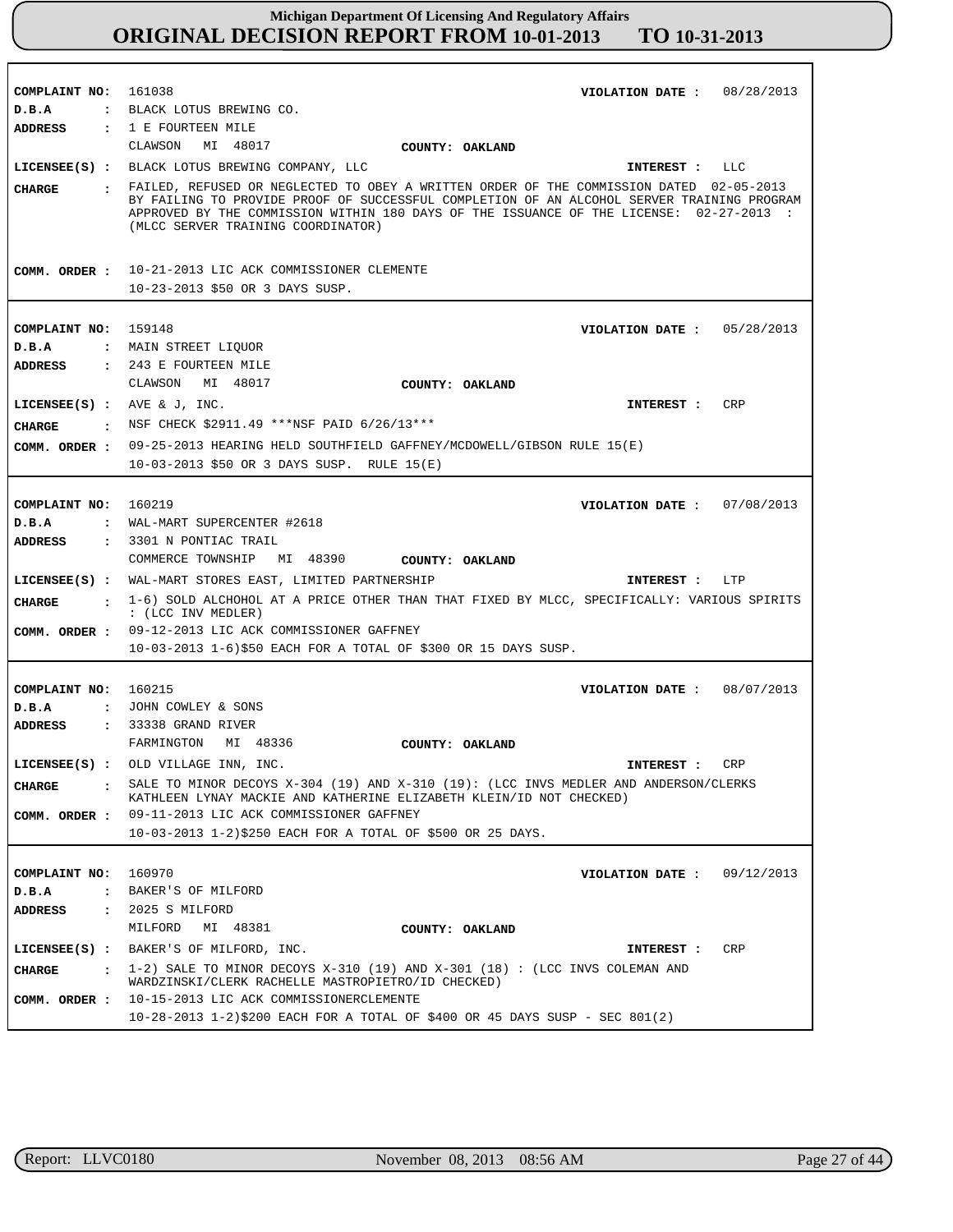| COMPLAINT NO:          | 160486<br>VIOLATION DATE: $08/09/2013$                                                                                                                                                                                                                                                                                                                                                                                                                                                                                                                                                                                                   |            |
|------------------------|------------------------------------------------------------------------------------------------------------------------------------------------------------------------------------------------------------------------------------------------------------------------------------------------------------------------------------------------------------------------------------------------------------------------------------------------------------------------------------------------------------------------------------------------------------------------------------------------------------------------------------------|------------|
| D.B.A<br>ADDRESS       | : SHERATON DETROIT NOVI HOTEL<br>: 21111 HAGGERTY                                                                                                                                                                                                                                                                                                                                                                                                                                                                                                                                                                                        |            |
|                        | NOVI<br>MI 48375<br>COUNTY: OAKLAND                                                                                                                                                                                                                                                                                                                                                                                                                                                                                                                                                                                                      |            |
|                        | LICENSEE(S) : VI-LCP NOVI OWNER, LLC (A DELAWARE LIMITED LIABILITY COMPANY)<br>INTEREST :                                                                                                                                                                                                                                                                                                                                                                                                                                                                                                                                                | LLC        |
|                        | . FAILED, REFUSED OR NEGLECTED TO OBEY A WRITTEN ORDER OF THE COMMISSION DATED 01-18-2013                                                                                                                                                                                                                                                                                                                                                                                                                                                                                                                                                |            |
| CHARGE                 | BY FAILING TO PROVIDE PROOF OF SUCCESSFUL COMPLETION OF AN ALCOHOL SERVER TRAINING PROGRAM<br>APPROVED BY THE COMMISSION WITHIN 180 DAYS OF THE ISSUANCE OF THE LICENSE: 02-08-2013 :<br>(MLCC SERVER TRAINING COORDINATOR)                                                                                                                                                                                                                                                                                                                                                                                                              |            |
|                        | COMM. ORDER : 09-26-2013 LIC ACK COMMISSIONER CLEMENTE                                                                                                                                                                                                                                                                                                                                                                                                                                                                                                                                                                                   |            |
|                        | 10-28-2013 \$50 OR 3 DAYS SUSP.                                                                                                                                                                                                                                                                                                                                                                                                                                                                                                                                                                                                          |            |
|                        |                                                                                                                                                                                                                                                                                                                                                                                                                                                                                                                                                                                                                                          |            |
| COMPLAINT NO:          | 160174<br>VIOLATION DATE: $08/05/2013$                                                                                                                                                                                                                                                                                                                                                                                                                                                                                                                                                                                                   |            |
| D.B.A                  | : BO'S BREWPUB & GATHERING PLACE                                                                                                                                                                                                                                                                                                                                                                                                                                                                                                                                                                                                         |            |
| <b>ADDRESS</b>         | : 51 N SAGINAW                                                                                                                                                                                                                                                                                                                                                                                                                                                                                                                                                                                                                           |            |
|                        | PONTIAC<br>MI 48342<br>COUNTY: OAKLAND                                                                                                                                                                                                                                                                                                                                                                                                                                                                                                                                                                                                   |            |
|                        | LICENSEE(S) : BO'S RESTAURANT, INC.<br>INTEREST : CRP                                                                                                                                                                                                                                                                                                                                                                                                                                                                                                                                                                                    |            |
| <b>CHARGE</b>          | : NSF \$84.01 *** EFT OUTSTANDING***                                                                                                                                                                                                                                                                                                                                                                                                                                                                                                                                                                                                     |            |
| COMM. ORDER :          | 09-13-2013 LIC ACK COMMISSIONERCLEMENTE                                                                                                                                                                                                                                                                                                                                                                                                                                                                                                                                                                                                  |            |
|                        | 10-02-2013 50.00 FOR EACH CHARGE TOTAL 100.00 OR 5 DAY SUSP FINE TO BE PAID WITHIN 45 DAYS<br>FROM THE MAILING DATE OF THIS ORDER. FURTHER, THE COMM ORDERS THAT ALL LICENSES AND<br>PERMTIS ISSUED BY THE MLCC TO THIS LICENSEE AT THE ABOVE-NAMED LOCATION BE SUSPENDED IF<br>THE ABOVE DISHONORED CHECK, SERVICE CHARGES, AND TOTAL FINE PREVIOUSLY AND CURRENTLY DUE<br>ARE NOT PAID WITHIN 45 DAYS FROM THE MAILING DATE OF THIS ORDER. THIS SUSPENSION SHAL<br>REMAIN IN EFFECT UNTIL THE LICENSEE IS IN COMPLIANCE WITH THIS ORDER OR THE LICENSES AND                                                                            |            |
|                        | PERMITS ARE TERMINATED, PURUSANT TO RULE 436.1107.                                                                                                                                                                                                                                                                                                                                                                                                                                                                                                                                                                                       |            |
|                        |                                                                                                                                                                                                                                                                                                                                                                                                                                                                                                                                                                                                                                          |            |
| COMPLAINT NO:          | 160277<br>VIOLATION DATE: 08/07/2013                                                                                                                                                                                                                                                                                                                                                                                                                                                                                                                                                                                                     |            |
| D.B.A                  | : BO'S BREWPUB & GATHERING PLACE                                                                                                                                                                                                                                                                                                                                                                                                                                                                                                                                                                                                         |            |
| <b>ADDRESS</b>         | : 51 N SAGINAW                                                                                                                                                                                                                                                                                                                                                                                                                                                                                                                                                                                                                           |            |
|                        | PONTIAC MI 48342<br>COUNTY: OAKLAND                                                                                                                                                                                                                                                                                                                                                                                                                                                                                                                                                                                                      |            |
|                        | LICENSEE(S) : BO'S RESTAURANT, INC.<br>INTEREST :                                                                                                                                                                                                                                                                                                                                                                                                                                                                                                                                                                                        | CRP        |
| CHARGE<br>$\mathbf{r}$ | NSF \$210.07                                                                                                                                                                                                                                                                                                                                                                                                                                                                                                                                                                                                                             |            |
| COMM. ORDER :          | 09-13-2013 LIC ACK COMMISSIONERCLEMENTE                                                                                                                                                                                                                                                                                                                                                                                                                                                                                                                                                                                                  |            |
|                        | 10-02-2013 COMBINED W/ 3-160174 50.00 FOR EACH CHARGE TOTAL 100.00 OR 5 DAY SUSP FINE TO<br>BE PAID WITHIN 45 DAYS FROM THE MAILING DATE OF THIS ORDER. FURTHER, THE COMM ORDERS THAT<br>ALL LICENSES AND PERMTIS ISSUED BY THE MLCC TO THIS LICENSEE AT THE ABOVE-NAMED LOCATION<br>BE SUSPENDED IF THE ABOVE DISHONORED CHECK, SERVICE CHARGES, AND TOTAL FINE PREVIOUSLY AND<br>CURRENTLY DUE ARE NOT PAID WITHIN 45 DAYS FROM THE MAILING DATE OF THIS ORDER. THIS<br>SUSPENSION SHAL REMAIN IN EFFECT UNTIL THE LICENSEE IS IN COMPLIANCE WITH THIS ORDER OR<br>THE LICENSES AND PERMITS ARE TERMINATED, PURUSANT TO RULE 436.1107. |            |
|                        |                                                                                                                                                                                                                                                                                                                                                                                                                                                                                                                                                                                                                                          |            |
| COMPLAINT NO:          | 160032<br>VIOLATION DATE :                                                                                                                                                                                                                                                                                                                                                                                                                                                                                                                                                                                                               | 08/03/2013 |
| D.B.A                  | : MR. PIZZA BOOTLEG PARTY STORE                                                                                                                                                                                                                                                                                                                                                                                                                                                                                                                                                                                                          |            |
| <b>ADDRESS</b>         | : 2965 WALTON                                                                                                                                                                                                                                                                                                                                                                                                                                                                                                                                                                                                                            |            |
|                        | MI 48309<br>ROCHESTER HILLS<br>COUNTY: OAKLAND                                                                                                                                                                                                                                                                                                                                                                                                                                                                                                                                                                                           |            |
|                        | LICENSEE(S) : MR. PIZZA LIQUOR STORE, INC.<br>INTEREST :                                                                                                                                                                                                                                                                                                                                                                                                                                                                                                                                                                                 | CRP        |
| CHARGE                 | $\pm$ SALE TO MINOR DECOY X-309 (19) : (LCC INV JENSEN/CLERK MAJID M RAYIS/ID NOT CHECKED)                                                                                                                                                                                                                                                                                                                                                                                                                                                                                                                                               |            |
|                        | COMM. ORDER : 09-09-2013 LIC ACK COMMISSIONERCLEMENTE<br>10-02-2013 \$600 OR 30 DAY SUSP<br>801(2)                                                                                                                                                                                                                                                                                                                                                                                                                                                                                                                                       |            |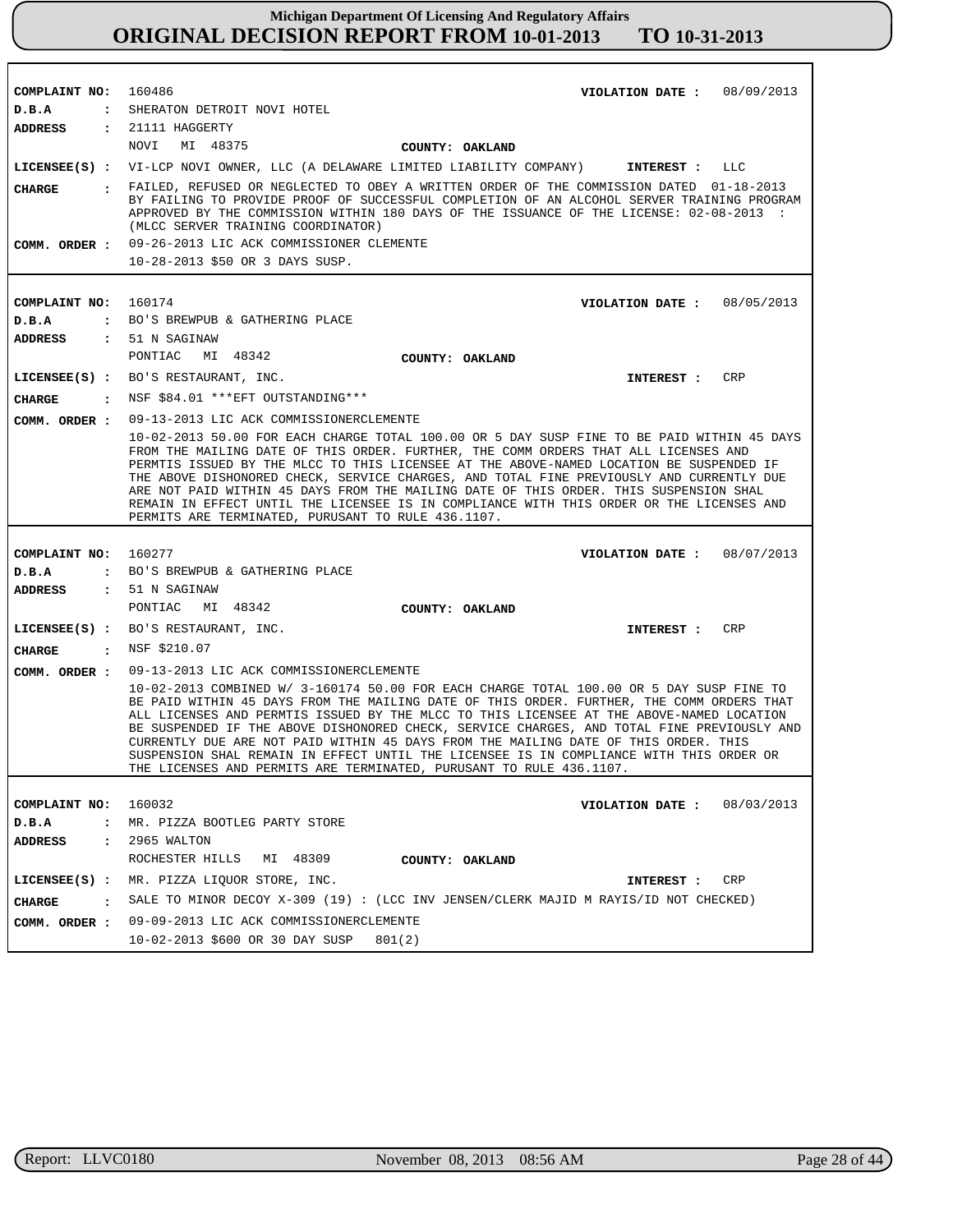| COMPLAINT NO: 157277     | VIOLATION DATE: $02/04/2013$                                                                                                                                                                                                                                                                                                                                                                                                                                                                                                                                                                                     |
|--------------------------|------------------------------------------------------------------------------------------------------------------------------------------------------------------------------------------------------------------------------------------------------------------------------------------------------------------------------------------------------------------------------------------------------------------------------------------------------------------------------------------------------------------------------------------------------------------------------------------------------------------|
| D.B.A                    | : MYST ULTRA LOUNGE                                                                                                                                                                                                                                                                                                                                                                                                                                                                                                                                                                                              |
| <b>ADDRESS</b>           | $: 28875$ FRANKLIN                                                                                                                                                                                                                                                                                                                                                                                                                                                                                                                                                                                               |
|                          | SOUTHFIELD MI 48034<br>COUNTY: OAKLAND                                                                                                                                                                                                                                                                                                                                                                                                                                                                                                                                                                           |
|                          | LICENSEE(S) : PI RESTAURANT, L.L.C.<br>INTEREST : LLC                                                                                                                                                                                                                                                                                                                                                                                                                                                                                                                                                            |
| CIIARGE                  | : 1) ALLOWED NUMEROUS UNNAMED PATRONS, WHO WERE IN AN INTOX CONDITION, TO CONSUME; 2)<br>ALLOWED NUMEROUS UNNAMED PATRONS, WHO WERE IN AN INTOX CONDITION TO FREQUENT OR LOITER; 3)<br>PERMITTED PREMISES TO BE OCCUPIED BY PERSONS OTHER THAN THE LICENSEE OR THE LICENSEE'S<br>WORKING BONA FIDE EMPLOYEES, NUMEROUS UNNAMED PATRONS, BETWEEN 2:30 AM AND 7:00 AM; 4)<br>ALLOWED OVERCROWDING ON LICENSED PREMISES; 5) ALLOWED DANCING ON PREMISES WITHOUT<br>OBTAINING A DANCE OR DANCE-ENTERTAINMENT PERMIT ISSUED BY MLCC :<br>(SOUTHFIELD PD-T. GOFF/M. TAYLOR/M. MORRISH/A. HUGULEY/A. KENNEDY/K. ROCHON) |
|                          | COMM. ORDER: 09-06-2013 STIP FOR PROPOSED NEG SETTLEMENT COMM GAFFNEY-AG ASEVEDO                                                                                                                                                                                                                                                                                                                                                                                                                                                                                                                                 |
|                          | 10-10-2013 1) DISMISSED 2, 3, 4) \$150 5) DISMISSED TOTAL \$450 OR 23 DAY SUSP NEG SET                                                                                                                                                                                                                                                                                                                                                                                                                                                                                                                           |
|                          |                                                                                                                                                                                                                                                                                                                                                                                                                                                                                                                                                                                                                  |
| COMPLAINT NO: 157726     | VIOLATION DATE: $03/20/2013$                                                                                                                                                                                                                                                                                                                                                                                                                                                                                                                                                                                     |
| D.B.A                    | : LEBANESE GRILL                                                                                                                                                                                                                                                                                                                                                                                                                                                                                                                                                                                                 |
| ADDRESS                  | $: 1600$ ROCHESTER                                                                                                                                                                                                                                                                                                                                                                                                                                                                                                                                                                                               |
|                          | TROY MI 48083<br>COUNTY: OAKLAND                                                                                                                                                                                                                                                                                                                                                                                                                                                                                                                                                                                 |
| LICENSEE(S) : YARA, INC. | INTEREST : CRP                                                                                                                                                                                                                                                                                                                                                                                                                                                                                                                                                                                                   |
| CHARGE                   | : SELL, FURNISH TO PERSON UNDER 21 - DECOY FISHER (19): (TROY POLICE DEPARTMENT-E. JULIAN/G.<br>STOPCZYNSKI/K. RACZKA; SERVER-RAMONDA A. ELYAS/NO ID CHECKED)                                                                                                                                                                                                                                                                                                                                                                                                                                                    |
|                          | COMM. ORDER : 08-12-2013 HEARING HELD STERLING HEIGHTS GAFFNEY/MOODY-FREEZA/GIBSON HEARING POSTPONED ON<br>RECORD TO LICENSEE TO GET ATTY. LSS                                                                                                                                                                                                                                                                                                                                                                                                                                                                   |
|                          | 10-15-2013 HEARING HELD STERLING HEIGHTS GAFFNEY/MOODY-FREEZA/GIBSON NEG SETTLEMENT COST                                                                                                                                                                                                                                                                                                                                                                                                                                                                                                                         |
|                          | \$17.30<br>10-15-2013 \$650 OR 33 DAYS SUSP & \$17.30 COSTS FOR A TOTAL OF \$667.30 SEC 801(2)                                                                                                                                                                                                                                                                                                                                                                                                                                                                                                                   |
|                          | NEGOTIATED SETTLEMENT                                                                                                                                                                                                                                                                                                                                                                                                                                                                                                                                                                                            |
|                          |                                                                                                                                                                                                                                                                                                                                                                                                                                                                                                                                                                                                                  |
| COMPLAINT NO: 159496     | VIOLATION DATE: $06/12/2013$                                                                                                                                                                                                                                                                                                                                                                                                                                                                                                                                                                                     |
| D.B.A                    | : TURNER'S WEST SIDE                                                                                                                                                                                                                                                                                                                                                                                                                                                                                                                                                                                             |
| ADDRESS                  | : 3737 W M 76                                                                                                                                                                                                                                                                                                                                                                                                                                                                                                                                                                                                    |
|                          | WEST BRANCH MI 48661<br>COUNTY: OGEMAW                                                                                                                                                                                                                                                                                                                                                                                                                                                                                                                                                                           |
| LICENSEE(S) : MTDT, INC. | CRP<br><b>INTEREST :</b>                                                                                                                                                                                                                                                                                                                                                                                                                                                                                                                                                                                         |
| CHARGE                   | : NSF CHECK \$325.02 **NSF PAID 7/24/13**                                                                                                                                                                                                                                                                                                                                                                                                                                                                                                                                                                        |
|                          | COMM. ORDER : 09-19-2013 LIC ACK COMMISSIONERCLEMENTE                                                                                                                                                                                                                                                                                                                                                                                                                                                                                                                                                            |
|                          | 10-02-2013 \$100 OR 5 DAY SUSP                                                                                                                                                                                                                                                                                                                                                                                                                                                                                                                                                                                   |
|                          |                                                                                                                                                                                                                                                                                                                                                                                                                                                                                                                                                                                                                  |
| COMPLAINT NO: 161322     | VIOLATION DATE: $09/23/2013$                                                                                                                                                                                                                                                                                                                                                                                                                                                                                                                                                                                     |
|                          | <b>D.B.A :</b> THE OFFICE BAR & GRILL                                                                                                                                                                                                                                                                                                                                                                                                                                                                                                                                                                            |
| <b>ADDRESS</b>           | $: 490 S$ WAVERLY                                                                                                                                                                                                                                                                                                                                                                                                                                                                                                                                                                                                |
|                          | HOLLAND MI 49423<br>COUNTY: OTTAWA                                                                                                                                                                                                                                                                                                                                                                                                                                                                                                                                                                               |
|                          | LICENSEE(S) : THE OFFICE BAR & GRILL, INC.<br>INTEREST : CRP                                                                                                                                                                                                                                                                                                                                                                                                                                                                                                                                                     |
| <b>CHARGE</b>            | : SALE TO MINOR DECOY CEFARATTI (20) (HOLLAND DEPT OF PUBLIC SAFETY, DET RIOS/CLERK AMANDA<br>JO STROWENJANS/ID CHECKED)                                                                                                                                                                                                                                                                                                                                                                                                                                                                                         |
|                          | COMM. ORDER : 10-18-2013 LIC ACK COMMISSIONER GAFFNEY                                                                                                                                                                                                                                                                                                                                                                                                                                                                                                                                                            |
|                          | 10-31-2013 \$900 OR 45 DAYS SUSP - SEC 801(2)                                                                                                                                                                                                                                                                                                                                                                                                                                                                                                                                                                    |
|                          |                                                                                                                                                                                                                                                                                                                                                                                                                                                                                                                                                                                                                  |
| COMPLAINT NO: 161325     | VIOLATION DATE: $09/24/2013$                                                                                                                                                                                                                                                                                                                                                                                                                                                                                                                                                                                     |
| D.B.A                    | : KING'S COVE PARTY STORE                                                                                                                                                                                                                                                                                                                                                                                                                                                                                                                                                                                        |
| ADDRESS                  | : 430 W SEVENTEENTH                                                                                                                                                                                                                                                                                                                                                                                                                                                                                                                                                                                              |
|                          | HOLLAND MI 49423<br>COUNTY: OTTAWA                                                                                                                                                                                                                                                                                                                                                                                                                                                                                                                                                                               |
|                          | LICENSEE(S) : BLUE STAR ENTERPRISES, INC.<br>INTEREST : CRP                                                                                                                                                                                                                                                                                                                                                                                                                                                                                                                                                      |
| <b>CHARGE</b>            | : SALE TO MINOR DECOY ANDERSON (19) (HOLLAND DEPT OF PUBLIC SAFETY, OFC VANDERKOOY/CLERK<br>INGRID BETTINA GALECKI/ID NOT CHECKED)                                                                                                                                                                                                                                                                                                                                                                                                                                                                               |
|                          | COMM. ORDER : 10-21-2013 LIC ACK COMMISSIONER GAFFNEY                                                                                                                                                                                                                                                                                                                                                                                                                                                                                                                                                            |
|                          | $10-31-2013$ \$900 OR 45 DAYS SUSP - SEC 801(2)                                                                                                                                                                                                                                                                                                                                                                                                                                                                                                                                                                  |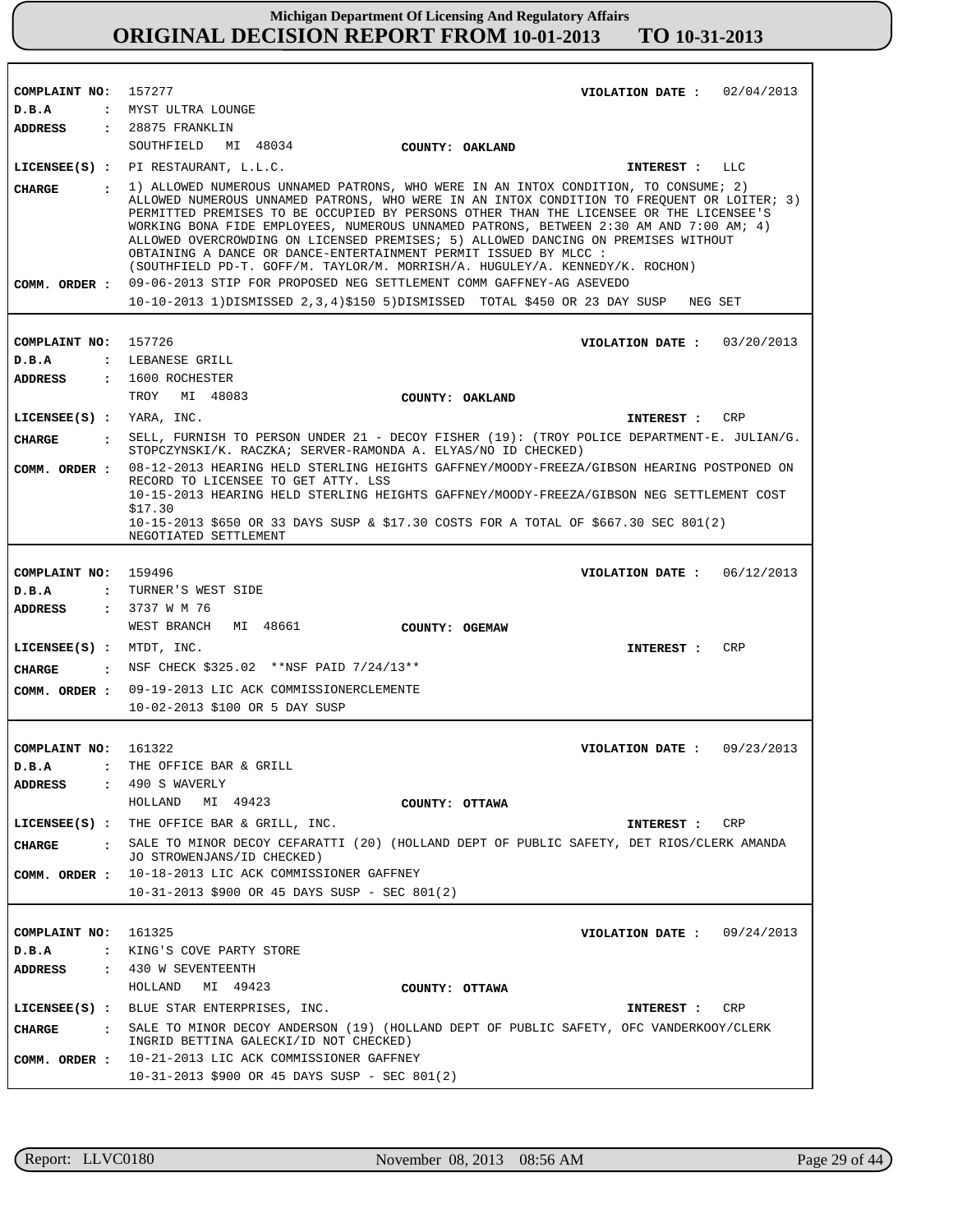| COMPLAINT NO:                 | 160177<br>VIOLATION DATE: $07/23/2013$                                                                                                                                                                                                                                                                                                                                                                                                       |
|-------------------------------|----------------------------------------------------------------------------------------------------------------------------------------------------------------------------------------------------------------------------------------------------------------------------------------------------------------------------------------------------------------------------------------------------------------------------------------------|
| D.B.A                         | : CORNER MARKET                                                                                                                                                                                                                                                                                                                                                                                                                              |
| ADDRESS                       | : 14785 CLEVELAND                                                                                                                                                                                                                                                                                                                                                                                                                            |
|                               | SPRING LAKE<br>MI 49456<br>COUNTY: OTTAWA                                                                                                                                                                                                                                                                                                                                                                                                    |
|                               | LICENSEE(S) : BARIA AND SONS, LLC<br>LLC<br><b>INTEREST :</b>                                                                                                                                                                                                                                                                                                                                                                                |
| <b>CHARGE</b><br>$\mathbf{r}$ | NSF CHECK \$1477.93 ***NSF PAID 8/19/13***                                                                                                                                                                                                                                                                                                                                                                                                   |
| COMM. ORDER :                 | 10-09-2013 HEARING HELD GRAND RAPIDS GAFFNEY/GEISSLER/DECLERCQ RULE 15(E)                                                                                                                                                                                                                                                                                                                                                                    |
|                               | 10-09-2013 \$300 EACH COMB W/3-159775 3-159830 3-159874. ADDITIONAL PENALTY THAT THE<br>LICENSEE PAY FOR PURCHASES OF ALCOHOLIC LIQUOR FROM THE COMMISSION BY CERTIFIED CHECK,<br>CASHIERS CHECK OR MONEY ORDER FOR AN ADDITIONAL PERIOD OF 12 MONTHS, TO BE ADDED TO THE 24<br>MONTHS WHICH WAS ORDERED IN THE HEARING FOR THIS SAME LICENSEE ON 7-2-13 FOR A TOTAL<br>TOTAL \$1200 OR 60 DAY SUSP.<br>PERIOD OF 36 MONTHS.<br>RULE $15(E)$ |
|                               |                                                                                                                                                                                                                                                                                                                                                                                                                                              |
| COMPLAINT NO:                 | 159830<br>VIOLATION DATE: $07/12/2013$                                                                                                                                                                                                                                                                                                                                                                                                       |
| D.B.A                         | : CORNER MARKET<br>: 14785 CLEVELAND                                                                                                                                                                                                                                                                                                                                                                                                         |
| <b>ADDRESS</b>                | SPRING LAKE<br>MI 49456<br>COUNTY: OTTAWA                                                                                                                                                                                                                                                                                                                                                                                                    |
|                               | LICENSEE(S) : BARIA AND SONS, LLC<br>LLC<br>INTEREST :                                                                                                                                                                                                                                                                                                                                                                                       |
| <b>CIIARGE</b>                | : NSF CHECK \$3866.14 ***NSF PAID 8/19/13***                                                                                                                                                                                                                                                                                                                                                                                                 |
|                               | COMM. ORDER: 10-09-2013 HEARING HELD GRAND RAPIDS GAFFNEY/GEISSLER/DECLERCQ RULE 15(E)                                                                                                                                                                                                                                                                                                                                                       |
|                               | 10-09-2013 \$300 EACH COMB W/3-159775 3-159874 3-160177. ADDITIONAL PENALTY THAT THE<br>LICENSEE PAY FOR PURCHASES OF ALCOHOLIC LIQUOR FROM THE COMMISSION BY CERTIFIED CHECK,<br>CASHIERS CHECK OR MONEY ORDER FOR AN ADDITIONAL PERIOD OF 12 MONTHS, TO BE ADDED TO THE 24<br>MONTHS WHICH WAS ORDERED IN THE HEARING FOR THIS SAME LICENSEE ON 7-2-13 FOR A TOTAL<br>PERIOD OF 36 MONTHS.<br>TOTAL \$1200 OR 60 DAY SUSP.<br>RULE $15(E)$ |
| COMPLAINT NO: 159775          | 07/06/2013                                                                                                                                                                                                                                                                                                                                                                                                                                   |
| D.B.A                         | VIOLATION DATE :<br>: CORNER MARKET                                                                                                                                                                                                                                                                                                                                                                                                          |
| <b>ADDRESS</b>                | : 14785 CLEVELAND                                                                                                                                                                                                                                                                                                                                                                                                                            |
|                               | SPRING LAKE MI 49456<br>COUNTY: OTTAWA                                                                                                                                                                                                                                                                                                                                                                                                       |
|                               | LICENSEE(S) : BARIA AND SONS, LLC<br><b>INTEREST :</b><br>LLC                                                                                                                                                                                                                                                                                                                                                                                |
| <b>CHARGE</b>                 | : NSF CHECK \$2775.68 ***NSF PAID 8/19/13***                                                                                                                                                                                                                                                                                                                                                                                                 |
| COMM. ORDER :                 | 10-09-2013 HEARING HELD GRAND RAPIDS GAFFNEY/GEISSLER/DECLERCQ RULE 15(E)                                                                                                                                                                                                                                                                                                                                                                    |
|                               | 10-09-2013 \$300 EACH COMB W/3-159874 3-159830 3-160177. ADDITIONAL PENALTY THAT THE<br>LICENSEE PAY FOR PURCHASES OF ALCOHOLIC LIQUOR FROM THE COMMISSION BY CERTIFIED CHECK,<br>CASHIERS CHECK OR MONEY ORDER FOR AN ADDITIONAL PERIOD OF 12 MONTHS, TO BE ADDED TO THE 24<br>MONTHS WHICH WAS ORDERED IN THE HEARING FOR THIS SAME LICENSEE ON 7-2-13 FOR A TOTAL                                                                         |
|                               | PERIOD OF 36 MONTHS.<br>TOTAL \$1200 OR 60 DAY SUSP.<br>RULE $15(E)$                                                                                                                                                                                                                                                                                                                                                                         |
|                               |                                                                                                                                                                                                                                                                                                                                                                                                                                              |
| COMPLAINT NO: 159874          | VIOLATION DATE: $07/12/2013$                                                                                                                                                                                                                                                                                                                                                                                                                 |
| D.B.A                         | : CORNER MARKET                                                                                                                                                                                                                                                                                                                                                                                                                              |
| ADDRESS<br>$\mathbf{r}$       | 14785 CLEVELAND                                                                                                                                                                                                                                                                                                                                                                                                                              |
|                               | SPRING LAKE<br>MI 49456<br>COUNTY: OTTAWA                                                                                                                                                                                                                                                                                                                                                                                                    |
|                               | LICENSEE(S) : BARIA AND SONS, LLC<br>INTEREST : LLC                                                                                                                                                                                                                                                                                                                                                                                          |
| <b>CHARGE</b><br>$\mathbf{r}$ | NSF CHECK \$4767.34 ***NSF PAID 8/19/13***                                                                                                                                                                                                                                                                                                                                                                                                   |
| COMM. ORDER :                 | 10-09-2013 HEARING HELD GRAND RAPIDS GAFFNEY/GEISSLER/DECLERCQ RULE 15(E)                                                                                                                                                                                                                                                                                                                                                                    |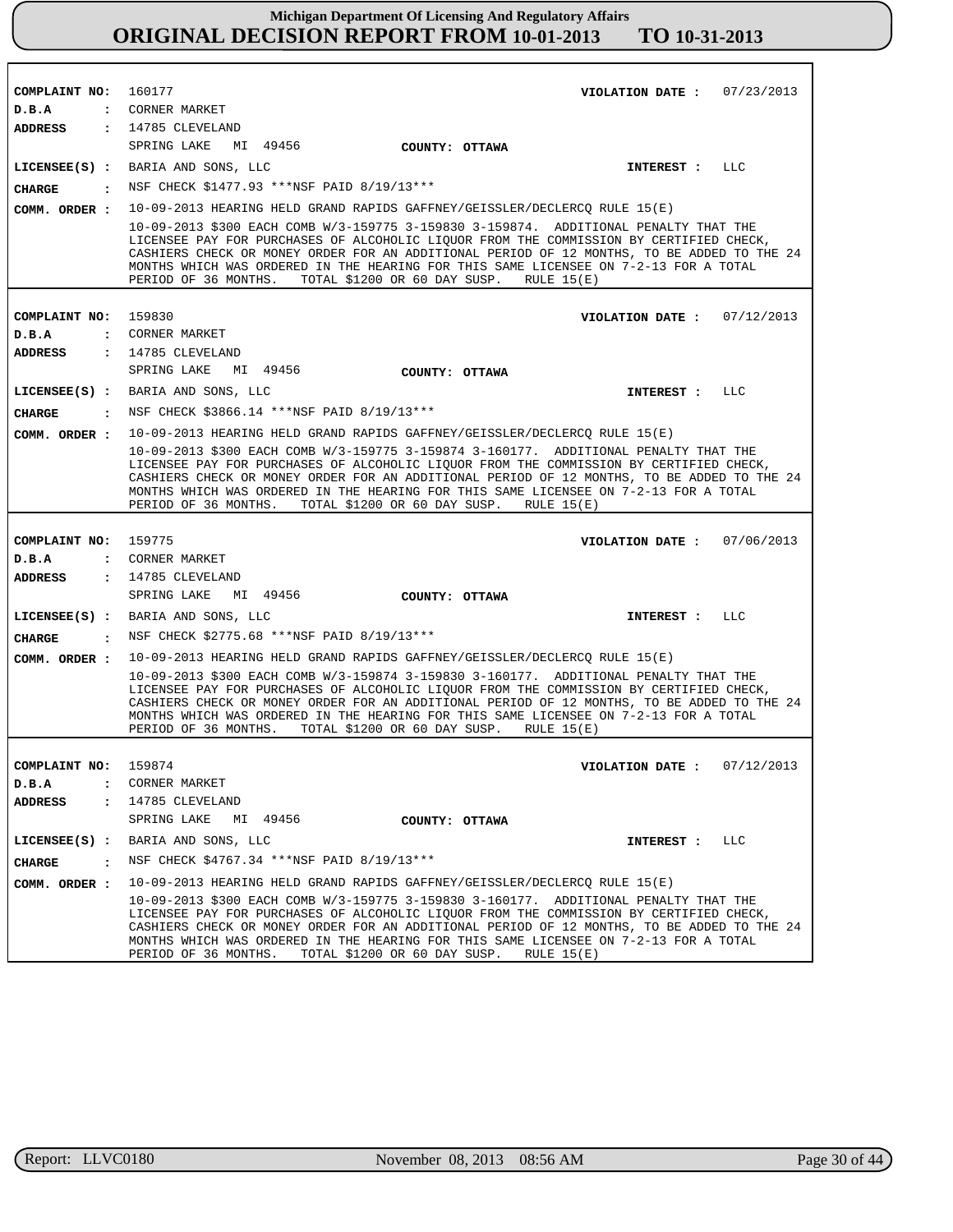| COMPLAINT NO: 159604          | VIOLATION DATE: $08/17/2012$                                                                                                                                                                                                                                                                                                                                                            |
|-------------------------------|-----------------------------------------------------------------------------------------------------------------------------------------------------------------------------------------------------------------------------------------------------------------------------------------------------------------------------------------------------------------------------------------|
| D.B.A                         | : PIGEON LAKE LODGE BAR & GRILL                                                                                                                                                                                                                                                                                                                                                         |
| ADDRESS                       | : R 1 7175 LAKE SHORE                                                                                                                                                                                                                                                                                                                                                                   |
|                               | WEST OLIVE MI 49460<br>COUNTY: OTTAWA                                                                                                                                                                                                                                                                                                                                                   |
| $LICENSEE(S)$ :               | GOODBYE PORCUPINE II, LLC<br>LLC<br><b>INTEREST :</b>                                                                                                                                                                                                                                                                                                                                   |
| <b>CHARGE</b><br>$\mathbf{r}$ | 1) SOLD OR TRANSFERRED LICENSE OR AN INTEREST IN LICENSE TO SANDY PONT BEACH HOUSE REAL<br>ESTATE, LLC WITHOUT PRIOR APPROVAL OF MLCC; 2) ALLOWED SANDY PONT BEACH HOUSE REAL ESTATE,<br>LLC, WHOSE NAME DOES NOT APPEAR ON LICENSE TO DERIVE USE OR BENEFIT; 3) FAILED TO KEEP A<br>LICENSE, ISSUED BY MLCC, PROPERLY SIGNED, FRAMED AND/OR PROMINENTLY DISPLAYED: (LCC INV<br>MULDER) |
| COMM. ORDER :                 | 09-19-2013 STIP FOR PROPOSED NEG SETTLEMENT-COMM CLEMENTE-AG GEISSLER                                                                                                                                                                                                                                                                                                                   |
|                               | 10-04-2013 150.00 FOR CHARGES 1 AND 2 TOTAL 300 OR 15 DAY SUSP FINE TO BE PAID WITHIN 45                                                                                                                                                                                                                                                                                                |
|                               | DAYS FROM THE MAILING DATE OF THIS ORDE.                                                                                                                                                                                                                                                                                                                                                |
| COMPLAINT NO: 159651          | 07/03/2013                                                                                                                                                                                                                                                                                                                                                                              |
| D.B.A                         | VIOLATION DATE :<br>: ROSA'S SQUEEZE INN/CHUCK WAGON                                                                                                                                                                                                                                                                                                                                    |
|                               | <b>ADDRESS : 16454 N US 23</b>                                                                                                                                                                                                                                                                                                                                                          |
|                               | MILLERSBURG MI 49759                                                                                                                                                                                                                                                                                                                                                                    |
|                               | COUNTY: PRESQUE ISLE                                                                                                                                                                                                                                                                                                                                                                    |
|                               | LICENSEE(S) : YAKLIN ENTERPRISES, INC.<br>CRP<br>INTEREST :                                                                                                                                                                                                                                                                                                                             |
| CHARGE                        | : NSF \$447.01 **NSF PAID 8/1/13**                                                                                                                                                                                                                                                                                                                                                      |
| COMM. ORDER :                 | 08-01-2013 LIC ACK COMMISSIONER GAFFNEY                                                                                                                                                                                                                                                                                                                                                 |
|                               | 10-03-2013 \$50 COMBINED WITH 3-159652 FOR \$50 FOR A TOTAL OF \$100 0 5 DAYS SUSP.                                                                                                                                                                                                                                                                                                     |
|                               |                                                                                                                                                                                                                                                                                                                                                                                         |
| COMPLAINT NO: 159652          | 07/06/2013<br>VIOLATION DATE :                                                                                                                                                                                                                                                                                                                                                          |
| D.B.A                         | : ROSA'S SQUEEZE INN/CHUCK WAGON                                                                                                                                                                                                                                                                                                                                                        |
| ADDRESS                       | $: 16454 \;N \;US \;23$                                                                                                                                                                                                                                                                                                                                                                 |
|                               | MILLERSBURG MI 49759<br>COUNTY: PRESQUE ISLE                                                                                                                                                                                                                                                                                                                                            |
|                               | LICENSEE(S) : YAKLIN ENTERPRISES, INC.<br>CRP<br><b>INTEREST :</b>                                                                                                                                                                                                                                                                                                                      |
| <b>CHARGE</b>                 | : NSF \$807.80 **NSF PAID 8/1/13**                                                                                                                                                                                                                                                                                                                                                      |
| COMM. ORDER :                 | 08-01-2013 LIC ACK COMMISSIONER GAFFNEY                                                                                                                                                                                                                                                                                                                                                 |
|                               | 10-03-2013 \$50 COMBINED WITH 3-159652 FOR \$50 FOR A TOTAL OF \$100 OR 5 DAYS SUSP.                                                                                                                                                                                                                                                                                                    |
|                               |                                                                                                                                                                                                                                                                                                                                                                                         |
|                               |                                                                                                                                                                                                                                                                                                                                                                                         |
| COMPLAINT NO: 161005<br>D.B.A | VIOLATION DATE: $09/14/2013$<br>: MIDPOINT MARKET & DELI                                                                                                                                                                                                                                                                                                                                |
| ADDRESS                       | : 13405 GRATIOT                                                                                                                                                                                                                                                                                                                                                                         |
|                               | MI 48626<br>HEMLOCK<br>COUNTY: SAGINAW                                                                                                                                                                                                                                                                                                                                                  |
|                               |                                                                                                                                                                                                                                                                                                                                                                                         |
|                               | LICENSEE(S) : K & M PARTY & STOR, L.L.C.<br>LLC<br>INTEREST :                                                                                                                                                                                                                                                                                                                           |
| <b>CHARGE</b>                 | SALE TO MINOR DECOY LAN-309 (18): (LCC INV HINTZ/CLERK DERRICK DEAN WORLEY/ID CHECKED)                                                                                                                                                                                                                                                                                                  |
|                               | COMM. ORDER : 10-16-2013 LIC ACK COMMISSIONER GAFFNEY                                                                                                                                                                                                                                                                                                                                   |
|                               | 10-31-2013 \$900 OR 45 DAY SUSP<br>801(2)                                                                                                                                                                                                                                                                                                                                               |
|                               |                                                                                                                                                                                                                                                                                                                                                                                         |
| COMPLAINT NO:                 | 158581<br>05/07/2013<br>VIOLATION DATE :                                                                                                                                                                                                                                                                                                                                                |
| D.B.A<br>$\ddot{\cdot}$       | SHAMROCK PARTY STORE                                                                                                                                                                                                                                                                                                                                                                    |
| <b>ADDRESS</b>                | : 103-105 S CENTER                                                                                                                                                                                                                                                                                                                                                                      |
|                               | SAGINAW<br>MI 48638<br>COUNTY: SAGINAW                                                                                                                                                                                                                                                                                                                                                  |
| LICENSEE(S) : BOLA LLC        | LLC<br>INTEREST :                                                                                                                                                                                                                                                                                                                                                                       |
| <b>CHARGE</b><br>$\mathbf{r}$ | SALE TO MINOR DECOY CI 13-1 (18) : (SAGINAW COUNTY SD DEPS TOHM & WEBER/CLERK MEONA                                                                                                                                                                                                                                                                                                     |
|                               | NICHOLE CARTER/ID NOT CHECKED)                                                                                                                                                                                                                                                                                                                                                          |
| COMM. ORDER :                 | 08-27-2013 LIC ACK COMMISSIONERCLEMENTE                                                                                                                                                                                                                                                                                                                                                 |
|                               | $10-02-2013$ \$500 OR 25 DAYS SUSP - SEC 801(2)                                                                                                                                                                                                                                                                                                                                         |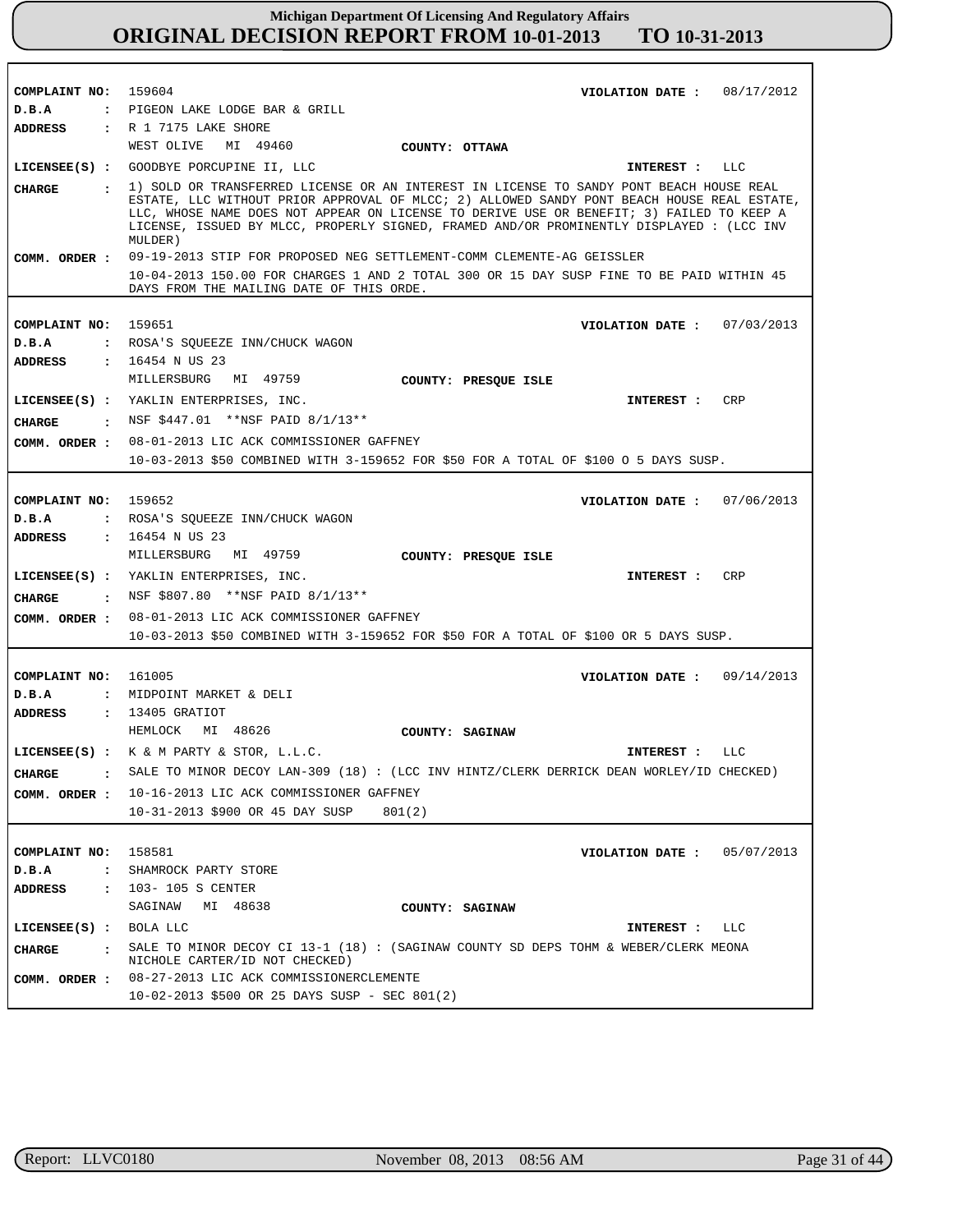**COMPLAINT NO:** 159447 **COMPLAINT NO:** 160668 **COMPLAINT NO:** 160722 **COMPLAINT NO:** 160721 **COMPLAINT NO:** 159501 **VIOLATION DATE : VIOLATION DATE :** 08/22/2013 **VIOLATION DATE : VIOLATION DATE : VIOLATION DATE :** 06/29/2013 07/11/2013 07/11/2013 06/18/2013 **D.B.A : D.B.A : D.B.A : D.B.A : D.B.A :** BILL'S PARTY STORE BISCO'S INN : LIQUOR PALACE THE SPIRITS SHOPPE URI'S WATERFRONT DINING **ADDRESS : ADDRESS : ADDRESS : ADDRESS : ADDRESS :** 2422 MACKINAW 3142- 3146 MAIN 509 TENTH 3550 GRATIOT 7365 CEDAR UPPER LEVEL SAGINAW MI 48602 EMMETT MI 48022 PORT HURON MI 48060 PORT HURON MI 48060 PORT SANILAC MI 48469 COMM. ORDER : 09-30-2013 STIP FOR PROPOSED NEG SETTLEMENT COMM CLEMENTE-AG HALL 10-07-2013 \$300 OR 15 DAY SUSP NEG SET 10-03-2013 LIC ACK COMMISSIONER GAFFNEY 10-22-2013 \$500 OR 25 DAY SUSP 801(2) 10-03-2013 LIC ACK COMMISSIONERCLEMENTE **COMM. ORDER :** 10-16-2013 \$500 OR 25 DAY SUSP 801(2) 09-27-2013 LIC ACK COMMISSIONER GAFFNEY 10-09-2013 \$700 OR 35 DAY SUSP 801(2) 09-16-2013 LIC ACK COMMISSIONERCLEMENTE 10-02-2013 \$50 OR 3 DAYS SUSP. **LICENSEE(S) :** BILL'S PARTY STORE, INC. **LICENSEE(S) :** BISCO'S, INC. **LICENSEE(S) :** RMD, INC. **LICENSEE(S) :** THE SPIRITS SHOPPE, INC. **LICENSEE(S) :** P.S.M. INVESTMENTS, L.L.C. CRP CRP CRP CRP LLC **CHARGE : CHARGE : CHARGE : CHARGE : CHARGE :** CLERK, SERVANT, AGENT OR EMPLOYEE ENGAGED IN ILLEGAL OCCUPATION/ACT, SPECIFICALLY: SALE OF SINGLE CIGARETTES : (SAGINAW COUNTY SD DEP SIMONS & SGT FITZMAURICE) SALE TO MINOR DECOY X-304 (19) : (LCC INV JONES/CLERK STACEY MARIE CARPENTER/ID NOT CHECKED) SALE TO MINOR DECOY CI-197 (20) : (PORT HURON PD, DET LT LOXTON & DET FRAZIER/CLERK MOUAYAD YAGOUB DADO/ID CHECKED) SALE TO MINOR DECOY CI-198 (18) : (PORT HURON PD, DET FRAZIER & DET LT LOXTON/CLERK TREVOR JAMES PRINCE/ID CHECKED) : NSF CHECK \$676.80 \*\*NSF PAID  $9/13/13**$ **INTEREST : INTEREST : INTEREST : INTEREST : INTEREST : COMM. ORDER : COMM. ORDER : COMM. ORDER : COUNTY: SAGINAW COUNTY: ST CLAIR COUNTY: ST CLAIR COUNTY: ST CLAIR COUNTY: SANILAC**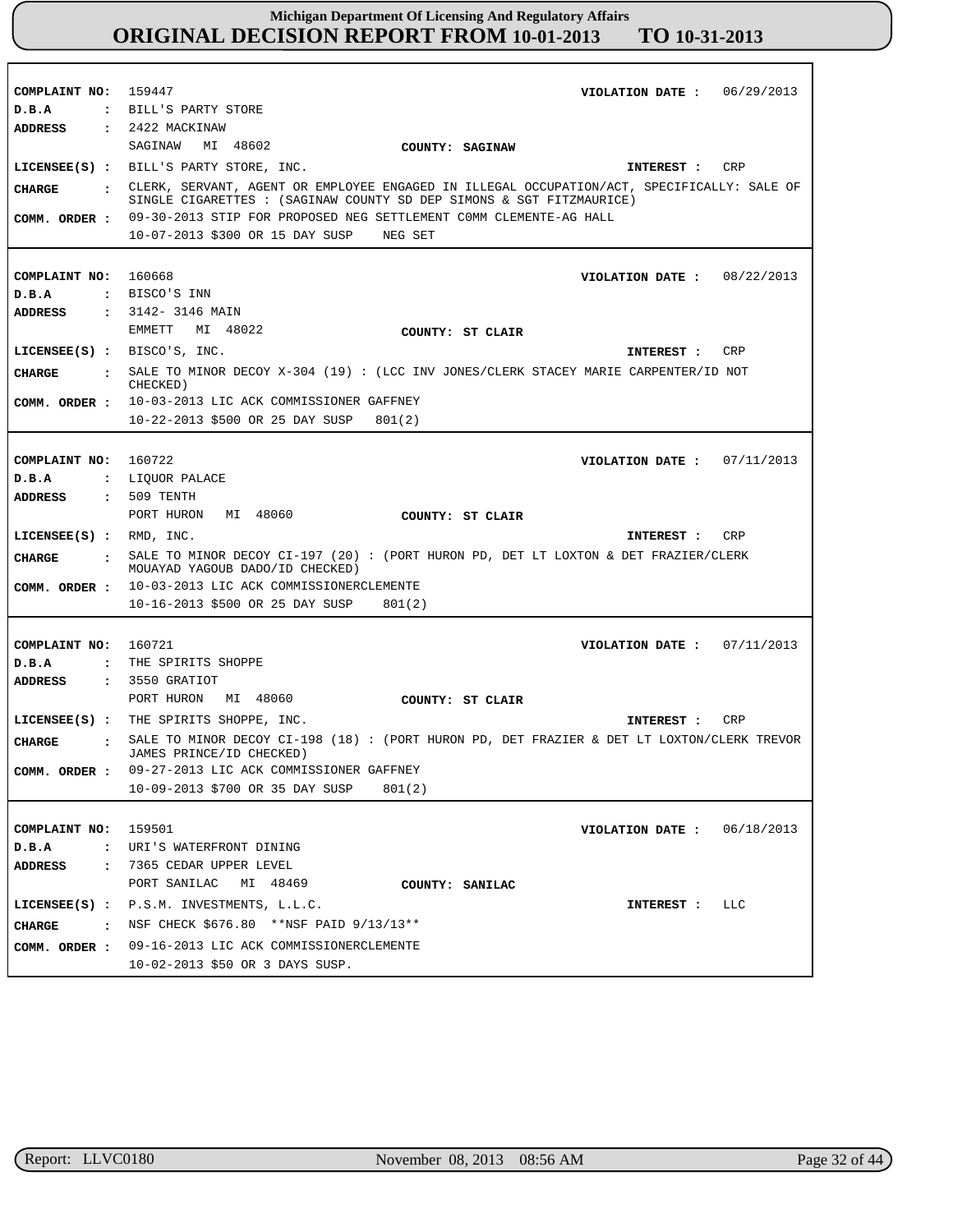| COMPLAINT NO:   |                      | 160180<br>VIOLATION DATE: $07/22/2013$                                                                                                                                                                                                                                                                                                                                                                                                                                                                                                                                                                                                                                                 |  |
|-----------------|----------------------|----------------------------------------------------------------------------------------------------------------------------------------------------------------------------------------------------------------------------------------------------------------------------------------------------------------------------------------------------------------------------------------------------------------------------------------------------------------------------------------------------------------------------------------------------------------------------------------------------------------------------------------------------------------------------------------|--|
| D.B.A           | $\ddot{\phantom{a}}$ | KORNER PUB                                                                                                                                                                                                                                                                                                                                                                                                                                                                                                                                                                                                                                                                             |  |
| ADDRESS         | $\mathbf{r}$         | 1017 W MAIN                                                                                                                                                                                                                                                                                                                                                                                                                                                                                                                                                                                                                                                                            |  |
|                 |                      | OWOSSO MI 48867<br>COUNTY: SHIAWASSEE                                                                                                                                                                                                                                                                                                                                                                                                                                                                                                                                                                                                                                                  |  |
|                 |                      | <b>CRP</b><br>LICENSEE(S) : GLEASTONE, INC.<br>INTEREST :                                                                                                                                                                                                                                                                                                                                                                                                                                                                                                                                                                                                                              |  |
| <b>CHARGE</b>   | $\cdot$              | NSF CHECK \$411.96 ***NSF OUTSTANDING***                                                                                                                                                                                                                                                                                                                                                                                                                                                                                                                                                                                                                                               |  |
| COMM. ORDER :   |                      | 09-24-2013 LIC ACK COMMISSIONER GAFFNEY                                                                                                                                                                                                                                                                                                                                                                                                                                                                                                                                                                                                                                                |  |
|                 |                      | 10-09-2013 150.00 OR 8 DAY SUSP. FINE TO BE PAID WITHIN 45 DAYS FROM THE MAILING DATE OF<br>THIS ORDER. FURTHER, COMMISSIONER ORDERS THAT ALL LICENSES AND PERMITS ISSUED BY THE MLCC<br>TO THIS LICENSEE AT THE ABOVE-NAMED LOCATION BE SUSPENDED IF THE ABOVE DISHONORED CHECK,<br>SERVICE CHARGES, AND TOTAL FINE, PREVIOUSLY AND CURRENTLY DUE ARE NOT PAID WITHIN 45 DAYS<br>FROM THE MAILING DATE OF THIS ORDER. THIS SUSPENSION SHALL REMAIN IN EFFECT UNTIL THE<br>LICENSEE IS IN COMPLIANCE WITH THIS ORDER OR THE LICENSES AND PERMITS ARE TERMINATED,<br>PURSUANT TO RULE 436.1107.                                                                                         |  |
|                 |                      |                                                                                                                                                                                                                                                                                                                                                                                                                                                                                                                                                                                                                                                                                        |  |
| COMPLAINT NO:   |                      | 161044<br>VIOLATION DATE: $08/28/2013$                                                                                                                                                                                                                                                                                                                                                                                                                                                                                                                                                                                                                                                 |  |
| D.B.A           | $\ddot{\cdot}$       |                                                                                                                                                                                                                                                                                                                                                                                                                                                                                                                                                                                                                                                                                        |  |
| ADDRESS         | $\ddot{\cdot}$       | 94376 CO RD 690                                                                                                                                                                                                                                                                                                                                                                                                                                                                                                                                                                                                                                                                        |  |
|                 |                      | DOWAGIAC<br>MI 49047<br>COUNTY: VAN BUREN                                                                                                                                                                                                                                                                                                                                                                                                                                                                                                                                                                                                                                              |  |
|                 |                      | $LICENSEE(S)$ : $D.K. COMPANY, INC.$<br>CRP<br>INTEREST :                                                                                                                                                                                                                                                                                                                                                                                                                                                                                                                                                                                                                              |  |
| <b>CHARGE</b>   |                      | : FAILED, REFUSED OR NEGLECTED TO OBEY A WRITTEN ORDER OF THE COMMISSION DATED 02-06-2013<br>BY FAILING TO PROVIDE PROOF OF SUCCESSFUL COMPLETION OF AN ALCOHOL SERVER TRAINING PROGRAM<br>APPROVED BY THE COMMISSION WITHIN 180 DAYS OF THE ISSUANCE OF THE LICENSE: 02-27-2013 :<br>(MLCC SERVER TRAINING COORDINATOR)                                                                                                                                                                                                                                                                                                                                                               |  |
| COMM. ORDER :   |                      | 10-21-2013 LIC ACK COMMISSIONER CLEMENTE                                                                                                                                                                                                                                                                                                                                                                                                                                                                                                                                                                                                                                               |  |
|                 |                      | 10-24-2013 200.00 OR 10 DAY SUSP FINE TO BE PAID WITHIN 45 DAYS FROM THE MAILING DATE OF<br>THIS ORDER. ADDTL PENALTY COMM ORDERS ALL LICENSES AND PERMITS ISSUED BY THE MLCC OT THIS<br>LICENSEE BE SUSPENDEND AS OF JANUARY 2, 2014 WITH SAID SUSPENSION BEING WAIVED IF<br>DOCUMENTARY PROOF OF SERVER TRAINING IS PROVIDED IN ACCORDANCE WITH THE PROVISIONS OF THE<br>ADMINISTRATIVE COMMISSIONERS FEBRUARY 6, 2013 ORDER. THIS SUSPENSION SHALL REMAIN IN<br>EFFECT UNTIL SUCH TIME AS SATISFACTORY DOCUMENTARY PROOF OF SERVER TRAINING IS RECEIVED BY<br>THE MLCC OR THE LICENSES AND PERMITS ARE TERMINATED PURSUANT TO THE PROVISISONS OF<br>ADMINISTRATIVE RULE R 436.1107. |  |
|                 |                      |                                                                                                                                                                                                                                                                                                                                                                                                                                                                                                                                                                                                                                                                                        |  |
| COMPLAINT NO:   |                      | 158869<br>05/14/2013<br>VIOLATION DATE :                                                                                                                                                                                                                                                                                                                                                                                                                                                                                                                                                                                                                                               |  |
| D.B.A           |                      | : TGI FRIDAYS                                                                                                                                                                                                                                                                                                                                                                                                                                                                                                                                                                                                                                                                          |  |
| ADDRESS         |                      | : 3015 LOHR                                                                                                                                                                                                                                                                                                                                                                                                                                                                                                                                                                                                                                                                            |  |
|                 |                      | ANN ARBOR<br>MI 48108<br>COUNTY: WASHTENAW                                                                                                                                                                                                                                                                                                                                                                                                                                                                                                                                                                                                                                             |  |
|                 |                      | LICENSEE(S) : GREAT LAKES DINING, INC.<br>INTEREST :<br>CRP                                                                                                                                                                                                                                                                                                                                                                                                                                                                                                                                                                                                                            |  |
| <b>CHARGE</b>   |                      | . SALE TO MINOR DECOY CID 002 (16): (PITTSFIELD TOWNSHIP PD SGT BOOTH AND OFC MARRA/CLERK<br>JOEL SCHNEIDER/ID CHECKED)                                                                                                                                                                                                                                                                                                                                                                                                                                                                                                                                                                |  |
| COMM. ORDER :   |                      | 10-10-2013 HEARING HELD PITTSFIELD CLEMENTE/ASEVEDO/DECLERCQ NEG SETTLEMENT COST \$9.39                                                                                                                                                                                                                                                                                                                                                                                                                                                                                                                                                                                                |  |
|                 |                      | 10-14-2013 \$950 OR 47 CAYS & \$9.39 COSTS FOR A TOTAL OF \$959.39 SEC 801(2) NEGOTIATED                                                                                                                                                                                                                                                                                                                                                                                                                                                                                                                                                                                               |  |
|                 |                      | SETTLEMENT                                                                                                                                                                                                                                                                                                                                                                                                                                                                                                                                                                                                                                                                             |  |
|                 |                      |                                                                                                                                                                                                                                                                                                                                                                                                                                                                                                                                                                                                                                                                                        |  |
| COMPLAINT NO:   |                      | 159239<br>06/05/2013<br>VIOLATION DATE :                                                                                                                                                                                                                                                                                                                                                                                                                                                                                                                                                                                                                                               |  |
| D.B.A           | $\cdot$              | WHOLE FOODS MARKET<br>3135 WASHTENAW                                                                                                                                                                                                                                                                                                                                                                                                                                                                                                                                                                                                                                                   |  |
| <b>ADDRESS</b>  | $\ddot{\phantom{a}}$ | ANN ARBOR<br>MI 48104                                                                                                                                                                                                                                                                                                                                                                                                                                                                                                                                                                                                                                                                  |  |
|                 |                      | COUNTY: WASHTENAW<br>WHOLE FOODS MARKET GROUP, INC. (A DELAWARE CORPORATION)<br><b>CRP</b>                                                                                                                                                                                                                                                                                                                                                                                                                                                                                                                                                                                             |  |
| $LICENSEE(S)$ : |                      | INTEREST :                                                                                                                                                                                                                                                                                                                                                                                                                                                                                                                                                                                                                                                                             |  |
| <b>CHARGE</b>   | $\cdot$              | SALE TO MINOR DECOY X-204 (20): (LCC INV FLYNN-SLOAT/CLERK SARAH KATHLEEN THUEME/ID<br>CHECKED)                                                                                                                                                                                                                                                                                                                                                                                                                                                                                                                                                                                        |  |
| COMM. ORDER :   |                      | 09-27-2013 STIP FOR PROPOSED NEG SETTLEMENT-COMM CLEMENTE AND AG ASEVEDO                                                                                                                                                                                                                                                                                                                                                                                                                                                                                                                                                                                                               |  |
|                 |                      | 10-02-2013 \$400 OR 20 DAY SUSP 801(2)<br>NEG SET                                                                                                                                                                                                                                                                                                                                                                                                                                                                                                                                                                                                                                      |  |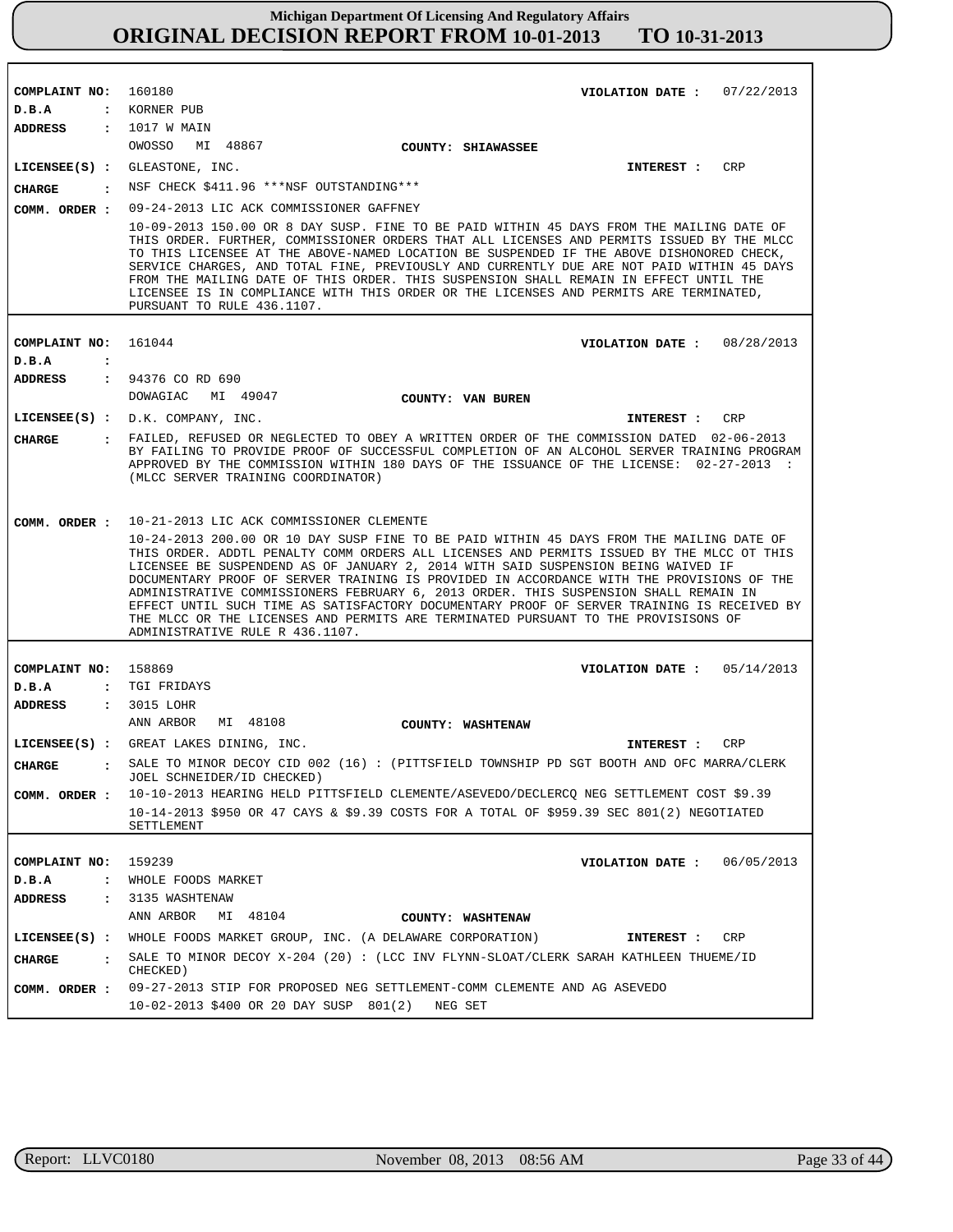| COMPLAINT NO: 160485           | VIOLATION DATE: $08/13/2013$                                                                                                                                                                                                                                                                                                                                                                                                                                         |
|--------------------------------|----------------------------------------------------------------------------------------------------------------------------------------------------------------------------------------------------------------------------------------------------------------------------------------------------------------------------------------------------------------------------------------------------------------------------------------------------------------------|
| D.B.A                          | : RUB BBQ & PUB OF ANN ARBOR                                                                                                                                                                                                                                                                                                                                                                                                                                         |
| ADDRESS : 640 PACKARD          |                                                                                                                                                                                                                                                                                                                                                                                                                                                                      |
|                                | ANN ARBOR MI 48103<br>COUNTY: WASHTENAW                                                                                                                                                                                                                                                                                                                                                                                                                              |
|                                | LICENSEE(S) : PACKARD RUB, LLC<br>INTEREST : LLC                                                                                                                                                                                                                                                                                                                                                                                                                     |
| CHARGE                         | . FAILED, REFUSED OR NEGLECTED TO OBEY A WRITTEN ORDER OF THE COMMISSION DATED 01-30-2013<br>BY FAILING TO PROVIDE PROOF OF SUCCESSFUL COMPLETION OF AN ALCOHOL SERVER TRAINING PROGRAM<br>APPROVED BY THE COMMISSION WITHIN 180 DAYS OF THE ISSUANCE OF THE LICENSE: 02-12-2013 :<br>(MLCC SERVER TRAINING COORDINATOR)                                                                                                                                             |
|                                | COMM. ORDER : 09-25-2013 LIC ACK COMMISSIONER CLEMENTE                                                                                                                                                                                                                                                                                                                                                                                                               |
|                                | 10-02-2013 \$100 OR 5 DAYS SUSP.                                                                                                                                                                                                                                                                                                                                                                                                                                     |
|                                |                                                                                                                                                                                                                                                                                                                                                                                                                                                                      |
| COMPLAINT NO:                  | 160443<br>VIOLATION DATE: $07/18/2013$                                                                                                                                                                                                                                                                                                                                                                                                                               |
| D.B.A<br>$\sim$ 100 $\sim$     | GRANGE KITCHEN AND BAR                                                                                                                                                                                                                                                                                                                                                                                                                                               |
| <b>ADDRESS</b>                 | : 118-118 1/2 W LIBERTY                                                                                                                                                                                                                                                                                                                                                                                                                                              |
|                                | ANN ARBOR MI 48104<br>COUNTY: WASHTENAW                                                                                                                                                                                                                                                                                                                                                                                                                              |
|                                | LICENSEE(S) : GRANGER TAVERN, LLC<br>INTEREST : LLC                                                                                                                                                                                                                                                                                                                                                                                                                  |
| CIIARGE                        | : FAILED, REFUSED OR NEGLECTED TO OBEY A WRITTEN ORDER OF THE COMMISSION DATED 10-03-2012<br>BY FAILING TO PROVIDE PROOF OF SUCCESSFUL COMPLETION OF AN ALCOHOL SERVER TRAINING PROGRAM<br>APPROVED BY THE COMMISSION WITHIN 180 DAYS OF THE ISSUANCE OF THE LICENSE: 01-17-2013 :<br>(MLCC SERVER TRAINING COORDINATOR)                                                                                                                                             |
|                                | COMM. ORDER : 09-30-2013 LIC ACK COMMISSIONER CLEMENTE                                                                                                                                                                                                                                                                                                                                                                                                               |
|                                | 10-18-2013 200.00 OR 10 DAY SUSP. FINE TO BE PAID WITHIN 45 DAYS FROM THE MAILING DATE OF<br>THIS ORDER. ADDTL PENALTY COMMISSIONER ORDERS ALL LICENSES AND PERMITS ISSUED BY THE MLCC<br>TO THIS LICENSEE AT THE ABOVE-NAMED ADDRESS BE SUSPENDED AS OF DECEMBER 16, 2013, WITH<br>SAID SUSPENSION BEING WAIVED IF DOCUMENTARY PROOF OF SERVER TRANING IS PROVIDED IN<br>ACCORDANCE WITH THE PROVISIONS OF THE ADMINISTRATIVE COMMISSIONERS' OCOTBER 3, 2012 ORDER. |
|                                | THIS SUSPENSION SHALL REMAIN IN EFFECT UNTIL SUCH TIME AS SATISFACTORY DOCUMENTARY PROOF<br>OF SERVER TRAINING IS RECEIVED BY THE MLCC, OR THE LICENSES AND PERMITS ARE TERMINATED<br>PURUSANT TO THE PROVISIONS OF ADMINISTRATIVE RULE R 436.1107.                                                                                                                                                                                                                  |
|                                |                                                                                                                                                                                                                                                                                                                                                                                                                                                                      |
| COMPLAINT NO: 159536           | VIOLATION DATE: $06/14/2013$                                                                                                                                                                                                                                                                                                                                                                                                                                         |
| D.B.A<br>$\ddot{\cdot}$        |                                                                                                                                                                                                                                                                                                                                                                                                                                                                      |
| ADDRESS                        | : 223 S MAIN ST                                                                                                                                                                                                                                                                                                                                                                                                                                                      |
|                                | ANN ARBOR MI 48104<br><b>COUNTY: WASHTENAW</b>                                                                                                                                                                                                                                                                                                                                                                                                                       |
|                                | LICENSEE(S) : CHERRY REPUBLIC, INC.<br>INTEREST :<br>CRP                                                                                                                                                                                                                                                                                                                                                                                                             |
| <b>CIIARGE</b><br>$\mathbf{r}$ | FAILED, REFUSED OR NEGLECTED TO OBEY A WRITTEN ORDER OF THE COMMISSION DATED 12-12-2012<br>BY FAILING TO PROVIDE PROOF OF SUCCESSFUL COMPLETION OF AN ALCOHOL SERVER TRAINING PROGRAM<br>APPROVED BY THE COMMISSION WITHIN 180 DAYS OF THE ISSUANCE OF THE LICENSE: 12-13-2012 :<br>(MLCC SERVER TRAINING COORDINATOR)                                                                                                                                               |
|                                |                                                                                                                                                                                                                                                                                                                                                                                                                                                                      |
| COMM. ORDER :                  | 10-10-2013 HEARING HELD PITTSFIELD CLEMENTE/ASEVEDO/DECLERCQ                                                                                                                                                                                                                                                                                                                                                                                                         |
|                                | 10-14-2013 \$150 OR 7 DAYS SUSP. RULE 15(D)                                                                                                                                                                                                                                                                                                                                                                                                                          |
|                                |                                                                                                                                                                                                                                                                                                                                                                                                                                                                      |
| COMPLAINT NO: 158843           | 05/21/2013<br>VIOLATION DATE :                                                                                                                                                                                                                                                                                                                                                                                                                                       |
| D.B.A<br>$\mathbf{z}$          | YPSILANTI POST NO. 2408, VETERANS OF FOREIGN WARS OF THE UNITED STATES                                                                                                                                                                                                                                                                                                                                                                                               |
| ADDRESS<br>$\mathbf{r}$        | 616 W MICHIGAN                                                                                                                                                                                                                                                                                                                                                                                                                                                       |
|                                | YPSILANTI MI 48197<br>COUNTY: WASHTENAW                                                                                                                                                                                                                                                                                                                                                                                                                              |
| $LICENSEE(S)$ :                | YPSILANTI POST NO. 2408, VETERANS OF FOREIGN WARS OF THE UNITED<br><b>CLB</b><br>INTEREST :<br>STATES                                                                                                                                                                                                                                                                                                                                                                |
| <b>CHARGE</b><br>$\cdot$       | FAILED TO MAKE REQUIRED RECORDS AVAILABLE FOR INSPECTION : (LCC INV HAMPTON)                                                                                                                                                                                                                                                                                                                                                                                         |
|                                | COMM. ORDER: 10-10-2013 HEARING HELD PITTSFIELD CLEMENTE/ASEVEDO/DECLERCQ ACK                                                                                                                                                                                                                                                                                                                                                                                        |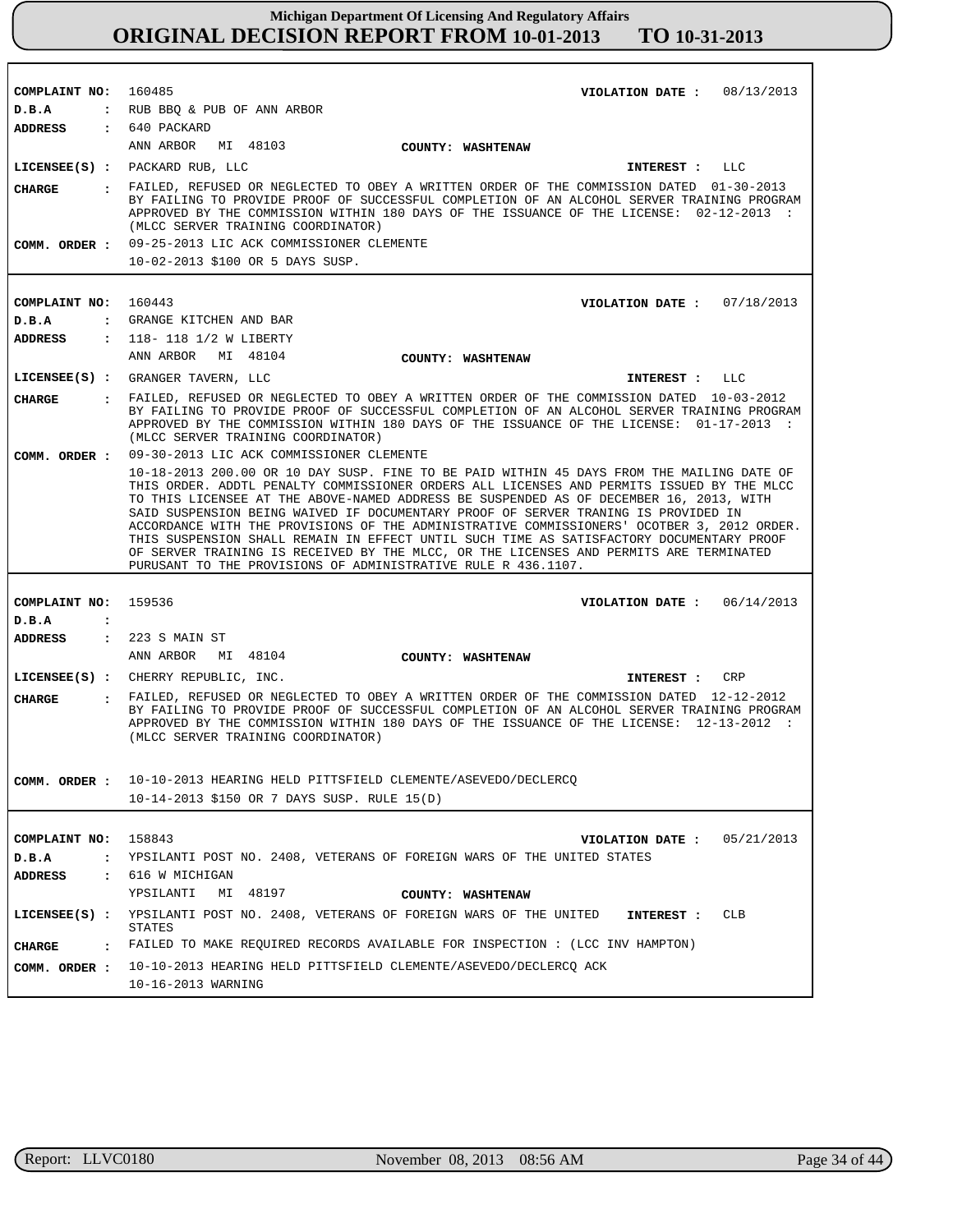| COMPLAINT NO: 157302          | VIOLATION DATE: $05/31/2012$                                                                                                                                                                                                                                                                                                                                                                                                                                                                                                                                                                                                                                                                               |
|-------------------------------|------------------------------------------------------------------------------------------------------------------------------------------------------------------------------------------------------------------------------------------------------------------------------------------------------------------------------------------------------------------------------------------------------------------------------------------------------------------------------------------------------------------------------------------------------------------------------------------------------------------------------------------------------------------------------------------------------------|
| D.B.A                         | : EXPRESS MART                                                                                                                                                                                                                                                                                                                                                                                                                                                                                                                                                                                                                                                                                             |
| <b>ADDRESS</b>                | $: 5490$ W MICHIGAN                                                                                                                                                                                                                                                                                                                                                                                                                                                                                                                                                                                                                                                                                        |
|                               | YPSILANTI MI 48197<br><b>COUNTY: WASHTENAW</b>                                                                                                                                                                                                                                                                                                                                                                                                                                                                                                                                                                                                                                                             |
| LICENSEE(S) : SKWK, INC.      | <b>CRP</b><br>INTEREST :                                                                                                                                                                                                                                                                                                                                                                                                                                                                                                                                                                                                                                                                                   |
| <b>CHARGE</b>                 | : 1) ALLOWED AN AGENT, CLERK, OR EMPLOYEE, BARBARA ALEXANDER TO BE ON LICENSED PREMISES IN                                                                                                                                                                                                                                                                                                                                                                                                                                                                                                                                                                                                                 |
|                               | AN INTOX CONDITION; 2) SOLD OR FURNISHED ALCOHOL TO INTOX PERSON; 3) ALLOWED INTOX PERSON<br>TO CONSUME : (PITTSFIELD TOWNHIP POLICE DEPARTMENT-J. BELKNAP)                                                                                                                                                                                                                                                                                                                                                                                                                                                                                                                                                |
| COMM. ORDER :                 | 07-31-2013 HEARING PITTSFIELD TWP COMM CLEMENTE/AG ASEVEDO HEARING ADJORNED ON RECORD AG<br>ASEVEDO REOUESTED ADJORNMENT THE OFFICER IN CHARGE OF THE CASE WAS NOT PRESENT. SERVERAL<br>OFFICERS FROM PITTSFIELD WERE PRESENT BUT WERE UNABLE TO EXPLAIN THE REASONS FOR THE<br>VIOLATION. APPARENTLY THE OIC HAS RECENTLY ETIRED AND PITTSFIELD PD DID NOT HAVE SUFFICENT<br>TIME TO LOCATE AND SERVE THE OIC WITH AN APPEARANCE SUBPOOENA. THE FOLLOWING MUST APPEAR<br>AT THE RESCHEDULED HEARING D/SGT HAMILTON, PO JOHN BELKNAP & BARBARA ALEXANDER. NO<br>TRANSCRIPT NEEDS TO BE PREPARED. COSTS \$14.48 LSS<br>10-10-2013 HEARING HELD PITTSFIELD CLEMENTE/ASEVEDO/DECLERCQ ADVISEMENT COST \$17.30 |
|                               | 10-16-2013 1-3) DISMISSED WITH PREJUDICE.                                                                                                                                                                                                                                                                                                                                                                                                                                                                                                                                                                                                                                                                  |
|                               |                                                                                                                                                                                                                                                                                                                                                                                                                                                                                                                                                                                                                                                                                                            |
| COMPLAINT NO: 159318          | VIOLATION DATE: $06/24/2013$                                                                                                                                                                                                                                                                                                                                                                                                                                                                                                                                                                                                                                                                               |
| D.B.A                         | : EARLY TIMES LIQUOR STORE                                                                                                                                                                                                                                                                                                                                                                                                                                                                                                                                                                                                                                                                                 |
| <b>ADDRESS</b>                | $: 2433 E$ MICHIGAN<br>YPSILANTI MI 48198                                                                                                                                                                                                                                                                                                                                                                                                                                                                                                                                                                                                                                                                  |
|                               | COUNTY: WASHTENAW                                                                                                                                                                                                                                                                                                                                                                                                                                                                                                                                                                                                                                                                                          |
|                               | LICENSEE(S) : EARLY TIMES LIQUOR STORE, INC.<br>INTEREST : CRP                                                                                                                                                                                                                                                                                                                                                                                                                                                                                                                                                                                                                                             |
| <b>CHARGE</b>                 | $\cdot$ 1-4) ALLOWED NARCOTICS PARAPHERNALIA IN MULTIPLE FORMS AND MULTIPLE QUANTITIES : (OFFICE<br>OF COMMUNITY STANDARDS J. KULHANEK AND W. ELLING)                                                                                                                                                                                                                                                                                                                                                                                                                                                                                                                                                      |
|                               | COMM. ORDER: 10-10-2013 HEARING HELD PITTSFIELD CLEMENTE/ASEVEDO/DECLERCQ NEG SETTLEMENT                                                                                                                                                                                                                                                                                                                                                                                                                                                                                                                                                                                                                   |
|                               | 10-14-2013 1)\$300 & \$300 COSTS FOR A TOTAL OF \$600 OR 30 DAYS SUSP. 2-4) DISMISSED WITH<br>PREJUDICE. NEGOTIATED SETTLEMENT                                                                                                                                                                                                                                                                                                                                                                                                                                                                                                                                                                             |
|                               |                                                                                                                                                                                                                                                                                                                                                                                                                                                                                                                                                                                                                                                                                                            |
| COMPLAINT NO: 159869          | VIOLATION DATE: $07/17/2013$                                                                                                                                                                                                                                                                                                                                                                                                                                                                                                                                                                                                                                                                               |
| D.B.A                         | : THE WURST BAR                                                                                                                                                                                                                                                                                                                                                                                                                                                                                                                                                                                                                                                                                            |
| <b>ADDRESS</b>                | : 705 W CROSS                                                                                                                                                                                                                                                                                                                                                                                                                                                                                                                                                                                                                                                                                              |
|                               | YPSILANTI MI 48197<br>COUNTY: WASHTENAW                                                                                                                                                                                                                                                                                                                                                                                                                                                                                                                                                                                                                                                                    |
| LICENSEE(S) : CLVTHEO, INC    | <b>CRP</b><br>INTEREST :                                                                                                                                                                                                                                                                                                                                                                                                                                                                                                                                                                                                                                                                                   |
| CHARGE                        | $\pm$ 1-2) SALE TO MINOR DECOYS X-301 (18) AND X-302 (18): (LCC INVS SHEPARD-ESTILL AND                                                                                                                                                                                                                                                                                                                                                                                                                                                                                                                                                                                                                    |
|                               | SWOPE/CLERK PHILIP RONALD SMITH/ID NOT CHECKED)                                                                                                                                                                                                                                                                                                                                                                                                                                                                                                                                                                                                                                                            |
| COMM. ORDER :                 | 10-10-2013 HEARING HELD PITTSFIELD CLEMENTE/ASEVEDO/DECLERCQ NEG SETTLEMENT                                                                                                                                                                                                                                                                                                                                                                                                                                                                                                                                                                                                                                |
|                               | 10-16-2013 1)DISMISSED WITH PREJUDICE, 2)\$500 OR 25 DAYS SUSP - SEC 801(2) NEGOTIATED<br><b>SETTLEMENT</b>                                                                                                                                                                                                                                                                                                                                                                                                                                                                                                                                                                                                |
|                               |                                                                                                                                                                                                                                                                                                                                                                                                                                                                                                                                                                                                                                                                                                            |
| COMPLAINT NO:                 | 160660<br>VIOLATION DATE: $08/20/2013$                                                                                                                                                                                                                                                                                                                                                                                                                                                                                                                                                                                                                                                                     |
| D.B.A<br>$\ddot{\phantom{a}}$ | SUMMIT LIQUOR                                                                                                                                                                                                                                                                                                                                                                                                                                                                                                                                                                                                                                                                                              |
| <b>ADDRESS</b>                | : 902 W MICHIGAN                                                                                                                                                                                                                                                                                                                                                                                                                                                                                                                                                                                                                                                                                           |
|                               | YPSILANTI MI 48197<br>COUNTY: WASHTENAW                                                                                                                                                                                                                                                                                                                                                                                                                                                                                                                                                                                                                                                                    |
| $LICENSE (S)$ :               | MICH SUMMIT, INC.<br>CRP<br><b>INTEREST :</b>                                                                                                                                                                                                                                                                                                                                                                                                                                                                                                                                                                                                                                                              |
| <b>CHARGE</b>                 | NSF CHECK \$1665.85 ***NSF OUTSTANDING***                                                                                                                                                                                                                                                                                                                                                                                                                                                                                                                                                                                                                                                                  |
| COMM. ORDER :                 | 10-03-2013 LIC ACK COMMISSIONER GAFFNEY                                                                                                                                                                                                                                                                                                                                                                                                                                                                                                                                                                                                                                                                    |
|                               | 10-22-2013 50.00 FOR EACH CHARGE TOTAL 200.00 OR 10 DAY SUSP. FINE TO BE PAID WITHIN 45<br>DAYS FROM THE MAILING DATE OF THIS ORDER. FURTHER, COMMISSIONER ORDERS THAT ALL LICENSES<br>AND PERMITS ISSUED BY THE MLCC TO THIS LICENSEE AT THE ABOVE NAMED LOCATION BE SUSPENDED<br>IF THE ABOVE DISHONORED CHECKS, SERVICE CHARGES, AND TOTAL FINE, PREVIOUSLY AND CURRENLTY<br>DUE, ARE NOT PAID WITHIN FORTY-FIVE DAYS FROM THE MAILING OF THIS ORDER. THIS SUSPENSION<br>SHALL REMAIN IN EFFECT UNTIL THE LICENSEE IS IN COMPLIANCE WITH THIS ORDER, OR THE<br>LICENSES AND PERMITS ARE TERMINATED, PURSUANT TO RULE 436.1107.                                                                          |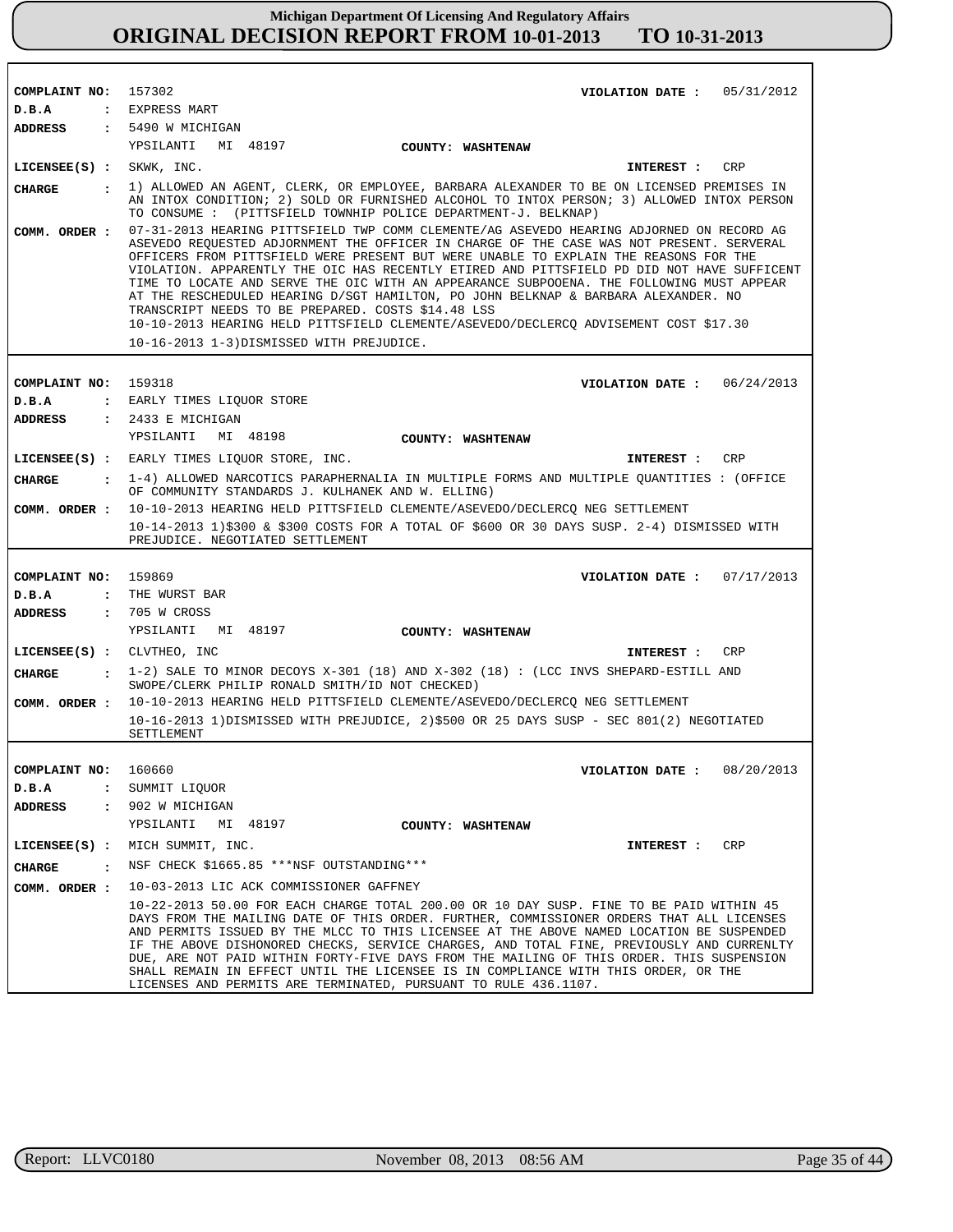| COMPLAINT NO:                         | 160646<br>VIOLATION DATE: $08/16/2013$                                                                                                                                                                                                                                                                                                                                                                                                                                                                                                                                                                                                                                                                   |
|---------------------------------------|----------------------------------------------------------------------------------------------------------------------------------------------------------------------------------------------------------------------------------------------------------------------------------------------------------------------------------------------------------------------------------------------------------------------------------------------------------------------------------------------------------------------------------------------------------------------------------------------------------------------------------------------------------------------------------------------------------|
| D.B.A                                 | : SUMMIT LIQUOR                                                                                                                                                                                                                                                                                                                                                                                                                                                                                                                                                                                                                                                                                          |
| ADDRESS                               | : 902 W MICHIGAN                                                                                                                                                                                                                                                                                                                                                                                                                                                                                                                                                                                                                                                                                         |
|                                       | YPSILANTI MI 48197<br>COUNTY: WASHTENAW                                                                                                                                                                                                                                                                                                                                                                                                                                                                                                                                                                                                                                                                  |
|                                       | CRP<br>LICENSEE(S) : MICH SUMMIT, INC.<br>INTEREST :                                                                                                                                                                                                                                                                                                                                                                                                                                                                                                                                                                                                                                                     |
| <b>CHARGE</b><br>$\ddot{\phantom{a}}$ | NSF CHECK \$2591.16 ***NSF OUTSTANDING***                                                                                                                                                                                                                                                                                                                                                                                                                                                                                                                                                                                                                                                                |
| COMM. ORDER :                         | 10-03-2013 LIC ACK COMMISSIONER GAFFNEY                                                                                                                                                                                                                                                                                                                                                                                                                                                                                                                                                                                                                                                                  |
|                                       | 10-22-2013 50.00 FOR EACH CHARGE TOTAL 200.00 OR 10 DAY SUSP. FINE TO BE PAID WITHIN 45<br>DAYS FROM THE MAILING DATE OF THIS ORDER. FURTHER, COMMISSIONER ORDERS THAT ALL LICENSES<br>AND PERMITS ISSUED BY THE MLCC TO THIS LICENSEE AT THE ABOVE NAMED LOCATION BE SUSPENDED<br>IF THE ABOVE DISHONORED CHECKS, SERVICE CHARGES, AND TOTAL FINE, PREVIOUSLY AND CURRENLTY<br>DUE, ARE NOT PAID WITHIN FORTY-FIVE DAYS FROM THE MAILING OF THIS ORDER. THIS SUSPENSION<br>SHALL REMAIN IN EFFECT UNTIL THE LICENSEE IS IN COMPLIANCE WITH THIS ORDER, OR THE<br>LICENSES AND PERMITS ARE TERMINATED, PURSUANT TO RULE 436.1107.                                                                        |
|                                       |                                                                                                                                                                                                                                                                                                                                                                                                                                                                                                                                                                                                                                                                                                          |
| COMPLAINT NO:                         | 160749<br>VIOLATION DATE: $08/24/2013$                                                                                                                                                                                                                                                                                                                                                                                                                                                                                                                                                                                                                                                                   |
| D.B.A                                 | : SUMMIT LIQUOR                                                                                                                                                                                                                                                                                                                                                                                                                                                                                                                                                                                                                                                                                          |
| <b>ADDRESS</b>                        | : 902 W MICHIGAN                                                                                                                                                                                                                                                                                                                                                                                                                                                                                                                                                                                                                                                                                         |
|                                       | YPSILANTI<br>MI 48197<br><b>COUNTY: WASHTENAW</b>                                                                                                                                                                                                                                                                                                                                                                                                                                                                                                                                                                                                                                                        |
|                                       | LICENSEE(S) : MICH SUMMIT, INC.<br>CRP<br>INTEREST :                                                                                                                                                                                                                                                                                                                                                                                                                                                                                                                                                                                                                                                     |
| <b>CHARGE</b>                         | $\cdot$ NSF CHECK (4,139.80) ***NSF CHECK NOT PAID***                                                                                                                                                                                                                                                                                                                                                                                                                                                                                                                                                                                                                                                    |
| COMM. ORDER :                         | 10-03-2013 LIC ACK COMMISSIONER GAFFNEY<br>10-22-2013 50.00 FOR EACH CHARGE TOTAL 200.00 OR 10 DAY SUSP. FINE TO BE PAID WITHIN 45<br>DAYS FROM THE MAILING DATE OF THIS ORDER. FURTHER, COMMISSIONER ORDERS THAT ALL LICENSES<br>AND PERMITS ISSUED BY THE MLCC TO THIS LICENSEE AT THE ABOVE NAMED LOCATION BE SUSPENDED<br>IF THE ABOVE DISHONORED CHECKS, SERVICE CHARGES, AND TOTAL FINE, PREVIOUSLY AND CURRENLTY<br>DUE, ARE NOT PAID WITHIN FORTY-FIVE DAYS FROM THE MAILING OF THIS ORDER. THIS SUSPENSION<br>SHALL REMAIN IN EFFECT UNTIL THE LICENSEE IS IN COMPLIANCE WITH THIS ORDER, OR THE<br>LICENSES AND PERMITS ARE TERMINATED, PURSUANT TO RULE 436.1107.                             |
|                                       |                                                                                                                                                                                                                                                                                                                                                                                                                                                                                                                                                                                                                                                                                                          |
| COMPLAINT NO:                         | 160766<br>VIOLATION DATE: 08/27/2013                                                                                                                                                                                                                                                                                                                                                                                                                                                                                                                                                                                                                                                                     |
| D.B.A                                 | : SUMMIT LIQUOR                                                                                                                                                                                                                                                                                                                                                                                                                                                                                                                                                                                                                                                                                          |
| <b>ADDRESS</b>                        | : 902 W MICHIGAN                                                                                                                                                                                                                                                                                                                                                                                                                                                                                                                                                                                                                                                                                         |
|                                       | YPSILANTI MI 48197<br>COUNTY: WASHTENAW                                                                                                                                                                                                                                                                                                                                                                                                                                                                                                                                                                                                                                                                  |
|                                       | LICENSEE(S) : MICH SUMMIT, INC.<br><b>CRP</b><br>INTEREST :                                                                                                                                                                                                                                                                                                                                                                                                                                                                                                                                                                                                                                              |
| <b>CHARGE</b>                         | : NSF CHECK \$2,570.07 *** NSF CHECK NOT PAID ***                                                                                                                                                                                                                                                                                                                                                                                                                                                                                                                                                                                                                                                        |
| COMM. ORDER :                         | 10-03-2013 LIC ACK COMMISSIONER GAFFNEY<br>10-22-2013 50.00 FOR EACH CHARGE TOTAL 200.00 OR 10 DAY SUSP. FINE TO BE PAID WITHIN 45<br>DAYS FROM THE MAILING DATE OF THIS ORDER. FURTHER, COMMISSIONER ORDERS THAT ALL LICENSES<br>AND PERMITS ISSUED BY THE MLCC TO THIS LICENSEE AT THE ABOVE NAMED LOCATION BE SUSPENDED<br>IF THE ABOVE DISHONORED CHECKS, SERVICE CHARGES, AND TOTAL FINE, PREVIOUSLY AND CURRENLTY<br>DUE, ARE NOT PAID WITHIN FORTY-FIVE DAYS FROM THE MAILING OF THIS ORDER. THIS SUSPENSION<br>SHALL REMAIN IN EFFECT UNTIL THE LICENSEE IS IN COMPLIANCE WITH THIS ORDER, OR THE<br>LICENSES AND PERMITS ARE TERMINATED, PURSUANT TO RULE 436.1107.                             |
|                                       |                                                                                                                                                                                                                                                                                                                                                                                                                                                                                                                                                                                                                                                                                                          |
| COMPLAINT NO:                         | 160643<br>08/17/2013<br>VIOLATION DATE :                                                                                                                                                                                                                                                                                                                                                                                                                                                                                                                                                                                                                                                                 |
| D.B.A<br>$\ddot{\phantom{a}}$         | SOUTHFIELD LIOUOR                                                                                                                                                                                                                                                                                                                                                                                                                                                                                                                                                                                                                                                                                        |
| ADDRESS<br>$\ddot{\phantom{a}}$       | 15672 SOUTHFIELD<br>ALLEN PARK<br>MI 48101<br>COUNTY: WAYNE                                                                                                                                                                                                                                                                                                                                                                                                                                                                                                                                                                                                                                              |
| $LICENSEE(S)$ :                       | CRP<br>SOUTHFIELD LIQUOR, INC.<br>INTEREST :                                                                                                                                                                                                                                                                                                                                                                                                                                                                                                                                                                                                                                                             |
| <b>CHARGE</b><br>$\ddot{\cdot}$       | NSF CHECK \$889.75 ***NSF OUTSTANDING***                                                                                                                                                                                                                                                                                                                                                                                                                                                                                                                                                                                                                                                                 |
|                                       |                                                                                                                                                                                                                                                                                                                                                                                                                                                                                                                                                                                                                                                                                                          |
| COMM. ORDER :                         | 10-04-2013 LIC ACK COMMISSIONER GAFFNEY<br>10-22-2013 COMBINED W/ 160498 AND 160499 100.00 FOR EACH CHARGE TOTAL 300.00 OR 15 DAY<br>SUSP FINE TO BE PAID WITHIN 45 DAYS FROM THE MAILING DATE OF THIS ORDER. FURTHER,<br>COMMISSIONER ORDERS THAT ALL LICENSES AND PERMITS ISSUED BY THE MLCC TO THIS LICENSEE AT<br>THE ABOVE-NAMED LOCATION BE SUSPENDED IF THE ABOVE DISHONORED CHECKS, SERVICE CHARGES, AND<br>TOTAL FINE, PREVIOUSLY AND CURRENTLY DUE, ARE NOT PAID WITHIN 45 DAYS FROM THE MAILING<br>DATE OF THIS ORDER. THIS SUSPENSION SHALL REMAIN IN EFFECT UNTIL THE LICENSEE IS IN<br>COMPLIANCE WITH THIS ORDER, OR THE LICENSES AND PERMITS ARE TERMINATED PURSUANT TO RULE<br>436.1107 |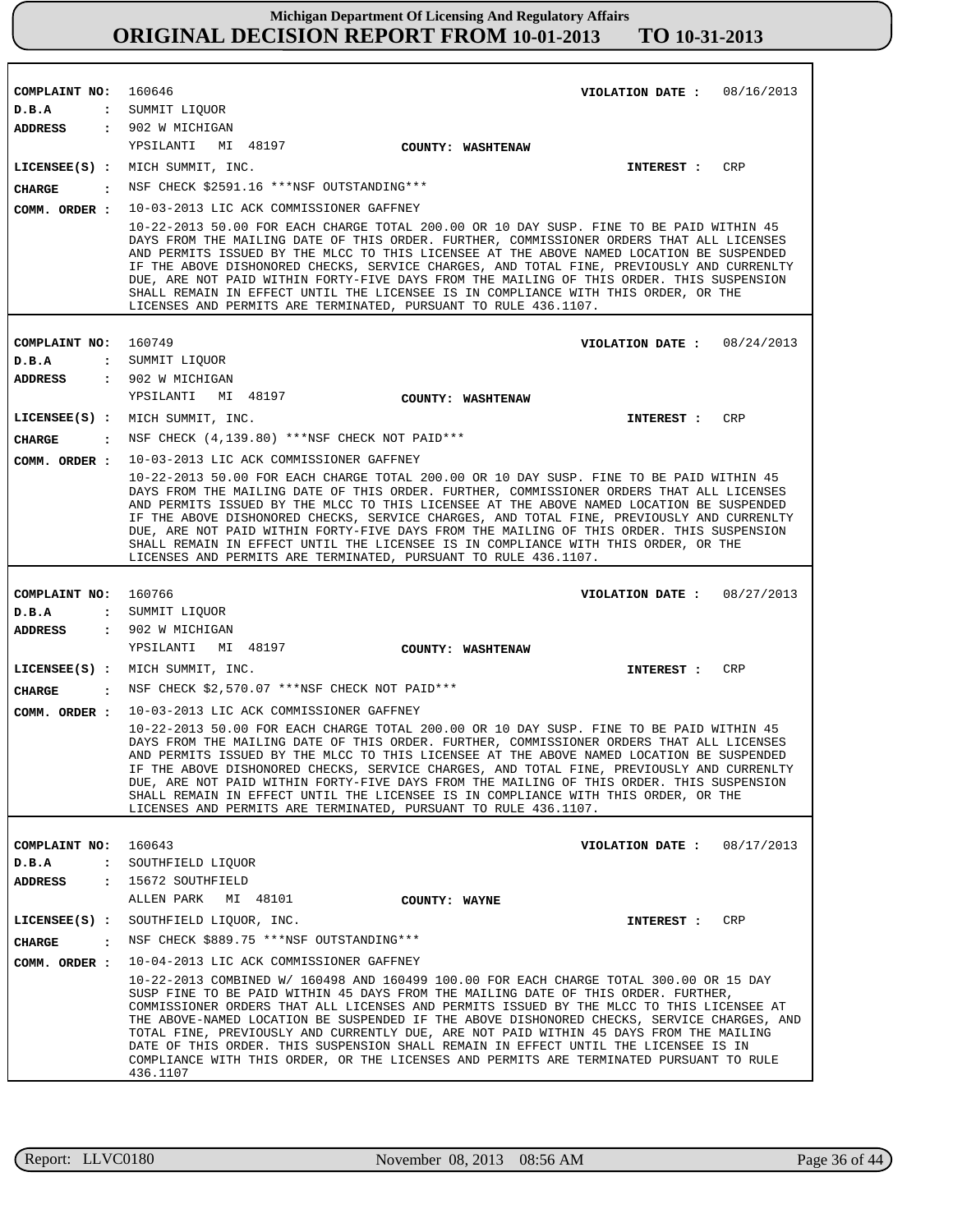| COMPLAINT NO: 160498          | VIOLATION DATE: $08/09/2013$                                                                                                                                                                                                                                                                                                                                                                                                                                                                                                                                                                                                 |
|-------------------------------|------------------------------------------------------------------------------------------------------------------------------------------------------------------------------------------------------------------------------------------------------------------------------------------------------------------------------------------------------------------------------------------------------------------------------------------------------------------------------------------------------------------------------------------------------------------------------------------------------------------------------|
| D.B.A                         | : SOUTHFIELD LIQUOR                                                                                                                                                                                                                                                                                                                                                                                                                                                                                                                                                                                                          |
|                               | ADDRESS : 15672 SOUTHFIELD                                                                                                                                                                                                                                                                                                                                                                                                                                                                                                                                                                                                   |
|                               | ALLEN PARK MI 48101<br>COUNTY: WAYNE                                                                                                                                                                                                                                                                                                                                                                                                                                                                                                                                                                                         |
|                               | LICENSEE(S) : SOUTHFIELD LIQUOR, INC.<br>CRP<br>INTEREST :                                                                                                                                                                                                                                                                                                                                                                                                                                                                                                                                                                   |
| <b>CHARGE</b>                 | NSF CHECK (1,259.61)***NSF CHECK OUTSTANDING***                                                                                                                                                                                                                                                                                                                                                                                                                                                                                                                                                                              |
|                               | COMM. ORDER : 10-04-2013 LIC ACK COMMISSIONER GAFFNEY                                                                                                                                                                                                                                                                                                                                                                                                                                                                                                                                                                        |
|                               | 10-22-2013 100.00 FOR EACH CHARGE TOTAL 300.00 OR 15 DAY SUSP FINE TO BE PAID WITHIN 45<br>DAYS FROM THE MAILING DATE OF THIS ORDER. FURTHER, COMMISSIONER ORDERS THAT ALL LICENSES<br>AND PERMITS ISSUED BY THE MLCC TO THIS LICENSEE AT THE ABOVE-NAMED LOCATION BE SUSPENDED<br>IF THE ABOVE DISHONORED CHECKS, SERVICE CHARGES, AND TOTAL FINE, PREVIOUSLY AND CURRENTLY<br>DUE, ARE NOT PAID WITHIN 45 DAYS FROM THE MAILING DATE OF THIS ORDER. THIS SUSPENSION<br>SHALL REMAIN IN EFFECT UNTIL THE LICENSEE IS IN COMPLIANCE WITH THIS ORDER, OR THE<br>LICENSES AND PERMITS ARE TERMINATED PURSUANT TO RULE 436.1107 |
|                               |                                                                                                                                                                                                                                                                                                                                                                                                                                                                                                                                                                                                                              |
| COMPLAINT NO: 160499          | VIOLATION DATE: $08/09/2013$                                                                                                                                                                                                                                                                                                                                                                                                                                                                                                                                                                                                 |
| D.B.A                         | : SOUTHFIELD LIQUOR                                                                                                                                                                                                                                                                                                                                                                                                                                                                                                                                                                                                          |
| <b>ADDRESS</b>                | : 15672 SOUTHFIELD<br>ALLEN PARK MI 48101                                                                                                                                                                                                                                                                                                                                                                                                                                                                                                                                                                                    |
|                               | COUNTY: WAYNE                                                                                                                                                                                                                                                                                                                                                                                                                                                                                                                                                                                                                |
|                               | LICENSEE(S) : SOUTHFIELD LIQUOR, INC.<br>INTEREST : CRP                                                                                                                                                                                                                                                                                                                                                                                                                                                                                                                                                                      |
| <b>CHARGE</b>                 | : NSF CHECK (1,004.33) ***NSF CHECK OUTSTANDING****                                                                                                                                                                                                                                                                                                                                                                                                                                                                                                                                                                          |
|                               | COMM. ORDER : 10-04-2013 LIC ACK COMMISSIONER GAFFNEY                                                                                                                                                                                                                                                                                                                                                                                                                                                                                                                                                                        |
|                               | 10-22-2013 100.00 FOR EACH CHARGE TOTAL 300.00 OR 15 DAY SUSP FINE TO BE PAID WITHIN 45<br>DAYS FROM THE MAILING DATE OF THIS ORDER. FURTHER, COMMISSIONER ORDERS THAT ALL LICENSES<br>AND PERMITS ISSUED BY THE MLCC TO THIS LICENSEE AT THE ABOVE-NAMED LOCATION BE SUSPENDED<br>IF THE ABOVE DISHONORED CHECKS, SERVICE CHARGES, AND TOTAL FINE, PREVIOUSLY AND CURRENTLY<br>DUE, ARE NOT PAID WITHIN 45 DAYS FROM THE MAILING DATE OF THIS ORDER. THIS SUSPENSION<br>SHALL REMAIN IN EFFECT UNTIL THE LICENSEE IS IN COMPLIANCE WITH THIS ORDER, OR THE<br>LICENSES AND PERMITS ARE TERMINATED PURSUANT TO RULE 436.1107 |
|                               |                                                                                                                                                                                                                                                                                                                                                                                                                                                                                                                                                                                                                              |
| COMPLAINT NO: 159150<br>D.B.A | VIOLATION DATE: $05/28/2013$<br>: CHINA KING EXPRESS                                                                                                                                                                                                                                                                                                                                                                                                                                                                                                                                                                         |
| ADDRESS                       | : 45915 S I 94 SERVICE                                                                                                                                                                                                                                                                                                                                                                                                                                                                                                                                                                                                       |
|                               | BELLEVILLE MI 48111<br>COUNTY: WAYNE                                                                                                                                                                                                                                                                                                                                                                                                                                                                                                                                                                                         |
|                               | LICENSEE(S) : SESAME STIX, INC.<br>CRP<br><b>INTEREST :</b>                                                                                                                                                                                                                                                                                                                                                                                                                                                                                                                                                                  |
| <b>CHARGE</b><br>$\mathbf{r}$ | SOLD OR FURNISHED ALCOHOL WITHOUT FULLY COMPLYING WITH THE PROVISIONS OF MICHIGAN LIQUOR                                                                                                                                                                                                                                                                                                                                                                                                                                                                                                                                     |
|                               | CONTROL CODE BY FAILING TO RENEW THEIR LIQUOR LICENSE : (LCC INV COLEMAN)                                                                                                                                                                                                                                                                                                                                                                                                                                                                                                                                                    |
| COMM. ORDER :                 | 10-21-2013 LIC ACK COMMISSIONER GAFFNEY                                                                                                                                                                                                                                                                                                                                                                                                                                                                                                                                                                                      |
|                               | 10-31-2013 \$100 OR 5 DAYS SUSP.                                                                                                                                                                                                                                                                                                                                                                                                                                                                                                                                                                                             |
|                               |                                                                                                                                                                                                                                                                                                                                                                                                                                                                                                                                                                                                                              |
| COMPLAINT NO:                 | 160301<br>VIOLATION DATE: $08/07/2013$                                                                                                                                                                                                                                                                                                                                                                                                                                                                                                                                                                                       |
| D.B.A<br>$\mathbf{L}$         | CROWN LIQUOR & FINE WINE                                                                                                                                                                                                                                                                                                                                                                                                                                                                                                                                                                                                     |
| ADDRESS                       | : 42432 FORD                                                                                                                                                                                                                                                                                                                                                                                                                                                                                                                                                                                                                 |
|                               | MI 48187<br>CANTON<br>COUNTY: WAYNE                                                                                                                                                                                                                                                                                                                                                                                                                                                                                                                                                                                          |
|                               | LICENSEE(S) : ARZ MANAGEMENT, INC.<br>CRP<br>INTEREST :                                                                                                                                                                                                                                                                                                                                                                                                                                                                                                                                                                      |
| CHARGE                        | : NSF CHECK \$3016.79 ** PAID 8/29/13**                                                                                                                                                                                                                                                                                                                                                                                                                                                                                                                                                                                      |
|                               | COMM. ORDER : 10-11-2013 LIC ACK COMMISSIONER GAFFNEY                                                                                                                                                                                                                                                                                                                                                                                                                                                                                                                                                                        |
|                               | 10-31-2013 \$50 OR 3 DAYS SUSP.                                                                                                                                                                                                                                                                                                                                                                                                                                                                                                                                                                                              |
|                               |                                                                                                                                                                                                                                                                                                                                                                                                                                                                                                                                                                                                                              |
| COMPLAINT NO:                 | 160453<br>VIOLATION DATE: $08/17/2013$                                                                                                                                                                                                                                                                                                                                                                                                                                                                                                                                                                                       |
| D.B.A                         | : $WALGREEN'S #4992$                                                                                                                                                                                                                                                                                                                                                                                                                                                                                                                                                                                                         |
| ADDRESS                       | $: 15450$ MICHIGAN<br>MI 48126<br>DEARBORN                                                                                                                                                                                                                                                                                                                                                                                                                                                                                                                                                                                   |
|                               | COUNTY: WAYNE                                                                                                                                                                                                                                                                                                                                                                                                                                                                                                                                                                                                                |
|                               | LICENSEE(S) : WALGREEN CO. (AN ILLINOIS PUBLIC CORPORATION)<br>CRP<br>INTEREST :                                                                                                                                                                                                                                                                                                                                                                                                                                                                                                                                             |
| CHARGE                        | : SALE TO MINOR DECOY X-301 (18) : (LCC INV WARDZINSKI/CLERK JOZEF MASLOWSKI/ID CHECKED)                                                                                                                                                                                                                                                                                                                                                                                                                                                                                                                                     |
|                               | COMM. ORDER : 10-02-2013 LIC ACK COMMISSIONERCLEMENTE                                                                                                                                                                                                                                                                                                                                                                                                                                                                                                                                                                        |
|                               | 10-16-2013 \$500 OR 25 DAY SUSP 801(2)                                                                                                                                                                                                                                                                                                                                                                                                                                                                                                                                                                                       |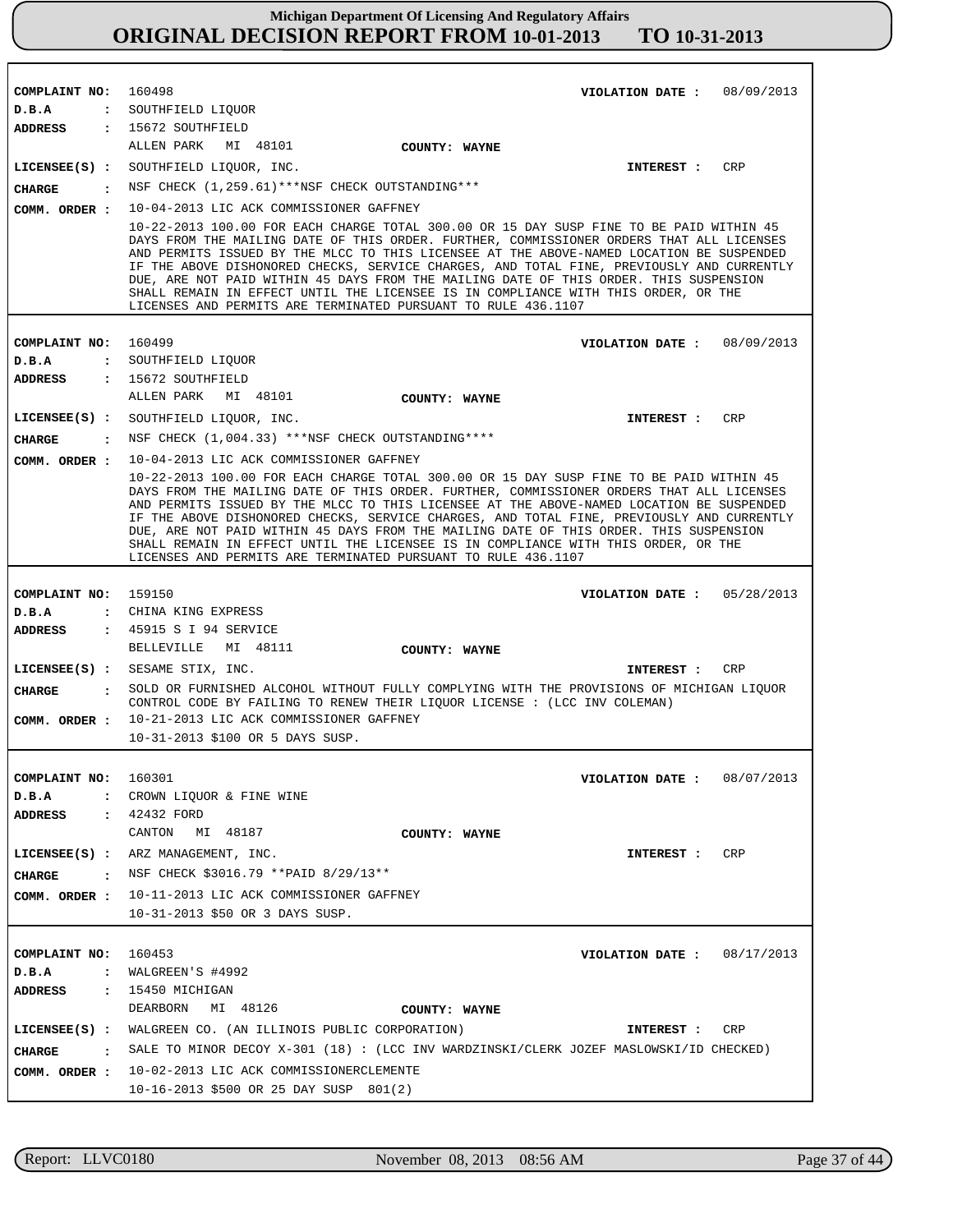| COMPLAINT NO: 160160          | 07/19/2013<br>VIOLATION DATE :                                                                                                                                                                                                                                                                                                       |
|-------------------------------|--------------------------------------------------------------------------------------------------------------------------------------------------------------------------------------------------------------------------------------------------------------------------------------------------------------------------------------|
| D.B.A                         | : ILA'S LIQUOR SHOPPE                                                                                                                                                                                                                                                                                                                |
| ADDRESS                       | : 13003 GRATIOT                                                                                                                                                                                                                                                                                                                      |
|                               | DETROIT MI 48205<br>COUNTY: WAYNE                                                                                                                                                                                                                                                                                                    |
| $LICENSEE(S)$ : SHANGO, INC.  | <b>CRP</b><br>INTEREST :                                                                                                                                                                                                                                                                                                             |
| <b>CHARGE</b><br>$\cdot$      | NSF CHECK \$5224.35 ***NSF PAID IN FULL 8-15-13***                                                                                                                                                                                                                                                                                   |
| COMM. ORDER :                 | 10-07-2013 HEARING HELD SOUTHFIELD CLEMENTE/ASEVEDO/GIBSON RULE 15(E)                                                                                                                                                                                                                                                                |
|                               | 10-11-2013 \$150 COMBINED WITH 3-160161 FOR \$150 COMBINED WITH 3-159882 FOR \$150 COMBINED<br>WITH 3-159821 FOR \$150 COMBINED WITH 3-159486 FOR \$150 COMBINED WITH 3-159485 FOR \$150 FOR<br>A TOTAL OF \$900 OR 45 DAYS SUSP. NEGOTIATED SETTLEMENT                                                                              |
|                               |                                                                                                                                                                                                                                                                                                                                      |
| COMPLAINT NO:                 | 159486<br>VIOLATION DATE: $06/07/2013$                                                                                                                                                                                                                                                                                               |
| D.B.A<br>$\ddot{\phantom{a}}$ | ILA'S LIQUOR SHOPPE                                                                                                                                                                                                                                                                                                                  |
| ADDRESS                       | : 13003 GRATIOT                                                                                                                                                                                                                                                                                                                      |
|                               | DETROIT MI 48205<br>COUNTY: WAYNE                                                                                                                                                                                                                                                                                                    |
| LICENSEE(S) : SHANGO, INC.    | CRP<br>INTEREST :                                                                                                                                                                                                                                                                                                                    |
| CIIARGE                       | . NSF CHECK \$960.96 ***NSF PAID 7/15/13***                                                                                                                                                                                                                                                                                          |
| COMM. ORDER :                 | 10-07-2013 HEARING HELD SOUTHFIELD SOUTHFIELD CLEMENTE/ASEVEDO/GIBSON NEG SETTLEMENT                                                                                                                                                                                                                                                 |
|                               | 10-11-2013 \$150 COMBINED WITH 3-160160 FOR \$150 COMBINED WITH 3-159882 FOR \$150 COMBINED<br>WITH 3-159821 FOR \$150 COMBINED WITH 3-160161 FOR \$150 COMBINED WITH 3-159485 FOR \$150 FOR<br>A TOTAL OF \$900 OR 45 DAYS SUSP. NEGOTIATED SETTLEMENT                                                                              |
|                               |                                                                                                                                                                                                                                                                                                                                      |
| COMPLAINT NO: 159485          | VIOLATION DATE: $06/07/2013$                                                                                                                                                                                                                                                                                                         |
| D.B.A                         | : ILA'S LIQUOR SHOPPE                                                                                                                                                                                                                                                                                                                |
| ADDRESS                       | : 13003 GRATIOT<br>DETROIT MI 48205                                                                                                                                                                                                                                                                                                  |
|                               | COUNTY: WAYNE                                                                                                                                                                                                                                                                                                                        |
|                               |                                                                                                                                                                                                                                                                                                                                      |
| $LICENSEE(S)$ : SHANGO, INC.  | <b>CRP</b><br><b>INTEREST :</b>                                                                                                                                                                                                                                                                                                      |
| <b>CHARGE</b>                 | . NSF CHECK \$5047.55 ***NSF PAID $7/15/13$ ***                                                                                                                                                                                                                                                                                      |
| COMM. ORDER :                 | 10-07-2013 HEARING HELD SOUTHFIELD CLEMENTE/ASEVEDO/GIBSON NEG SETTLEMENT<br>10-11-2013 \$150 COMBINED WITH 3-160160 FOR \$150 COMBINED WITH 3-159882 FOR \$150 COMBINED<br>WITH 3-159821 FOR \$150 COMBINED WITH 3-159486 FOR \$150 COMBINED WITH 3-160161 FOR \$150 FOR<br>A TOTAL OF \$900 OR 45 DAYS SUSP. NEGOTIATED SETTLEMENT |
|                               |                                                                                                                                                                                                                                                                                                                                      |
| COMPLAINT NO:                 | 159821<br>VIOLATION DATE: $07/10/2013$                                                                                                                                                                                                                                                                                               |
| D.B.A                         | : ILA'S LIQUOR SHOPPE                                                                                                                                                                                                                                                                                                                |
| ADDRESS                       | : 13003 GRATIOT                                                                                                                                                                                                                                                                                                                      |
|                               | DETROIT MI 48205<br>COUNTY: WAYNE                                                                                                                                                                                                                                                                                                    |
| LICENSEE(S) : SHANGO, INC.    | <b>CRP</b><br>INTEREST :                                                                                                                                                                                                                                                                                                             |
| <b>CHARGE</b>                 | NSF CHECK \$4662.65 *** NSF PAID 8/13/13 ***                                                                                                                                                                                                                                                                                         |
| COMM. ORDER :                 | 10-07-2013 HEARING HELD SOUTHFIELD CLEMENTE/ASEVEDO/GIBSON NEG SETTLEMENT                                                                                                                                                                                                                                                            |
|                               | 10-11-2013 \$150 COMBINED WITH 3-160160 FOR \$150 COMBINED WITH 3-159882 FOR \$150 COMBINED<br>WITH 3-160161 FOR \$150 COMBINED WITH 3-159486 FOR \$150 COMBINED WITH 3-159485 FOR \$150 FOR<br>A TOTAL OF \$900 OR 45 DAYS SUSP. NEGOTIATED SETTLEMENT                                                                              |
|                               |                                                                                                                                                                                                                                                                                                                                      |
| COMPLAINT NO:                 | 160842<br>VIOLATION DATE: $08/28/2013$                                                                                                                                                                                                                                                                                               |
| D.B.A                         | : EAST ENGLISH VILLAGE BAR & GRILL                                                                                                                                                                                                                                                                                                   |
| ADDRESS                       | : 16915 E WARREN                                                                                                                                                                                                                                                                                                                     |
|                               | DETROIT MI 48224<br>COUNTY: WAYNE                                                                                                                                                                                                                                                                                                    |
| LICENSEE $(S)$ : BRAD'S, INC. | CRP<br>INTEREST :                                                                                                                                                                                                                                                                                                                    |
| <b>CHARGE</b>                 | NSF CHECK \$236.09 **NSF PAID 9/23/13**                                                                                                                                                                                                                                                                                              |
| COMM. ORDER :                 | 10-07-2013 LIC ACK COMMISSIONERCLEMENTE                                                                                                                                                                                                                                                                                              |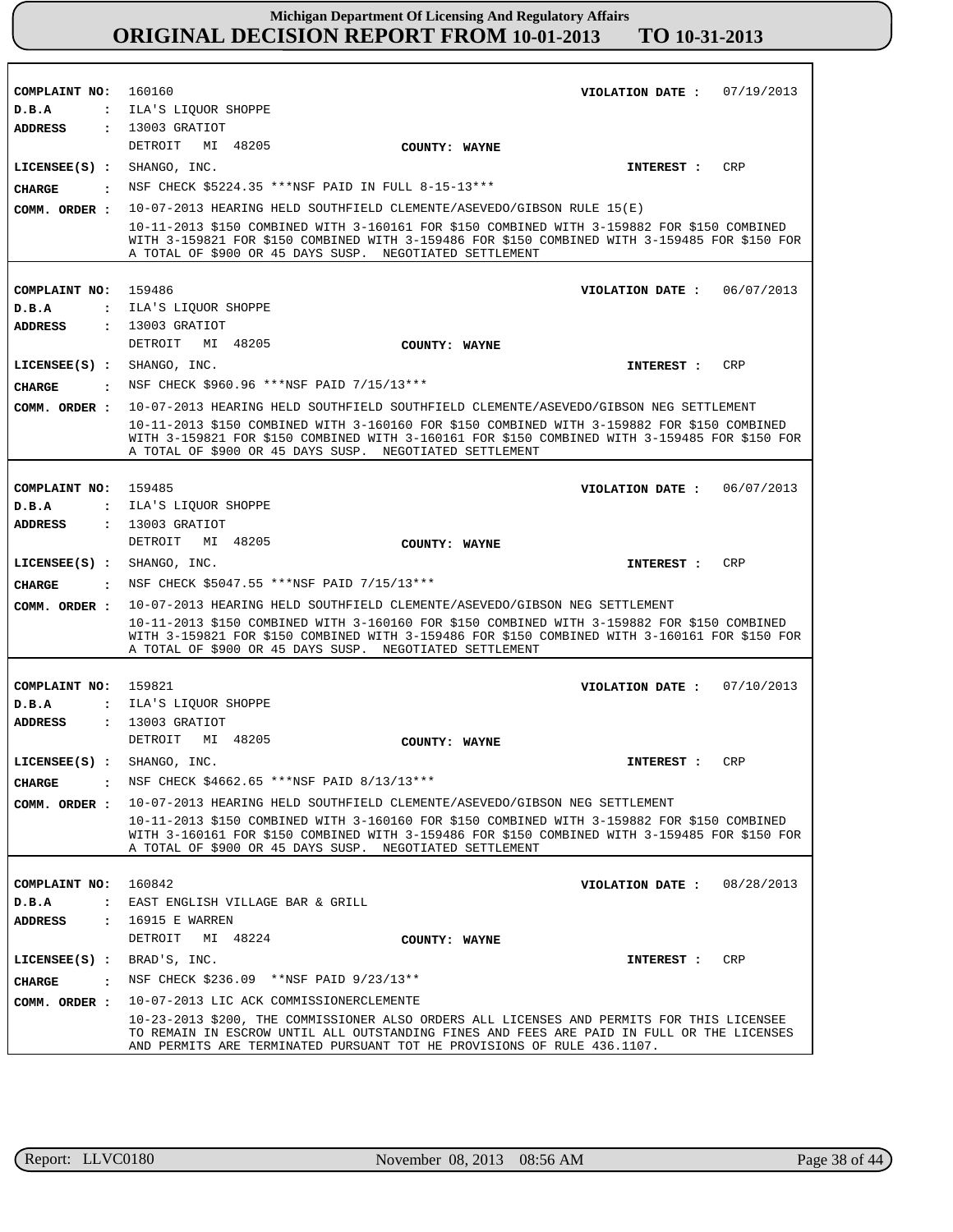**COMPLAINT NO: COMPLAINT NO: COMPLAINT NO:** 159882 **COMPLAINT NO:** 159768 **COMPLAINT NO:** 158937 160161 160611 **VIOLATION DATE : VIOLATION DATE : VIOLATION DATE : VIOLATION DATE : VIOLATION DATE :** 05/22/2013 07/30/2013 07/18/2013 05/22/2013 08/20/2013 **D.B.A : D.B.A : D.B.A : D.B.A : D.B.A :** THE TROPICAL HUT LOUNGE : ILA'S LIQUOR SHOPPE ILA'S LIQUOR SHOPPE CLUB VENUS VARSITY LOUNGE **ADDRESS : ADDRESS : ADDRESS : ADDRESS : ADDRESS :** 14925 LIVERNOIS 13003 GRATIOT 13003 GRATIOT 9506- 9510 MICHIGAN 8867 LIVERNOIS DETROIT MI 48238 DETROIT MI 48205 DETROIT MI 48205 DETROIT MI 48210 DETROIT MI 48204 10-18-2013 LIC ACK COMMISSIONER GAFFNEY 10-31-2013 1-2)\$100 EACH FOR A TOTAL OF \$200 OR 10 DAYS SUSP. 10-07-2013 HEARING HELD SOUTHFIELD CLEMENTE/ASEVEDO/GIBSON NEG SETTLEMENT 10-11-2013 \$150 COMBINED WITH 3-160160 FOR \$150 COMBINED WITH 3-159882 FOR \$150 COMBINED WITH 3-15982 FOR \$150 COMBINED WITH 3-159486 FOR \$150 COMBINED WITH 3-159485 FOR \$150 FOR A TOTAL OF \$900 OR 45 DAYS SUSP. NEGOTIATED SETTLEMENT 10-07-2013 HEARING HELD SOUTHFIELD CLEMENTE/ASEVEDO/GIBSON NEG SETTLEMENT 10-11-2013 \$150 COMBINED WITH 3-160160 FOR \$150 COMBINED WITH 3-160161 FOR \$150 COMBINED WITH 3-159821 FOR \$150 COMBINED WITH 3-159486 FOR \$150 COMBINED WITH 3-159485 FOR \$150 FOR A TOTAL OF \$900 OR 45 DAYS SUSP. NEGOTIATED SETTLEMENT 10-07-2013 HEARING HELD SOUTHFIELD CLEMENTE/ASEVEDO/GIBSON NEG SETTLEMENT 10-14-2013 1)\$300, 2-3)DISMISSED WITH PREJUDICE OR 15 DAYS SUSP. NEGOTIATED SETTLEMENT 10-16-2013 LIC ACK COMMISSIONER GAFFNEY 10-31-2013 \$50 OR 3 DAYS SUSP. **LICENSEE(S) :** TROPICAL HUT, INC. **LICENSEE(S) :** SHANGO, INC. **LICENSEE(S) :** SHANGO, INC. **LICENSEE(S) :** BULLDOG AMUSEMENTS III, INC. **LICENSEE(S) :** VARSITY LOUNGE, INC. CRP CRP CRP CRP CRP **CHARGE : CHARGE : CHARGE : CHARGE : CHARGE :** 1) SOLD OR FURNISHED ALCOHOL BEVERAGES WITHOUT FULLY COMPLYING WITH THE PROVISIONS OF THE MICHIGAN LIQUOR CONTROL CODE BY FAILING TO RENEW THEIR LIQUOR LICENSE; 2) DID MAINTAIN, OPERATE, OR LEASE, OR OTHERWISE FURNISH TOANY PERSON, ANY PREMISES OR PLACE THAT IS NOT LICENSED UNDER THIS ACT WITHIN WHICH THE OTHER PERSON MAY ENGAGE IN THE DRINKING OF ALCOHOL : (LCC INVS HARDAWAY, COLEMAN & TOMA) NSF CHECK \$4576.47 \*\*\*NSF PAID IN FULL 8-15-13\*\*\* : NSF CHECK \$2789.98 \*\*\*NSF PAID 8/13/13\*\*\* 1-3) NICOLE MARIE HAGER, KATHERINE ALVARADO RIVERA AND ALYCIA MARYNOWSKI, THE CLERK, SERVANT AGENT OR EMPLOYEE, ENGAGED IN ILLEGAL OCCUPATION/ACT ON LICENSED PREMISES, SPECIFICALLY : NO SEXUALLY ORIENTED BUSINESS EMPLOYEE LICENSE - DANCER : (DPD 4TH PREC, 13-34, SGT BUGLO, LT QUARELLO, OFC COVER) BOYD JONES, LICENSEE, ENGAGED IN ILLEGAL OCCUPATION/ACT ON PREMISES, SPECIFICALLY: NO CITY OF DETROIT BUSINESS LICENSE: (DPD, LIQUOR LICENSE UNIT,13-49, SGT LIGHTFOOT, OFC SMITH) **INTEREST : INTEREST : INTEREST : INTEREST : INTEREST : COMM. ORDER : COMM. ORDER : COMM. ORDER : COMM. ORDER : COMM. ORDER : COUNTY: WAYNE COUNTY: WAYNE COUNTY: WAYNE COUNTY: WAYNE COUNTY: WAYNE**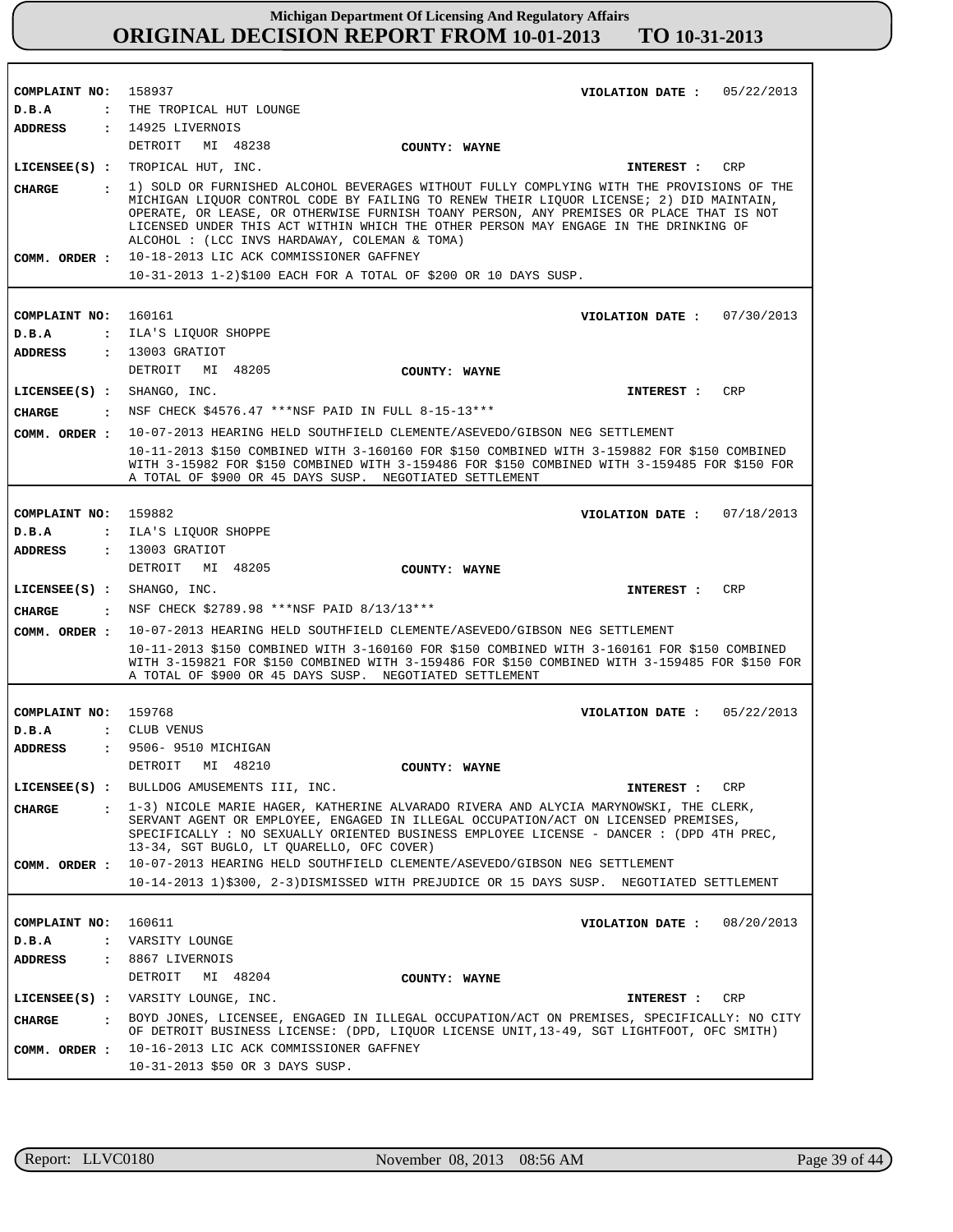**COMPLAINT NO: COMPLAINT NO: COMPLAINT NO:** 159603 **COMPLAINT NO:** 159872 **COMPLAINT NO:** 160170 159562 160503 **VIOLATION DATE : VIOLATION DATE : VIOLATION DATE :** 06/08/2013 **VIOLATION DATE : VIOLATION DATE :** 06/20/2013 08/15/2013 07/15/2013 07/12/2013 **D.B.A : D.B.A : D.B.A : D.B.A : D.B.A :** REGAL SPIRITS TERESA'S PLACE FREER BAR REGAL SPIRITS REGAL SPIRITS **ADDRESS : ADDRESS : ADDRESS : ADDRESS : ADDRESS :** 21737- 21741 FENKELL 14000- 14020 W MC NICHOLS 7355 MICHIGAN 21737- 21741 FENKELL 21737- 21741 FENKELL DETROIT MI 48223 DETROIT MI 48235 DETROIT MI 48210 DETROIT MI 48223 DETROIT MI 48223 10-07-2013 HEARING HELD SOUTHFIELD CLEMENTE/ASEVEDO/GIBSON RULE 15(E) 10-16-2013 \$150 COMBINED WITH 3-160171 FOR \$150 COMBINED WITH 3-159872 FOR \$150 COMBINED WITH 3-159660 FOR \$150 COMBINED WITH 3-160170 FOR \$150 FOR A TOTAL OF \$750 OR 37 DAYS SUSP. RULE 15(D) 10-04-2013 LIC ACK COMMISSIONER GAFFNEY 10-22-2013 \$100 OR 5 DAY SUSP 10-07-2013 HEARING HELD SOUTHFIELD CLEMENTE/ASEVEDO/GIBSON ACK 10-14-2013 1-3)\$50 EACH, 4)\$300 FOR A TOTAL OF \$450 OR 23 DAYS SUSP. 10-07-2013 HEARING HELD SOUTHFIELD CLEMENTE/ASEVEDO/GIBSON RULE 15(E) 10-16-2013 \$150 COMBINED WITH 3-160171 FOR \$150 COMBINED WITH 3-160170 FOR \$150 COMBINED WITH 3-159660 FOR \$150 COMBINED WITH 3-159562 FOR \$150 FOR A TOTAL OF \$750 OR 37 DAYS SUSP. RULE 15(D) 10-07-2013 HEARING HELD SOUTHFIELD CLEMENTE/ASEVEDO/GIBSON RULE 15(E) 10-16-2013 \$150 COMBINED WITH 3-160171 FOR \$150 COMBINED WITH 3-159872 FOR \$150 COMBINED WITH 3-159660 FOR \$150 COMBINED WITH 3-159562 FOR \$150 FOR A TOTAL OF \$750 OR 37 DAYS SUSP. RULE 15(D) **LICENSEE(S) :** DTS, INC. **LICENSEE(S) :** TERESA'S PLACE, INC. **LICENSEE(S) :** FREER BAR, INC. **LICENSEE(S) :** DTS, INC. **LICENSEE(S) :** DTS, INC. CRP CRP CRP CRP CRP **CHARGE : CHARGE : CHARGE : CHARGE : CHARGE :** NSF \$4078.18 \*\*\*EFT PAID 7/12/13\*\*\* NSF CHECK 534.45 \*\*PAID 9/4/13\*\* 1) FREER BAR, INC, THE LICENSEE, ENGAGED IN ILLEGAL OCCUPATION/ACT, SPECIFICALLY: NO CERTIFICATE OF COMPLIANCE; 2-3) NICKOLAS TODD MARANO, THE CLERK, SERVANT, AGENT OR EMPLOYEE, ENGAGED IN ILLEGAL OCCUPATION/ACT, SPECIFICALLY: NO CITY OF DETROIT ID TAGS ON COIN OPERATED MACHINES, OPEN DURING PROHIBITED HOURS; 4) PERMITTED THE LICENSED PREMISES TO BE OCCUPIED BY PERSONS OTHER THAN THE LICENSEE OR THE LICENSEE'S WORKING BONA FIDE EMPLOYEES : (DPD 4TH PREC, 13-29, LT QUARELLO, SGT BUGLO, OFCS COVER, AYALA) NSF CHECK \$4313.31 \*\*\*NSF PAID 8/16/13\*\*\* NSF \$744.12 \*\*\*EFT OUTSTANDING\*\*\* **INTEREST : INTEREST : INTEREST : INTEREST : INTEREST : COMM. ORDER : COMM. ORDER : COMM. ORDER : COMM. ORDER : COMM. ORDER : COUNTY: WAYNE COUNTY: WAYNE COUNTY: WAYNE COUNTY: WAYNE COUNTY: WAYNE**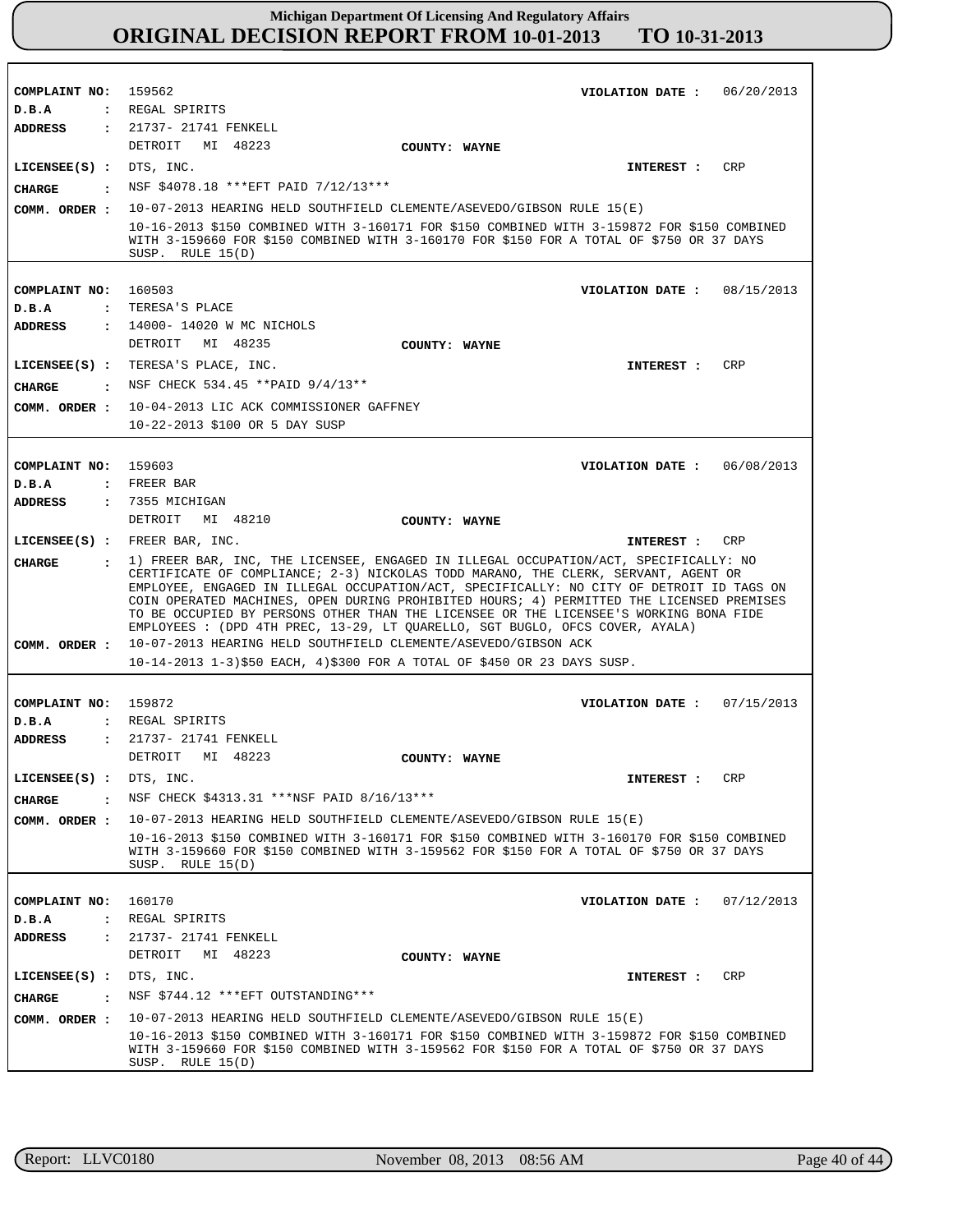| COMPLAINT NO: 160171      | VIOLATION DATE: $07/12/2013$                                                                                                                                                                                                                                                                                                                                                                                                                                                                                                                                                                                                                                                                                                |
|---------------------------|-----------------------------------------------------------------------------------------------------------------------------------------------------------------------------------------------------------------------------------------------------------------------------------------------------------------------------------------------------------------------------------------------------------------------------------------------------------------------------------------------------------------------------------------------------------------------------------------------------------------------------------------------------------------------------------------------------------------------------|
| D.B.A                     | : REGAL SPIRITS                                                                                                                                                                                                                                                                                                                                                                                                                                                                                                                                                                                                                                                                                                             |
| ADDRESS                   | : 21737- 21741 FENKELL                                                                                                                                                                                                                                                                                                                                                                                                                                                                                                                                                                                                                                                                                                      |
|                           | DETROIT MI 48223<br>COUNTY: WAYNE                                                                                                                                                                                                                                                                                                                                                                                                                                                                                                                                                                                                                                                                                           |
| LICENSEE(S) : DTS, INC.   | CRP<br>INTEREST:                                                                                                                                                                                                                                                                                                                                                                                                                                                                                                                                                                                                                                                                                                            |
| CHARGE                    | : NSF \$4355.05 *** EFT OUTSTANDING***                                                                                                                                                                                                                                                                                                                                                                                                                                                                                                                                                                                                                                                                                      |
|                           | COMM. ORDER : 10-07-2013 HEARING HELD SOUTHFIELD CLEMENTE/ASEVEDO/GIBSON RULE 15(E)                                                                                                                                                                                                                                                                                                                                                                                                                                                                                                                                                                                                                                         |
|                           | 10-16-2013 \$150 COMBINED WITH 3-160170 FOR \$150 COMBINED WITH 3-159872 FOR \$150 COMBINED                                                                                                                                                                                                                                                                                                                                                                                                                                                                                                                                                                                                                                 |
|                           | WITH 3-159660 FOR \$150 COMBINED WITH 3-159562 FOR \$150 FOR A TOTAL OF \$750 OR 37 DAYS<br>SUSP. RULE $15(D)$                                                                                                                                                                                                                                                                                                                                                                                                                                                                                                                                                                                                              |
|                           |                                                                                                                                                                                                                                                                                                                                                                                                                                                                                                                                                                                                                                                                                                                             |
| COMPLAINT NO: 159660      | VIOLATION DATE: 07/08/2013                                                                                                                                                                                                                                                                                                                                                                                                                                                                                                                                                                                                                                                                                                  |
| D.B.A                     | : REGAL SPIRITS                                                                                                                                                                                                                                                                                                                                                                                                                                                                                                                                                                                                                                                                                                             |
| <b>ADDRESS</b>            | : 21737- 21741 FENKELL                                                                                                                                                                                                                                                                                                                                                                                                                                                                                                                                                                                                                                                                                                      |
|                           | DETROIT MI 48223<br>COUNTY: WAYNE                                                                                                                                                                                                                                                                                                                                                                                                                                                                                                                                                                                                                                                                                           |
| LICENSEE(S) : DTS, INC.   | CRP<br>INTEREST :                                                                                                                                                                                                                                                                                                                                                                                                                                                                                                                                                                                                                                                                                                           |
| CHARGE                    | : NSF \$4493.01 *** EFT PAID 7/22/13***                                                                                                                                                                                                                                                                                                                                                                                                                                                                                                                                                                                                                                                                                     |
|                           | 10-07-2013 HEARING HELD SOUTHFIELD CLEMENTE/ASEVEDO/GIBSON RULE 15(E)                                                                                                                                                                                                                                                                                                                                                                                                                                                                                                                                                                                                                                                       |
| COMM. ORDER :             |                                                                                                                                                                                                                                                                                                                                                                                                                                                                                                                                                                                                                                                                                                                             |
|                           | 10-16-2013 \$150 COMBINED WITH 3-160171 FOR \$150 COMBINED WITH 3-159872 FOR \$150 COMBINED<br>WITH 3-160170 FOR \$150 COMBINED WITH 3-159562 FOR \$150 FOR A TOTAL OF \$750 OR 37 DAYS<br>SUSP. RULE $15(D)$                                                                                                                                                                                                                                                                                                                                                                                                                                                                                                               |
|                           |                                                                                                                                                                                                                                                                                                                                                                                                                                                                                                                                                                                                                                                                                                                             |
| COMPLAINT NO:             | 159157<br>VIOLATION DATE: 05/28/2013                                                                                                                                                                                                                                                                                                                                                                                                                                                                                                                                                                                                                                                                                        |
| D.B.A                     | : SHANE LIOUOR SHOP                                                                                                                                                                                                                                                                                                                                                                                                                                                                                                                                                                                                                                                                                                         |
| ADDRESS                   | : 5501 CHENE                                                                                                                                                                                                                                                                                                                                                                                                                                                                                                                                                                                                                                                                                                                |
|                           | DETROIT MI 48211<br>COUNTY: WAYNE                                                                                                                                                                                                                                                                                                                                                                                                                                                                                                                                                                                                                                                                                           |
| LICENSEE(S) : CHENE, INC. | INTEREST : CRP                                                                                                                                                                                                                                                                                                                                                                                                                                                                                                                                                                                                                                                                                                              |
| CHARGE                    | : NSF CHECK \$1659.62 ***NSF OUTSTANDING***                                                                                                                                                                                                                                                                                                                                                                                                                                                                                                                                                                                                                                                                                 |
| COMM. ORDER :             | 09-25-2013 HEARING HELD SOUTHFIELD GAFFNEY/MCDOWELL/GIBSON ACK                                                                                                                                                                                                                                                                                                                                                                                                                                                                                                                                                                                                                                                              |
|                           | 10-03-2013 \$50, FURTHER THE COMMISSIONER ALSO ORDERS ALL LICENSES AND PERMITS TO REMAIN IN                                                                                                                                                                                                                                                                                                                                                                                                                                                                                                                                                                                                                                 |
|                           | ESCROW UNTIL ALL OUTSTANDING CHECKS, FINES AND FEES ARE PAID IN FULL OR THE LICENSES AND<br>PERMITS ARE TERMINATED PURSUANT TO THE PROVISIONS OF RULE 436.1107                                                                                                                                                                                                                                                                                                                                                                                                                                                                                                                                                              |
|                           |                                                                                                                                                                                                                                                                                                                                                                                                                                                                                                                                                                                                                                                                                                                             |
| COMPLAINT NO: 160442      | VIOLATION DATE: $07/26/2013$                                                                                                                                                                                                                                                                                                                                                                                                                                                                                                                                                                                                                                                                                                |
| D.B.A                     | : BLUE MARTINI LOUNGE                                                                                                                                                                                                                                                                                                                                                                                                                                                                                                                                                                                                                                                                                                       |
| ADDRESS                   | $: 5444 E$ DAVISON                                                                                                                                                                                                                                                                                                                                                                                                                                                                                                                                                                                                                                                                                                          |
|                           | DETROIT MI 48212<br>COUNTY: WAYNE                                                                                                                                                                                                                                                                                                                                                                                                                                                                                                                                                                                                                                                                                           |
| LICENSEE(S) :             | BLUE MARTINI LOUNGE, LLC<br>LLC<br>INTEREST :                                                                                                                                                                                                                                                                                                                                                                                                                                                                                                                                                                                                                                                                               |
| CHARGE<br>$\mathbf{r}$    | FAILED, REFUSED OR NEGLECTED TO OBEY A WRITTEN ORDER OF THE COMMISSION DATED 01-02-2013                                                                                                                                                                                                                                                                                                                                                                                                                                                                                                                                                                                                                                     |
|                           | BY FAILING TO PROVIDE PROOF OF SUCCESSFUL COMPLETION OF AN ALCOHOL SERVER TRAINING PROGRAM<br>APPROVED BY THE COMMISSION WITHIN 180 DAYS OF THE ISSUANCE OF THE LICENSE: 01-25-2013 :<br>(MLCC SERVER TRAINING COORDINATOR)                                                                                                                                                                                                                                                                                                                                                                                                                                                                                                 |
| COMM. ORDER :             | 10-08-2013 LIC ACK COMMISSIONER CLEMENTE                                                                                                                                                                                                                                                                                                                                                                                                                                                                                                                                                                                                                                                                                    |
|                           | 10-22-2013 200.00 OR 10 DAY SUSP FINE TO BE PAID WITHIN 45 DAYS FROM THE MAILING DATE OF<br>THIS ORDER. ADDTL PENALTY COMMISSIONER ORDERS ALL LICENSES AND PERMITS ISSUED BY THE MLCC<br>TO THIS LICENSEE AT THE ABOVE-NAMED ADDRESS BE SUSPENDED AS OF DECEMBER 16, 2013, WITH<br>SAID SUSPENSION BEING WAIVED IF DOCUMENTARY PROOF OF SERVER TRAINING IS PROVIDED IN<br>ACCORDANCE WITH THE PROVISIONS OF THE ADMINISTRATIVE COMMISSIONERS' JANUARY 2, 2013,<br>ORDER. THIS SUSPENSION SHALL REMAIN IN EFFECT UNTIL SUCH TIME AS SATISFACTORY DOCUMENTARY<br>PROOF OF SERVER TRAINING IS RECEIVED BY THE MLCC, OR THE LICENSES AND PERMITS ARE<br>TERMINATED PURUSANT TO THE PROVISIONS OF ADMINISTRATIVE RULE R 436.1107 |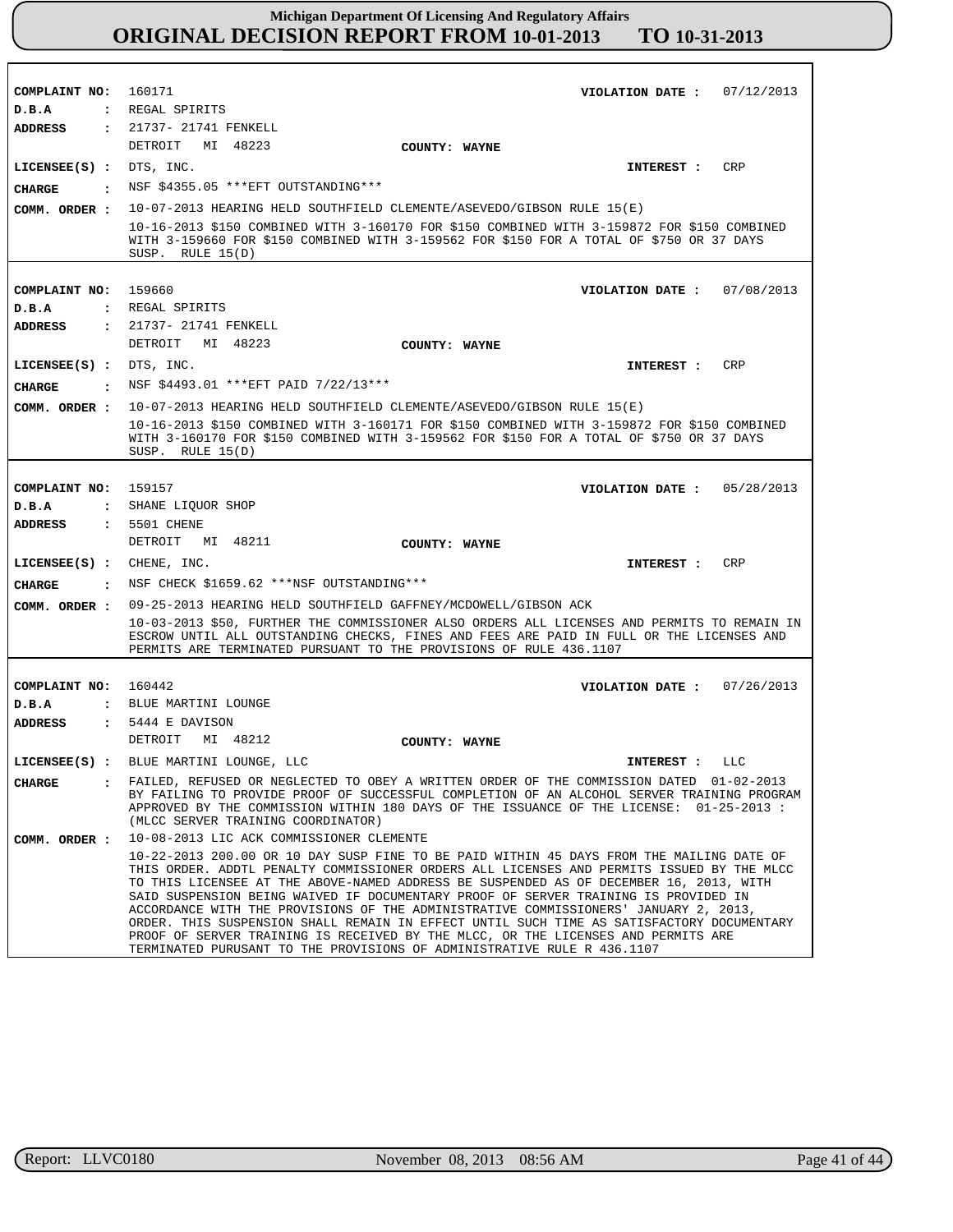| COMPLAINT NO: 159809          | VIOLATION DATE: $07/12/2013$                                                                                                                                                                                                                                                                                                                                                                                                                                                                                                                                                                                                                                                                                                  |
|-------------------------------|-------------------------------------------------------------------------------------------------------------------------------------------------------------------------------------------------------------------------------------------------------------------------------------------------------------------------------------------------------------------------------------------------------------------------------------------------------------------------------------------------------------------------------------------------------------------------------------------------------------------------------------------------------------------------------------------------------------------------------|
| D.B.A                         | : MY SPOT<br>ADDRESS : 1801-1805 SPRINGWELLS                                                                                                                                                                                                                                                                                                                                                                                                                                                                                                                                                                                                                                                                                  |
|                               | DETROIT MI 48209<br>COUNTY: WAYNE                                                                                                                                                                                                                                                                                                                                                                                                                                                                                                                                                                                                                                                                                             |
|                               | LICENSEE(S) : MOSS, TANYA M<br>INTEREST : GPI<br>ROBERTS, GAY A<br>INTEREST : GPI                                                                                                                                                                                                                                                                                                                                                                                                                                                                                                                                                                                                                                             |
| <b>CHARGE</b>                 | : FAILED, REFUSED OR NEGLECTED TO OBEY A WRITTEN ORDER OF THE COMMISSION DATED 11-28-2012<br>BY FAILING TO PROVIDE PROOF OF SUCCESSFUL COMPLETION OF AN ALCOHOL SERVER TRAINING PROGRAM<br>APPROVED BY THE COMMISSION WITHIN 180 DAYS OF THE ISSUANCE OF THE LICENSE: 01-11-2013 :<br>(MLCC SERVER TRAINING COORDINATOR)                                                                                                                                                                                                                                                                                                                                                                                                      |
|                               | COMM. ORDER : 10-07-2013 HEARING HELD SOUTHFIELD CLEMENTE/ASEVEDO/GIBSON NEG SETTLEMENT                                                                                                                                                                                                                                                                                                                                                                                                                                                                                                                                                                                                                                       |
|                               | 10-14-2013 250.00 OR 13 DAY SUSP FINE TO BE PAID WITHIN 45 DAYS FROM THE MAILING DATE OF<br>THIS ORDER. ADDTL PENALTY COMMISSIONER ORDERS ALL LICENSES AND PERMITS ISSUED BY THE MLCC<br>TO THIS LICENSEE AT THE ABOVE-NAMED ADDRESS BE SUSPENDED AS OF DECEMBER 9, 2013, WITH SAID<br>SUSPENSION BEING WAIVED IF DOCUMENTARY PROOF OF SERVER TRAINING IS PROVIDED IN ACCORDANCE<br>IWTH THE PROVISIONS OF THE ADMINISTRATIVE COMMISSIONERS' NOVEMBER 28, 2012 ORDER. THIS<br>SUSPENSION SHALL REMAIN IN EFFECT UNTIL SUCH TIME AS SATISFACTORY DOCUMENTARY PROOF OF<br>SERVER TRAINING IS RECEIVED BY THE MLCC, OR THE LICENSES AND PERMITS ARE TERMINATED<br>PURSUANT TO THE PROVISIONS OF ADMINISTATIVE RULE R 436.1107.   |
|                               |                                                                                                                                                                                                                                                                                                                                                                                                                                                                                                                                                                                                                                                                                                                               |
| COMPLAINT NO: 158940          | VIOLATION DATE: $03/22/2013$                                                                                                                                                                                                                                                                                                                                                                                                                                                                                                                                                                                                                                                                                                  |
| D.B.A                         | : CECIL MARKET                                                                                                                                                                                                                                                                                                                                                                                                                                                                                                                                                                                                                                                                                                                |
| <b>ADDRESS</b>                | : 5971 CECIL<br>DETROIT MI 48210                                                                                                                                                                                                                                                                                                                                                                                                                                                                                                                                                                                                                                                                                              |
|                               | <b>COUNTY: WAYNE</b>                                                                                                                                                                                                                                                                                                                                                                                                                                                                                                                                                                                                                                                                                                          |
|                               | LICENSEE(S) : ALM CECIL, INC.<br>INTEREST : CRP                                                                                                                                                                                                                                                                                                                                                                                                                                                                                                                                                                                                                                                                               |
| CHARGE                        | : ENGAGED IN ILLEGAL OCCUPATION/ACT, SPECIFICALLY: , NO CERTIFICATE OF COMPLIANCE : (DPD 4TH<br>PREC SPEC OPS, 13-25, LT QUARELLO, SGT BUGLO)                                                                                                                                                                                                                                                                                                                                                                                                                                                                                                                                                                                 |
|                               |                                                                                                                                                                                                                                                                                                                                                                                                                                                                                                                                                                                                                                                                                                                               |
|                               | COMM. ORDER : 09-16-2013 LIC ACK COMMISSIONERCLEMENTE                                                                                                                                                                                                                                                                                                                                                                                                                                                                                                                                                                                                                                                                         |
|                               | 10-02-2013 DISMISSED WITH PREJUDICE                                                                                                                                                                                                                                                                                                                                                                                                                                                                                                                                                                                                                                                                                           |
|                               |                                                                                                                                                                                                                                                                                                                                                                                                                                                                                                                                                                                                                                                                                                                               |
| COMPLAINT NO:                 | 160484<br>08/08/2013<br>VIOLATION DATE :                                                                                                                                                                                                                                                                                                                                                                                                                                                                                                                                                                                                                                                                                      |
| D.B.A                         | : GENERAL GEORGE S. PATTON, POST NO.11, POLISH LEGION OF AMERICAN VETERANS                                                                                                                                                                                                                                                                                                                                                                                                                                                                                                                                                                                                                                                    |
| ADDRESS : 4930 CENTRAL        |                                                                                                                                                                                                                                                                                                                                                                                                                                                                                                                                                                                                                                                                                                                               |
|                               | DETROIT MI 48210<br>COUNTY: WAYNE                                                                                                                                                                                                                                                                                                                                                                                                                                                                                                                                                                                                                                                                                             |
|                               | LICENSEE(S) : MELVIN INDUSTRIES L.L.C.<br>INTEREST : LLC                                                                                                                                                                                                                                                                                                                                                                                                                                                                                                                                                                                                                                                                      |
| <b>CHARGE</b>                 | : FAILED, REFUSED OR NEGLECTED TO OBEY A WRITTEN ORDER OF THE COMMISSION DATED 01-09-2013<br>BY FAILING TO PROVIDE PROOF OF SUCCESSFUL COMPLETION OF AN ALCOHOL SERVER TRAINING PROGRAM<br>APPROVED BY THE COMMISSION WITHIN 180 DAYS OF THE ISSUANCE OF THE LICENSE: 02-07-2013 :<br>(MLCC SERVER TRAINING COORDINATOR)                                                                                                                                                                                                                                                                                                                                                                                                      |
| COMM. ORDER :                 | 09-25-2013 LIC ACK COMMISSIONER CLEMENTE                                                                                                                                                                                                                                                                                                                                                                                                                                                                                                                                                                                                                                                                                      |
|                               | 10-18-2013 150.00 OR 7 DAY SUSP FINE TO BE PAID WITHIN 45 DAYS FROM THE MAILING DATE OF<br>THIS ORDER. ADDTL PENALTY THE COMMISSIONER ORDERS ALL LICENSES AND PERMITS ISSUED BY THE<br>MLCC TO THIS LICENSEE AT THE ABOVE NAMED ADDRESS BE SUSPENDED AS OF DCEMBER 16, 2013, WITH<br>SAID SUSPENSION BEING WAIVED IF DOCUMENTARY PROOF OF SERVER TRAINING IS PROVIDED IN<br>ACCORDANCE WITH THE PROVISIONS OF THE ADMINISTRATIVE COMMISSIONERS' JANUARY 9, 2013 ORDER.<br>THIS SUSPENSION SHALL REMAIN IN EFFECT UNTIL SUCH TIME AS SATISFACTORY DOCUMENTARY PROOF<br>OF SERVER TRAINING IS RECEIVED BY THE MLCC, OR THE LICENSES AND PERMITS ARE TERMINATED<br>PURSUANT TO THE PROVISIONS OF ADMINISTRATIVE RULE R 436.1107. |
|                               |                                                                                                                                                                                                                                                                                                                                                                                                                                                                                                                                                                                                                                                                                                                               |
| COMPLAINT NO:                 | 161030<br>VIOLATION DATE :<br>09/11/2013                                                                                                                                                                                                                                                                                                                                                                                                                                                                                                                                                                                                                                                                                      |
| D.B.A<br>$\ddot{\phantom{a}}$ | JM LIQUOR                                                                                                                                                                                                                                                                                                                                                                                                                                                                                                                                                                                                                                                                                                                     |
| ADDRESS<br>$\ddot{\cdot}$     | 20650 FENKELL<br>DETROIT MI 48223<br>COUNTY: WAYNE                                                                                                                                                                                                                                                                                                                                                                                                                                                                                                                                                                                                                                                                            |
| $LICENSEE(S)$ :               | JM LIQUOR, INC.<br>CRP<br>INTEREST :                                                                                                                                                                                                                                                                                                                                                                                                                                                                                                                                                                                                                                                                                          |
| CHARGE<br>$\mathbf{r}$        | NSF CHECK \$2458.62 ***NSF OUTSTANDING***                                                                                                                                                                                                                                                                                                                                                                                                                                                                                                                                                                                                                                                                                     |
|                               | COMM. ORDER : 10-14-2013 LIC ACK COMMISSIONERCLEMENTE                                                                                                                                                                                                                                                                                                                                                                                                                                                                                                                                                                                                                                                                         |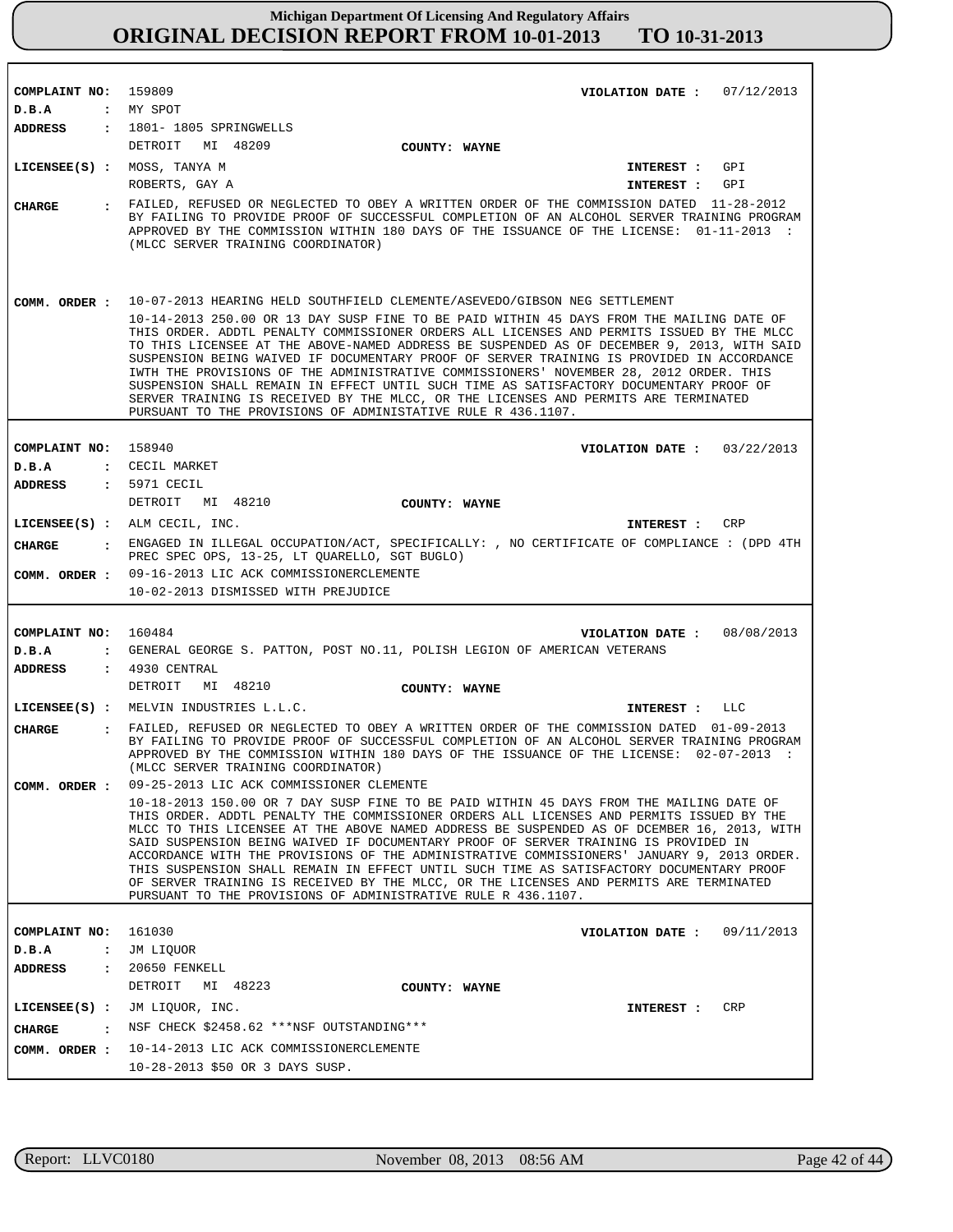**COMPLAINT NO: COMPLAINT NO:** 161039 **COMPLAINT NO:** 160572 **COMPLAINT NO:** 160021 **COMPLAINT NO:** 159807 159153 **VIOLATION DATE : VIOLATION DATE :** 08/21/2013 **VIOLATION DATE : VIOLATION DATE : VIOLATION DATE :** 06/03/2013 08/10/2013 07/31/2013 06/18/2013 **D.B.A : D.B.A : D.B.A : D.B.A : D.B.A :** IDEAL PARTY STORE RED CROWN FAIRFAX MARKET ANGELO'S PARTY STORE ANDIAMO OF LIVONIA **ADDRESS : ADDRESS : ADDRESS : ADDRESS : ADDRESS :** 20050 W WARREN 15301 KERCHEVAL 899 BEACONSFIELD 19328- 19330 KELLY 38703 SEVEN MILE DETROIT MI 48228 GROSSE POINTE PARK MI 48230 GROSSE POINTE PARK MI 48236 HARPER WOODS MI 48225 LIVONIA MI 48152 09-20-2013 LIC ACK COMMISSIONER GAFFNEY 10-09-2013 \$100 OR 5 DAY SUSP 10-15-2013 LIC ACK COMMISSIONER CLEMENTE 10-25-2013 \$50 OR 3 DAYS SUSP. 10-04-2013 LIC ACK COMMISSIONER GAFFNEY 10-22-2013 \$500 OR 25 DAY SUSP 801(2) 09-09-2013 LIC ACK COMMISSIONERCLEMENTE 10-01-2013 \$500 OR 25 DAYS SUSP - SEC 801(2) 10-17-2013 LIC ACK COMMISSIONER CLEMENTE 10-23-2013 \$50 OR 3 DAYS SUSP. **LICENSEE(S) :** ANKAWI, TARIK **LICENSEE(S) :** RED CROWN, LLC **LICENSEE(S) :** KOUPPARIS, COSTAS **LICENSEE(S) :** R. ELIA, INC. **LICENSEE(S) :** ANDIAMO OF LIVONIA, LLC IND  $T.T.C$ IND CRP LLC **CHARGE : CHARGE : CHARGE : CHARGE : CHARGE :** NSF \$1941.92 \*\*\*EFT PAID 6/20/13\*\*\* FAILED, REFUSED OR NEGLECTED TO OBEY A WRITTEN ORDER OF THE COMMISSION DATED 01-09-2013 BY FAILING TO PROVIDE PROOF OF SUCCESSFUL COMPLETION OF AN ALCOHOL SERVER TRAINING PROGRAM APPROVED BY THE COMMISSION WITHIN 180 DAYS OF THE ISSUANCE OF THE LICENSE: 02-20-2013 : (MLCC SERVER TRAINING COORDINATOR) SALE TO MINOR DECOY X-303 (19) : (LCC INV MARSHALL/CLERK CHARITINI COSTA COUPPARI/ID CHECKED) SALE TO MINOR DECOY X-308 (18) : (LCC INV DIEHL/CLERK SIMON TOMA ELYA/ID CHECKED) FAILED, REFUSED OR NEGLECTED TO OBEY A WRITTEN ORDER OF THE COMMISSION DATED 08-22-2012, AND EXTENSION UNTIL 6-17-2013, GRANTED BY THE COMMISSION AT A MEETING HELD 4-29-2013, BY FAILING TO PROVIDE PROOF OF SUCCESSFUL COMPLETION OF AN ALCOHOL SERVER TRAINING PROGRAM APPROVED BY THE COMMISSION WITHIN 180 DAYS OF THE ISSUANCE OF THE LICENSE: 10-15-2012 : (MLCC SERVER TRAINING COORDINATOR) **INTEREST : INTEREST : INTEREST : INTEREST : INTEREST : COMM. ORDER : COMM. ORDER : COMM. ORDER : COMM. ORDER : COMM. ORDER : COUNTY: WAYNE COUNTY: WAYNE COUNTY: WAYNE COUNTY: WAYNE COUNTY: WAYNE**